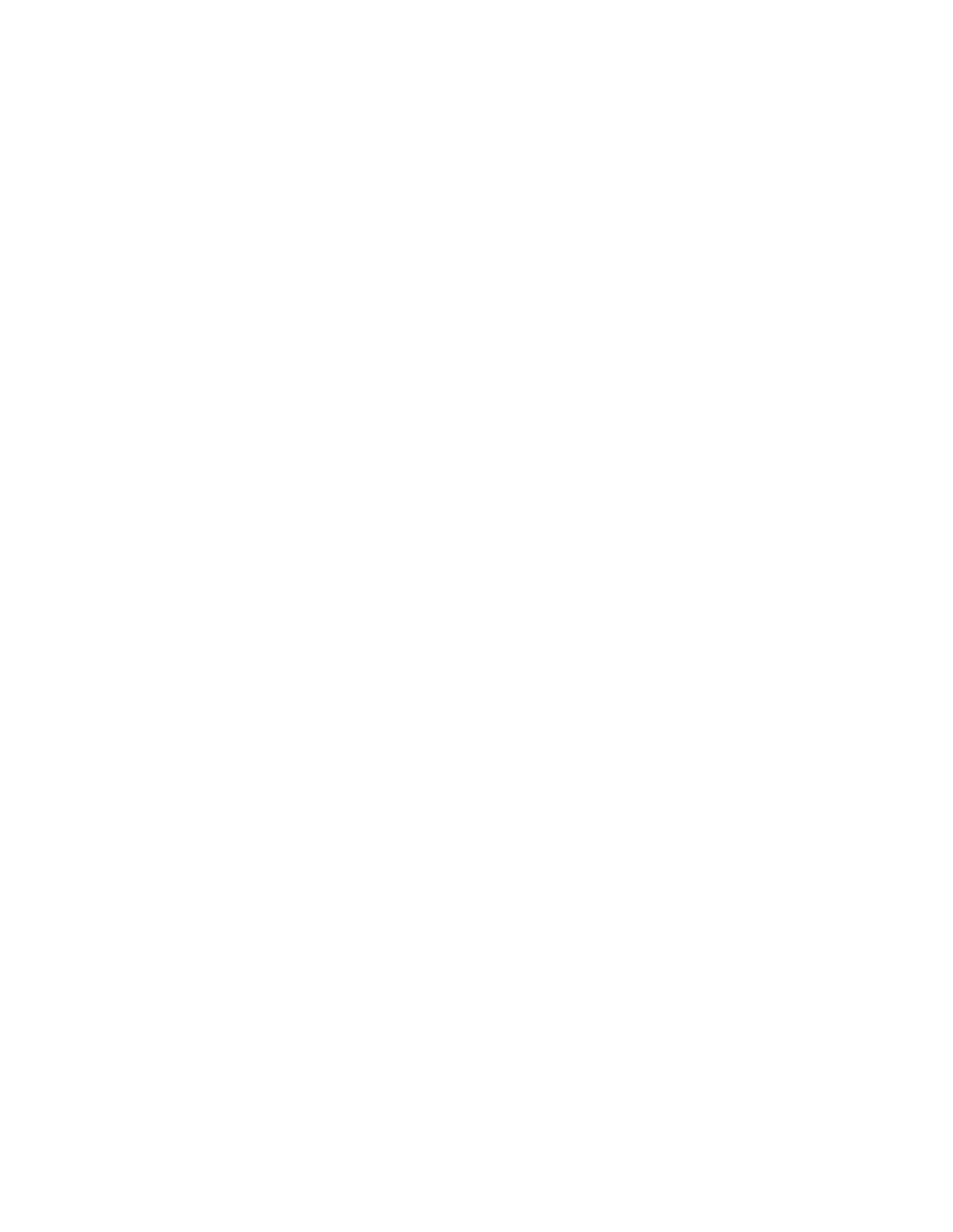# **Table of Contents**

|      | <b>Foreword</b>                      | 9  |
|------|--------------------------------------|----|
|      | <b>Part 1 Introduction</b>           | 10 |
|      | 1.1 Installation                     |    |
|      |                                      |    |
|      |                                      |    |
|      | Variables                            |    |
|      | <b>Part 2 Command Line Options</b>   | 13 |
| 2.1  |                                      |    |
|      |                                      |    |
|      | <b>Part 3 Pragmas</b>                | 18 |
| 3.1  |                                      |    |
|      |                                      |    |
|      | <b>Part 4 Notation and Syntax</b>    | 21 |
|      | <b>Part 5 Auto-Header File</b>       | 23 |
|      | <b>Part 6 Code RAM Files</b>         | 26 |
|      | <b>Part 7 Data RAM Files</b>         | 29 |
|      | <b>Part 8 Listing Files</b>          | 32 |
|      | <b>Part 9 Label Tags</b>             | 34 |
|      | <b>Part 10 Variables</b>             | 36 |
| 10.1 |                                      |    |
|      |                                      |    |
|      |                                      |    |
|      | <b>Part 11 Extended Instructions</b> | 40 |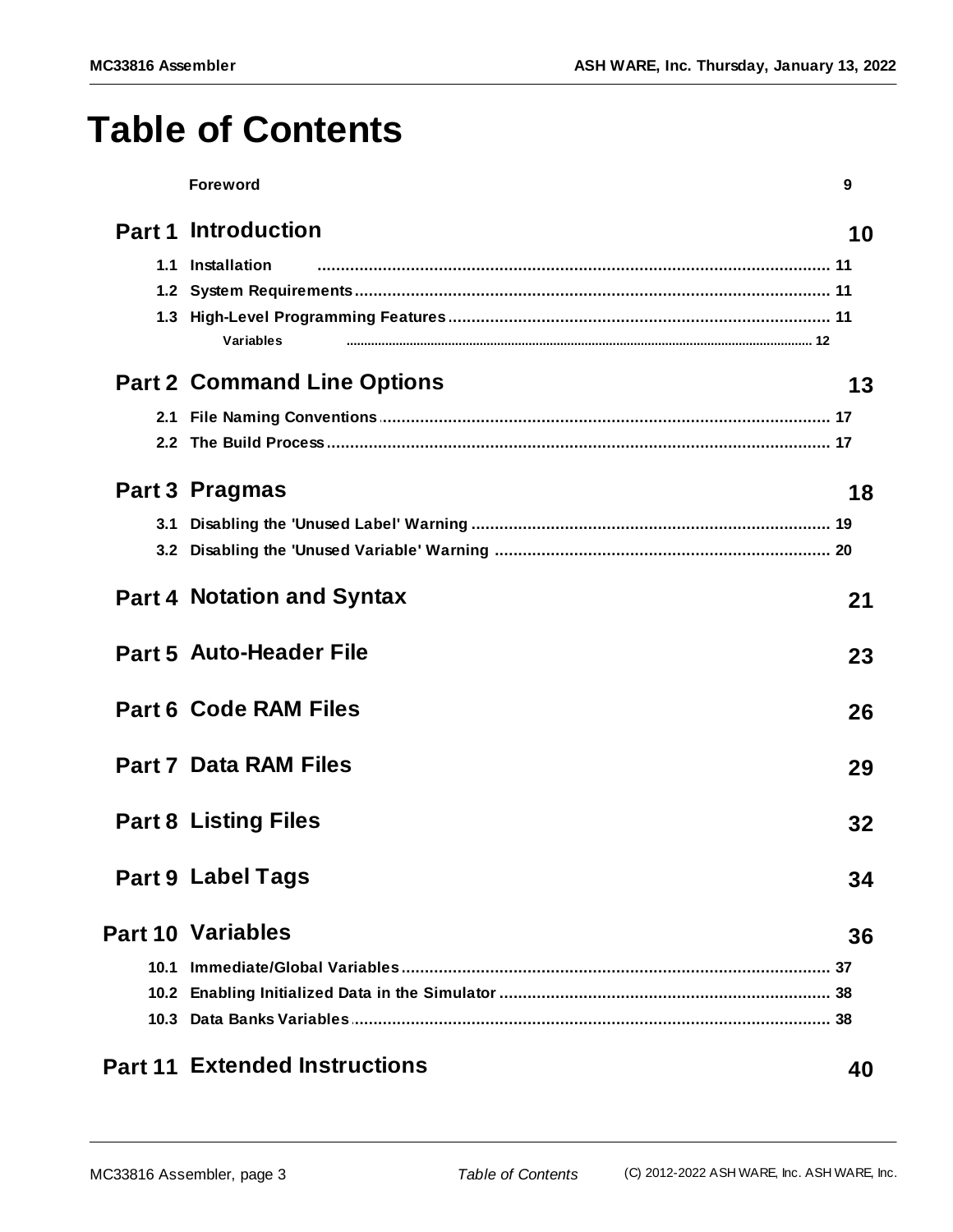#### **Part 12 [Instruction](#page-41-0) Set 42**

#### **Part 13 [Wait](#page-43-0) 44**

| 13.3 Fill a 'Wait Table' row with an event and an event-handling thread's code-address (extended instruction) |
|---------------------------------------------------------------------------------------------------------------|
|                                                                                                               |

#### **Part 14 [Call/Return](#page-54-0) 55**

#### **Part 15 [Program](#page-58-0) Flow 59**

| 15.8 Conditionally jump on ALU and related flags (extended instruction)  64                                        |  |
|--------------------------------------------------------------------------------------------------------------------|--|
|                                                                                                                    |  |
|                                                                                                                    |  |
| 15.11 Conditionally jump on 'Control Register' bit values (hi/lo) (extended instruction)  67                       |  |
|                                                                                                                    |  |
|                                                                                                                    |  |
| 15.14 Conditionally jump on 'Status Register' bit values (hi/lo) (extended instruction)  70                        |  |
|                                                                                                                    |  |
|                                                                                                                    |  |
| 15.17 Conditionally jump based on the state of the start pins latched states (extended instruction)                |  |
|                                                                                                                    |  |
|                                                                                                                    |  |
| 15.20 Conditionally jump based on a variety of conditions such as Flag state, Start state, above/below a Current S |  |
|                                                                                                                    |  |
|                                                                                                                    |  |
| 15.23 Conditionally jump based on the state of a 'Diagnostic Feedback Comparator' output (extended instruction)    |  |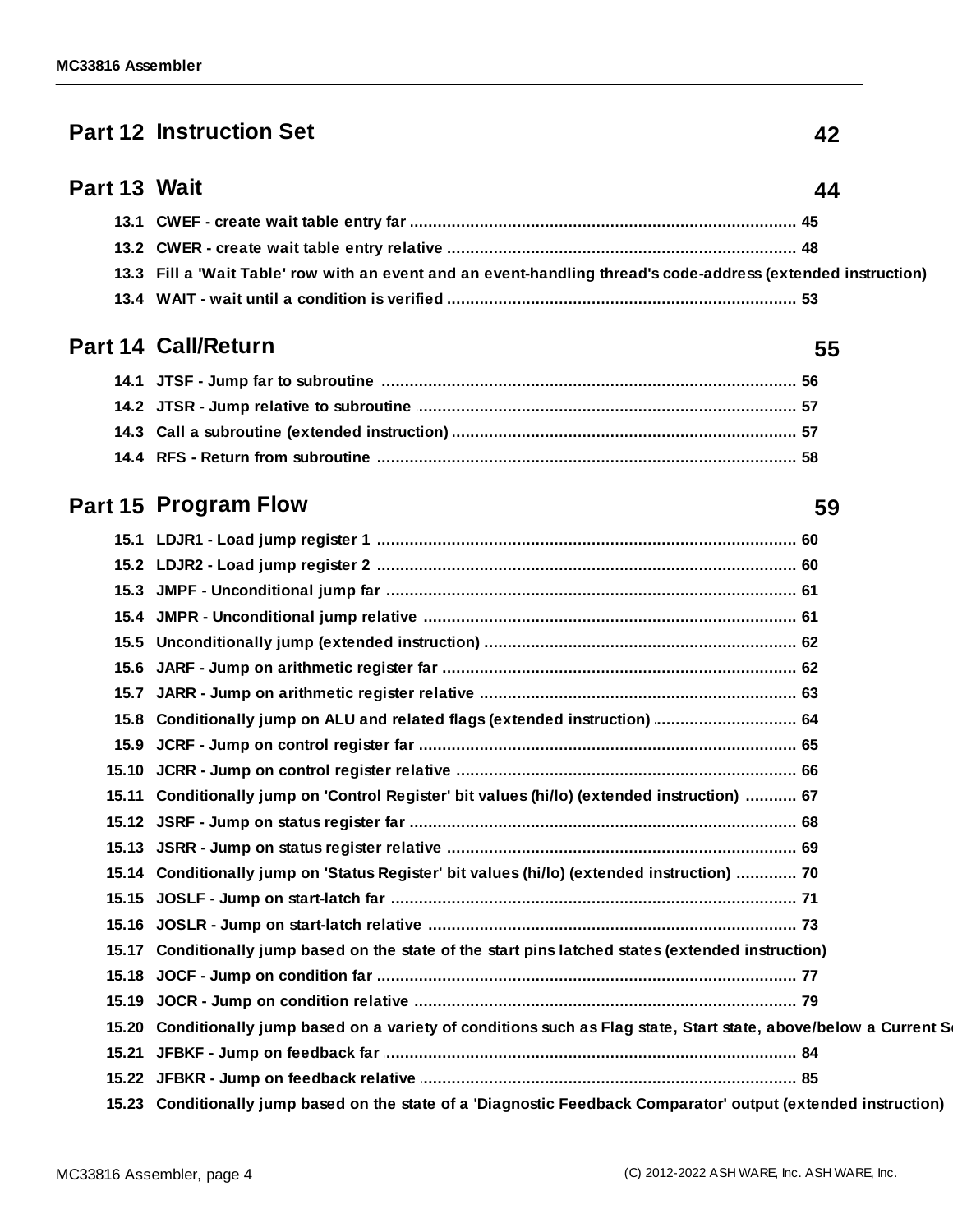| 15.26 Conditionally jump based on the ID of the currently-executing core (extended instruction) |
|-------------------------------------------------------------------------------------------------|
|                                                                                                 |

#### Part 16 Interrupts

#### **Part 17 Data RAM Accesses**

| 17.1 SLAB - Selects the register to be used in Indexed addressing mode  97 |  |
|----------------------------------------------------------------------------|--|
|                                                                            |  |
|                                                                            |  |
| 17.4 STORE - Store a value from an ALU register into the Data RAM  100     |  |
|                                                                            |  |

#### Part 18 Math

| 18.10 MUL - Multiplication of two registers, result goes in 'mh' and 'ml'  112          |
|-----------------------------------------------------------------------------------------|
| 18.11 MULI - Multiplication with 4-bit immediate, result goes in 'mh' and 'ml'  113     |
|                                                                                         |
| 18.13 TOC2 - Conditional conversion to 2's complement format with sign enforcement  114 |
|                                                                                         |

#### **Part 19 Bitwise**

#### 117

### 96

91

#### 103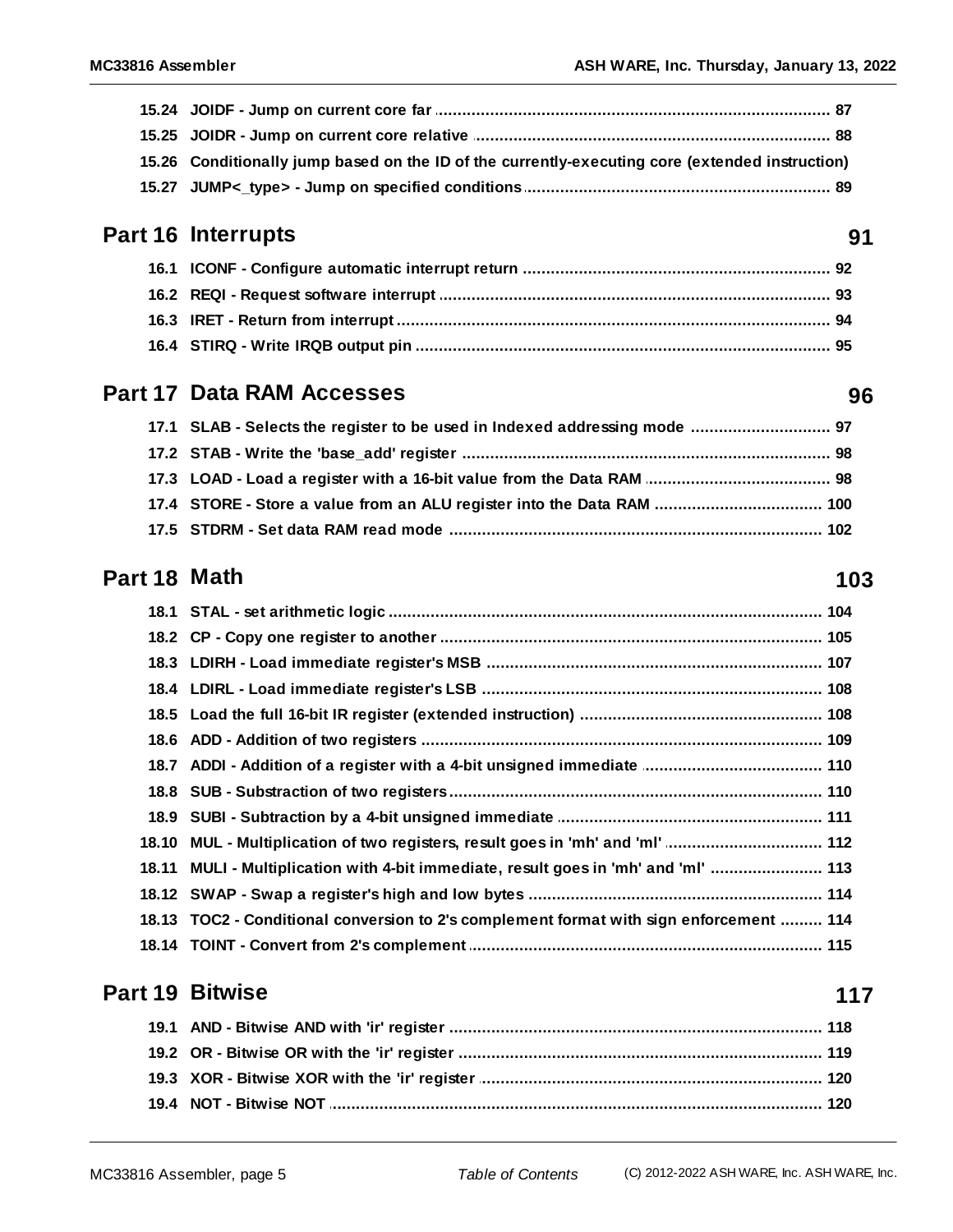#### Part 20 Shifts

| 20.11 SHLSI - Shift left by immediate, signed ……………………………………………………………… 131          |
|-------------------------------------------------------------------------------------|
|                                                                                     |
| 20.13 SH32L - Shift left 'mh' and 'ml' by register ……………………………………………………………… 132     |
| 20.14 SH32LI - Shift left 'mh' and 'ml' by 4-bit immediate …………………………………………………… 133 |

#### Part 21 Control, Status, Flags, and the Inter Core **Communications 'rxtx' register**

#### **Part 22 Shortcuts**

| 22.3 STOS - Synchrounously control three output drivers using shortcuts 144 |  |
|-----------------------------------------------------------------------------|--|

#### **Part 23 Current Sense Blocks**

#### **Part 24 Output Drivers**

#### $122$

134

140

146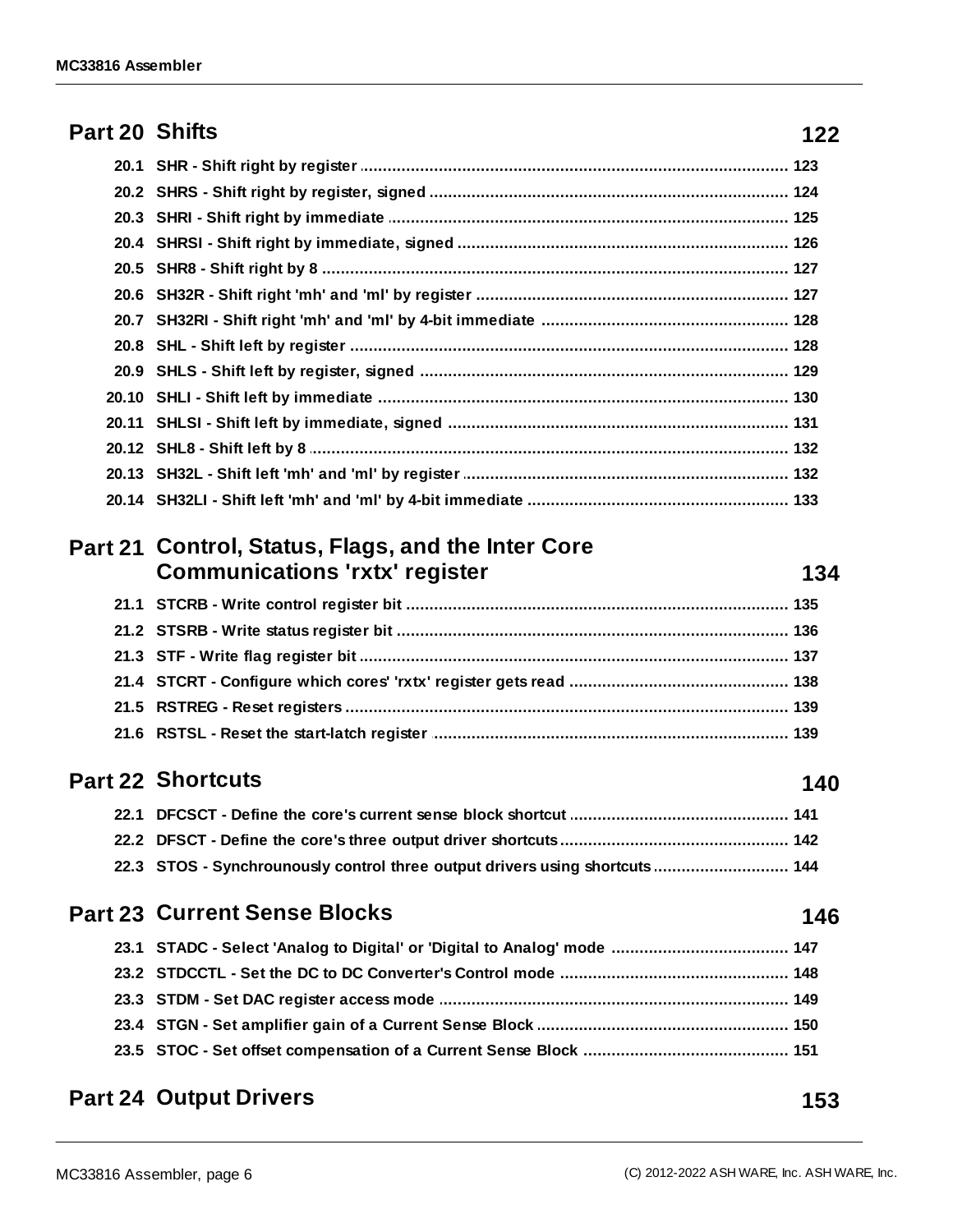| 24.3 STFW - Set freewheeling mode between a pair of output drivers  156 |  |
|-------------------------------------------------------------------------|--|
|                                                                         |  |
|                                                                         |  |

#### **Part 25 [Diagnostics](#page-158-0) 159**

| 25.4 ENDIAGS - Enable or disable output driver diagnostics, SHORTCUTS  163 |  |
|----------------------------------------------------------------------------|--|
| 25.5 SLFBK - Select the power source to monitor for Vds Diagnostics  164   |  |

#### **Part 26 [Timers](#page-164-0) 165**

| 26.1 LDCA - Load a counter's 'Terminal Count' from a register and write two output drivers 166 |  |
|------------------------------------------------------------------------------------------------|--|
| 26.2 LDCD - Load a counter's 'Terminal Count' from data RAM and write two output Drivers 167   |  |

#### **Part 27 SPI [Backdoor](#page-169-0) 170**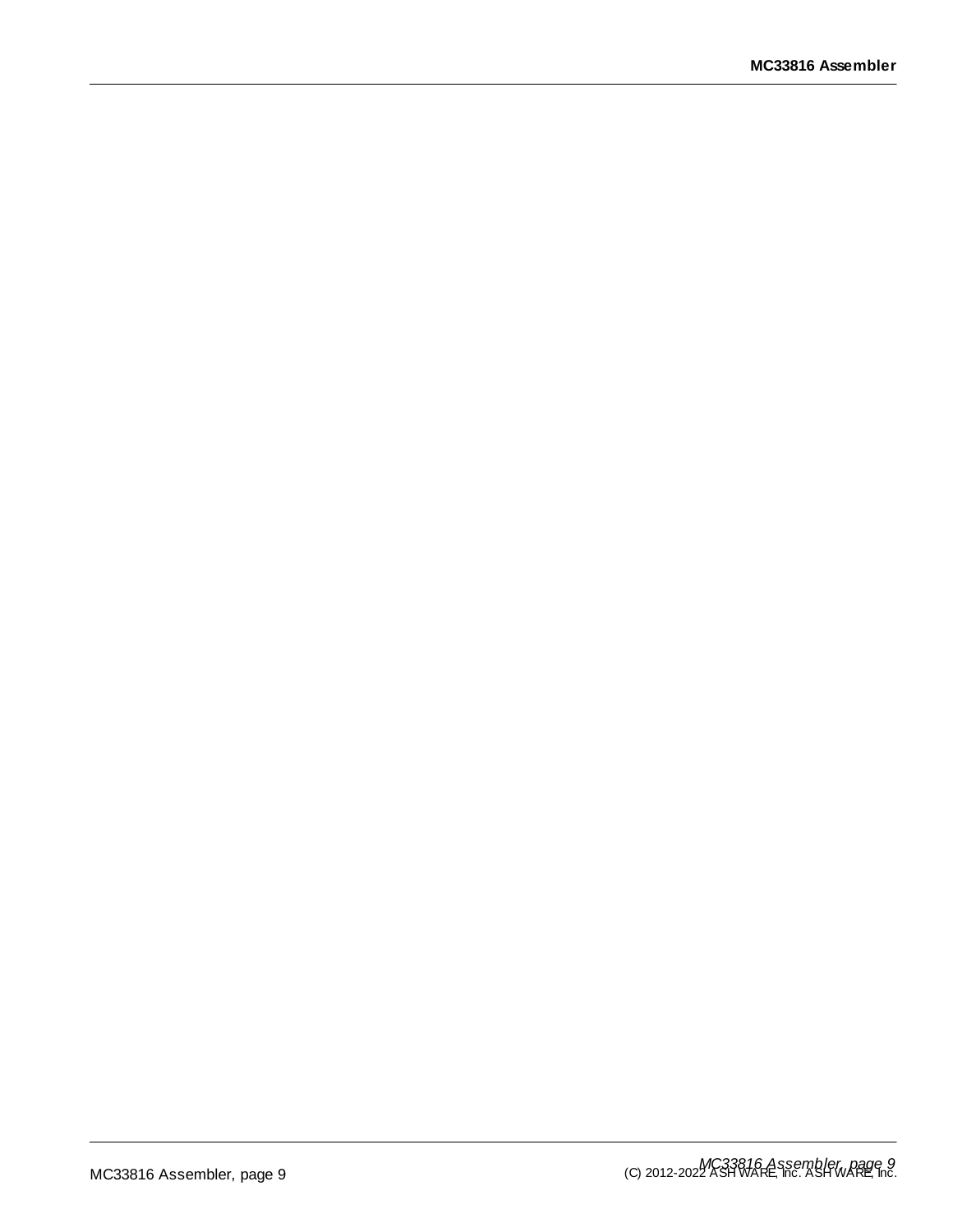## <span id="page-9-0"></span>**Introduction**

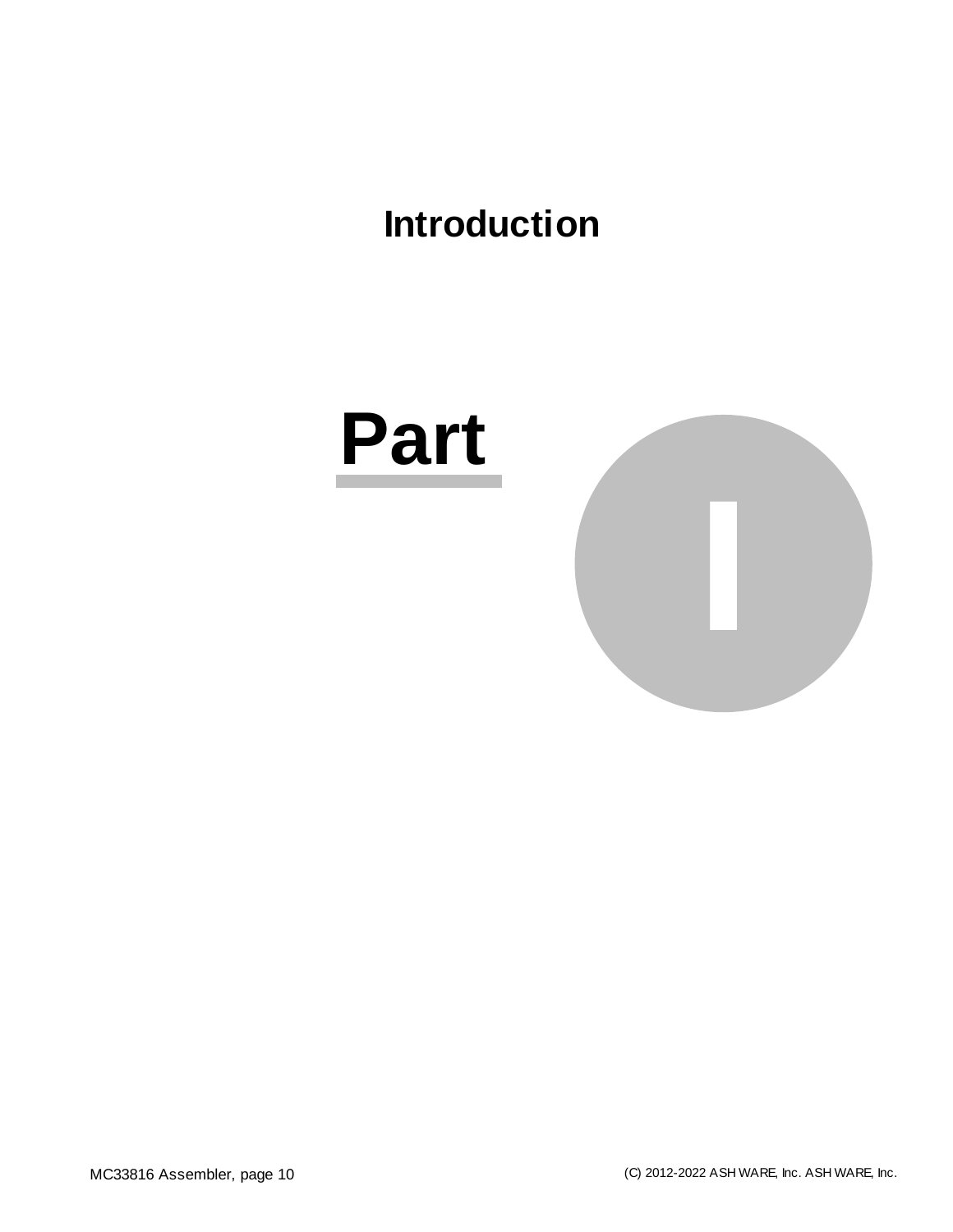# **1 Introduction**

The ASH WARE MC33816 Assembler supports NXP's MC33816 device. The MC33816 Assembler is a command line toolso it can be invoked from a Windows console window. The MC33816 Assembler is also designed to support integrated builds from within DevTool as well as being called as part of DevTool's integrated graphical state machine.

#### <span id="page-10-0"></span>**1.1 Installation**

The MC33816 assembler is installed as an integrated part of DevTool. The environment variable shown below can be used to locate the last-installed version.

**DEV\_TOOL\_MC33816\_BIN**

In the following example the assembler 'help' is envoked.

**%DEV\_TOOL\_MC33816\_BIN%asm816.exe -h**

#### <span id="page-10-1"></span>**1.2 System Requirements**

The MC33816 assembler is a command line tool that runs under in any Windows operating system such as Windows XP, Windows 7, or Windows 8.

#### <span id="page-10-2"></span>**1.3 High-Level Programming Features**

The ASH WARE %PRODUCT%> has several features above and beyond the basic assembler functionality that ease the development process.

- · auto-generation of a header file for inclusion in the host processor code, that simplifies initialization and interaction with the MC33816.
- · variable declarations that provide enhanced address space checking at build-time, and a better debug experience at run-time. Additionally the variables are auto-located at ideal addresses with all location information output into the auto-generated header file.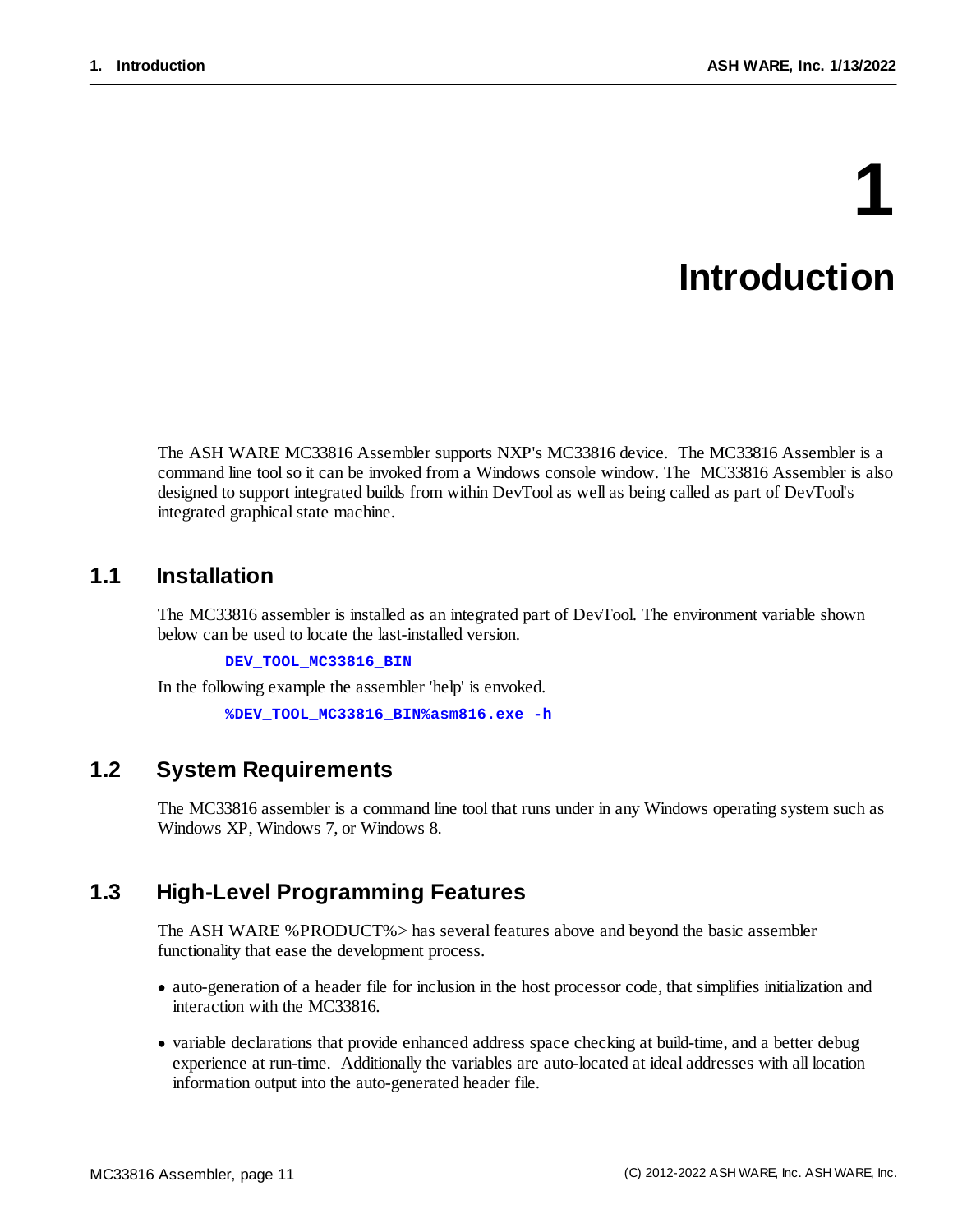· instruction extensions provide a concise method of building a series of instruction that, in many cases, can be more efficiently generated by the assembler. For instance, a function call extension can be used in which the assembler chooses either a far, or the more effecient relative jump instruction based on the actual distance from the caller to the called function.

#### <span id="page-11-0"></span>**1.3.1 Variables**

Symbolic variables can be used to allocate and specify data locations in the MC33816 Data RAM. The symbolic declarations allow the assembler to auto-locate data items and output their location information in the auto-header for proper host/simulator access. Using the variable symbols in the load/store/ldcd instructions in user assembly make the code more readable and ensure that the proper address space is accessed by the instruction. The MC33816 architecture supports two address space types : immediate/global space, and indexed/banked space. Multiple "data banks" can declared and used via indexed addressing, as the base address of this space can be changed on the fly.

See the **[Immediate/Global](#page-36-0) Variables** section for a description on how to declare and use global variables.

See the [Auto-Header](#page-23-0) section for an example of the macros that are output for data addresses for use in host code and simulator scripts. Note that due to the auto-locating capabilities of assembler, if using variables then all data locations should be declared using variables as otherwise there is the possibility of conflict between auto-located data and user-located data. The auto-locating algorithm is described in the Data [Banks](#page-37-1) section.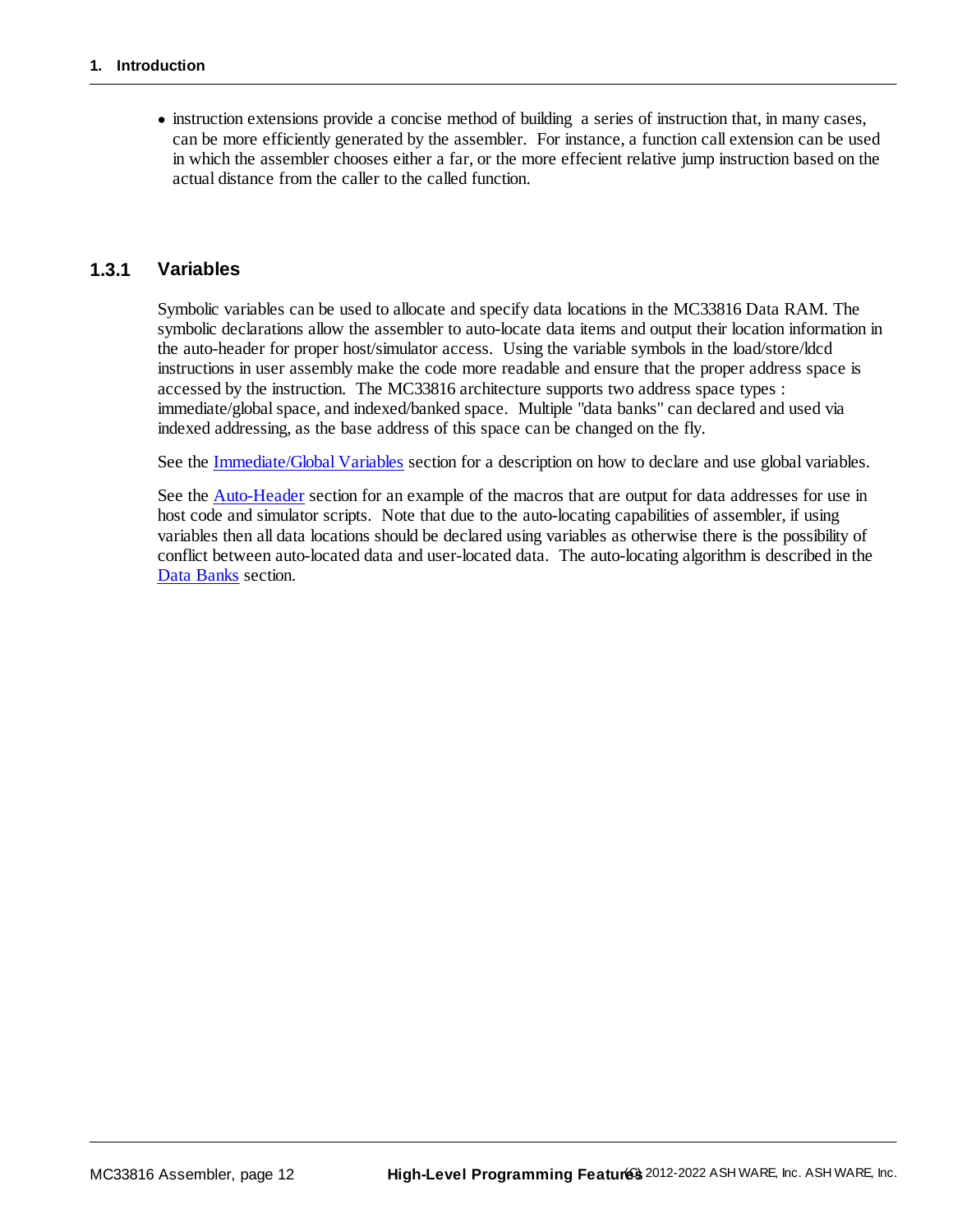# <span id="page-12-0"></span>**Command Line Options**

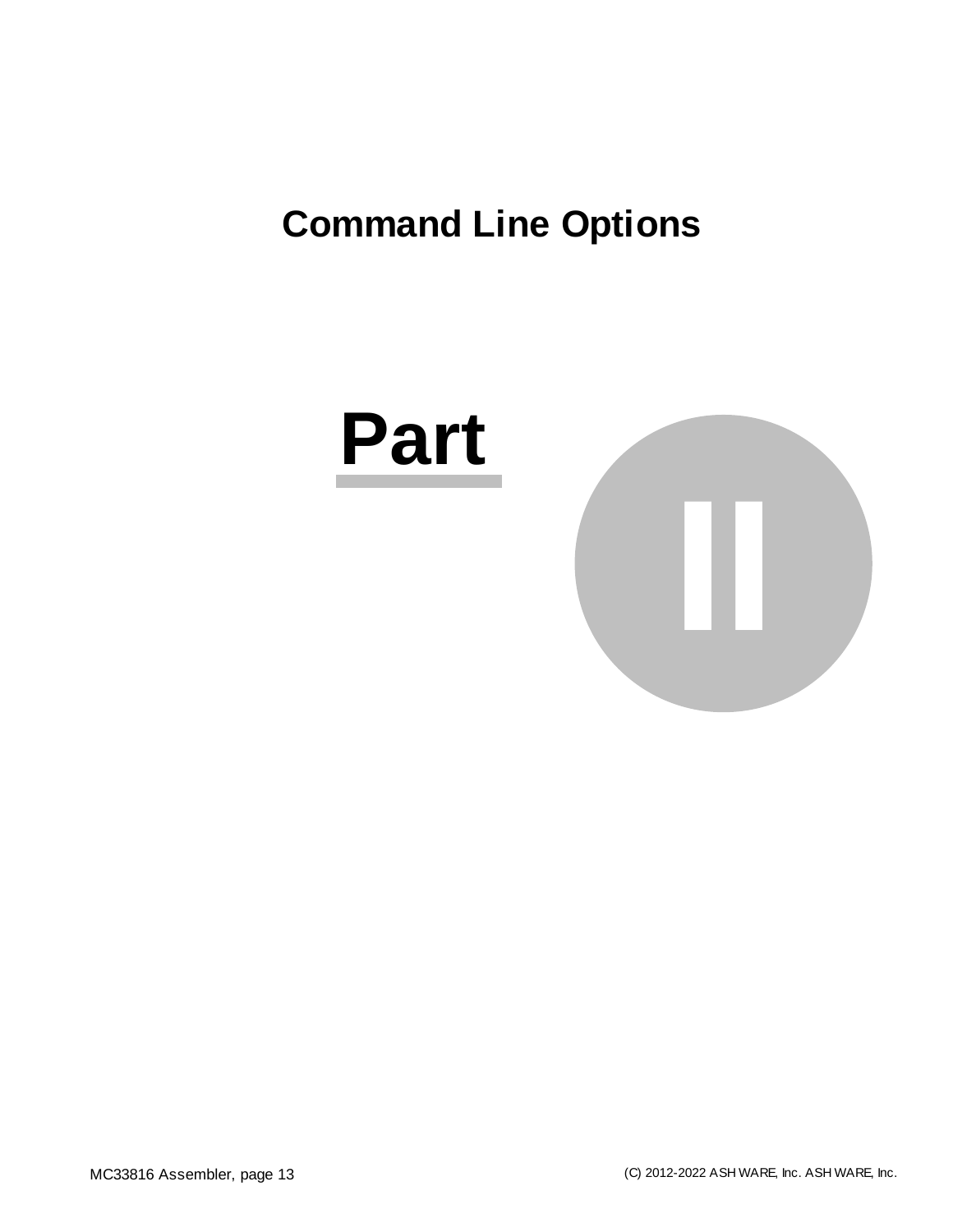# **2**

### **Command Line Options**

Type the executable name with the -h command line parameter to generate a list of the available options.

#### **Asm816.exe –h**

The assembler is called Asm816.exe, and it has the following format:

#### **Asm816.exe <options> <AssemblyFile>**

The following table is a complete listing of allsupported command line options.

| <b>Setting</b>                                                                                                                | Option                                                                                                | <b>Default</b> | <b>Example</b> |
|-------------------------------------------------------------------------------------------------------------------------------|-------------------------------------------------------------------------------------------------------|----------------|----------------|
| Display Help<br>This option overrides all<br>others and when it exists no<br>assembly is actually done.                       | -h                                                                                                    | Off            | -h             |
| Open Manual<br>Opens the electronic version<br>of this Assembler<br>Reference Manual.                                         | -man                                                                                                  | Off            | -man           |
| Display Version<br>Displays the tool name and<br>version number and exits<br>with a non-zero exit code<br>without assembling. | -version                                                                                              | Off            | -version       |
| <b>Console Message Verbosity</b><br>Control the verbosity of the<br>message output.                                           | $-verb=$<br>where N can be in the range<br>of 0 (no console output) to 9<br>(verbose message output). | 5              | $-verb=9$      |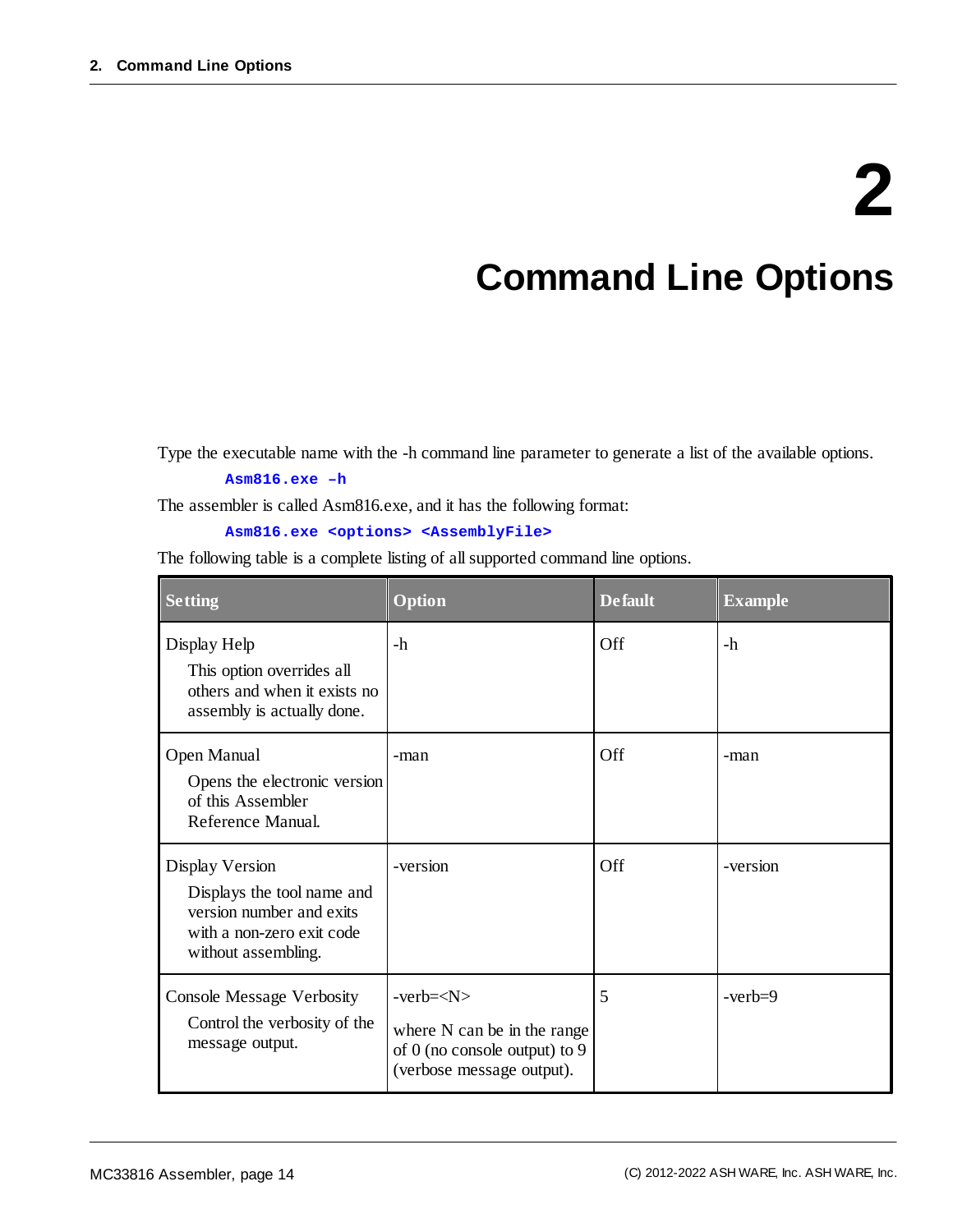#### **2. Command Line Options ASH WARE, Inc. 1/13/2022**

| <b>Setting</b>                                                                                                                                                                                                                                                               | Option                                                                                                                                                                                                                                                                   | <b>Default</b> | <b>Example</b>                   |
|------------------------------------------------------------------------------------------------------------------------------------------------------------------------------------------------------------------------------------------------------------------------------|--------------------------------------------------------------------------------------------------------------------------------------------------------------------------------------------------------------------------------------------------------------------------|----------------|----------------------------------|
| Cipher File<br>Controls which file is used<br>to generate the ciphered<br>binary file.                                                                                                                                                                                       | -key= <filename><br/>Filename is the name of the<br/>cipher file.</filename>                                                                                                                                                                                             | none           | $key = CipherDir\Key4.k$<br>ey   |
| Global Mnemonic<br>The specified mnemonic<br>gets pre-pended to all<br>names in the auto-generated<br>header file and executable<br>image array C file. This is<br>useful when multiple images<br>are to be used at host load<br>time, thereby avoiding<br>naming conflicts. | $-GM = $                                                                                                                                                                                                                                                                 |                | $-GM=FS$                         |
| Source File Search Paths<br>Specifies any directories,<br>after the current one, to be<br>searched for included files.<br>Multiple paths can be<br>specified and they are<br>searched in the order of<br>their appearance in the<br>command line.                            | $-I = PATH$<br>where PATH is a text string<br>representing either a relative<br>or absolute directory path.<br>The entire option must be in<br>quotes if the path contains<br>spaces.                                                                                    | None           | $-I =$ \Include                  |
| Disable a specific warning                                                                                                                                                                                                                                                   | -warnDis= <id> where ID<br/>is the warning's<br/>identification number.</id>                                                                                                                                                                                             | Off            | $-WarnDis=41065$                 |
| <b>Console Message Suppression</b><br>Suppress console messages<br>by their type/class. Multiple<br>types can be specified with<br>multiple -verbSuppress<br>options.                                                                                                        | -verbSuppress= <type><br/>where TYPE can be:<br/><b>BANNER</b>: the ETEC<br/>version &amp; copyright<br/>banner.<br/>SUMMARY: the<br/>success/failure<br/>warning/error count<br/>summary line<br/>WARNING : all warning<br/>messages<br/>INFO: all info messages</type> | Off            | -verbSuppress=<br><b>SUMMARY</b> |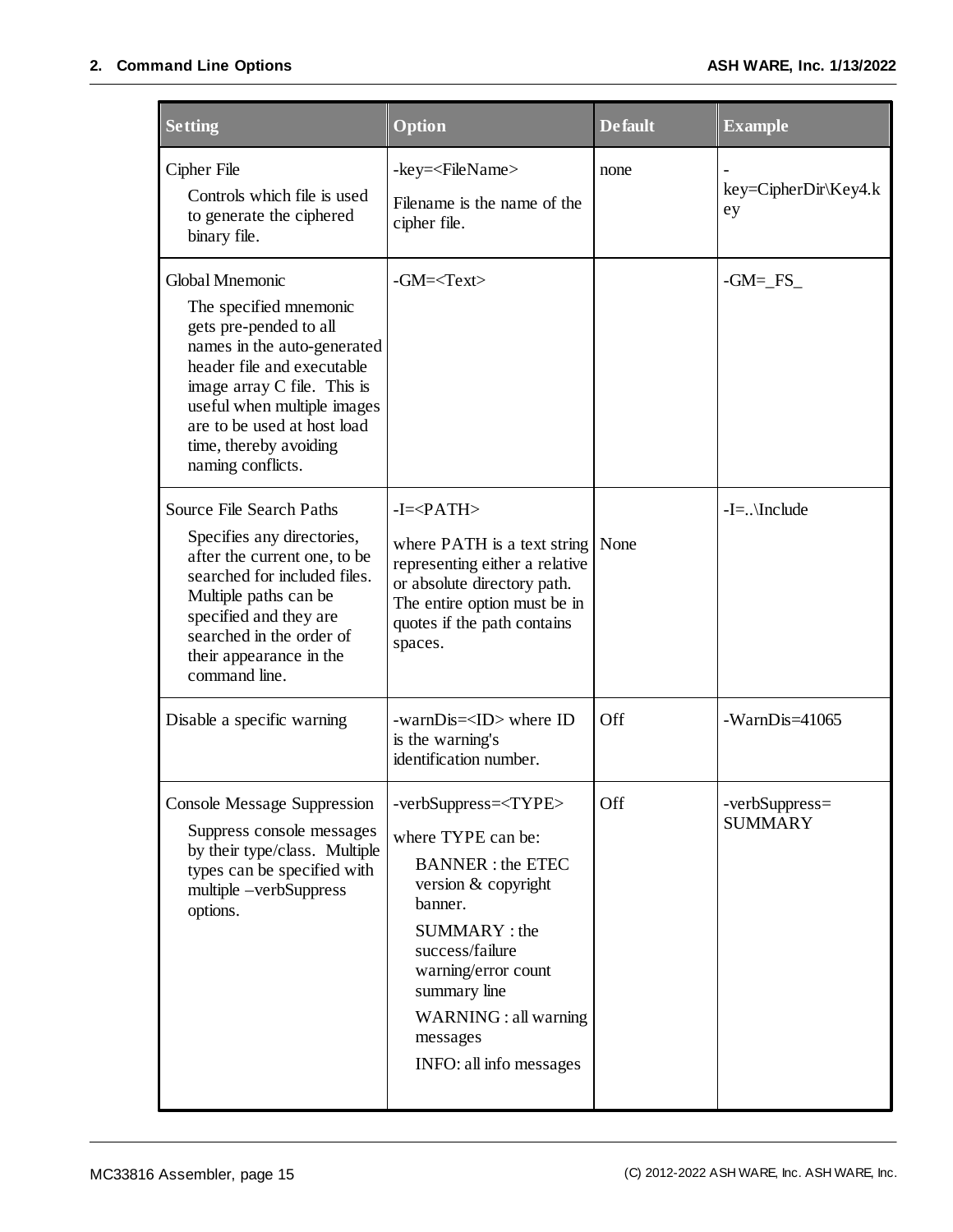#### **2. Command Line Options**

| <b>Setting</b>                                                                                                                 | Option                                                                | <b>Default</b> | <b>Example</b> |
|--------------------------------------------------------------------------------------------------------------------------------|-----------------------------------------------------------------------|----------------|----------------|
|                                                                                                                                | ERROR : all error<br>messages (does not<br>affect the tool exit code) |                |                |
| Console Message Style<br>Controls the style of the<br>error/warning output<br>messages, primarily for<br>integration with IDEs | -msgStyle= <style></style>                                            |                |                |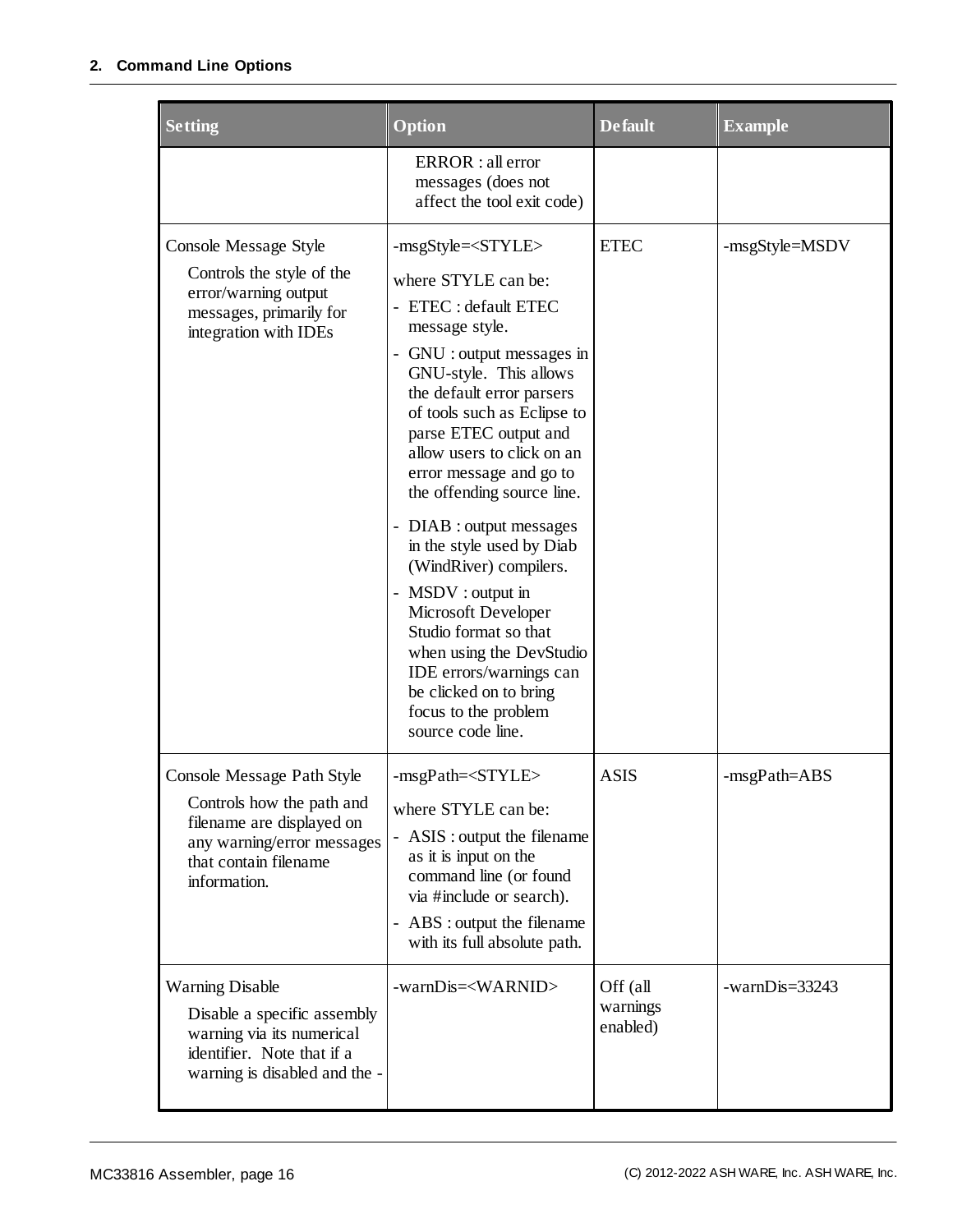| <b>Setting</b>                                                                              | <b>Option</b>                            | <b>Default</b> | <b>Example</b> |
|---------------------------------------------------------------------------------------------|------------------------------------------|----------------|----------------|
| strict option is set, then the<br>warning will NOT cause the<br>return code to be non-zero. |                                          |                |                |
| Error on Warning<br>Turn any warning into an<br>assembly error.                             | -strict                                  | Off            | -strict        |
| $\langle$ AsmFile $\rangle$                                                                 | Name of the assembly file<br>to assemble | None           |                |

#### <span id="page-16-0"></span>**2.1 File Naming Conventions**

```
.DFI Direct Fuel Injection assembly file suffix
.ELF Elf/Dwarf file suffix
.h "C" language style header file suffix
```
#### <span id="page-16-1"></span>**2.2 The Build Process**

A single assembly file is assembled to create an elf file.

**Asm816.exe MyAsmFile.dfi**

Because the name of the output file was not specified, and because only a single input assembly file was specified, the output file that is produced is named 'MyAsmFile.elf' which is the same base name but with the 'elf' suffix.

Multiple assembly files are assembled to create an elf file.

**Asm816.exe MyAsmFile1.dfi MyAsmFile2.dfi -out=MyOutputFile.elf**

The assembler returns zero upon success and a non-zero return code on failure. The return code can be tested as follows can be tested as follows.

```
Asm816.exe MyAsmFile.dfi
if %ERRORLEVEL% EQU 0 ( goto errors )
...
:errors
```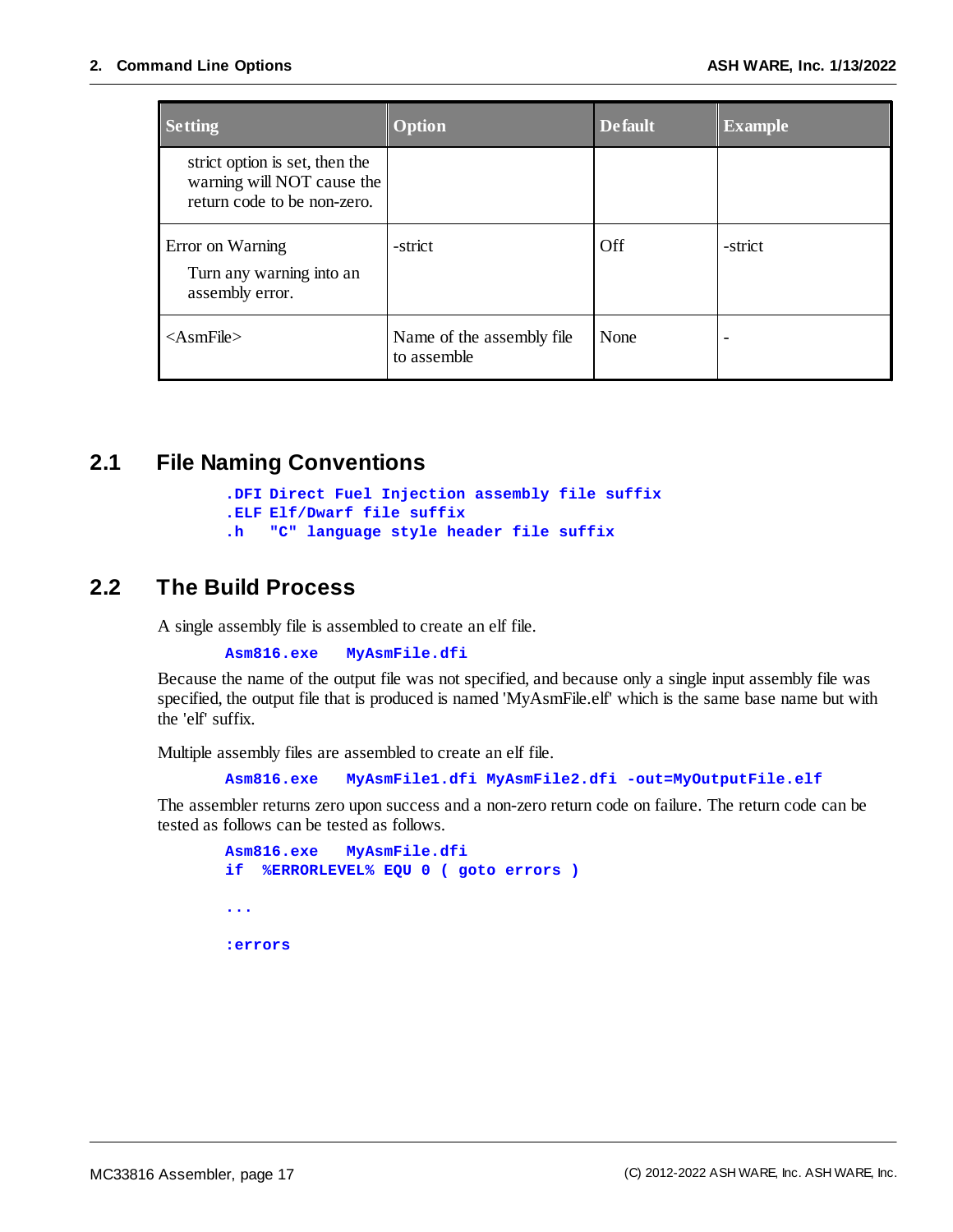### <span id="page-17-0"></span>**Pragmas**

# **Part III**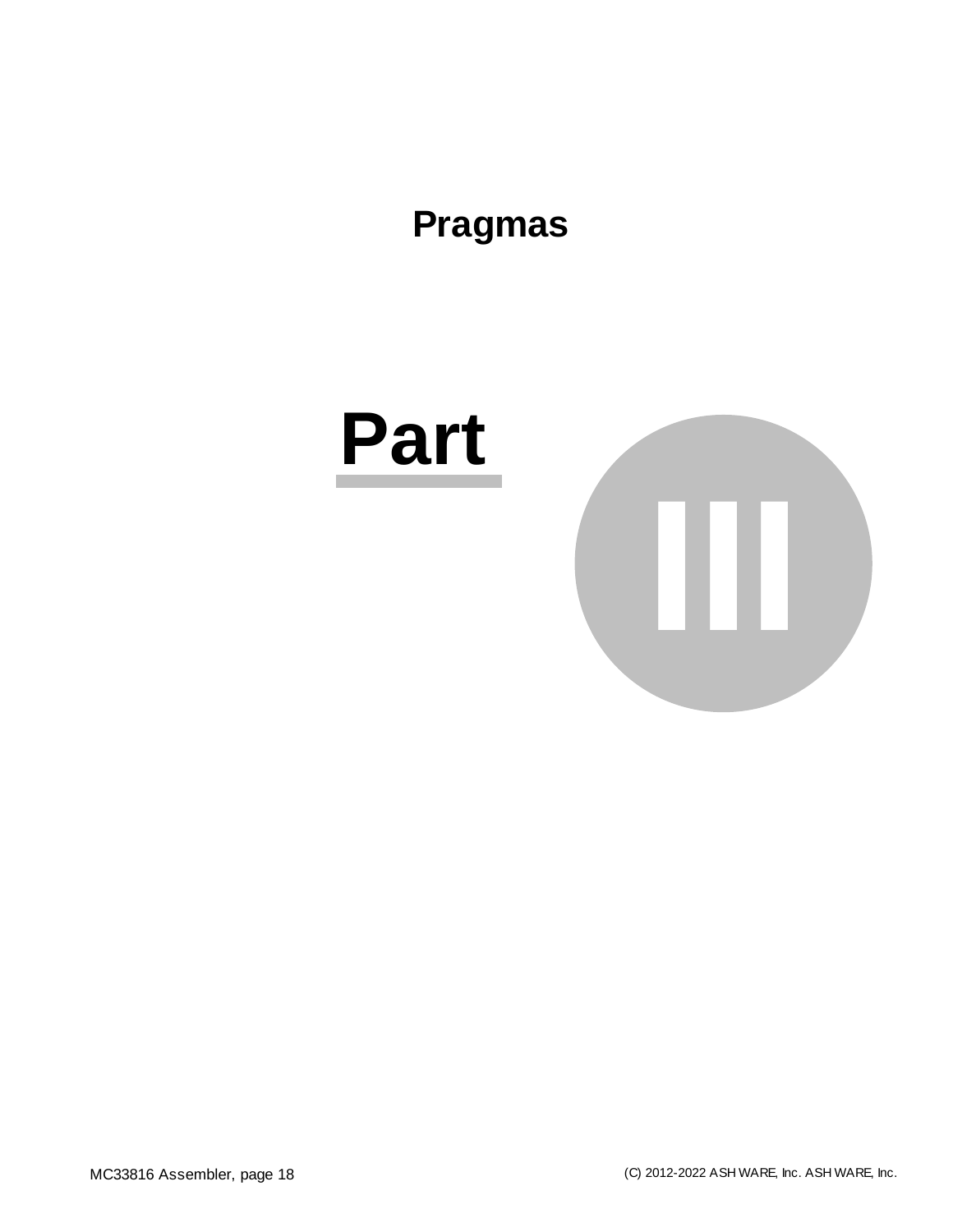# **3**

### **Pragmas**

The ASH WARE MC33816 assembler supports various pragmas as described in this section.

#### <span id="page-18-0"></span>**3.1 Disabling the 'Unused Label' Warning**

There are several reasons why a label might be unused. One reason is that a label can be used to help selfdocument code. Another reason is that a label's address may be injected from the Host-CPU into a ram location that the core can then load and jump to using an indirect call. A third reason is that a label might be an entry or interrupt handler though the \_ISR label tag might (see the 'Label Tags' [section](#page-34-0)) be a more appropriate method for disabling the warning in this case.

The following is an example of the use of the pragma for disabling the 'Unused Label' warning.

**#pragma unused\_label\_ok StocOnSsscTest StocOnOsocTest**

Note that multiple labels can be disabled with this pragma. Also note that multiple instance of this pragma can be used.

The following example shows the code for loading a label's address from a variable and then calling the label's address. Note that the label is only called when the variable is not zero so this essentially forms a polling loop.

```
WaitForTestFunc:
    load TestFuncAddr ir _ofs;
    subi ir 0 ir;
    jarr WaitForTestFunc zero;
    cp ir jr1;
    jtsf jr1;
    LOAD_IR 0;
    store ir TestFuncAddr _ofs;
    jmpr WaitForTestFunc;
```
In order for a label to be called, the variable 'TestFuncAddr' must loaded with the label's address. In a real system this would be done from the host MCU by writing a label's address across the SPI bus. In the ASH WARE scripting language this can be done using the following script command.

```
// Include the code's auto-define's file
```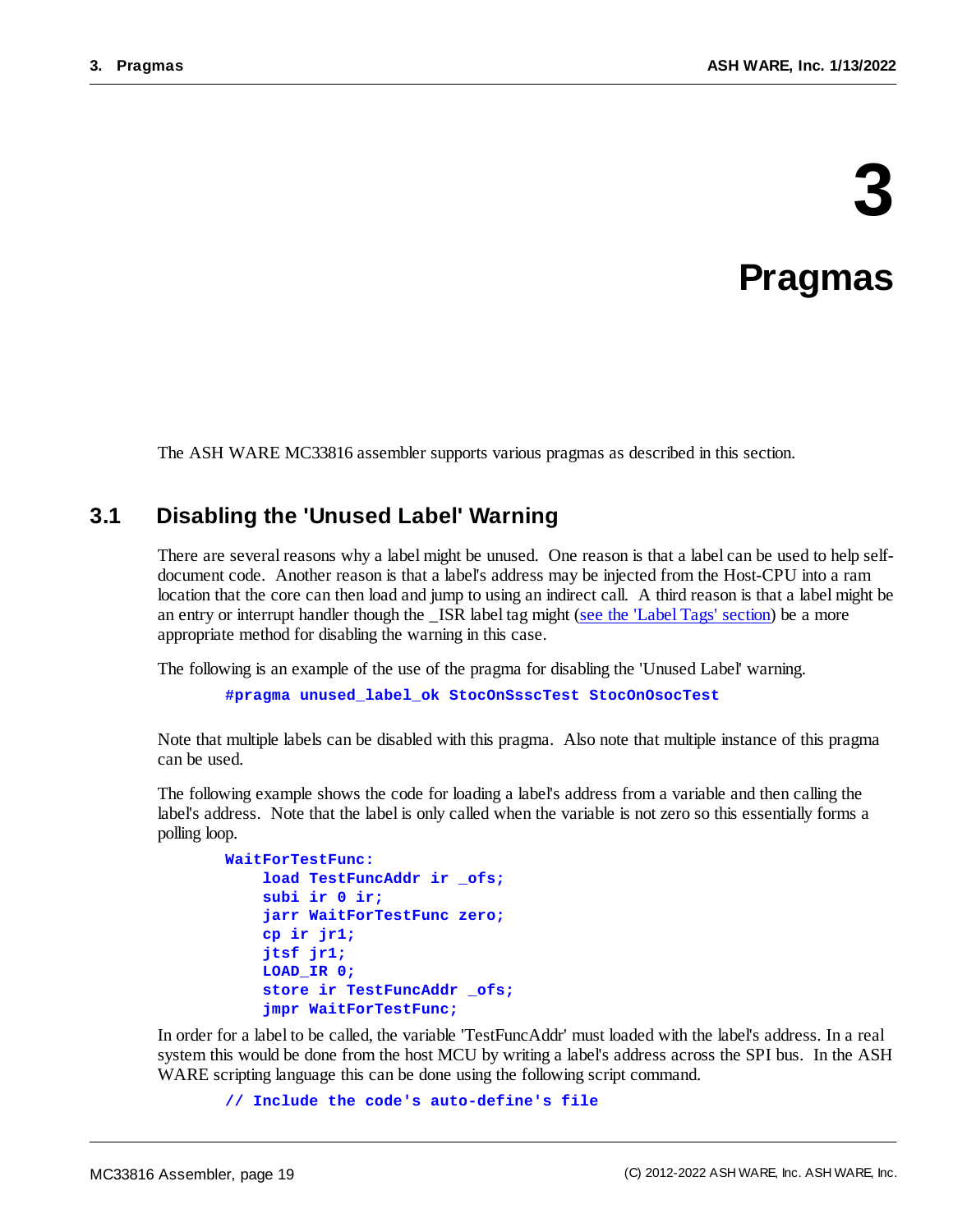```
// Note that this provides
#include "InstrStoc2_defines.h"
// Load the variable 'TestFuncAddr' with label
'delayed_save_current_dacs' address.
write_spi_data16( _AW816DA_IMM_TestFuncAddr_,
_AW816CL_delayed_save_current_dacs_>>1);
```
#### <span id="page-19-0"></span>**3.2 Disabling the 'Unused Variable' Warning**

If a variable is declared but is not used a message similar to the following will be generated.

**Asm816 WARNING [193] file "InstrStocSimOnly.psc" line 10: Unused variable: 'SomeUnusedVariable'**

To disable this message the following pragma can be used.

**#pragma unused\_variable\_ok SomeUnusedVariable AnotherUnusedVariable**

Note that multiple variables can be disabled with this pragma. Also note that multiple instance of this pragma can be used.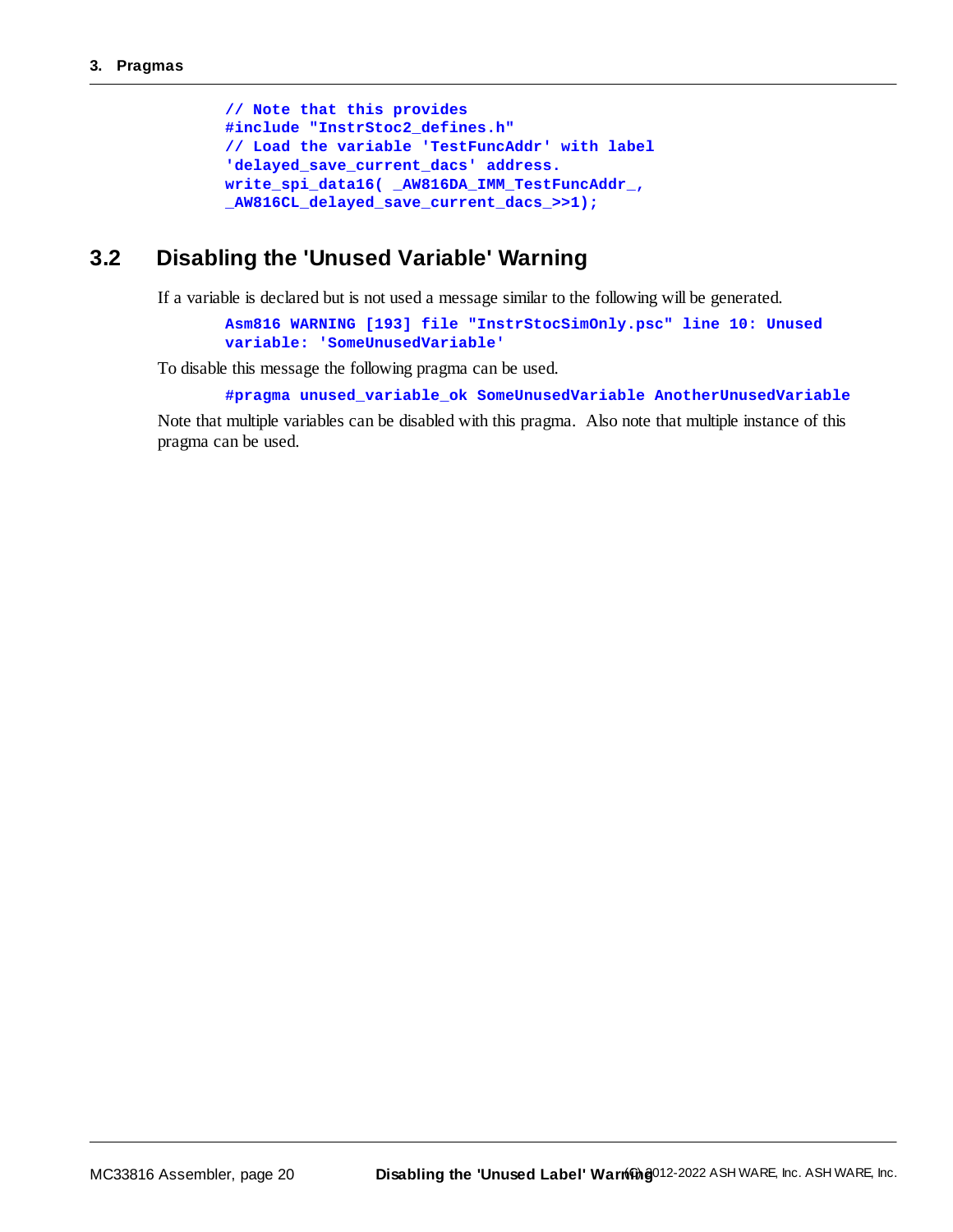# <span id="page-20-0"></span>**Notation and Syntax**

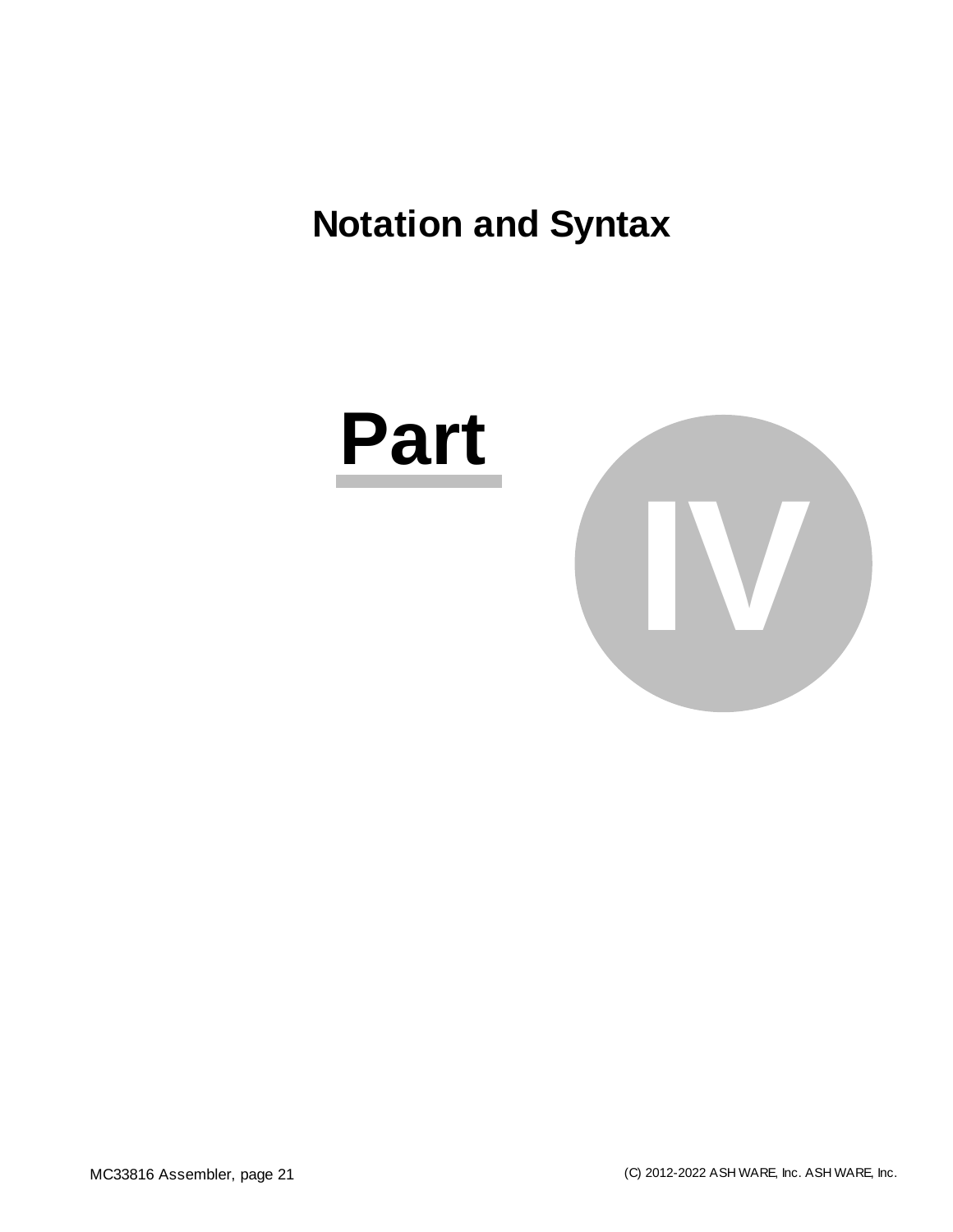# **4**

# **Notation and Syntax**

Decimal, hexadecimal, and binary notations are supported, as follows. All of the numbers shown below yield the same weighting of 157 decimal in their load of the 'mh' register.

Decimal format:

**ldirh 157 \_rst;** Standard hexadecimal format: **ldirh 0x9D \_rst;** Alternate hexadecimal format: **ldirh 9Dh \_rst;** Binary format:

**ldirh 10011101b \_rst;**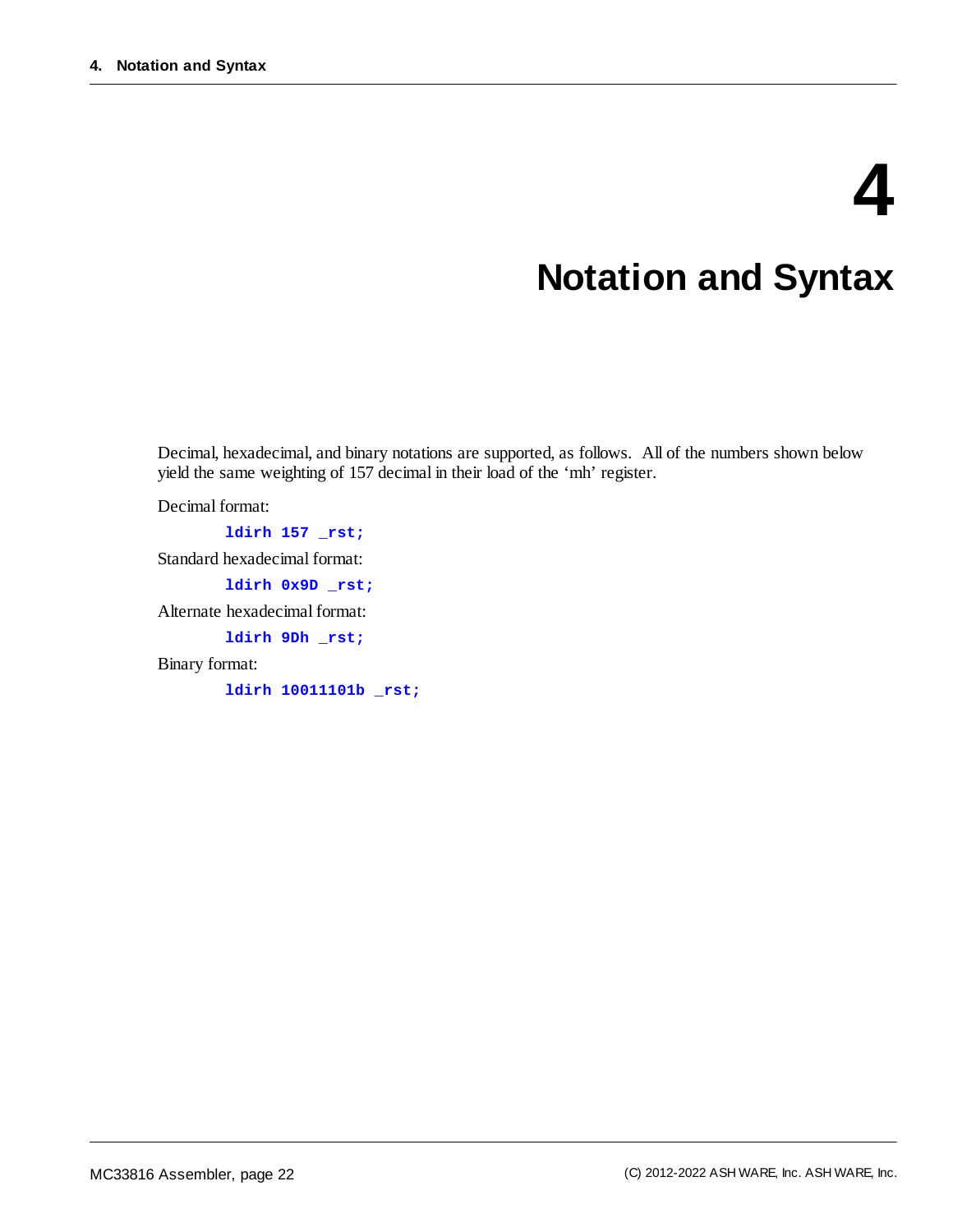### <span id="page-22-0"></span>**Auto-Header File**



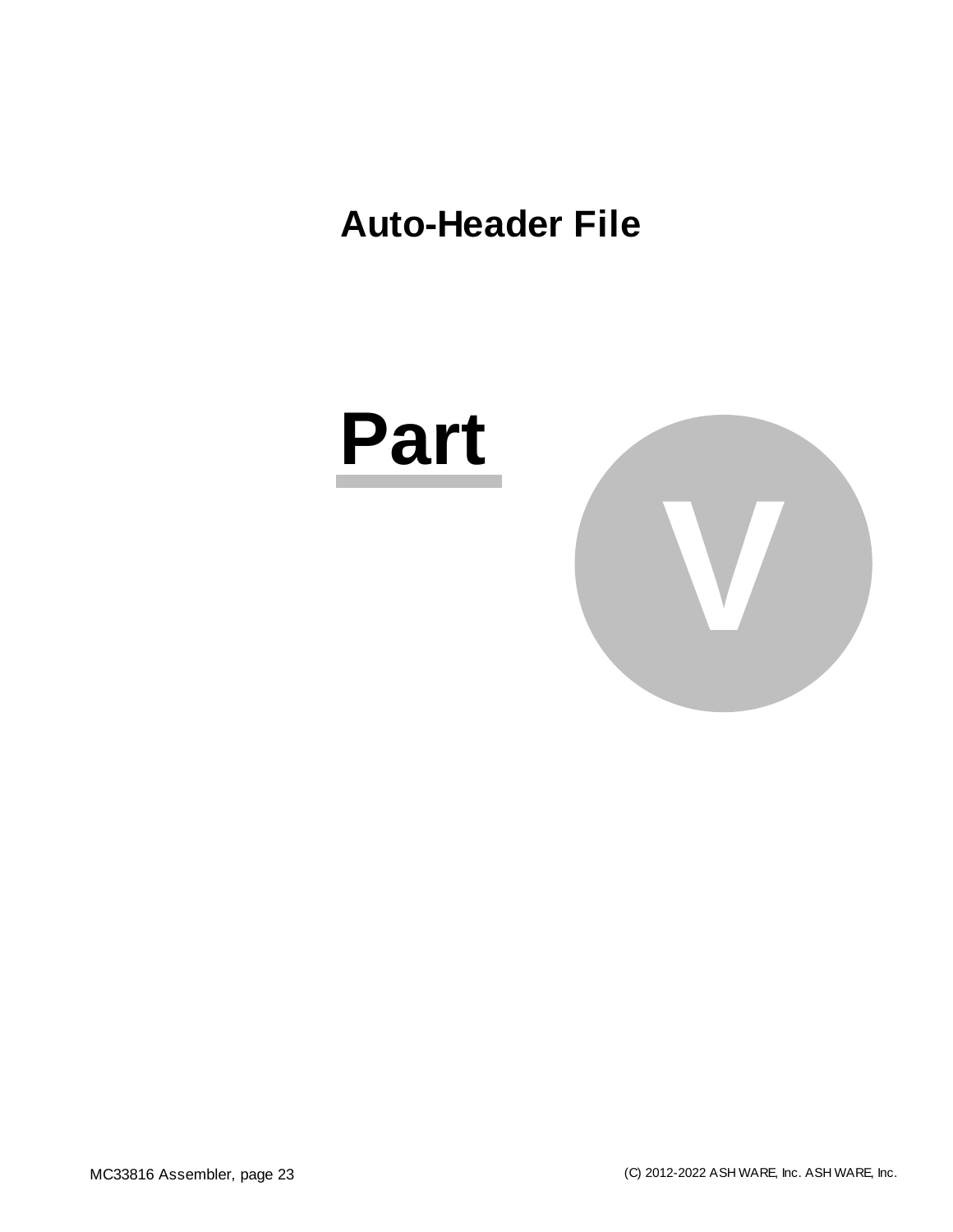# **5**

### **Auto-Header File**

<span id="page-23-0"></span>The auto-generated header file, or auto-header (or 'defines') file is output by the assembler for inclusion in the host processor software build. It is also meant for inclusion into simulator script files. It is a 'C' language compatible file with all information provided as a set of pre-processor macro #defines. It contains

- code size and CRC checksum
- · label address information for programming of entry points and interrupt vectors. Note that if the \_ENTRY and \_ISR tags are used, those label address macros are broken out into their own sections.
- · data (variable) location information, if symbolic variables are being used.
- · databank member offset information, if databanks are being used
- · the total data memory used

An example auto-header file looks like

```
// ASH WARE GENERATED MC33816 AUTO HEADER FILE. COPYRIGHT ASH WARE INC
2013-2014
// Write this to 'Code_width'
#define _AW816AH_CODE_WIDTH_ 0x0009
// Write this to 'Checksum_h'
#define _AW816AH_CHECKSUM_HIGH_ 0xB9F4
// Write this to 'Checksum_l'
#define _AW816AH_CHECKSUM_LOW_ 0x7226
// LABEL ADDRESSES
// Label addresses initialize entry points (UcX_entry_point)
// and the following Interrupt Service Routine address regisers:
// - Diag_routine_addr
// - Driver_disabled_routine_addr
// - Sw_interrupt_routine_addr
```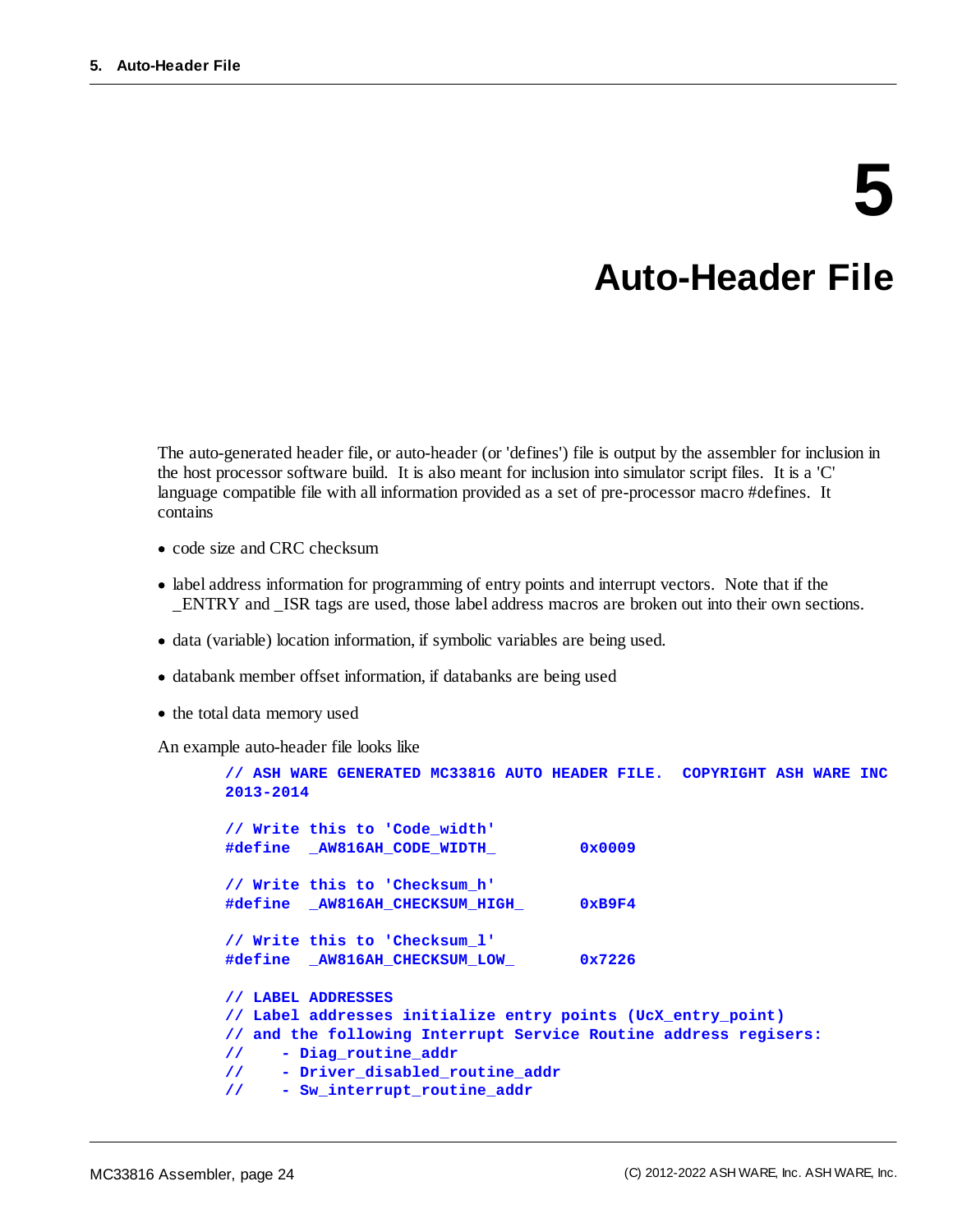```
// NOTE1: labels addresses use BYTE addressing
// whereas the registers use WORD addresses!
// THEREFORE: right shift the addrss one bit position
// to form the word address as follows:
// *(Uc1_entry_point_pnt) = _AW816CL_My_entry_point >> 1;
// NOTE2: Interrupt addresses are specified with just 6 bits!
// THEREFORE: It is recommended to check the size of the 'label
define'
// as follows:
// #if _AW816CL_My_software_interrupt_handler_ >= 0x80
// #error The ISR address is beyond the valid (first 64 instructions)
range
// #endif
// ALTERNATIVELY (Simulator):
// verify_pd816_isr_valid(_AW816CL_My_software_interrupt_handler_);
#define _AW816CL_START_ 0x0000
// VARIABLE/DATA ADDRESSES
//
// This section provides BYTE addresses for all the global
// and indexed (banked or data frame) variables declared in the code
//
// Global (immediate) variables (BYTE addresses)
#define _AW816DA_IMM_MinCurrent_ 0x0020
#define _AW816DA_IMM_MaxCurrent_ 0x0022
#define _AW816DA_IMM_VboostHigh_ 0x0024
#define _AW816DA_IMM_VboostLow_ 0x0026
//
// Index variable (data bank) offsets (BYTE offsets)
// Data Bank declaration 'Injector' offsets
#define _AW816DA_IDX_I_boost_ 0x0000
#define _AW816DA_IDX_I_peak_ 0x0002
#define _AW816DA_IDX_I_hold_ 0x0004
#define _AW816DA_IDX_Tpeak_tot_ 0x0006
#define _AW816DA_IDX_Tpeak_off_ 0x0008
#define _AW816DA_IDX_Toff_ 0x000A
#define _AW816DA_IDX_Thold_tot_ 0x000C
#define _AW816DA_IDX_Thold_off_ 0x000E
#define _AW816DB_SIZE_Injector_ 0x0010
//
// Data bank base addresses (BYTE addresses)
#define _AW816DA_DB_Injector_Inj1_ 0x0000
#define _AW816DA_DB_Injector_Inj2_ 0x0010
//
// Total Data RAM Allocated
#define _AW816AH_DATA_SIZE_ 0x0028
```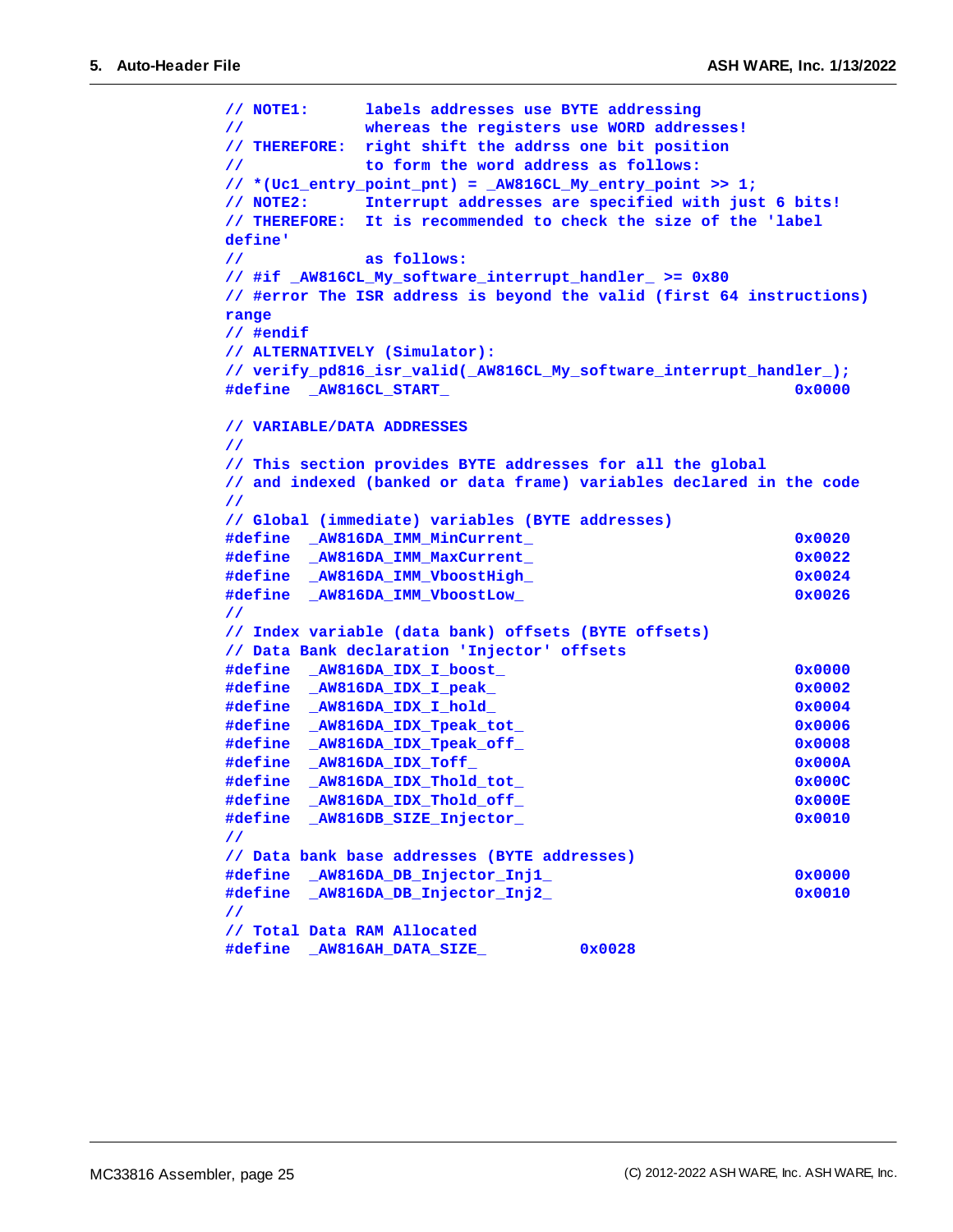## <span id="page-25-0"></span>**Code RAM Files**

# **Part**

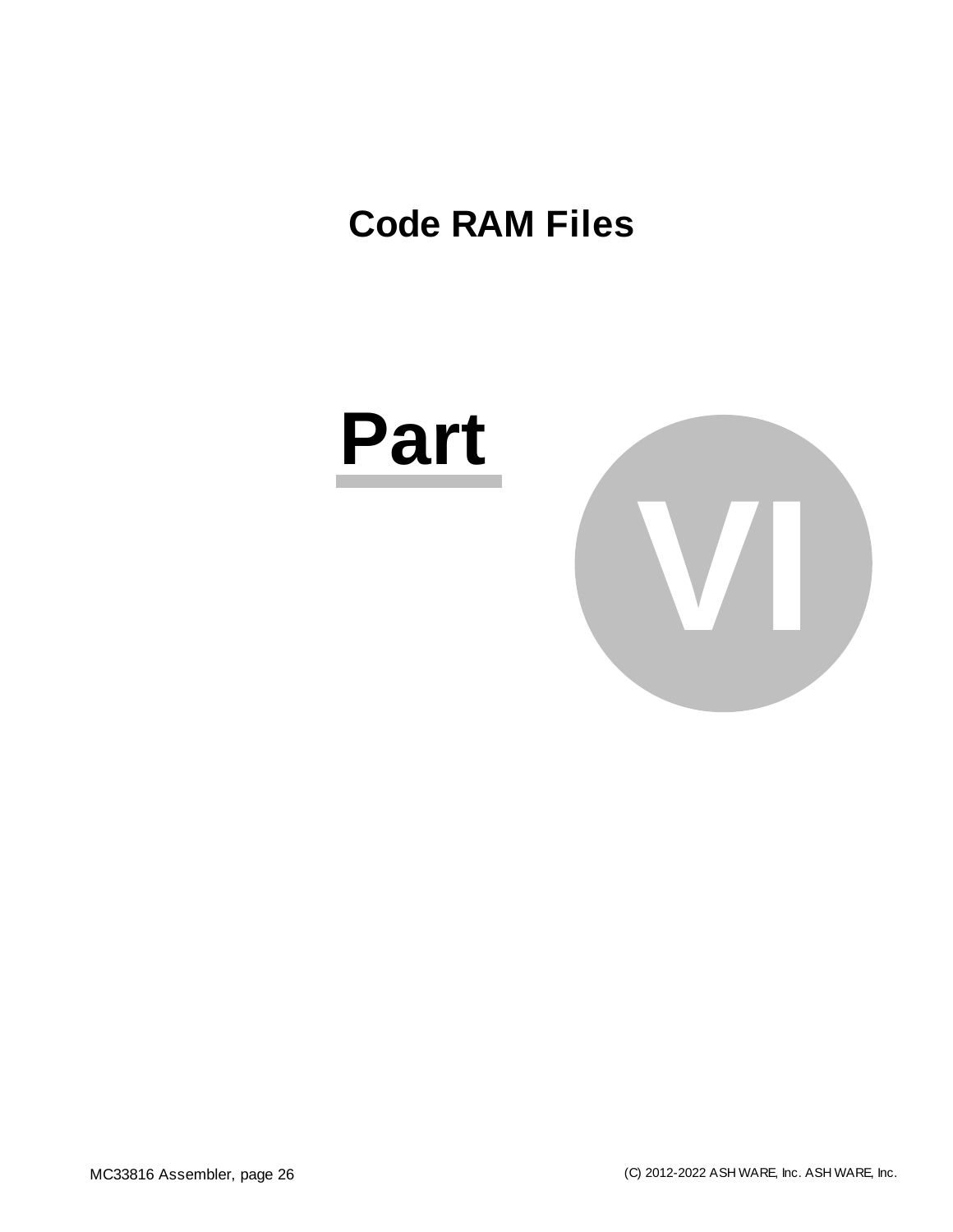# **6**

### **Code RAM Files**

The assembler automatically generates files that contain the executable code (ciphered) in the form of a C initialized array. The data and array definition are split into two files in order to provide enhanced flexibility for the user in case they want to create their own array definition. The file names use the base output file name, extended with "\_code\_ram.c,h". Below is an example of the two files (.h first, then .c):

```
// Code RAM opcode data
// Data packaged for inclusion into an array initializer
/*0x000*/ 0x97CE, 0xAF54, 0xF788, 0x67BC, 0x280A, 0x088F, 0xC939,
0x3BC1,
/*0x010*/ 0xE378, 0xCBB0, 0x97D6, 0x7125, 0xC990, 0xE0F6, 0x90C1,
0xCE5D,
/*0x020*/ 0x9241, 0x1DBC, 0xA445, 0x23ED, 0x65F2, 0x8775, 0x8309,
0xACA9,
/*0x030*/ 0x7771, 0x8313, 0xF429, 0x53D7, 0x8171, 0xE846, 0x9E06,
0x5E4D,
/*0x040*/ 0x5E99, 0xF57B, 0xC1EA, 0x722B, 0x3756, 0x6217, 0x777B,
0xE9B3,
/*0x050*/ 0xC837, 0x2B92, 0x4BF4, 0xAA30, 0x168C, 0x848D, 0x04A4,
0x1C56,
/*0x060*/ 0xA946, 0x7563, 0x7A84, 0xDA97, 0x49DB, 0x2B39, 0xEEBE,
0x20D0,
/*0x070*/ 0xC9CC, 0x2602, 0xF582, 0x3157, 0xAE34, 0xDF17, 0xA9BF,
0xFAF8,
/*0x080*/ 0x5975, 0x67BB, 0x934D, 0xA4FC, 0x4AB9, 0x8833, 0x6CD7,
0xD735,
/*0x090*/ 0x8D7A, 0x1D1B, 0x546E, 0xF24B, 0x1B80, 0x62B3, 0x9458,
0x9375,
/*0x0A0*/ 0x17CE, 0xC11C, 0x3DCA, 0x7929, 0xCD53, 0xE102, 0xFAE3,
0x27E8,
/*0x0B0*/ 0x3EBD, 0x7F49, 0x2FD8, 0xB28A, 0x7A2D, 0xD885, 0x303B,
0x10CF,
/*0x0C0*/ 0x4180, 0xA704, 0x7D15, 0x4773, 0xC89D, 0xC861, 0xE2E1,
0xC06B,
/*0x0D0*/ 0xCB32, 0x7FB4, 0x8886, 0x1435, 0xBC3B, 0x1AB0, 0x3FDC,
0xCAC1,
```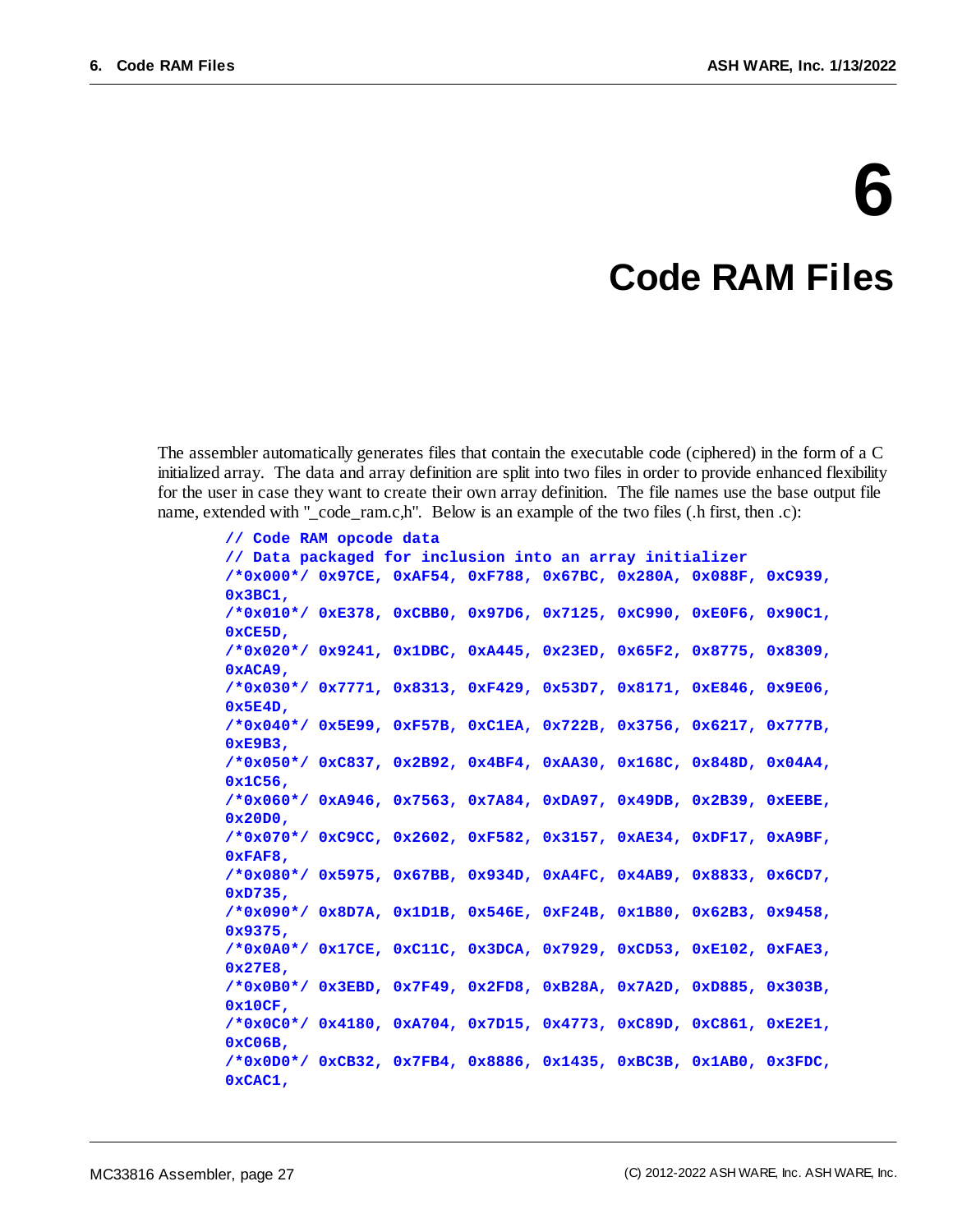```
/*0x0E0*/ 0x42E3, 0x1388, 0x26F5, 0x9D7C, 0x7B7A, 0xD362, 0xA1A7,
0xC444,
/*0x0F0*/ 0x6147, 0xC88A, 0xE94F, 0xF636, 0xA7ED, 0x4BCA, 0xA002,
0xAB60,
/*0x100*/ 0x1FF0, 0x2A61, 0x4EC0, 0xCA52, 0xE221, 0x60A0, 0x4121,
0xCA1C,
/*0x110*/ 0x85ED,
```
And the auto-generated C code that defines the array by including the above file):

```
// Code RAM opcode data
// NOTE: this auto-generated code assumes the type 'uint16_t' has been
defined
uint16_t AN_Diag_ch1_code_ram_array[] = {
#include "AN_Diag_ch1_code_ram.h"
};
int AN_Diag_ch1_code_ram_array_size =
sizeof(AN_Diag_ch1_code_ram_array) / sizeof(uint16_t);
```
Users can include this in their host MCU software in order to spin through when initializing the MC33816 via the SPI bus.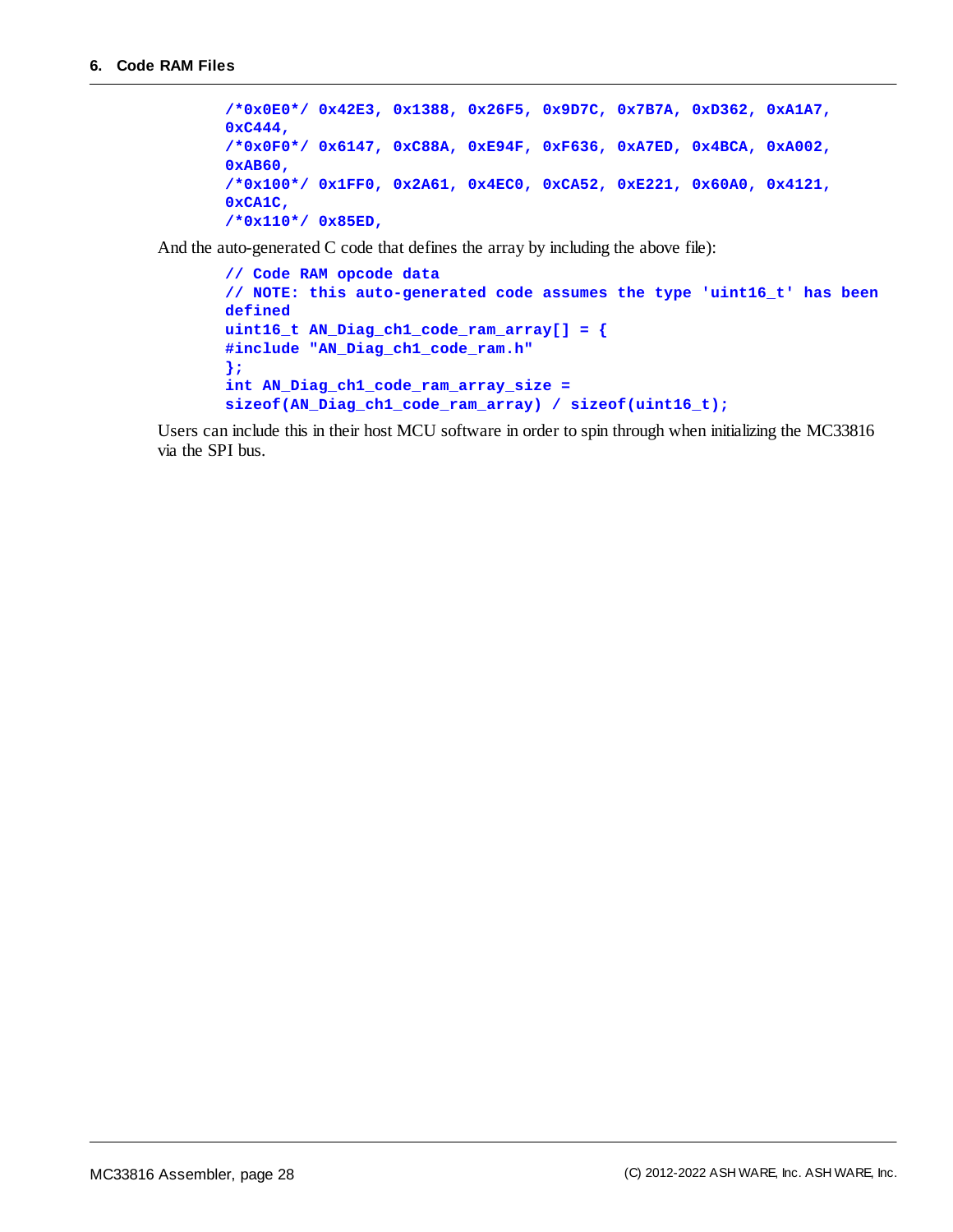### <span id="page-28-0"></span>**Data RAM Files**

# **Part**

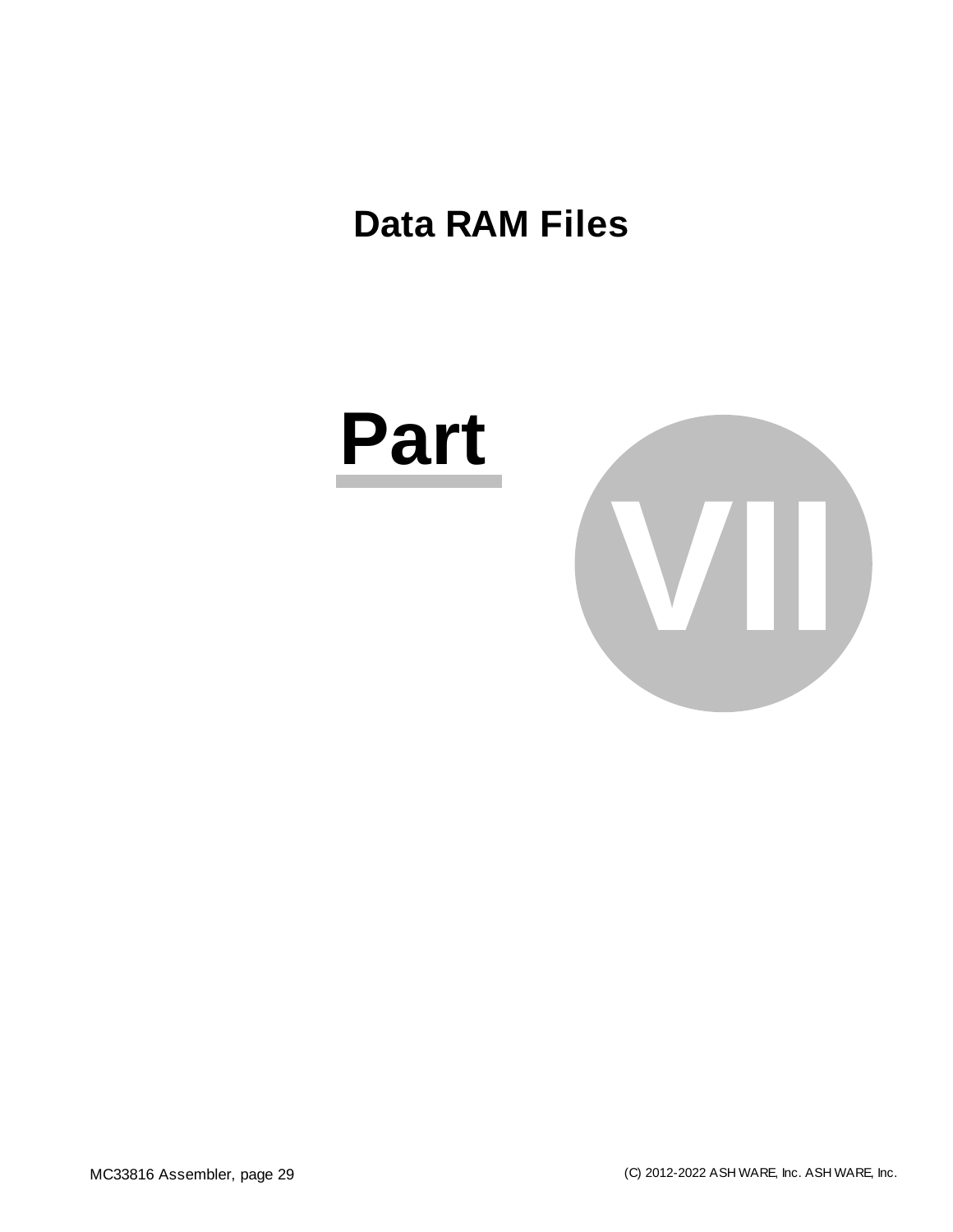# **7 Data RAM Files**

The assembler automatically generates files that contain data RAM initial value data in the form of a C initialized array. The data and array definition are split into two files in order to provide enhanced flexibility for the user in case they want to create their own array definition. The file names use the base output file name, extended with "\_data\_ram.c,h". Below is an example of the two files (.h first, then .c):

```
// Data RAM opcode data
// Data packaged for inclusion into an array initializer
// It contains macros containing data initialization information.
#ifndef __DATA_RAM_INIT16
#define __DATA_RAM_INIT16( addr, val )
#endif
// macro name ( address_or_offset , data_value )
__DATA_RAM_INIT16( 0x0000 , 0x0000 )
__DATA_RAM_INIT16( 0x0001 , 0x0000 )
__DATA_RAM_INIT16( 0x0002 , 0x0000 )
__DATA_RAM_INIT16( 0x0003 , 0x0000 )
 __DATA_RAM_INIT16( 0x0004 , 0x0000 )
__DATA_RAM_INIT16( 0x0005 , 0x0000 )
__DATA_RAM_INIT16( 0x0006 , 0x0000 )
 __DATA_RAM_INIT16( 0x0007 , 0x0000 )
__DATA_RAM_INIT16( 0x0008 , 0x0001 )
__DATA_RAM_INIT16( 0x0009 , 0xFFFE )
__DATA_RAM_INIT16( 0x000A , 0x0003 )
 __DATA_RAM_INIT16( 0x000B , 0x0004 )
__DATA_RAM_INIT16( 0x000C , 0x0005 )
 __DATA_RAM_INIT16( 0x000D , 0x0006 )
 __DATA_RAM_INIT16( 0x000E , 0x0007 )
 __DATA_RAM_INIT16( 0x000F , 0x0008 )
__DATA_RAM_INIT16( 0x0010 , 0x0000 )
__DATA_RAM_INIT16( 0x0011 , 0xFF85 )
 __DATA_RAM_INIT16( 0x0012 , 0x1800 )
__DATA_RAM_INIT16( 0x0013 , 0x0000 )
```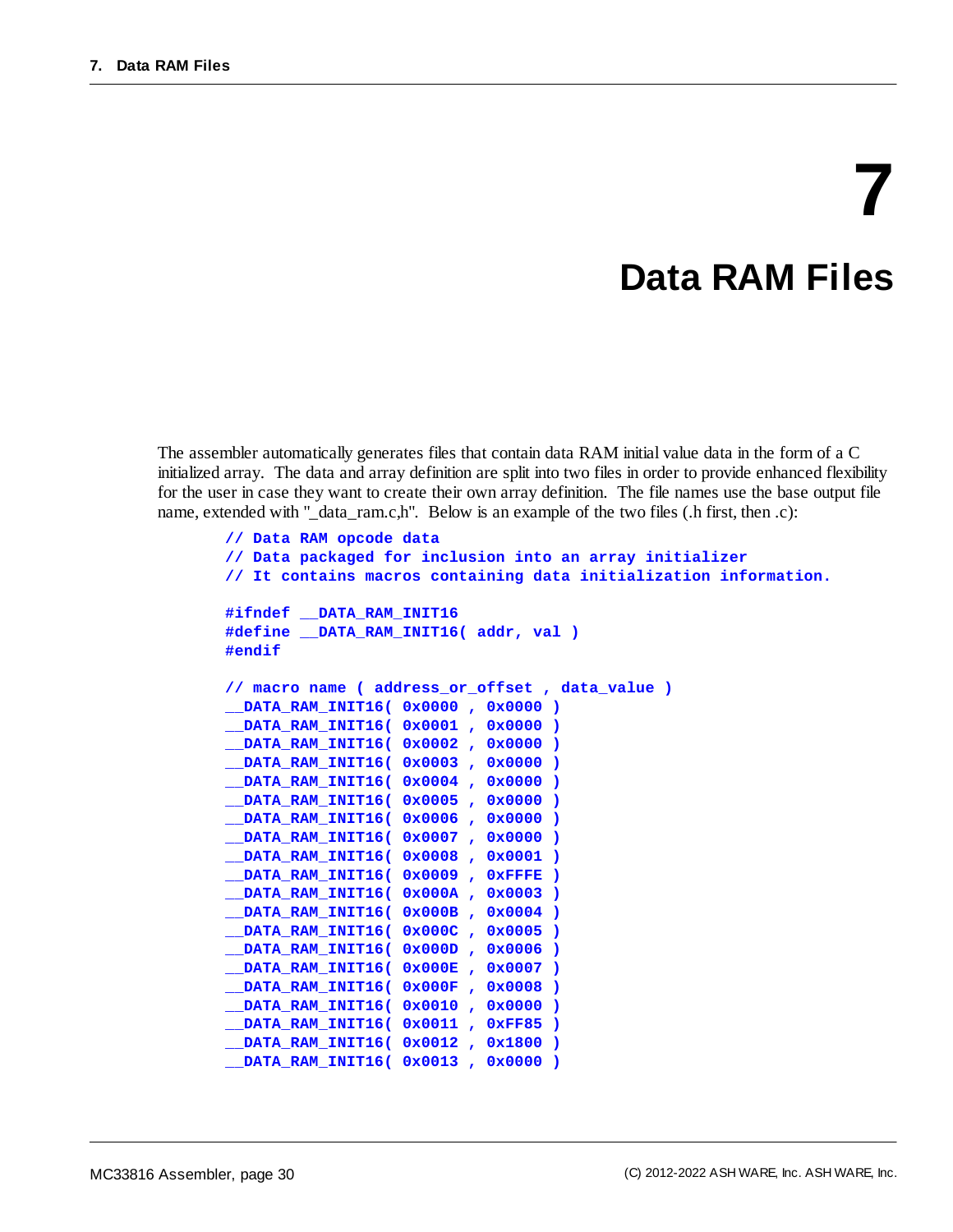And the auto-generated C code that defines the array by including the above file):

```
// Data RAM opcode data
// NOTE: this auto-generated code assumes the type 'uint16_t' has been
defined
// It contains a data array with initialization information.
// The data array is created using data initialization macros.
uint16_t Variables_data_ram_array[] = {
#undef __DATA_RAM_INIT16
#define __DATA_RAM_INIT16( addr, val ) val,
#include "Variables_data_ram.h"
#undef __DATA_RAM_INIT16
};
int Variables_data_ram_array_size = sizeof(Variables_data_ram_array) /
sizeof(uint16_t);
```
Users can include this in their host MCU software in order to spin through when initializing the MC33816 data RAM via the SPI bus.

The data is packaged in macro form so that it can also be included into simulator script files - use the following macro definition to make it work:

**#define \_\_DATA\_RAM\_INIT16( waddr, val ) write\_spi\_data16( waddr<<1, val);**

See the variable and databank sections for information on the syntax for specifying initialization data.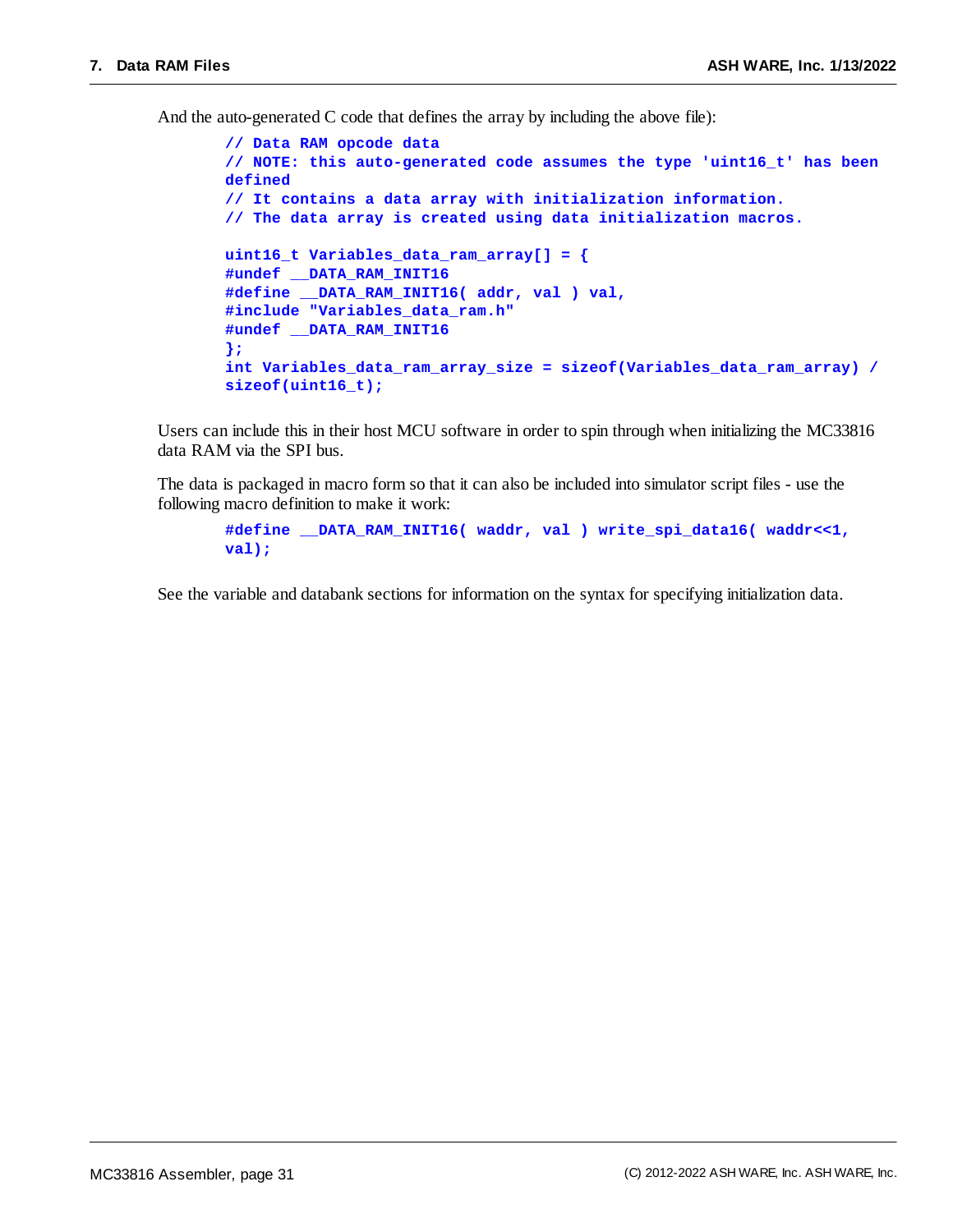# <span id="page-31-0"></span>**Listing Files**



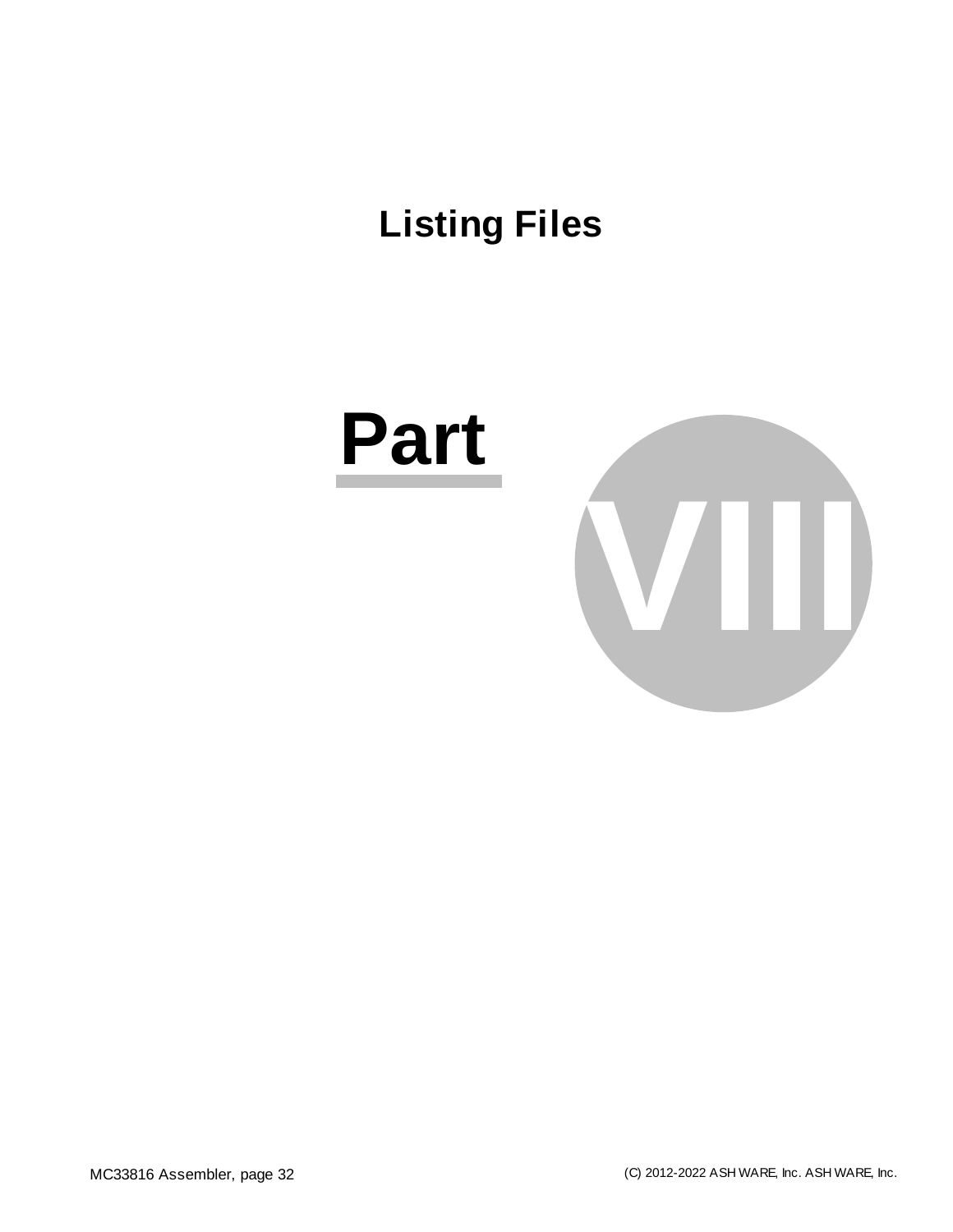# **8 Listing Files**

The assembler generates a listing file for each source file that contains opcodes. The name of each listing file is the base name of the original source file, with "\_listing.dfi" added. The extension "dfi" is used to indicate the file is uses original NXP assembler format (and can thus be assembled by those tools). The output listing files are created as read-only as they should not be edited.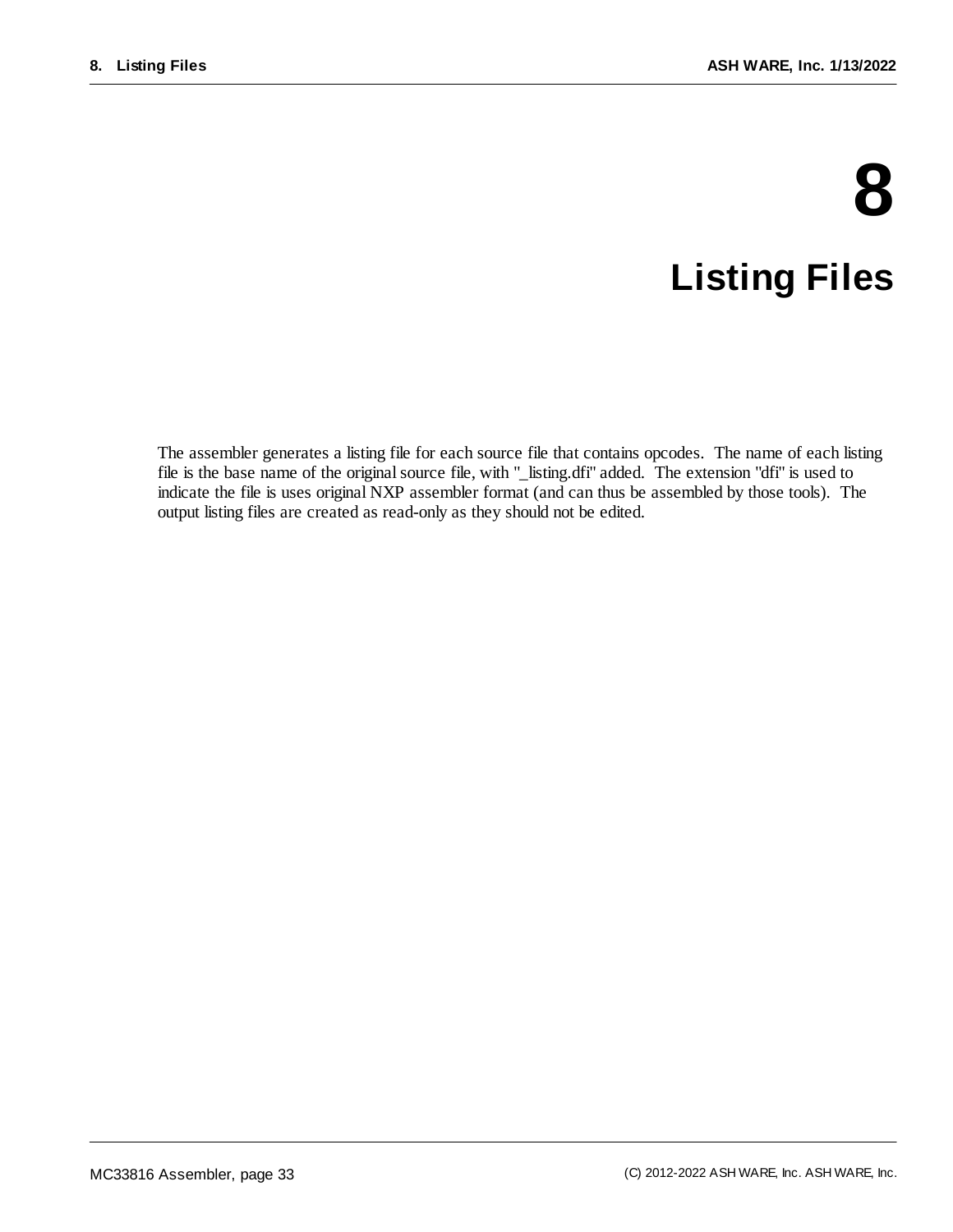<span id="page-33-0"></span>**Label Tags**

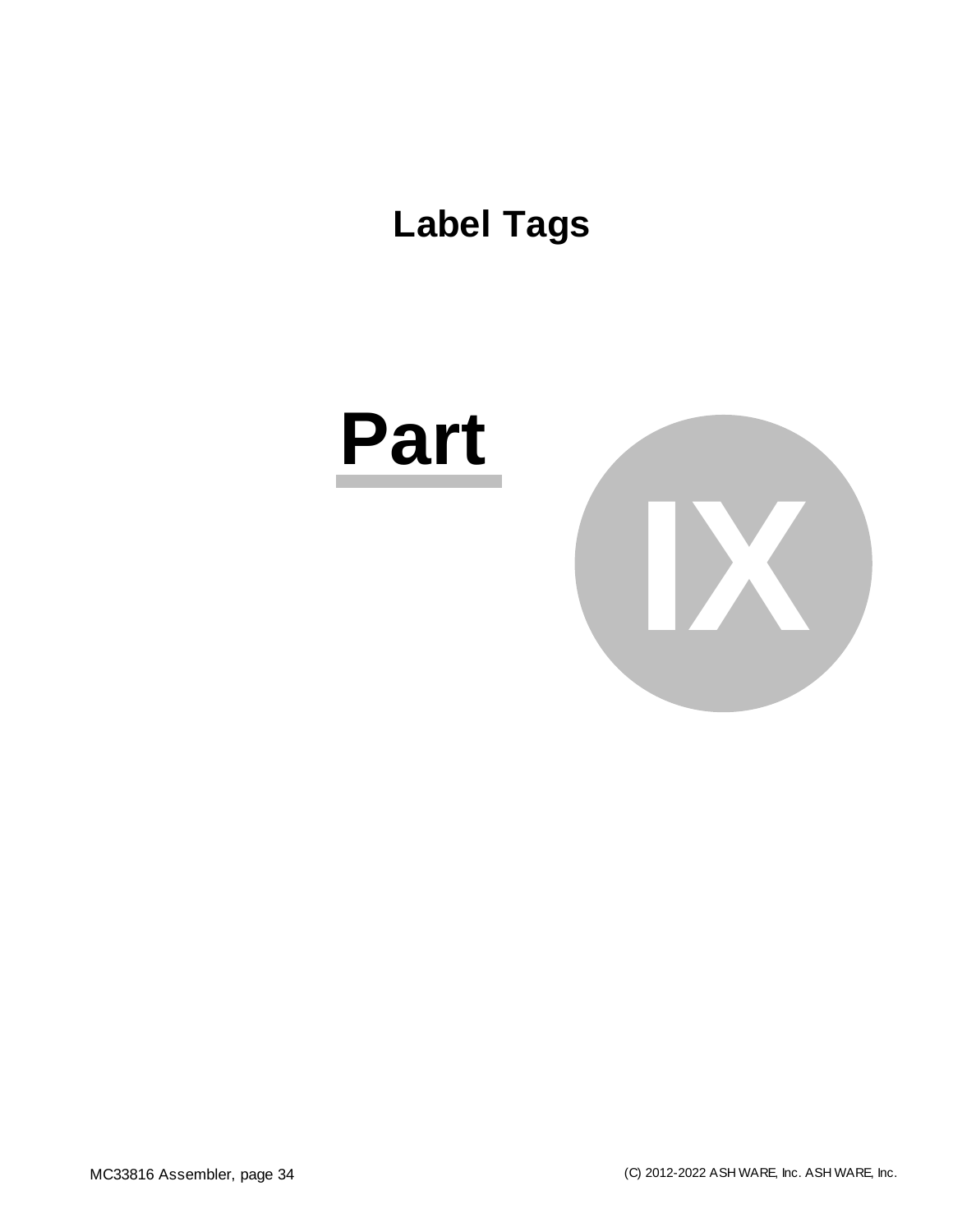# **9**

# **Label Tags**

<span id="page-34-0"></span>Labels can be marked with the "\_ISR" tag to alert the assembler that the label represents an interrupt service routine entry point. This serves the following purposes. First, it allows the assembler to perform a check on the label address to make sure it is within the valid range (first 64 opcode addresses). Second, it automatically disables the "unused label" warning as it is unlikely this label is the destination of any code jumps. Third, the label address it output into a special section of the defines file that makes it easy to find.

```
_ISR ch0_auto_diag_isr:
    stos off off off; // disable all drivers
    // ...
```
Similar to the "\_ISR" tag is the "\_ENTRY" tag - used to denote a label that will get used as a microcore entry point. The main purpose for this tag is to prevent the "unused label" warning, as typically these labels will not have a jump to them from anywhere in the code. They are also broken out into their own area of the auto-defines file.

**\_ENTRY entry\_uc1:**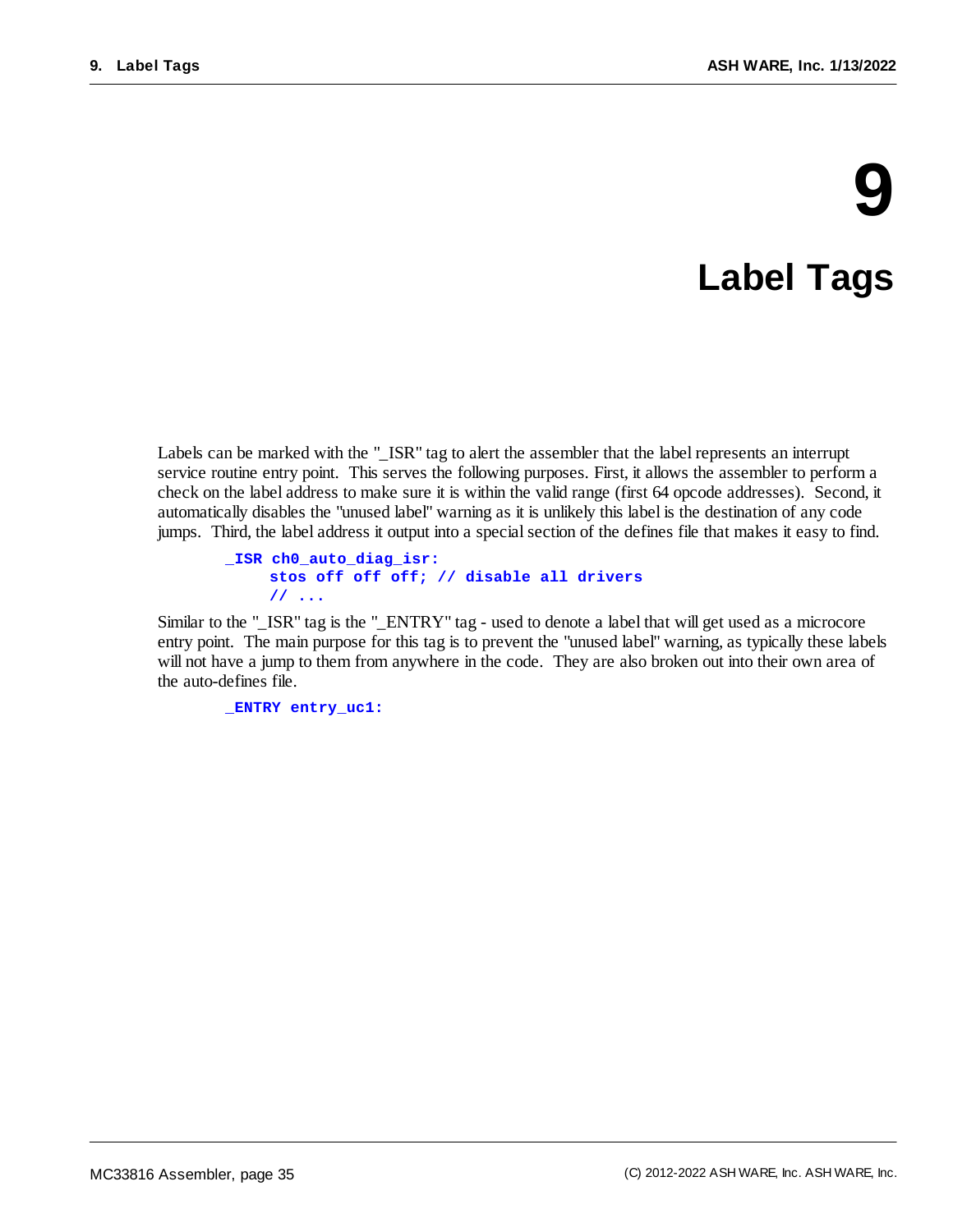### <span id="page-35-0"></span>**Variables**

# **Part**

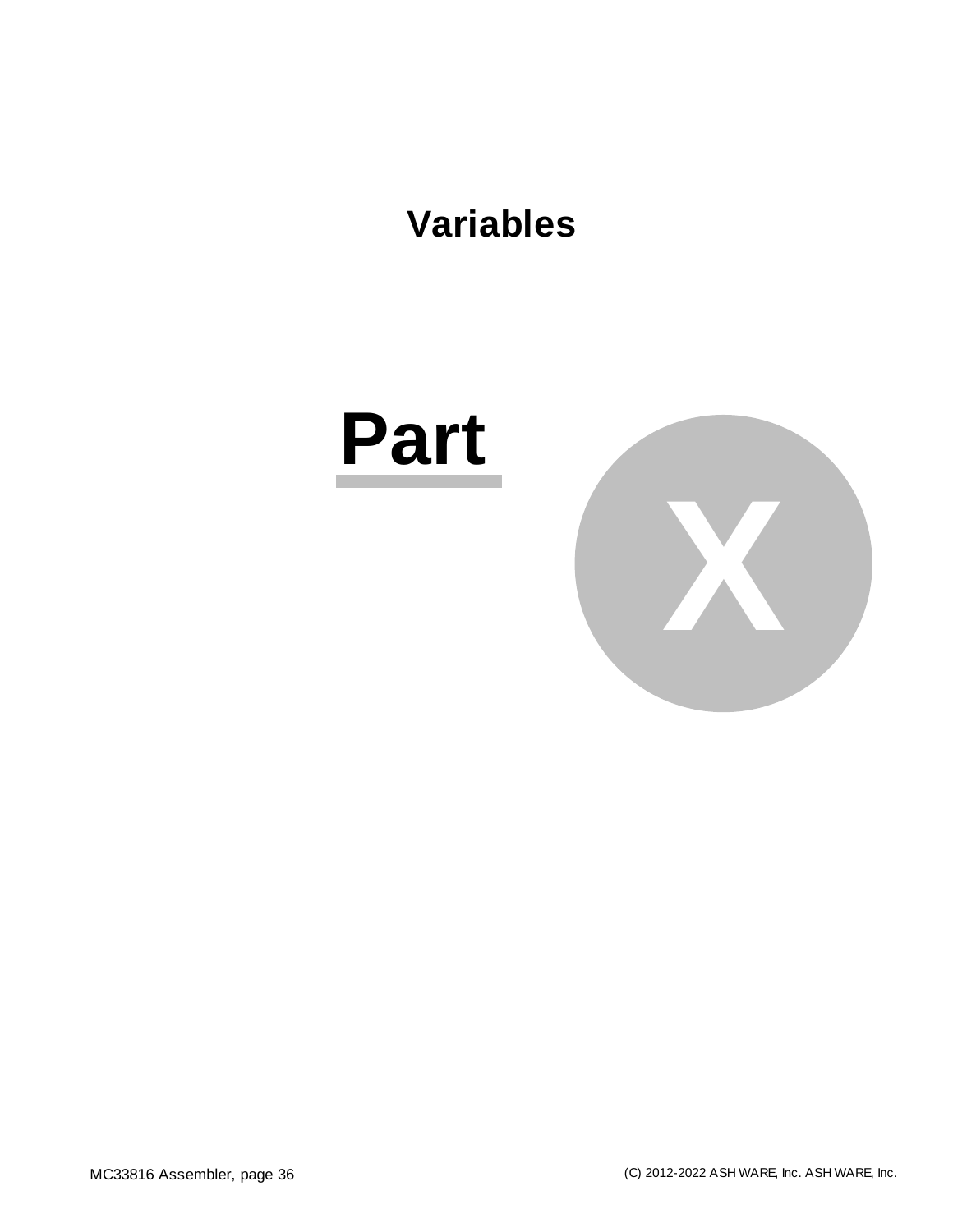# **10 Variables**

Variables can be used to bring some structure to the assembly language.

### **10.1 Immediate/Global Variables**

Declaration syntax for immediate (global) variables is

```
<type> <variableName>;
```
All data in the MC33816 is 16-bit. Two types are currently supported - 'sint16' and 'uint16' - the former a signed 16-bit integer and the latter an unsigned 16-bit integer. The type does not affect the assembly process, and is only used when working with the variable in the simulator debug environment. Variable names must conform to 'C' naming conventions - '\_' and alphanumeric characters, must not start with a digit.

```
// current threshold parameters
uint16 I_boost;
uint16 I_peak;
sint16 I_hold;
```
Although the address space, immediate vs. indexed, is built into the variable declaration, when variables are referenced in load/store/ldcd instructions the offset field still needs to be specified, and will be crosschecked against the variable's address space.

**BOOST: load I\_boost dac\_sssc \_ofs;**

The immediate and global variable locations are exported into an <u>[auto-header](#page-23-0) file</u> which is appropriate for use by the host processor.

Initial values for the variables can be specified with C-like initializers - the values specified are output into the auto-generated \_data\_ram,.[c,h] files.

```
// current threshold parameters
uint16 I_boost = 0x1234;
uint16 I_peak = 536;
sint16 I_hold = -67;
```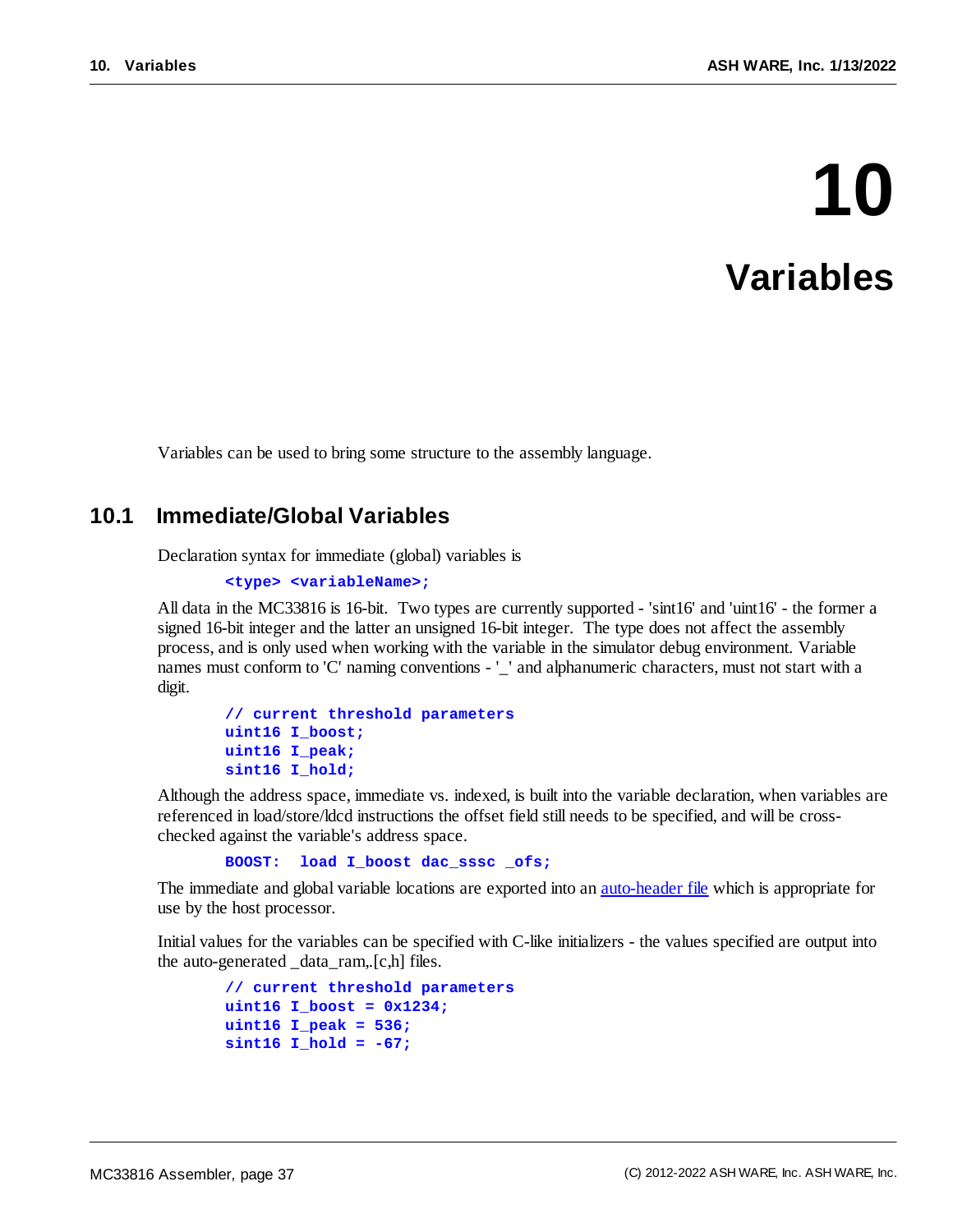### **10.2 Enabling Initialized Data in the Simulator**

In the host CPU files <BaseFileName>\_data.h and <BaseFileName>\_data.c generate a data array that gets copied across the SPI bus to perform the global and databank initialization.

The mechanism used in the simulator is to include the .h version of the initialized data files after defining the macro that initializes these values. The code below can be copied into your script command file to perform this initialization. Note that the following code works when the .elf file's name is 'MyCode.elf'.

```
#define __DATA_RAM_INIT16( addr, val ) *((MC33816_SPI_SPACE U16 *)
(addr<<1)) = val;
#include "MyCode_data_ram.h"
```
### **10.3 Data Banks Variables**

Indexed variables are declared in a two step process. First, a data bank structure is declared, followed by defining one or more instances of the data bank. A data bank structure is used to define a cohesive set of indexed data, and has a syntax similar to a C struct declaration.

```
// Declare a databank
databank Injector {
    uint16 I_peak;
    uint16 I_hold;
};
```
Once a databank has been declared, instances of it can be created. These instance symbols can then be used in the code to set the index base address.

```
// Allocate two databanks of type 'Injector'
databank Injector _injector1;
databank Injector _injector2;
// ...
// set the index base address to the _injector1 databank address
stab _injector1;
// ...
// From the active databank (currently '_injector1')
// load variable 'I_peak' into register 'r0'
load I_peak r0 ofs;
```
Note that immediate/global variables and databank instances must be defined before being referenced in code.

The auto-locating algorithm is straightforward. Globals/immediates and databank instances get located in the order they are traversed in the source code.

The data bank locations and member variable offsets within the databank are exported into an [auto-header](#page-23-0) [file](#page-23-0) which is appropriate for use by the host processor.

Initial values for the databank instances can be specified with C-like initializers - the values specified are output into the auto-generated \_data\_ram,.[c,h] files. The number of initializers must match the number of databank members.

```
// Allocate two databanks of type 'Injector'
```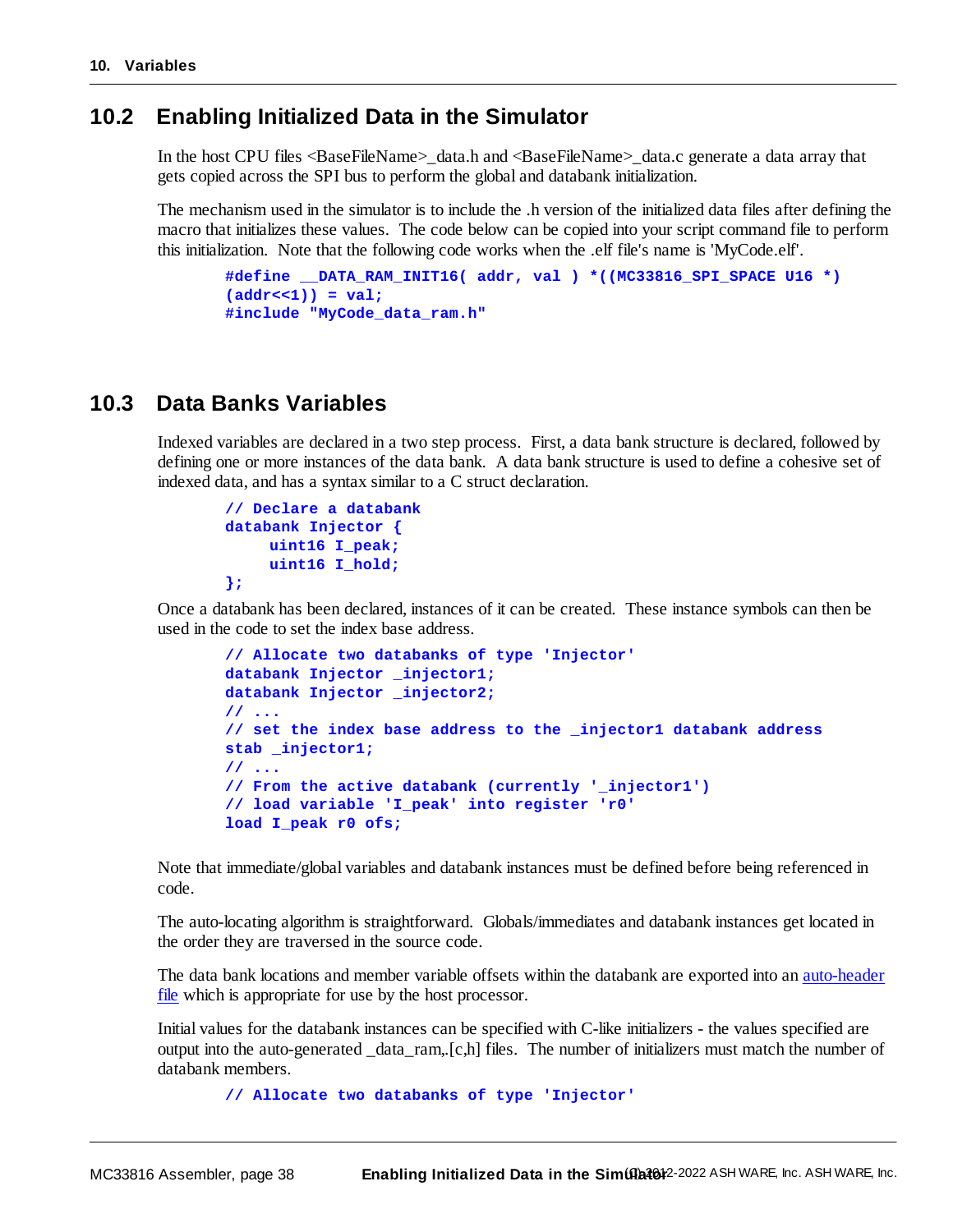```
databank Injector _injector1 = { 0x440, 123 };
databank Injector _injector2 = { 500, 0x230, };
```
The address of the databank can be loaded into the IR register as follows:

**LOAD\_IR @\_injector1;**

Be sure to set the set the IR register as the index register before accessing databank variables.

```
stab ir; // Set the 'ir' register as the index register
load I_peak r0 ofs;
```
The address of a databank variable can also be loaded directly. When accessing databank variables, do so directly with the address set to zero.

**LOAD\_IR @\_injector1.I\_hold; load 0 r0 ofs; // Load the I\_hold parameter into register 'r0'**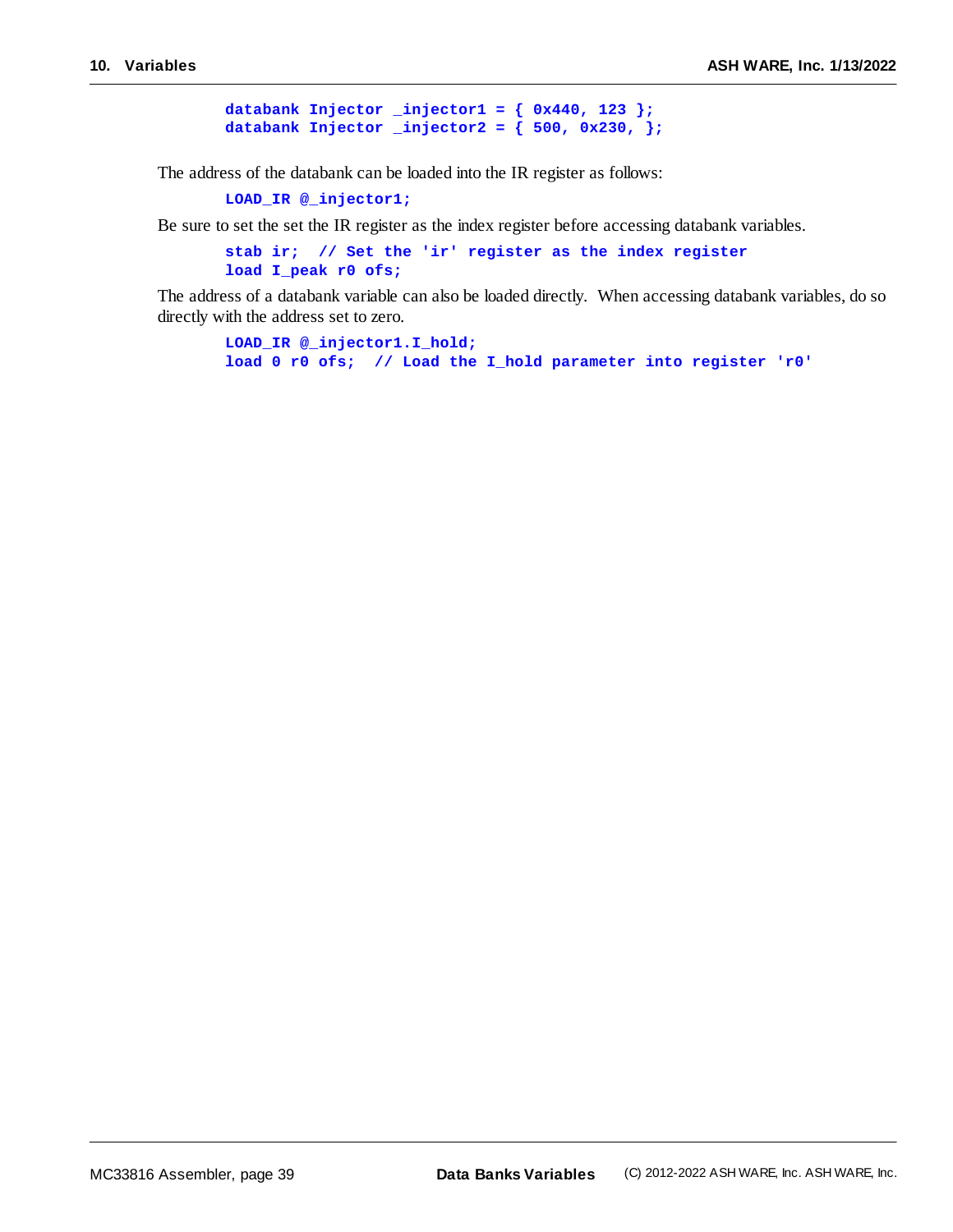# **Extended Instructions**



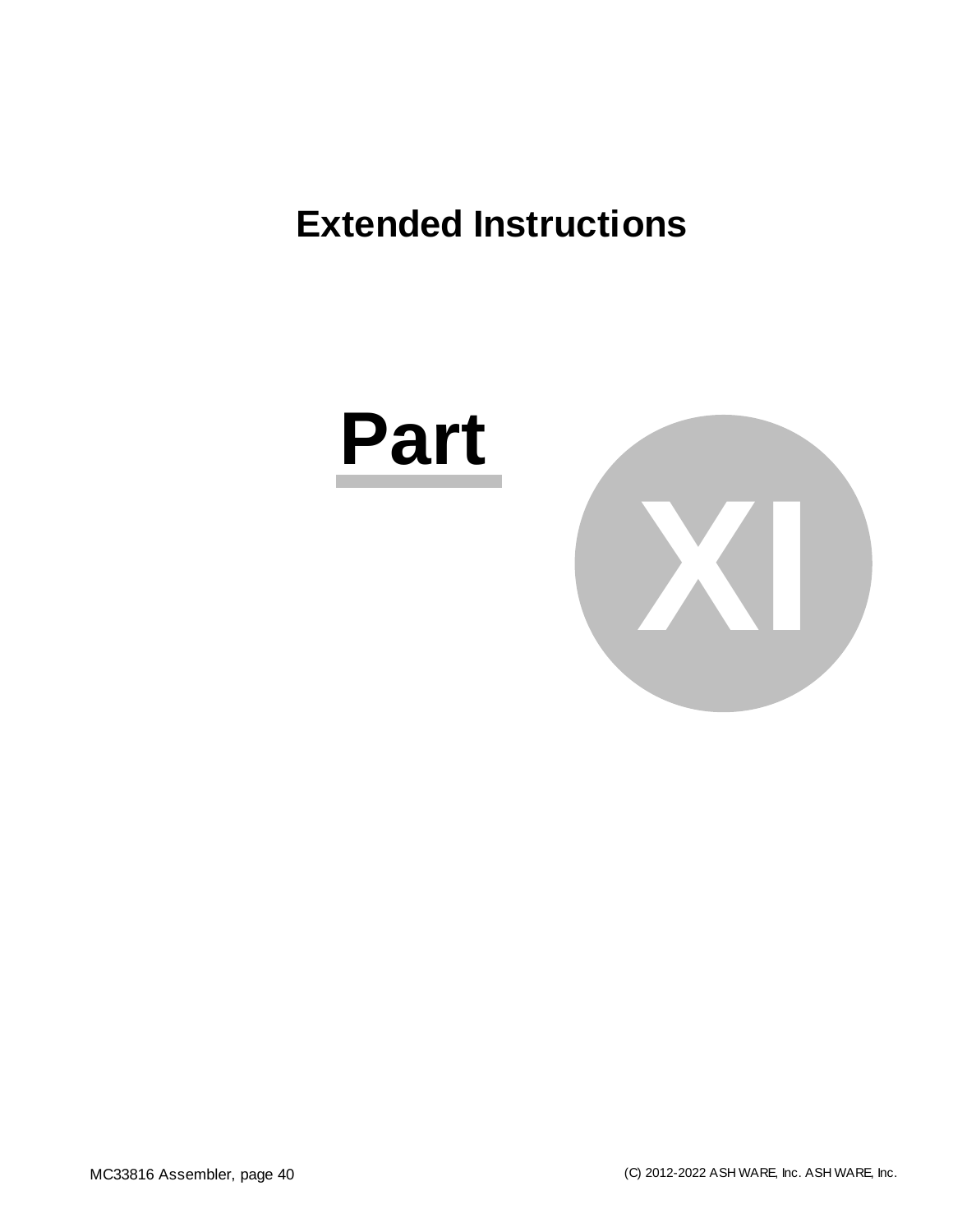# **11 Extended Instructions**

# Extended instructions have been provided in cases where the assembler can generally choose better opcodes than a human. Consider the case of a jump. The are are two versions; 'far' and 'near'. Depending on the situation, one of these is always going to be optimal over the other. However, it is difficult for humans to track (as code is added/subtracted from a design and as coders arrive/leave on a project) which opcode choice is optimal. So this choice is best left to the assembler and the use of

The following extended instructions are supported. Note that these are documented alongside their native instructions.

- ·[CALL](#page-56-0)
- ·[CREATE\\_WAIT\\_ENTRY](#page-49-0)

extended instructions provides a mechanism for doing so.

- ·LOAD IR
- ·[JUMP](#page-61-0)
- ·[JUMP\\_ARITHMETIC](#page-63-0)
- ·[JUMP\\_CONDITION](#page-81-0)
- ·[JUMP\\_CONTROL](#page-66-0)
- ·[JUMP\\_CORE\\_ID](#page-87-0)
- ·[JUMP\\_FEEDBACK](#page-85-0)
- ·[JUMP\\_START](#page-74-0)
- ·[JUMP\\_STATUS](#page-69-0)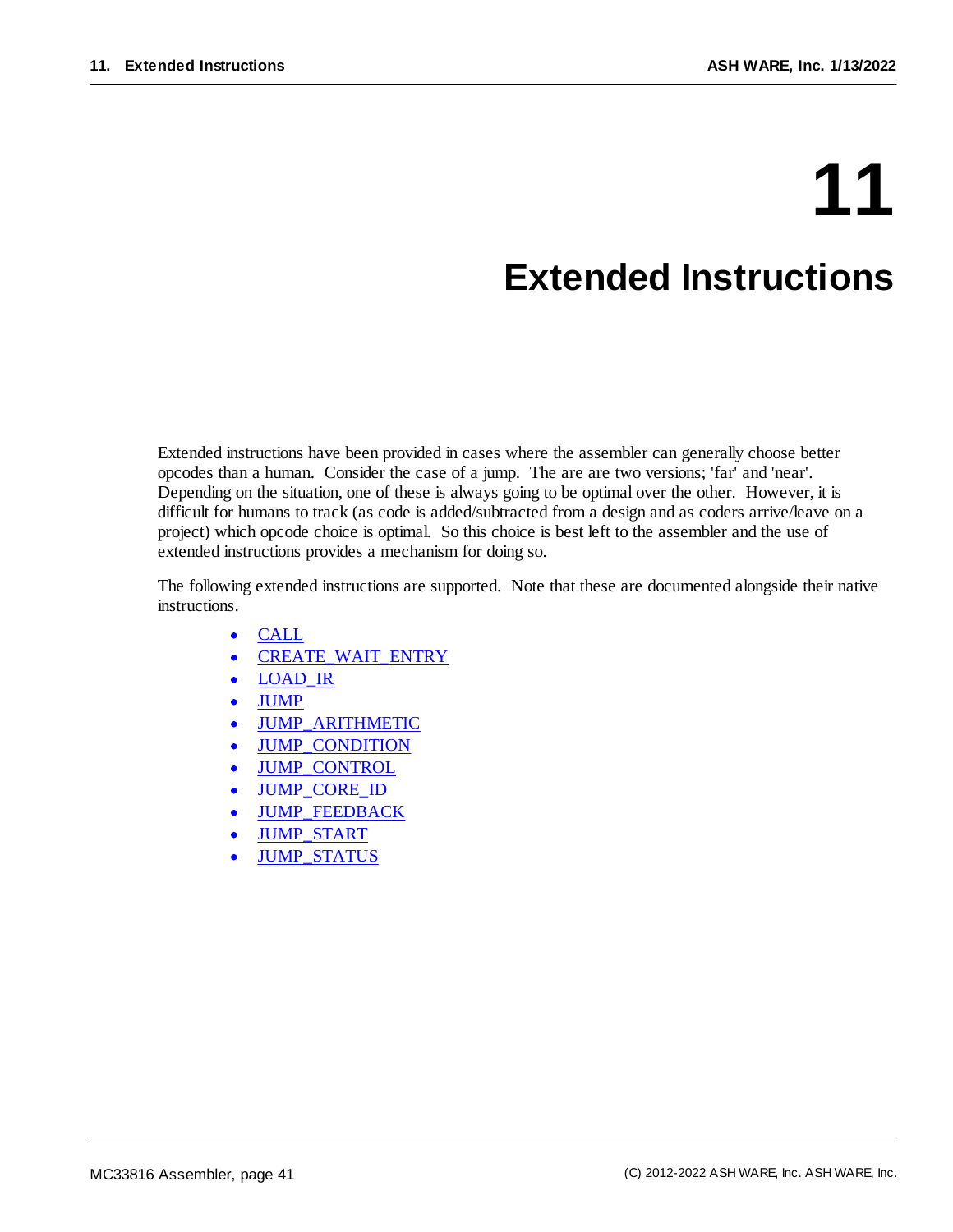# **Instruction Set**



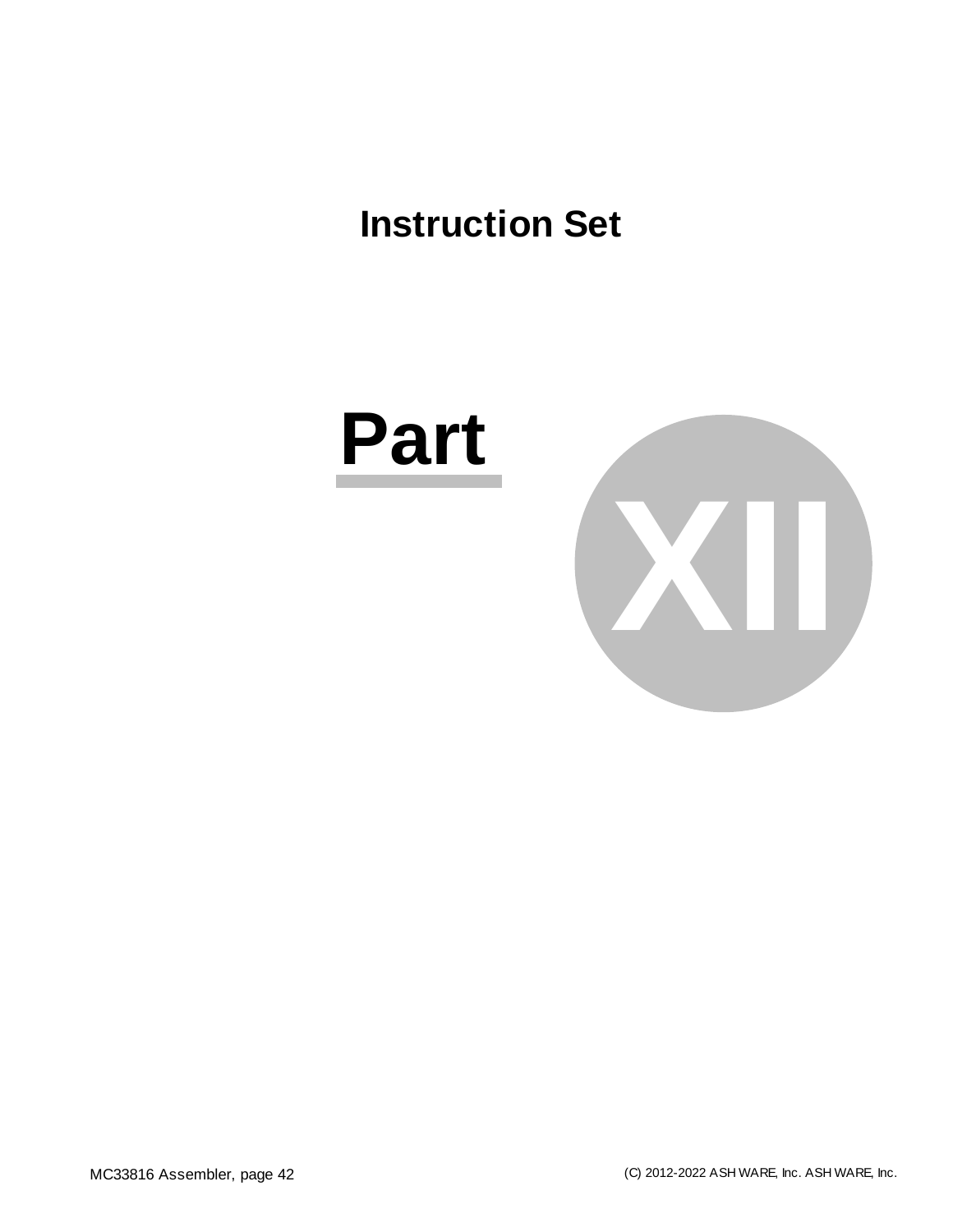# **12 Instruction Set**

This section covers the MC33816 Instruction Set.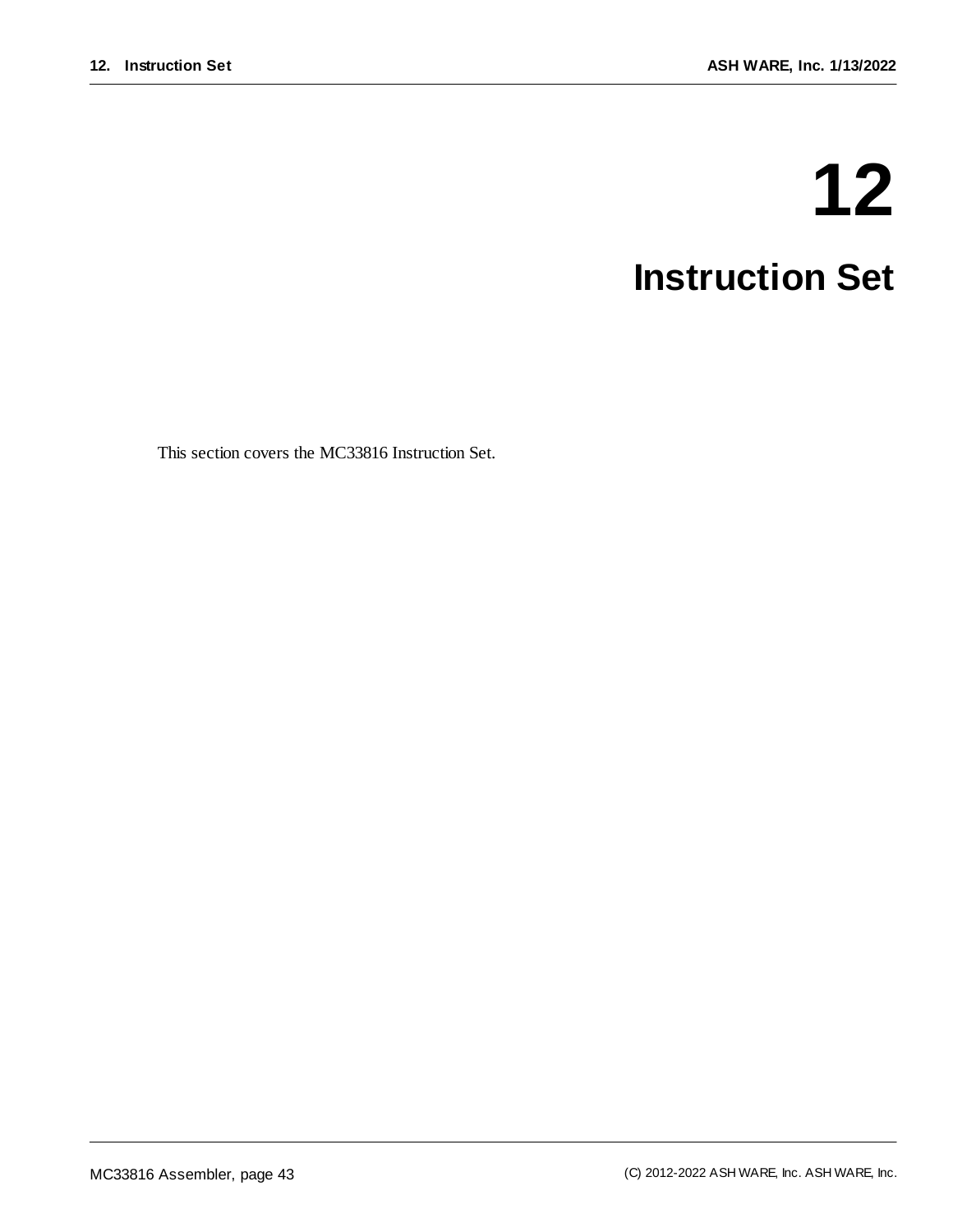

# **Part**

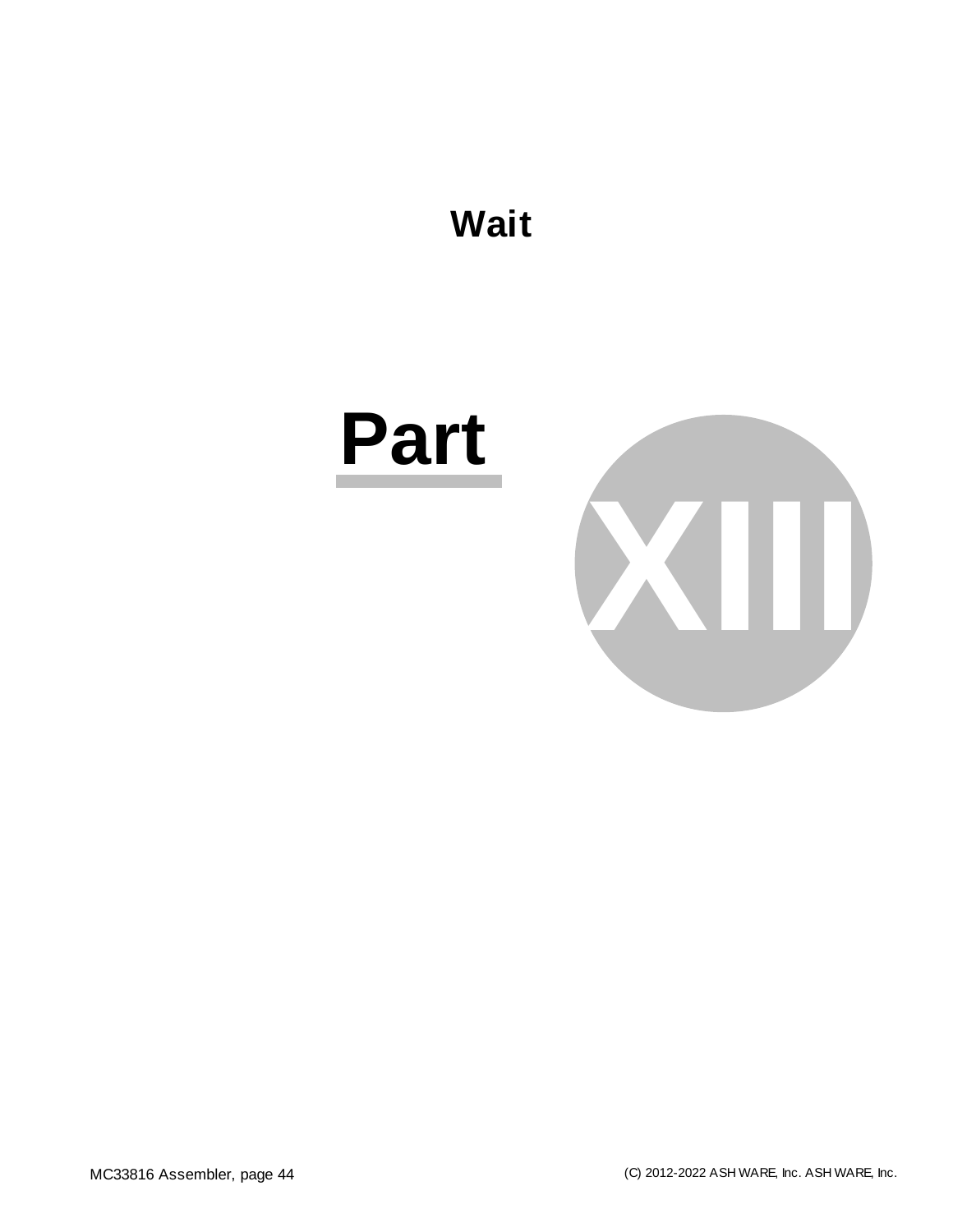The MC33816 is an event/response machine. An event occurs and then code executes that handles that event.

The wait instructions are the key to this behavior. The core waits at a 'wait' instruction for an event to occur.

Although there are many possible event sources, such as sense current to reach a threshold or a timer to reach its terminal count, the core can only be waiting for up to five different events to occur at any one wait instruction.

These pending events are configured as rows in a five-row wait table. Each of the five rows the the wait table must be configured with the 'cwef' and 'cwer' instructions.

Once a row is configured with the 'cwef' or 'cwer' instruction the row is 'sticky' in that it will not change until re-configured with a future 'cwef' or 'cwer' instruction.

# **13.1 CWEF - create wait table entry far**

Initializes or changes one of the five rows in the wait table used by the 'wait' instruction.

The address of the code that will execute in response to the row's event is is in either the 'jr1' or jr2' register as specified by the 'JrSel' parameter.

The event type is specified by the 'Cond' parameter.

Note that once the wait table row is stickky such that once the jump register's address is loaded into the wait table, the jump register is free to be used for other purposes.

**Syntax**

**cwef JrSel Cond Entry;**

#### **Example**

```
// Set the wait table's row 2 event
// to be the VBoost voltage reaching t's threshold
cwer vboost_hit_threshold vb row2;
```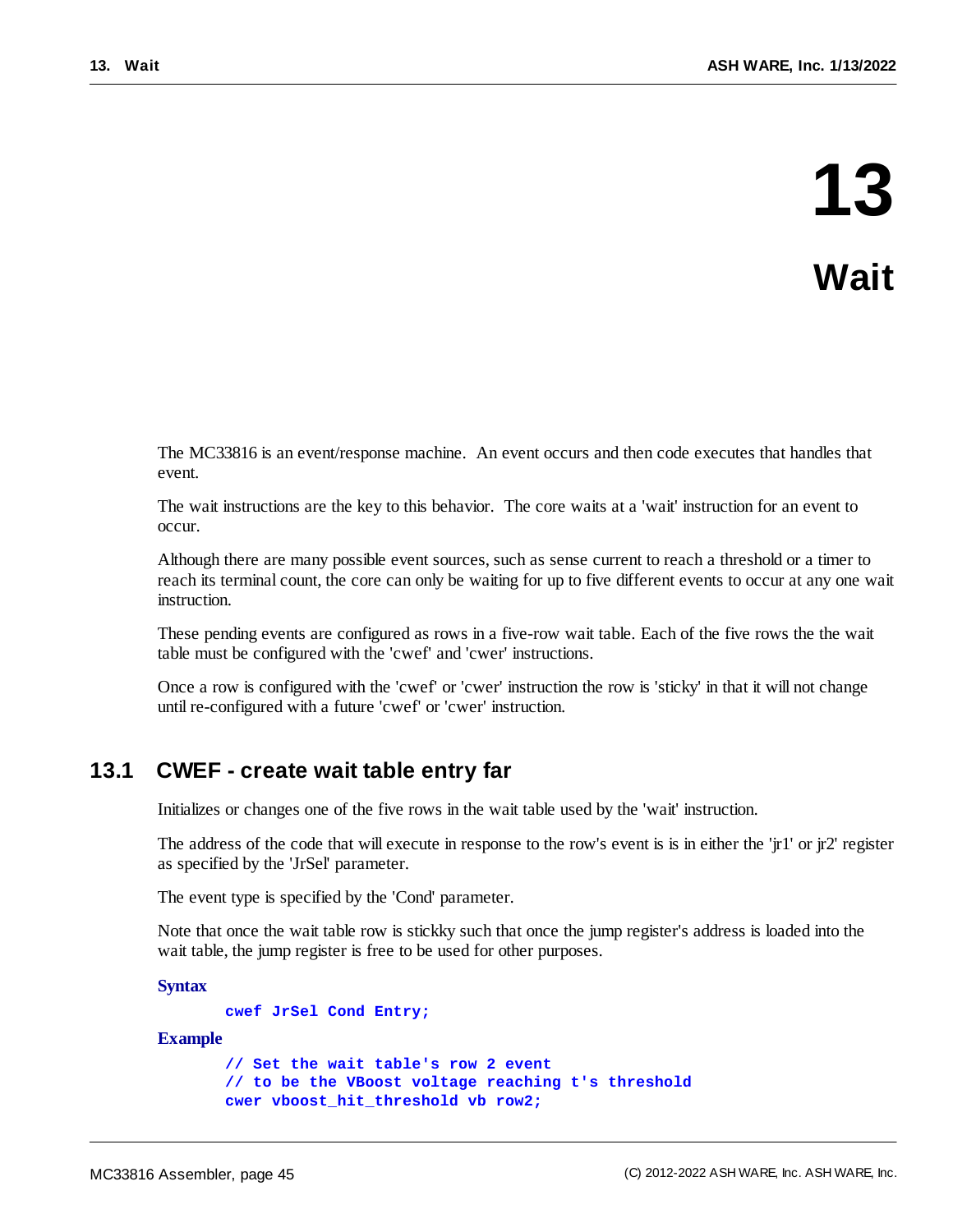```
// Set the wait table's row 3 event
// to be when the core's own current sense threshold is reached
// Note that if the destination is over 16 opcodes away
// then this 2-instruction 'far' opcode pair is required
ldjr1 own_current_hit_threshold;
cwef jr1 ocur row3;
// Set the wait table's row 5 event
// to be the counter 1 reaching it's terminal count
// NOTE: This is the extended instruction that
// automatically selects the more optimal
// of either cwer or cwef
CREATE_WAIT_ENTRY counter3_terminal jr1 tc3 row5;
//Cease execution until row 2's, 3's, or 5's event occurs
wait row235;
vboost_hit_threshold:
// ... More code here ...
own_current_hit_threshold:
// ... More code here ...
counter3_terminal:
// ... More code here ...
```
**JrSel** - Specifies which jump register with which to load the wait table row.

| jr1 | Jump Register 1 |
|-----|-----------------|
| ir2 | Jump Register 2 |

**Cond** - The event or condition that will envoke the row's event-handling code.

| f0           | Flag0 (internal flag and pin) is low           |
|--------------|------------------------------------------------|
| f1           | Flag1 (internal flag and pin) is low           |
| f2           | Flag2 (internal flag and pin) is low           |
| f3           | Flag3 (possibly also the 'Start1' pin) is low  |
| f4           | Flag4 (possibly also the 'Start2' pin) is low  |
| <b>f5</b>    | Flag5 (possibly also the 'Start3' pin) is low  |
| <b>f6</b>    | Flag6 (possibly also the 'Start4' pin) is low  |
| $\_$ f7      | Flag7 (possibly also the 'Start5' pin) is low  |
| $\_$ f $8$   | Flag8 (possibly also the 'Start6' pin) is low  |
| $\mathbf{p}$ | Flag9 (possibly also the 'IRQB' pin) is low    |
| f10          | Flag10 (possibly also the 'OA_1' pin) is low   |
| f11          | Flag11 (possibly also the 'OA_2' pin) is low   |
| f12          | Flag12 (possibly also the 'DBG' pin) is low    |
| f13          | $Flag13$ is low                                |
| f14          | $Flag14$ is low                                |
| f15          | Flag15 is low                                  |
| fO           | Flag0 (internal flag and pin) is high          |
| f1           | Flag1 (internal flag and pin) is high          |
| f2           | Flag2 (internal flag and pin) is high          |
| f3           | Flag3 (possibly also the 'Start1' pin) is high |
| f4           | Flag4 (possibly also the 'Start2' pin) is high |
| f5           | Flag5 (possibly also the 'Start3' pin) is high |
| f6           | Flag6 (possibly also the 'Start4' pin) is high |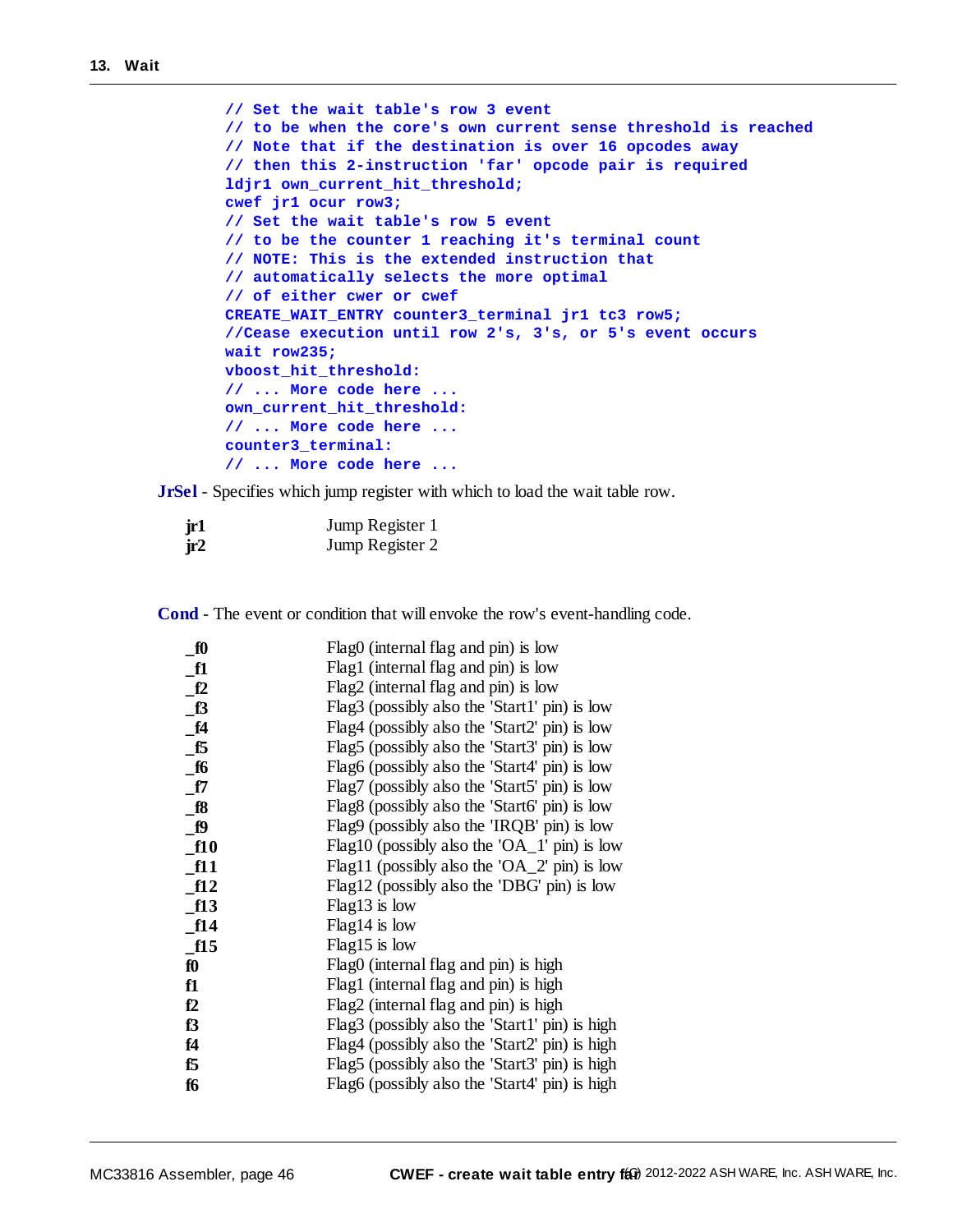| f7                           | Flag7 (possibly also the 'Start5' pin) is high                  |
|------------------------------|-----------------------------------------------------------------|
| f8                           | Flag8 (possibly also the 'Start6' pin) is high                  |
| f9                           | Flag9 (possibly also the 'IRQB' pin) is high                    |
| f10                          | Flag10 (possibly also the 'OA_1' pin) is high                   |
| f11                          | Flag11 (possibly also the 'OA_2' pin) is high                   |
| f12                          | Flag12 (possibly also the 'DBG' pin) is high                    |
| f13                          | Flag13 is high                                                  |
|                              | Flag14 is high                                                  |
| f14                          |                                                                 |
| f15                          | Flag15 is high                                                  |
| tc1                          | Counter1 has reached it's terminal count                        |
| tc2                          | Counter <sub>2</sub> has reached it's terminal count            |
| tc <sub>3</sub>              | Counter <sub>3</sub> has reached it's terminal count            |
| tc <sub>4</sub>              | Counter <sub>4</sub> has reached it's terminal count            |
| start                        | Core's own configured start pin combination not met             |
| start                        | Core's own configured start pin combination is met              |
| $\_sc1v$                     | Core's own output driver shortcut 1 below Drain-Source          |
|                              | voltage threshold                                               |
| sc2v                         | Core's own output driver shortcut 2 below Drain-Source          |
|                              | voltage threshold                                               |
| $\_sc3v$                     | Core's own output driver shortcut 3 below Drain-Source          |
|                              | voltage threshold                                               |
| sc1s                         | Core's own output driver shortcut 1 below Source voltage        |
|                              | threshold                                                       |
| $_sc2s$                      | Core's own output driver shortcut 2 below Source voltage        |
|                              | threshold                                                       |
| sc3s                         | Core's own output driver shortcut 3 below Source voltage        |
|                              | threshold                                                       |
| sclv                         | Core's own output driver shortcut 1 above Drain-Source          |
|                              | voltage threshold                                               |
| sc2v                         | Core's own output driver shortcut 2 above Drain-Source          |
|                              | voltage threshold                                               |
|                              | Core's own output driver shortcut 3 above Drain-Source          |
| sc3v                         |                                                                 |
|                              | voltage threshold                                               |
| opd                          | Multi-cycle instruction (mul/shift,etc) has completed           |
| vb                           | boost voltage is above threshold                                |
| $_{\mathbf{v}}$ <sub>b</sub> | boost voltage is below threshold                                |
| cur1                         | Channel 1, core 0 sense resistor current above threshold        |
| cur2                         | Channel 1, core 1 sense resistor current above threshold        |
| cur3                         | Channel 2, core 0 sense resistor current above threshold        |
| cur4l                        | Channel 2, core 1 sense resistor current above 'low' threshold  |
| cur4h                        | Channel 2, core 1 sense resistor current above 'high' threshold |
| cur4n                        | Channel 2, core 1 sense resistor current above 'negative'       |
|                              | threshold                                                       |
| cur1                         | Channel 1, core 0 sense resistor current below threshold        |
| cur2                         | Channel 1, core 1 sense resistor current below threshold        |
| cur3                         | Channel 2, core 0 sense resistor current below threshold        |
| cur4l                        | Channel 2, core 1 sense resistor current below 'low' threshold  |
| cur4h                        | Channel 2, core 1 sense resistor current below 'high' threshold |
| cur4n                        | Channel 2, core 1 sense resistor current below 'negative'       |
|                              | threshold                                                       |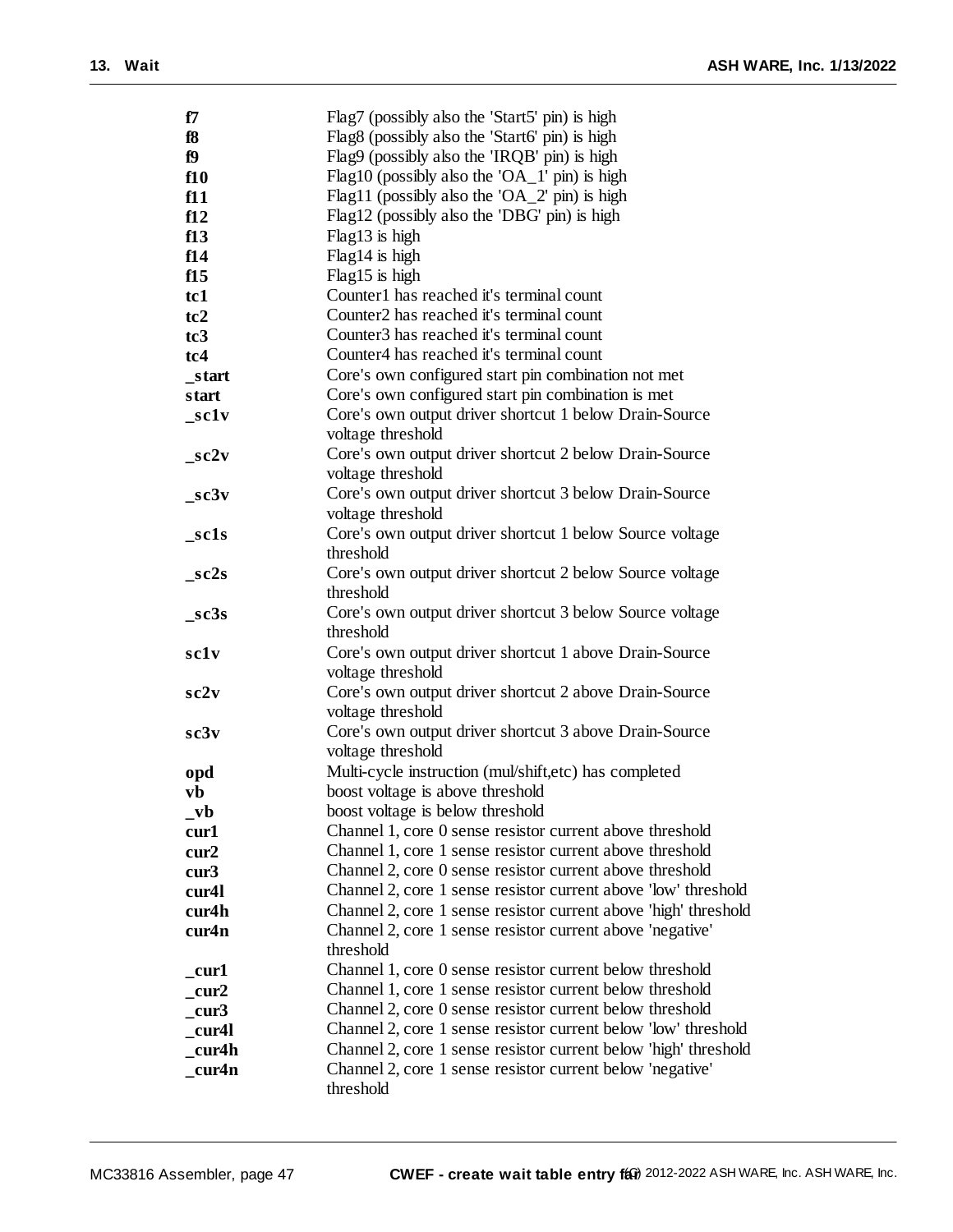| ocur | Core's own current sense above threshold |
|------|------------------------------------------|
| ocur | Core's own current sense below threshold |

**Entry** - Sets the wait table's row that gets written

| row1    | Write row 1's event and event-handling code address |
|---------|-----------------------------------------------------|
| row $2$ | Write row2's event and event-handling code address  |
| row $3$ | Write row3's event and event-handling code address  |
| row $4$ | Write row4's event and event-handling code address  |
| row5    | Write row5's event and event-handling code address  |

### **13.2 CWER - create wait table entry relative**

Initializes or changes one of the five rows in the wait table used by the 'wait' instruction.

The 'Dest' parameter specifies the address of the event-handling code that will execute in response to the event.

The event type is specified by the 'Cond' parameter.

#### **Syntax**

```
cwer Dest Cond Entry;
```
#### **Example**

```
// Set the wait table's row 2 event
// to be the flag register's bit9 being low
cwer flag_bit_9_is_1 f9 row2;
// Set the wait table's row 3 event
// to be when the core's own current sense threshold is reached
// Note that if the destination is over 16 opcodes away
// then this 2-instruction 'far' opcode pair is required
ldjr1 own_current_hit_low_threshold;
cwef jr1 _ocur row3;
// Set the wait table's row 5 event
// to be the counter 1 reaching it's terminal count
// NOTE: This is the extended instruction that
// automatically selects the more optimal
// of either cwer or cwef
CREATE_WAIT_ENTRY counter2_terminal jr1 tc2 row5;
//Cease execution until row 2's, 3's, or 5's event occurs
wait row235;
flag bit 9 is 1:
// ... More code here ...
own_current_hit_low_threshold:
// ... More code here ...
counter2_terminal:
// ... More code here ...
```
**Dest** - The address of the row's event-handling code.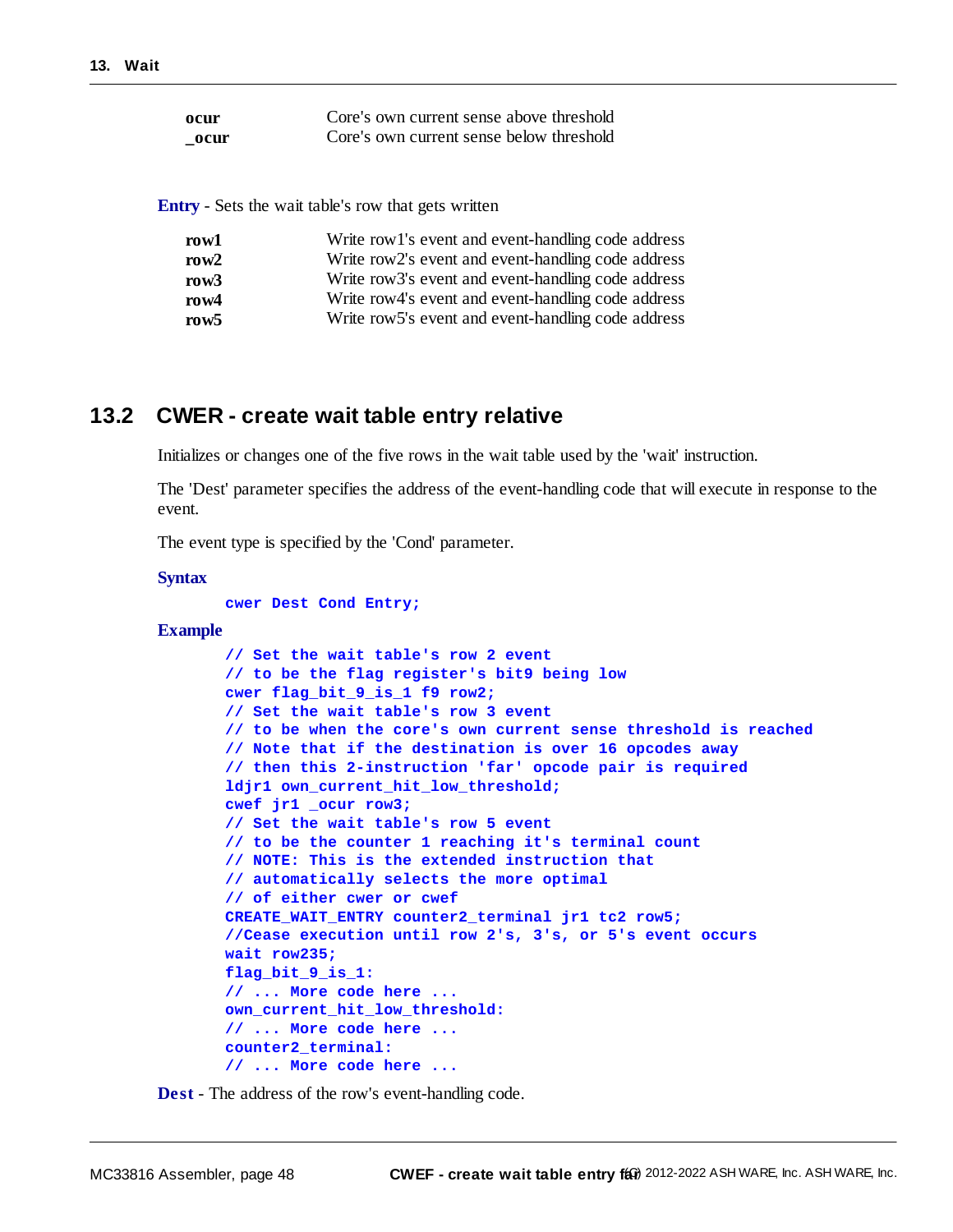| $\mathbf{f}$    | Flag0 (internal flag and pin) is low                     |
|-----------------|----------------------------------------------------------|
| $\mathbf{f1}$   | Flag1 (internal flag and pin) is low                     |
| f2              | Flag2 (internal flag and pin) is low                     |
| f3              | Flag3 (possibly also the 'Start1' pin) is low            |
| f4              | Flag4 (possibly also the 'Start2' pin) is low            |
| $\_f5$          | Flag5 (possibly also the 'Start3' pin) is low            |
| f6              | Flag6 (possibly also the 'Start4' pin) is low            |
| $\_f7$          | Flag7 (possibly also the 'Start5' pin) is low            |
| $_{18}$         | Flag8 (possibly also the 'Start6' pin) is low            |
| f9              | Flag9 (possibly also the 'IRQB' pin) is low              |
| f10             | Flag10 (possibly also the 'OA_1' pin) is low             |
| $\_$ f11        | Flag11 (possibly also the 'OA_2' pin) is low             |
| ft2             | Flag12 (possibly also the 'DBG' pin) is low              |
| $\_f13$         | $Flag13$ is low                                          |
| f14             | $Flag14$ is low                                          |
| $\_f15$         | Flag15 is low                                            |
| $f_0$           | Flag0 (internal flag and pin) is high                    |
| f1              | Flag1 (internal flag and pin) is high                    |
| f2              | Flag2 (internal flag and pin) is high                    |
| f <sub>3</sub>  | Flag3 (possibly also the 'Start1' pin) is high           |
| f4              | Flag4 (possibly also the 'Start2' pin) is high           |
| f5              | Flag5 (possibly also the 'Start3' pin) is high           |
| f6              | Flag6 (possibly also the 'Start4' pin) is high           |
| f7              | Flag7 (possibly also the 'Start5' pin) is high           |
| f8              | Flag8 (possibly also the 'Start6' pin) is high           |
| f9              | Flag9 (possibly also the 'IRQB' pin) is high             |
| f10             | Flag10 (possibly also the 'OA_1' pin) is high            |
| f11             | Flag11 (possibly also the 'OA_2' pin) is high            |
| f12             | Flag12 (possibly also the 'DBG' pin) is high             |
| f13             | Flag13 is high                                           |
| f14             | Flag14 is high                                           |
| f15             | Flag15 is high                                           |
| tc1             | Counter1 has reached it's terminal count                 |
| tc2             | Counter2 has reached it's terminal count                 |
| tc <sub>3</sub> | Counter3 has reached it's terminal count                 |
| tc4             | Counter4 has reached it's terminal count                 |
| _start          | Core's own configured start pin combination not met      |
| start           | Core's own configured start pin combination is met       |
| _sc1v           | Core's own output driver shortcut 1 below Drain-Source   |
|                 | voltage threshold                                        |
| $\_sc2v$        | Core's own output driver shortcut 2 below Drain-Source   |
|                 | voltage threshold                                        |
| sc3v            | Core's own output driver shortcut 3 below Drain-Source   |
|                 | voltage threshold                                        |
| sc1s            | Core's own output driver shortcut 1 below Source voltage |
|                 | threshold                                                |
| sc2s            | Core's own output driver shortcut 2 below Source voltage |
|                 | threshold                                                |

**Cond** - The event or condition that will envoke the row's event-handling code.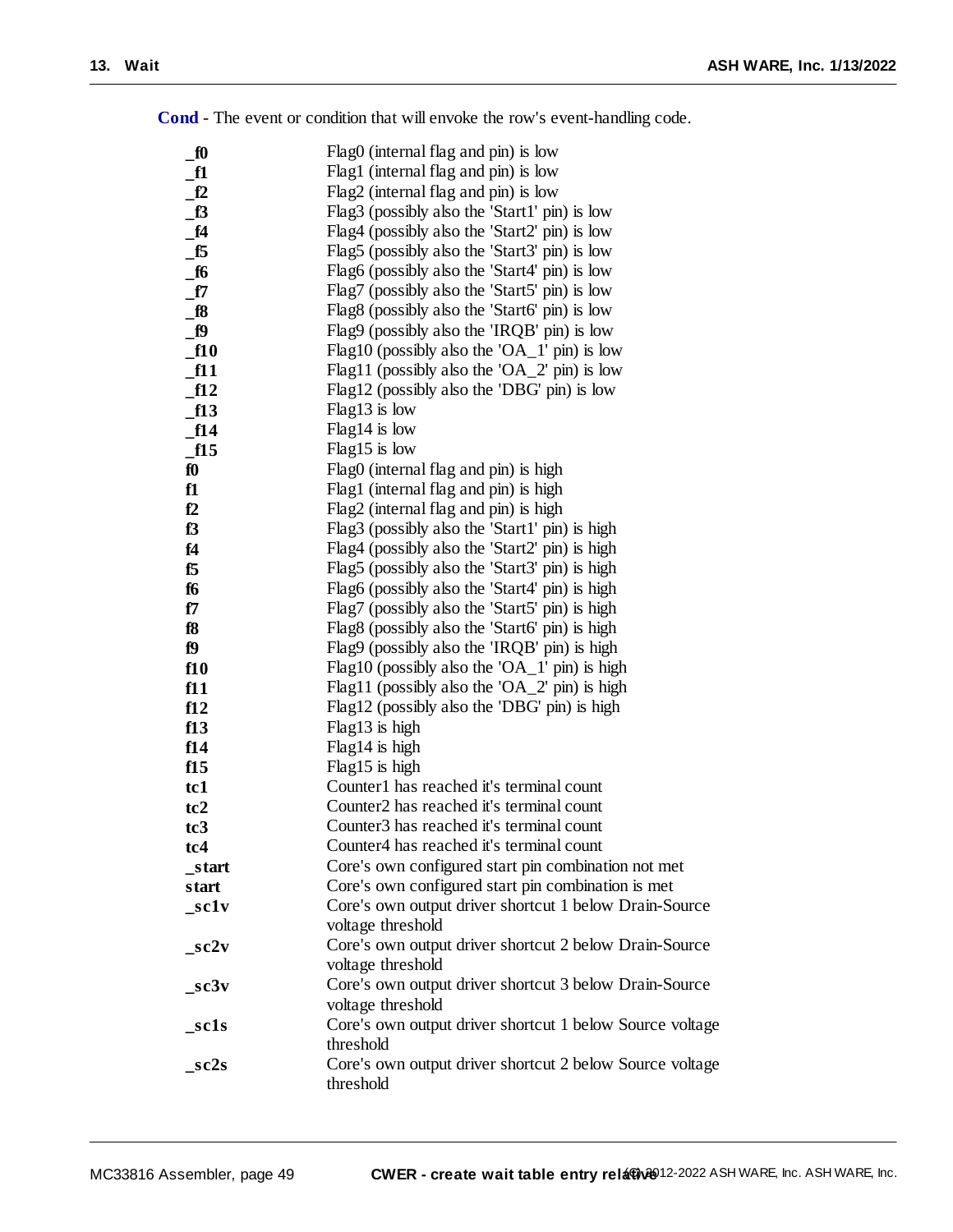| $\_sc3s$           | Core's own output driver shortcut 3 below Source voltage<br>threshold       |
|--------------------|-----------------------------------------------------------------------------|
| sclv               | Core's own output driver shortcut 1 above Drain-Source<br>voltage threshold |
| sc2v               | Core's own output driver shortcut 2 above Drain-Source<br>voltage threshold |
| sc3v               | Core's own output driver shortcut 3 above Drain-Source<br>voltage threshold |
| opd                | Multi-cycle instruction (mul/shift,etc) has completed                       |
| vb                 | boost voltage is above threshold                                            |
| $_{\mathbf{v}}$    | boost voltage is below threshold                                            |
| cur1               | Channel 1, core 0 sense resistor current above threshold                    |
| cur2               | Channel 1, core 1 sense resistor current above threshold                    |
| cur3               | Channel 2, core 0 sense resistor current above threshold                    |
| cur <sub>4</sub> l | Channel 2, core 1 sense resistor current above 'low' threshold              |
| cur4h              | Channel 2, core 1 sense resistor current above 'high' threshold             |
| cur4n              | Channel 2, core 1 sense resistor current above 'negative'                   |
|                    | threshold                                                                   |
| cur1               | Channel 1, core 0 sense resistor current below threshold                    |
| cur2               | Channel 1, core 1 sense resistor current below threshold                    |
| cur3               | Channel 2, core 0 sense resistor current below threshold                    |
| cur4l              | Channel 2, core 1 sense resistor current below 'low' threshold              |
| cur4h              | Channel 2, core 1 sense resistor current below 'high' threshold             |
| cur4n              | Channel 2, core 1 sense resistor current below 'negative'<br>threshold      |
| ocur               | Core's own current sense above threshold                                    |
| ocur               | Core's own current sense below threshold                                    |

**Entry** - Specifies which wait table row gets written

| row1    | Write row 1's event and event-handling code address |
|---------|-----------------------------------------------------|
| row $2$ | Write row2's event and event-handling code address  |
| row3    | Write row3's event and event-handling code address  |
| row $4$ | Write row4's event and event-handling code address  |
| row5    | Write row5's event and event-handling code address  |

# <span id="page-49-0"></span>**13.3 Fill a 'Wait Table' row with an event and an event-handling thread's code-address (extended instruction)**

Call to the label, loading/using the specified jump register only if a far jump is required.

**Syntax**

**CREATE\_WAIT\_ENTRY Dest JrSel Cond Entry;**

#### **Example**

**// Set the wait table's row 2 event**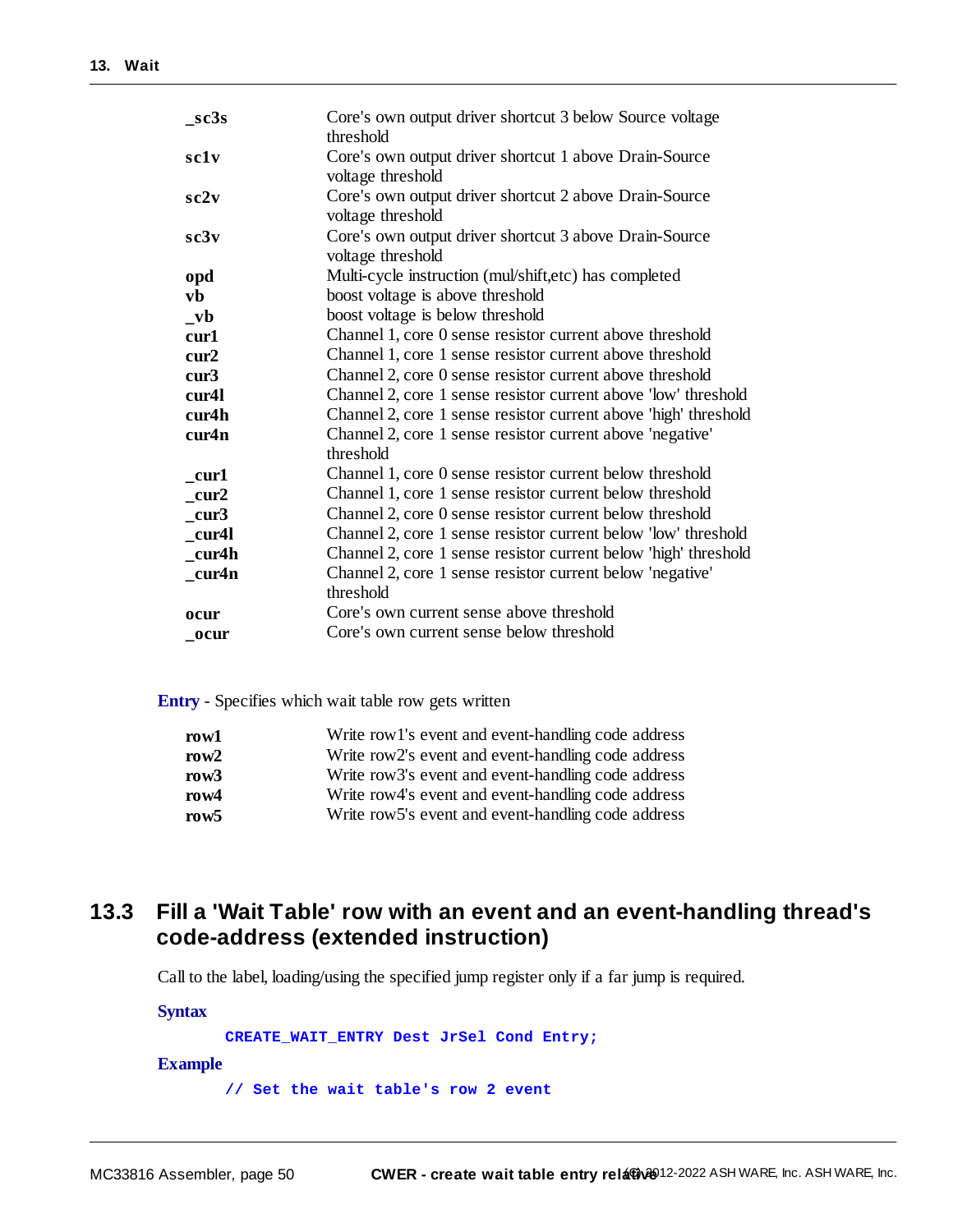```
// to be the flag register's bit 13 being low
// NOTE: This is the extended instruction that
// automatically selects the more optimal
// of either cwer or cwef
CREATE_WAIT_ENTRY flag_reg_bit_13_low jr1 _f13 row2;
// Set the wait table's row 5 event
// to be the counter 1 reaching it's terminal count
CREATE_WAIT_ENTRY counter1_terminal jr1 tc1 row5;
//Cease execution until row 2's, 3's, or 5's event occurs
wait row25;
flag_reg_bit_13_low:
// ... More code here ...
counter1_terminal:
// ... More code here ...
```
**Dest** - The destination label of the wait entry.

**JrSel** - Specifies which jump register to use if a far address load is required.

| jr1 | Jump Register 1 |
|-----|-----------------|
| ir2 | Jump Register 2 |

**Cond** - The event or condition that will envoke the row's event-handling code.

| $Flag0$ (internal flag and pin) is low         |
|------------------------------------------------|
| Flag1 (internal flag and pin) is low           |
| Flag2 (internal flag and pin) is low           |
| Flag3 (possibly also the 'Start1' pin) is low  |
| Flag4 (possibly also the 'Start2' pin) is low  |
| Flag5 (possibly also the 'Start3' pin) is low  |
| Flag6 (possibly also the 'Start4' pin) is low  |
| Flag7 (possibly also the 'Start5' pin) is low  |
| Flag8 (possibly also the 'Start6' pin) is low  |
| Flag9 (possibly also the 'IRQB' pin) is low    |
| Flag10 (possibly also the 'OA_1' pin) is low   |
| Flag11 (possibly also the 'OA_2' pin) is low   |
| Flag12 (possibly also the 'DBG' pin) is low    |
| $Flag13$ is low                                |
| $Flag14$ is low                                |
| $Flag15$ is low                                |
| Flag0 (internal flag and pin) is high          |
| Flag1 (internal flag and pin) is high          |
| Flag2 (internal flag and pin) is high          |
| Flag3 (possibly also the 'Start1' pin) is high |
| Flag4 (possibly also the 'Start2' pin) is high |
| Flag5 (possibly also the 'Start3' pin) is high |
| Flag6 (possibly also the 'Start4' pin) is high |
| Flag7 (possibly also the 'Start5' pin) is high |
| Flag8 (possibly also the 'Start6' pin) is high |
| Flag9 (possibly also the 'IRQB' pin) is high   |
| Flag10 (possibly also the 'OA_1' pin) is high  |
|                                                |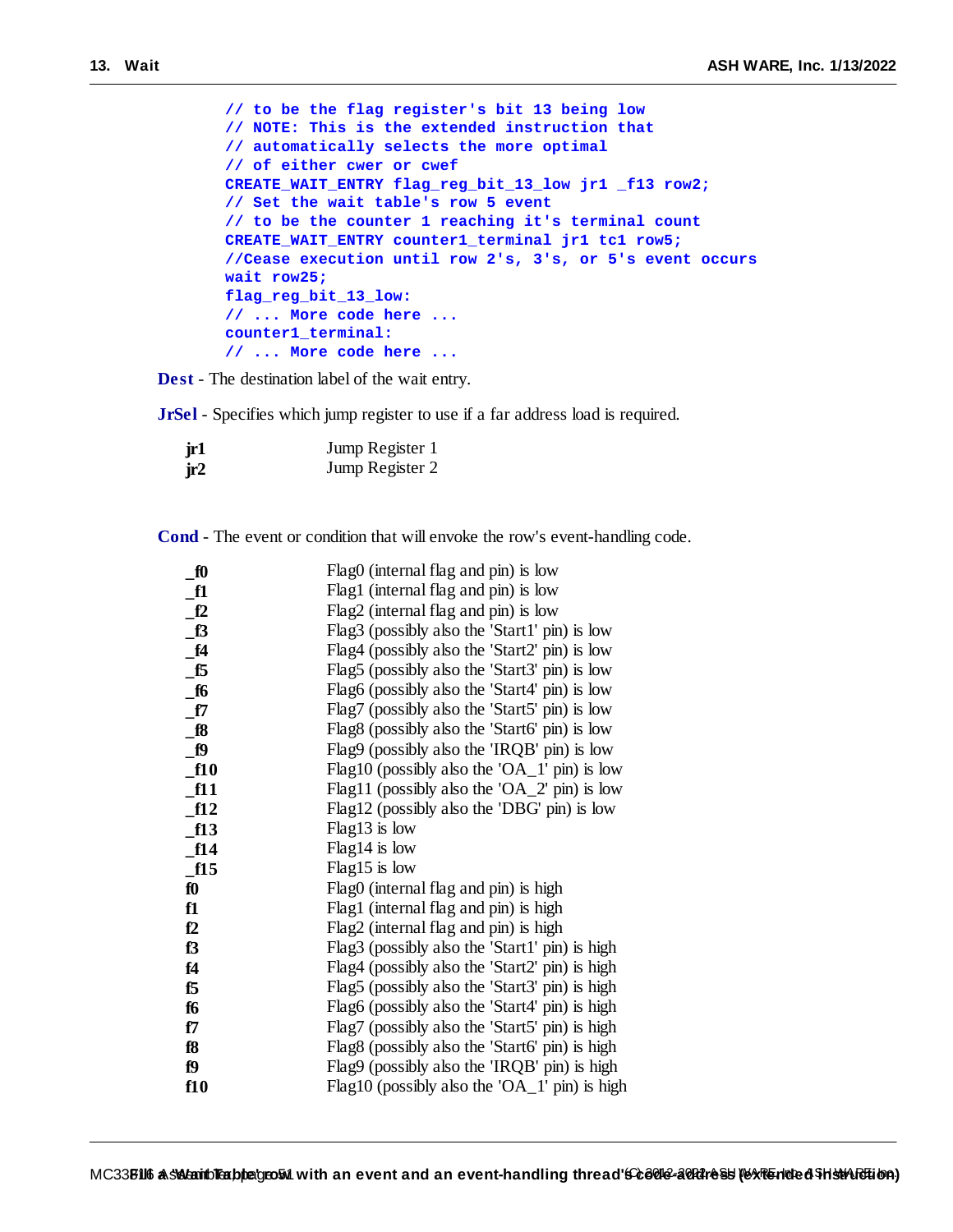| f11                                 | Flag11 (possibly also the 'OA_2' pin) is high                   |
|-------------------------------------|-----------------------------------------------------------------|
| f12                                 | Flag12 (possibly also the 'DBG' pin) is high                    |
| f13                                 | Flag13 is high                                                  |
| f14                                 | Flag14 is high                                                  |
| f15                                 | Flag15 is high                                                  |
| tc1                                 | Counter1 has reached it's terminal count                        |
| tc2                                 | Counter2 has reached it's terminal count                        |
| tc <sub>3</sub>                     | Counter3 has reached it's terminal count                        |
| tc4                                 | Counter4 has reached it's terminal count                        |
| _start                              | Core's own configured start pin combination not met             |
| start                               | Core's own configured start pin combination is met              |
| $\_sc1v$                            | Core's own output driver shortcut 1 below Drain-Source          |
|                                     | voltage threshold                                               |
| $\_sc2v$                            | Core's own output driver shortcut 2 below Drain-Source          |
|                                     | voltage threshold                                               |
| $\_sc3v$                            | Core's own output driver shortcut 3 below Drain-Source          |
|                                     | voltage threshold                                               |
| _sc1s                               | Core's own output driver shortcut 1 below Source voltage        |
|                                     | threshold                                                       |
| $\_sc2s$                            | Core's own output driver shortcut 2 below Source voltage        |
|                                     | threshold                                                       |
| $\_sc3s$                            | Core's own output driver shortcut 3 below Source voltage        |
|                                     | threshold                                                       |
| sclv                                | Core's own output driver shortcut 1 above Drain-Source          |
|                                     | voltage threshold                                               |
| sc2v                                | Core's own output driver shortcut 2 above Drain-Source          |
|                                     | voltage threshold                                               |
| sc3v                                | Core's own output driver shortcut 3 above Drain-Source          |
|                                     | voltage threshold                                               |
| opd                                 | Multi-cycle instruction (mul/shift,etc) has completed           |
| vb                                  | boost voltage is above threshold                                |
| $_{\mathbf{-}\mathbf{v}\mathbf{b}}$ | boost voltage is below threshold                                |
| cur1                                | Channel 1, core 0 sense resistor current above threshold        |
| cur2                                | Channel 1, core 1 sense resistor current above threshold        |
| cur3                                | Channel 2, core 0 sense resistor current above threshold        |
| cur4l                               | Channel 2, core 1 sense resistor current above 'low' threshold  |
| cur4h                               | Channel 2, core 1 sense resistor current above 'high' threshold |
| cur4n                               | Channel 2, core 1 sense resistor current above 'negative'       |
|                                     | threshold                                                       |
| _cur1                               | Channel 1, core 0 sense resistor current below threshold        |
| $\_cur2$                            | Channel 1, core 1 sense resistor current below threshold        |
| $_{\rm cur3}$                       | Channel 2, core 0 sense resistor current below threshold        |
| cur4l                               | Channel 2, core 1 sense resistor current below 'low' threshold  |
| _cur4h                              | Channel 2, core 1 sense resistor current below 'high' threshold |
| _cur4n                              | Channel 2, core 1 sense resistor current below 'negative'       |
|                                     | threshold                                                       |
| ocur                                | Core's own current sense above threshold                        |
| _ocur                               | Core's own current sense below threshold                        |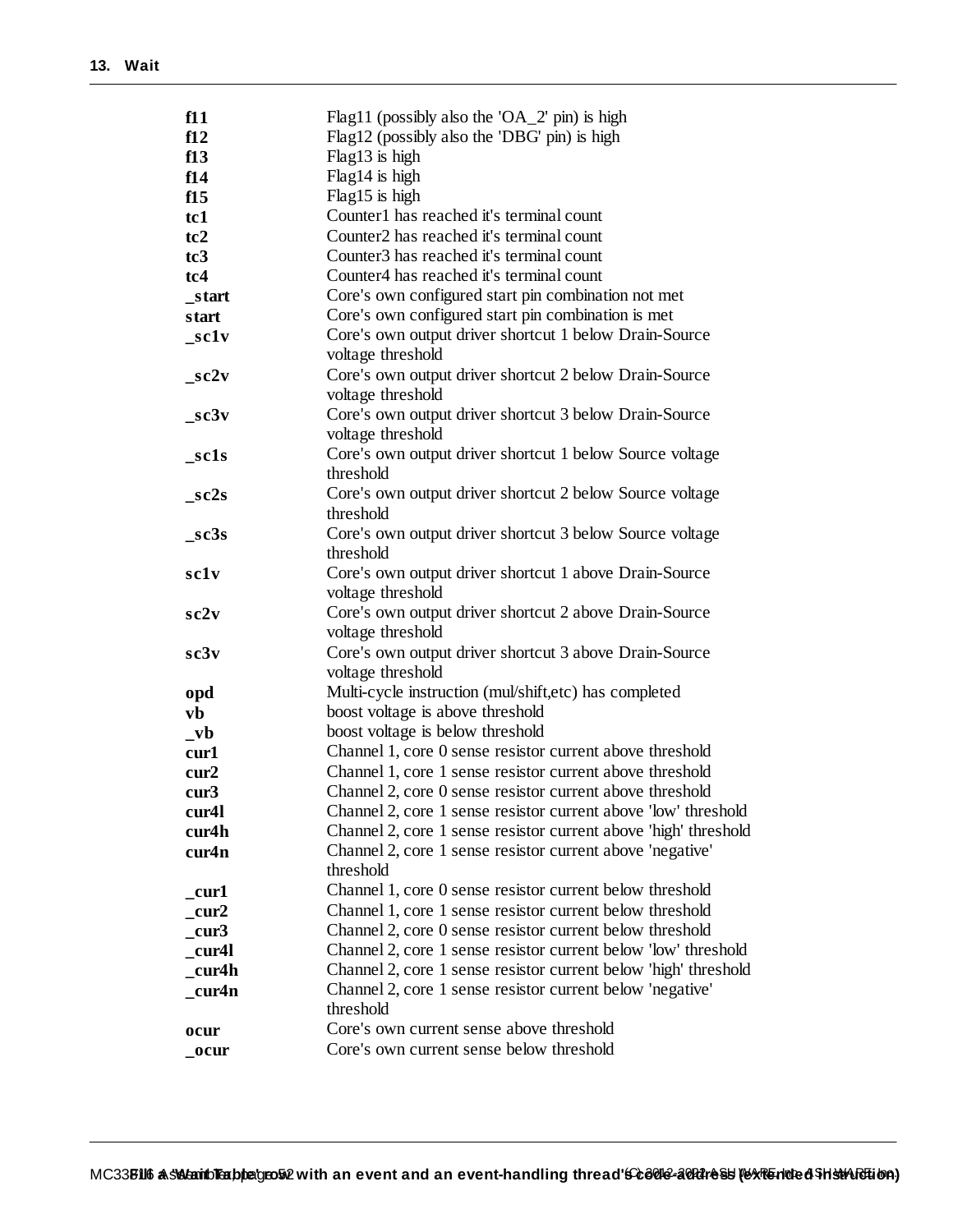**Entry** - Specifies which wait table row gets written

| row1    | Write row 1's event and event-handling code address |
|---------|-----------------------------------------------------|
| row $2$ | Write row2's event and event-handling code address  |
| row3    | Write row3's event and event-handling code address  |
| row4    | Write row4's event and event-handling code address  |
| row5    | Write row5's event and event-handling code address  |

## **13.4 WAIT - wait until a condition is verified**

stop the program counter and wait until at least one of the enabled wait conditions is met; when one of the conditions is met, the program counter is moved to the corresponding destination

the possible wait conditions, along with the corresponding destinations, are stored in the wait table (please refer to the cwer and cwef instructions for further details)

not all wait table rows are enabled during a wait

- waitmask is a 5-bit mask; each bit identifies a row in the wait table; if the bit is set to 1 then the correspondent condition is tested during the wait

#### **Syntax**

**wait WaitMask;**

#### **Example**

```
// Map the wait table's row1
// to the HOLD_OFF thread
// when the core's Own Current Sense comparator
// becomes high (occur)
cwer HOLD_OFF ocur row1;
//
// Map the wait table's row3
// to the IDLE thread
// on Terminal Count 2 (TC2)
cwer IDLE tc2 row3;
//
// Enable rows 1 and 3, disable the others.
// Cease core's execution until the
// event in either 1 or 3 are true
wait row13;
//
// Thread: IDLE
IDLE:
// ... (more code here) ...
//
// Thread: HOLD_OFF
HOLD_OFF:
// ... (more code here) ...
```
#### **WaitMask**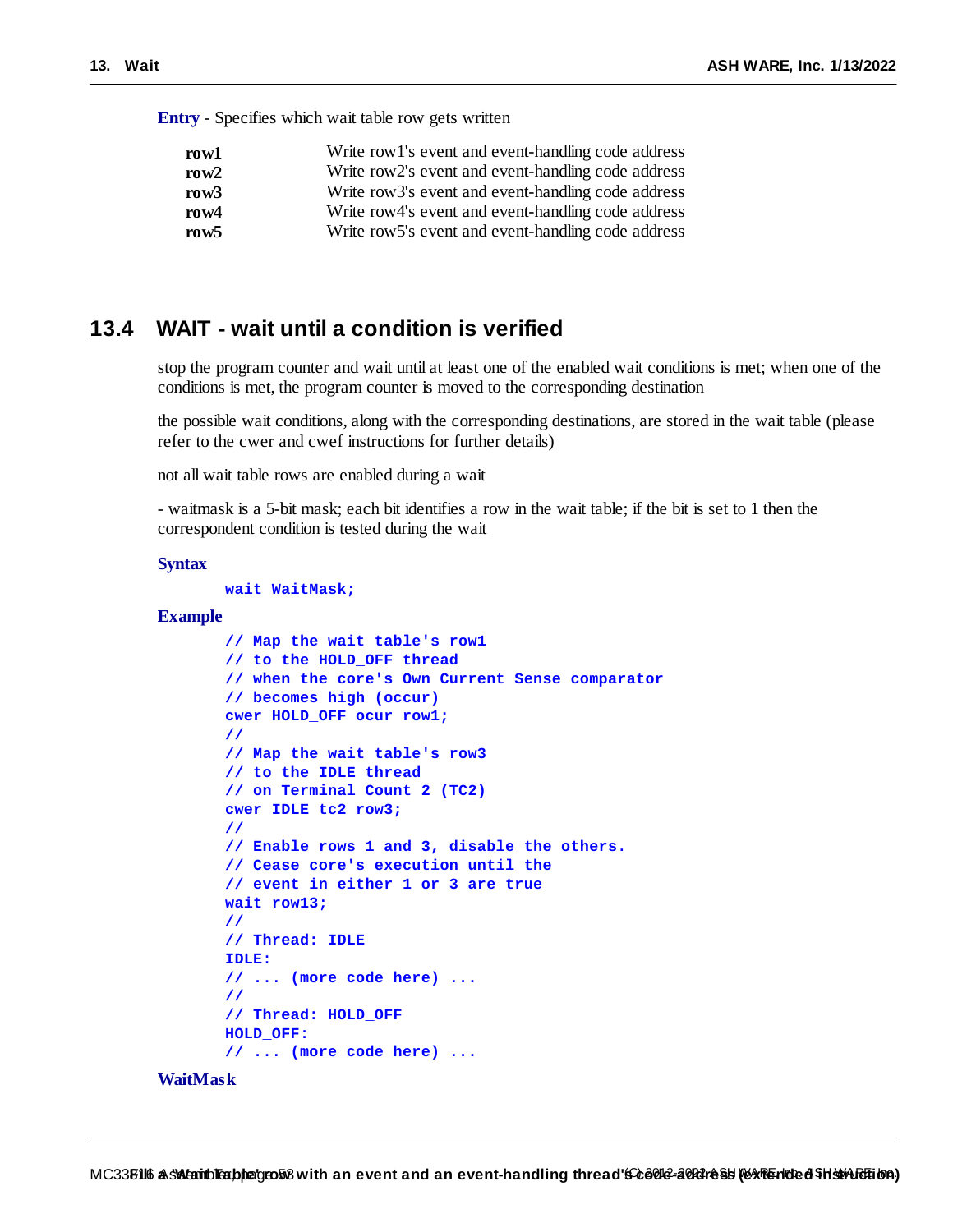| always           | <b>MISSING DESCRIPTION STRING</b> |
|------------------|-----------------------------------|
| row1             | <b>MISSING DESCRIPTION STRING</b> |
| row $2$          | MISSING DESCRIPTION STRING        |
| row12            | <b>MISSING DESCRIPTION STRING</b> |
| row3             | <b>MISSING DESCRIPTION STRING</b> |
| row13            | <b>MISSING DESCRIPTION STRING</b> |
| row23            | <b>MISSING DESCRIPTION STRING</b> |
| row123           | <b>MISSING DESCRIPTION STRING</b> |
| row4             | <b>MISSING DESCRIPTION STRING</b> |
| row14            | <b>MISSING DESCRIPTION STRING</b> |
| row24            | <b>MISSING DESCRIPTION STRING</b> |
| row124           | <b>MISSING DESCRIPTION STRING</b> |
| row34            | <b>MISSING DESCRIPTION STRING</b> |
| row134           | <b>MISSING DESCRIPTION STRING</b> |
| row234           | <b>MISSING DESCRIPTION STRING</b> |
| row1234          | <b>MISSING DESCRIPTION STRING</b> |
| row <sub>5</sub> | <b>MISSING DESCRIPTION STRING</b> |
| row15            | <b>MISSING DESCRIPTION STRING</b> |
| row $25$         | <b>MISSING DESCRIPTION STRING</b> |
| row125           | <b>MISSING DESCRIPTION STRING</b> |
| row35            | <b>MISSING DESCRIPTION STRING</b> |
| row135           | <b>MISSING DESCRIPTION STRING</b> |
| row $235$        | <b>MISSING DESCRIPTION STRING</b> |
| row1235          | <b>MISSING DESCRIPTION STRING</b> |
| row45            | <b>MISSING DESCRIPTION STRING</b> |
| row145           | <b>MISSING DESCRIPTION STRING</b> |
| row245           | <b>MISSING DESCRIPTION STRING</b> |
| row1245          | <b>MISSING DESCRIPTION STRING</b> |
| row $345$        | <b>MISSING DESCRIPTION STRING</b> |
| row1345          | <b>MISSING DESCRIPTION STRING</b> |
| row2345          | <b>MISSING DESCRIPTION STRING</b> |
| row12345         | <b>MISSING DESCRIPTION STRING</b> |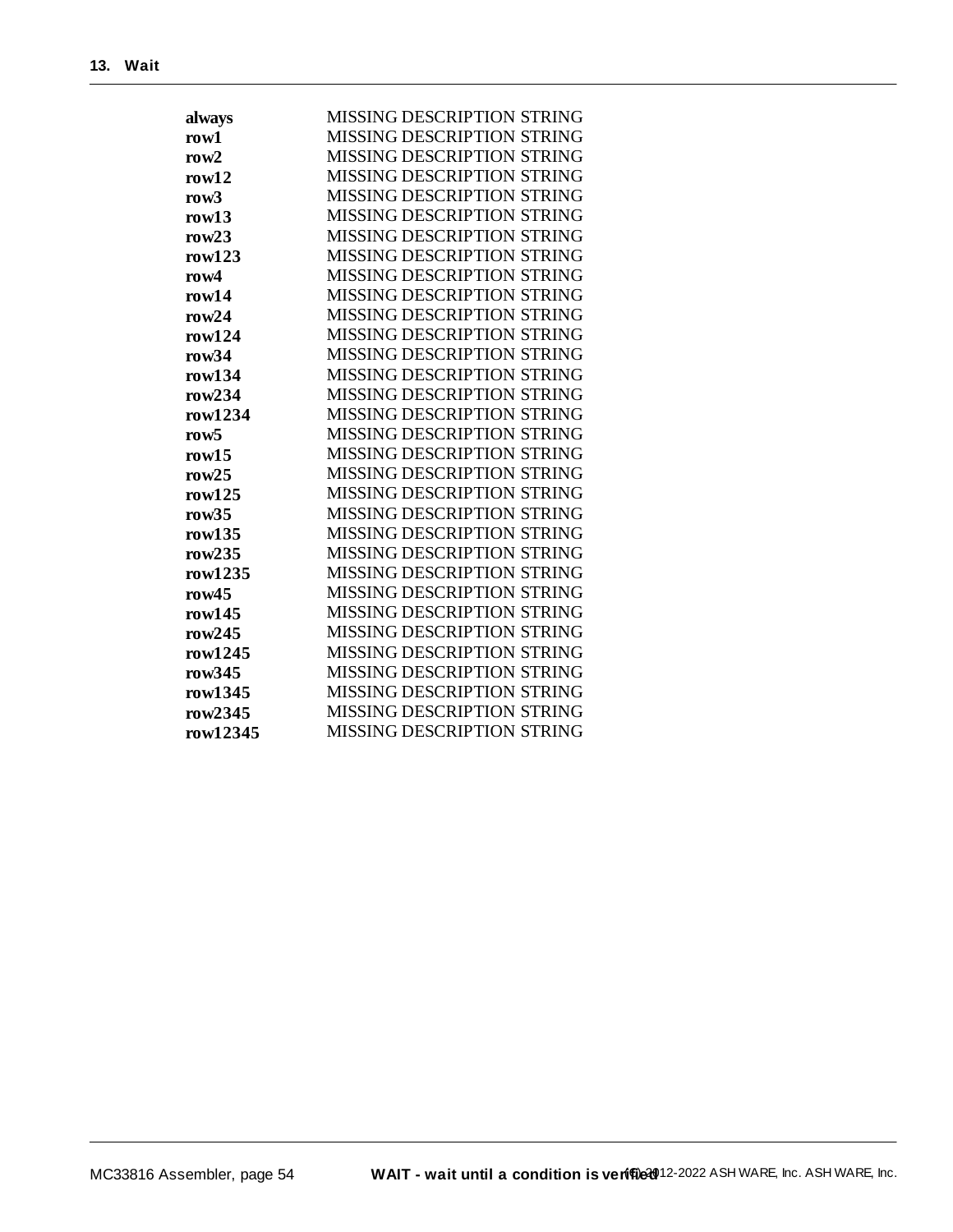# **Call/Return**

# **Part**

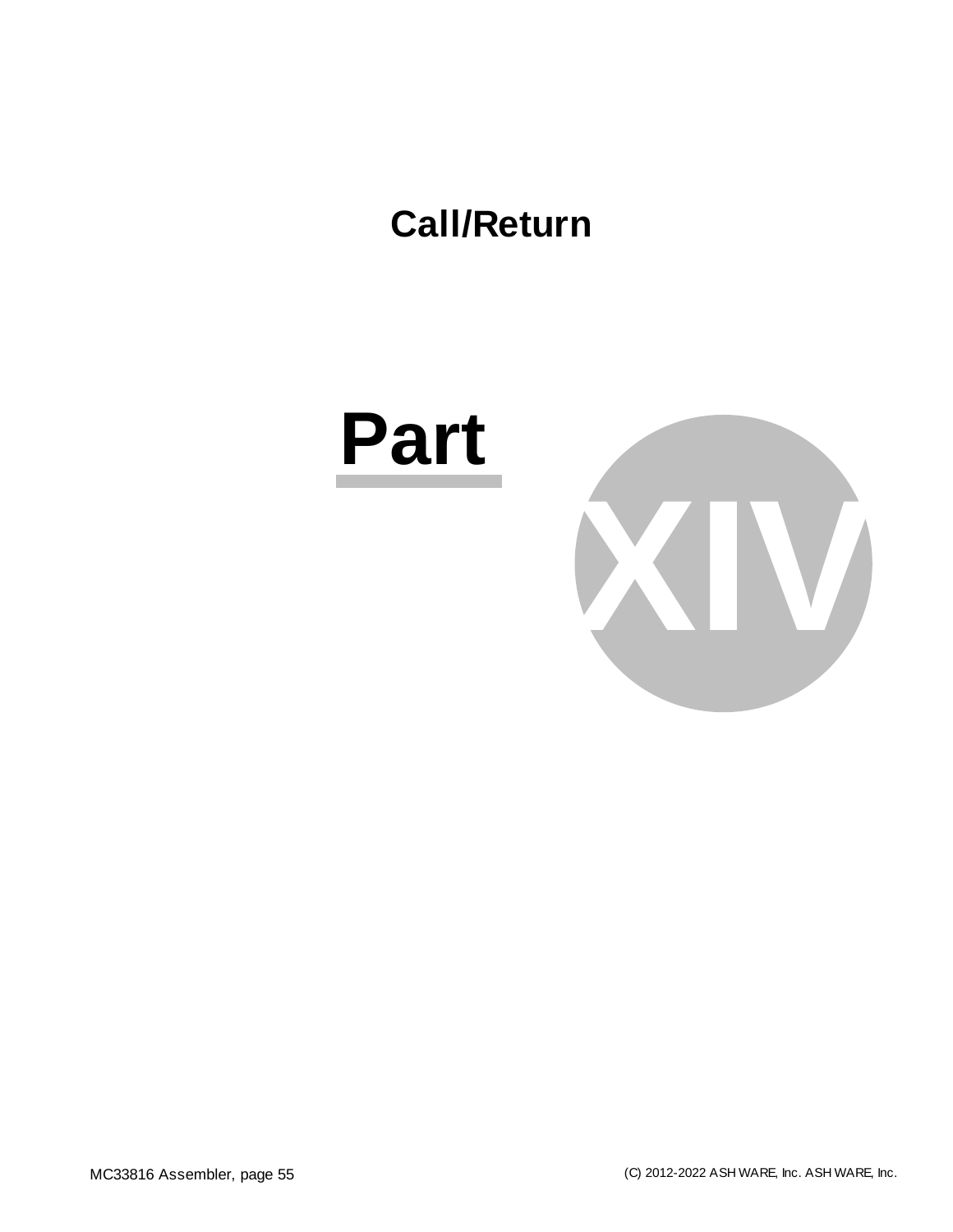# **14 Call/Return**

This section covers the instructions that support calling and returning from subroutines.

# **14.1 JTSF - Jump far to subroutine**

Jump to the subroutine specified by one of the jump registers, 'jr1' or 'jr2' as specified by the 'JrSel' parameter. The subroutine's address must have been previously loaded into either 'jr1' or 'jr2'.

The return address is loaded into the auxiliary register (aux.)

Following subroutine execution the return from subroutine instruction 'rfs' is used to return to the point at which the subroutine was called.

#### **Syntax**

```
jtsf JrSel;
```
#### **Example**

```
// Load the subroutine address
// into jump register 1 'jr1' and call it
ldjr1 my_far_subroutine;
jtsf jr1;
// ... (more code here) ...
// Start of subroutine
my_far_subroutine:
// ... (more code here) ...
// Return from subrouting
rfs;
//
// SUGGESTION: use this equivalent extended instruction instead:
CALL my_far_subroutine jr1;
```
**JrSel** - The subroutine's start address

| jr1 | Jump Register 1 |
|-----|-----------------|
| jr2 | Jump Register 2 |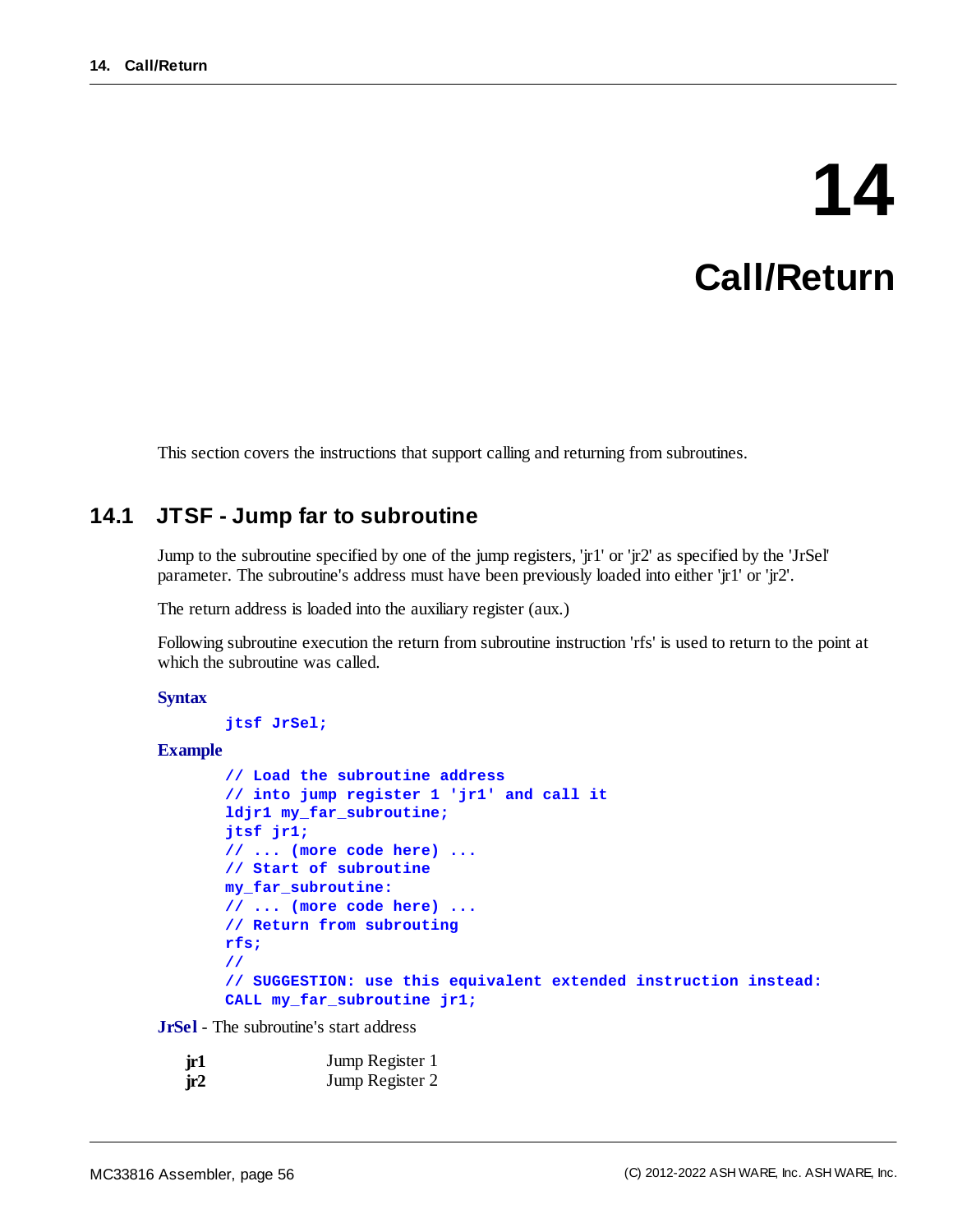## **14.2 JTSR - Jump relative to subroutine**

Jump to a subroutine. The subroutine must be within -16 to +15 instructions of the address of the jump instruction.

The return address is loaded into the auxiliary register (aux.)

Following subroutine execution the return from subroutine instruction 'rfs' is used to return to the point at which the subroutine was called.

#### **Syntax**

**jtsr Dest;**

#### **Example**

```
// call subroutine 'my_near_subroutine'
jtsr my_near_subroutine;
// ... (more code here) ...
// Start of subroutine
my_near_subroutine:
// ... (more code here) ...
// Return from subrouting
rfs;
//
// SUGGESTION: use this equivalent extended instruction instead:
CALL my_near_subroutine jr1;
```


## <span id="page-56-0"></span>**14.3 Call a subroutine (extended instruction)**

Call to the label, loading/using the specified jump register only if a far jump is required.

#### **Syntax**

```
CALL Dest JrSel;
```
#### **Example**

```
// Call destination label 'my_subroutine', using jr1 if necessary
CALL my_subroutine jr1;
// ... (more code here) ...
// Start of subroutine
my_subroutine:
// ... (more code here) ...
// Return from subrouting
rfs;
```
**Dest** - The call destination label.

**JrSel** - Specifies which jump register to use if a far call is required.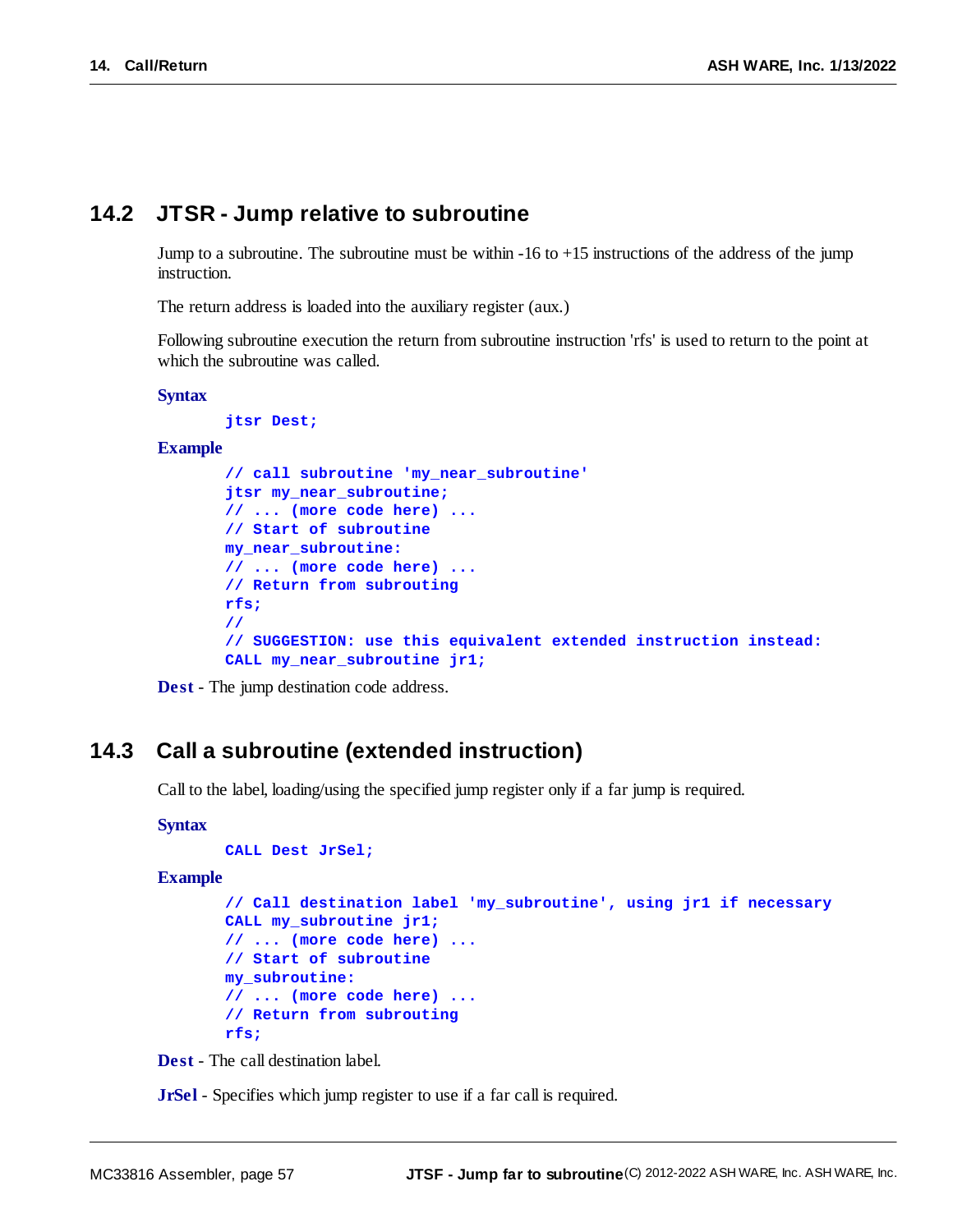| jr1 | Jump Register 1 |
|-----|-----------------|
| jr2 | Jump Register 2 |

# **14.4 RFS - Return from subroutine**

Ends a subroutine. The program counter (pc) is loaded with the value from the auxiliary register (aux). The 'aux' register should have been loaded with the calling address using either the 'jtsf' or 'jtsr' instruction.

#### **Syntax**

**rfs;**

#### **Example**

```
// Save the address of the caller
// and call a two-deep subroutine
one_deep_subroutine:
cp aux r1;
ldjr1 two_deep_subroutine;
jtsf jr1;
// ... (more code here) ...
// Restore the original caller's address
// and return
cp r1 aux;
rfs;
//
two_deep_subroutine:
// ... (more code here) ...
// return from subroutine
rfs;
```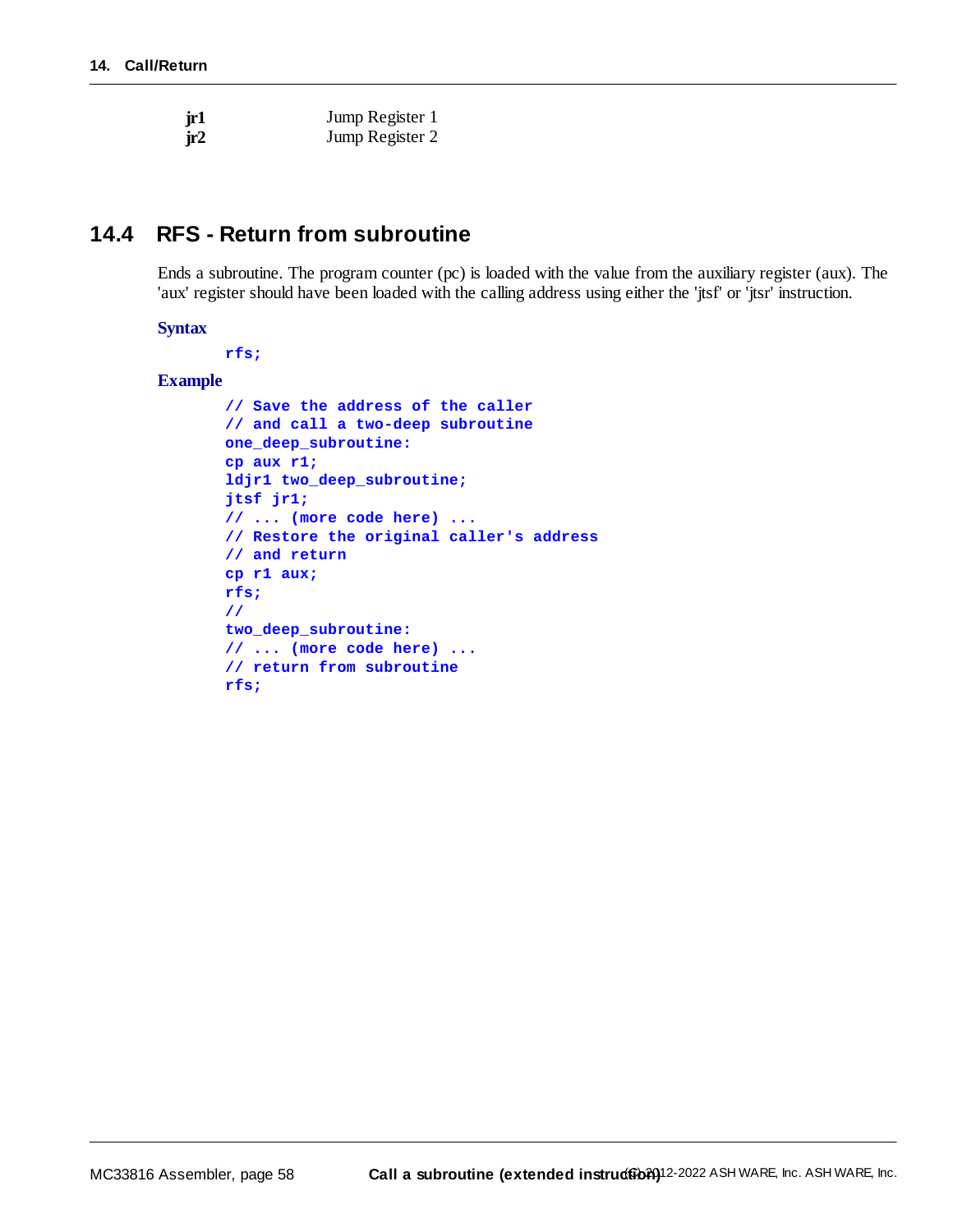# **Program Flow**

# **Part**

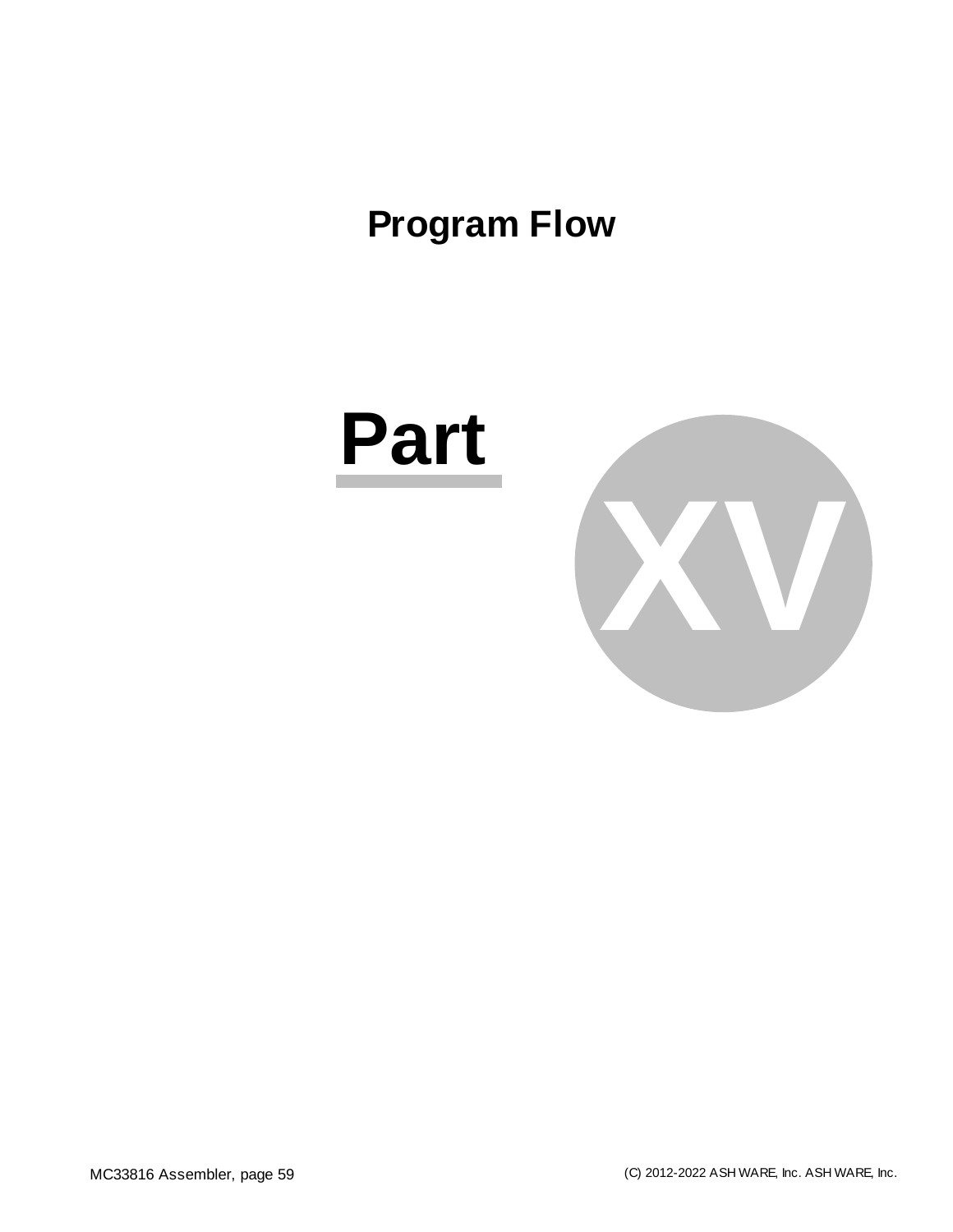# **15 Program Flow**

This section covers conditional and unconditional jumps as well as loading the jump registers which is required for 'far' jumps.

# **15.1 LDJR1 - Load jump register 1**

Loads a code address into jump register 1 (jr1.)

#### **Syntax**

**ldjr1 DestValue;**

#### **Example**

```
ldjr1 clear_results_subroutine;
jtsf jr1;
// ...
clear_results_subroutine:
```
**DestValue** - The code address.

# **15.2 LDJR2 - Load jump register 2**

Loads a code address into jump register 2 (jr2.)

**Syntax**

```
ldjr2 DestValue;
```
#### **Example**

```
ldjr2 my_sub_routine;
jtsf jr2;
// ...
my_sub_routine:
```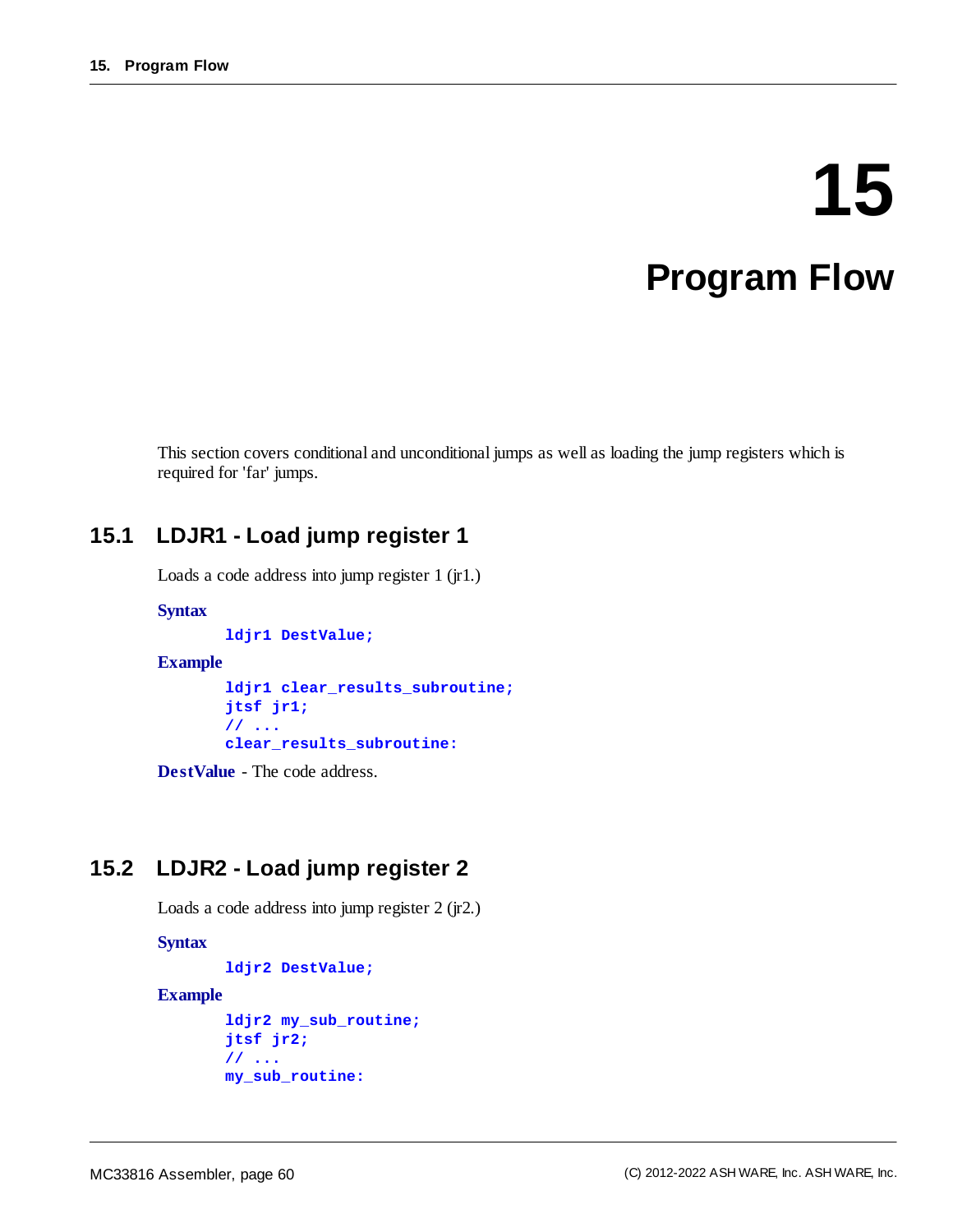**DestValue** - The code address.

# **15.3 JMPF - Unconditional jump far**

Jump to the code address specified by one of the jump registers, 'jr1' or 'jr2' as specified by the 'JrSel' parameter. The destination code address must have been previously loaded into either 'jr1' or 'jr2'.

#### **Syntax**

```
jmpf JrSel;
```
#### **Example**

```
// Jump to label 'far_dest_label'
ldjr1 far_dest_label;
jmpf jr1;
// ... (more code here) ...
far_dest_label:
//
// SUGGESTION: use this equivalent extended instruction instead:
JUMP far_dest_label jr1;
```
**JrSel** - Specifies which jump register contains the jump destination.

| jr1 | Jump Register 1 |
|-----|-----------------|
| ir2 | Jump Register 2 |

# **15.4 JMPR - Unconditional jump relative**

Jump to a code address. The destination must be within -16 to +15 instructions of the address of the jump instruction.

#### **Syntax**

```
jmpr Dest;
```
**Example**

```
// Jump to label 'jump_dest_label'
jmpr near_jump_dest_label;
// ... (more code here) ...
near_jump_dest_label:
//
// SUGGESTION: use this equivalent extended instruction instead:
JUMP near_jump_dest_label jr1;
```
**Dest** - The jump destination code address.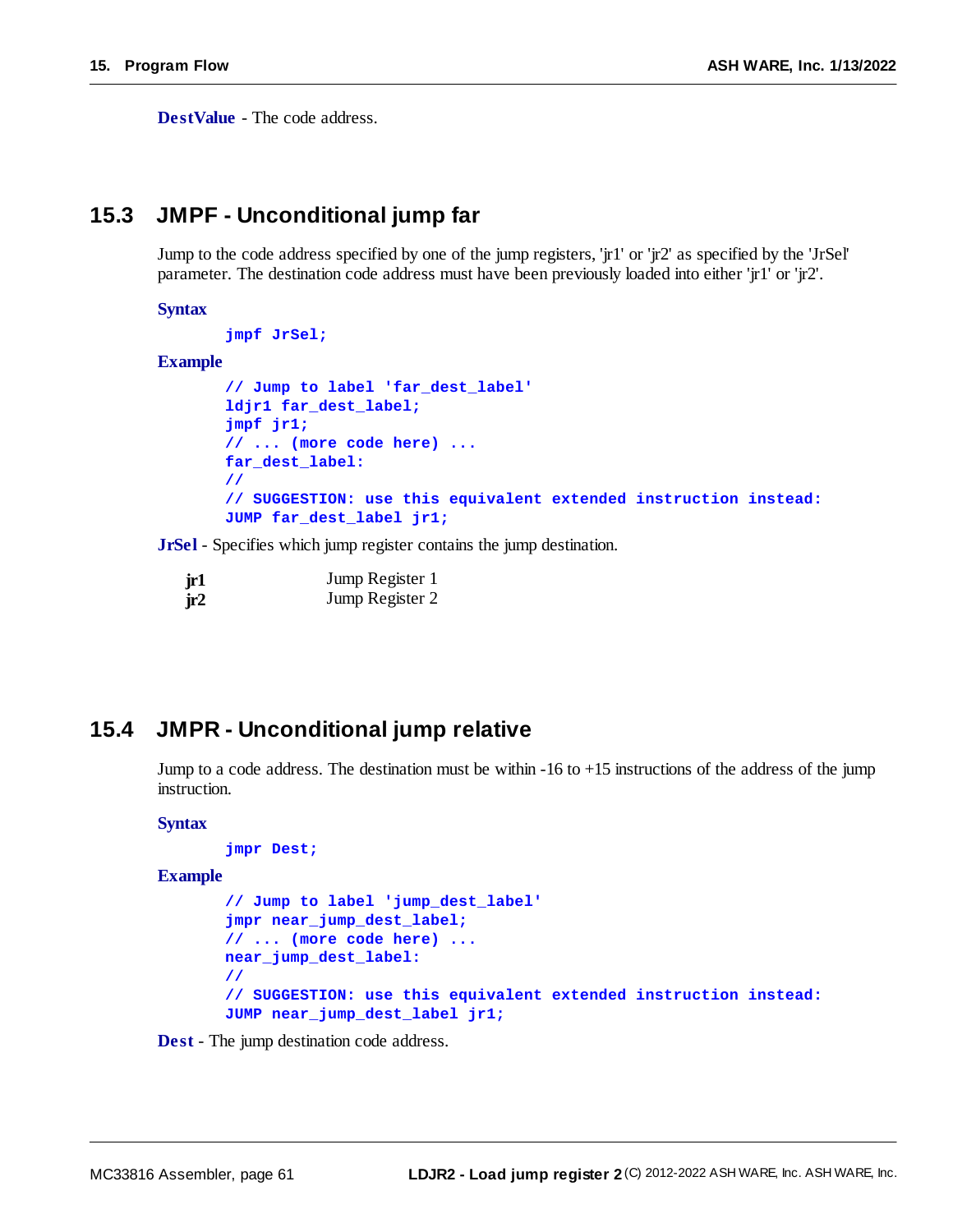# <span id="page-61-0"></span>**15.5 Unconditionally jump (extended instruction)**

Jump to the label, loading/using the specified jump register only if a far jump is required.

**Syntax**

```
JUMP Dest JrSel;
```
#### **Example**

```
// Unconditionally jump to 'DEST_LABEL0'
// using jr1 if necessary
JUMP DEST_LABEL0 jr1;
// ... (more code here) ...
DEST_LABEL0:
```
**Dest** - The jump destination label.

**JrSel** - Specifies which jump register to use if a far jump is required.

| jr1 | Jump Register 1 |
|-----|-----------------|
| jr2 | Jump Register 2 |

# **15.6 JARF - Jump on arithmetic register far**

If the condition being tested is true, jump to the code address specified by one of the jump registers, 'jr1' or 'jr2' as specified by the 'JrSel' parameter. The code address must have been previously loaded into either 'jr1' or 'jr2'.

#### **Syntax**

```
jarf JrSel BitSel;
```

```
Example
```

```
// If register 'r0' contains a '7'
// then goto label 'result_is_zero'
subi r0 7 r1;
ldjr1 result_is_zero;
jarf jr1 sgn;
// ... (more code here) ...
result_is_zero:
//
// SUGGESTION: use this equivalent extended instruction instead:
JUMP_ARITHMETIC result_is_zero jr1 sgn;
```
**JrSel** - Specifies which jump register contains the jump destination.

| jr1 | Jump Register 1 |
|-----|-----------------|
| jr2 | Jump Register 2 |

**BitSel** - The condition being tested.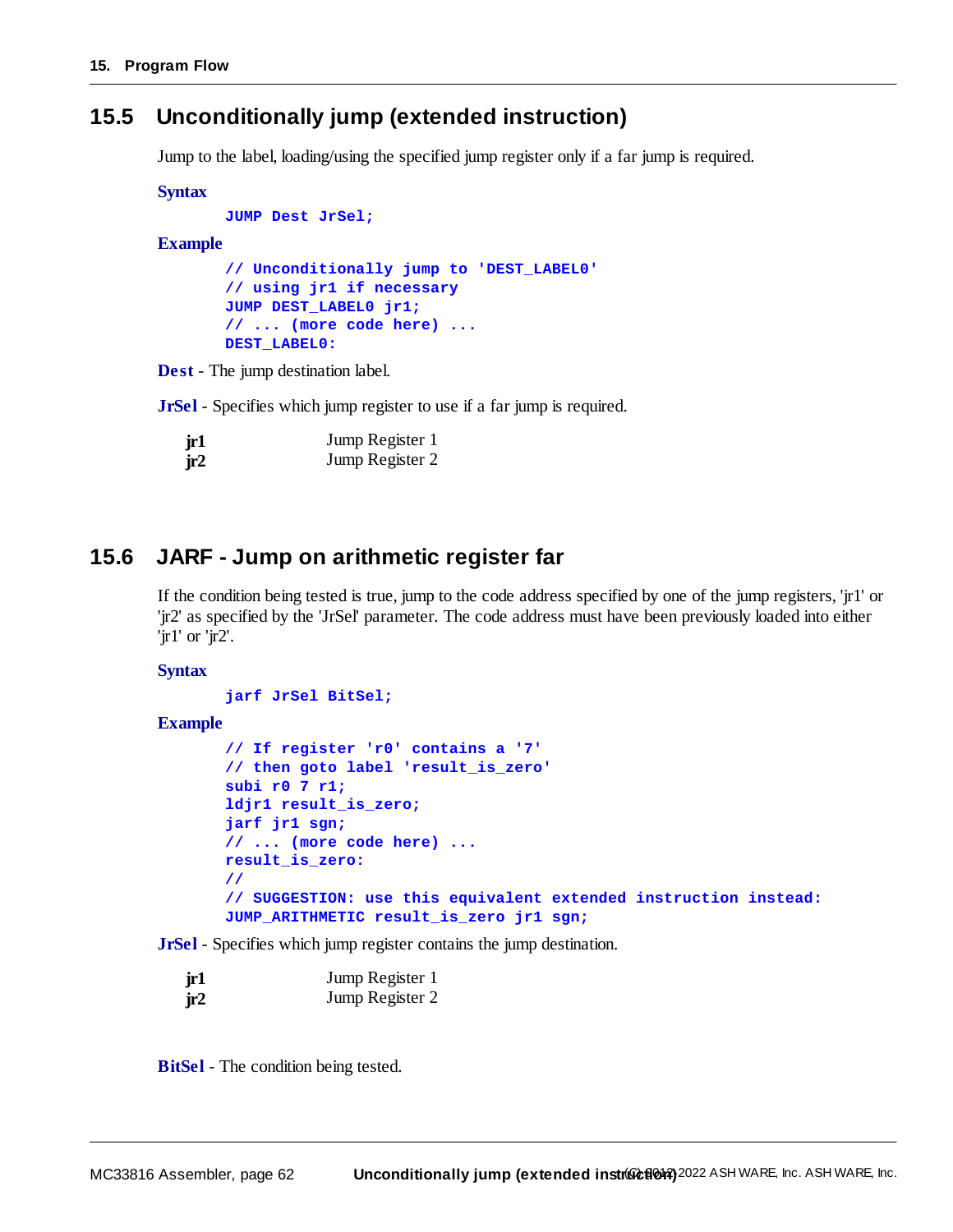| opd   | OD - Multi-cycle instruction (mul/shift,etc) has completed |
|-------|------------------------------------------------------------|
| ovs   | SO - Overflow with signed operands                         |
| uns   | SU - Underflow with signed operands                        |
| ovu   | UO - Overflow with unsigned operands                       |
| unu   | UU - Underflow with unsigned operands                      |
| sgn   | CS - Sign of result                                        |
| zero  | RZ - Result is zero                                        |
| mloss | ML - Multiply precision loss                               |
| mover | MO - Multiply overflow                                     |
| all1  | MM - Result of mask operation is 0xFFFF                    |
| all0  | MN - Result of mask operation is 0x0000                    |
| aritl | A0 - Arithmetic Logic Mode bit 0                           |
| arith | A1 - Arithmetic Logic Mode bit 1                           |
| carry | C - Carry                                                  |
| conv  | CS - Conversion sign                                       |
| csh   | SB - Carry on shift operation                              |
|       |                                                            |

# **15.7 JARR - Jump on arithmetic register relative**

If the condition being tested is true, jump to the specified code address. The destination must be within -16 to +15 instructions of the address of the jump instruction.

#### **Syntax**

```
jarr Dest BitSel;
```
#### **Example**

```
// If register 'r0' contains a '7'
// then goto label 'r0_is_7'
subi r0 7 r1;
jarr r0_is_7 sgn;
// ... (more code here) ...
r0_is_7:
//
// SUGGESTION: use this equivalent extended instruction instead:
JUMP_ARITHMETIC result_is_zero jr1 sgn;
```
**Dest** - The jump destination code address.

**BitSel** - Specifies which bit to test.

| opd        | OD - Multi-cycle instruction (mul/shift,etc) has completed |
|------------|------------------------------------------------------------|
| <b>OVS</b> | SO - Overflow with signed operands                         |
| uns        | SU - Underflow with signed operands                        |
| ovu        | UO - Overflow with unsigned operands                       |
| unu        | UU - Underflow with unsigned operands                      |
| sgn        | CS - Sign of result                                        |
| zero       | RZ - Result is zero                                        |
|            |                                                            |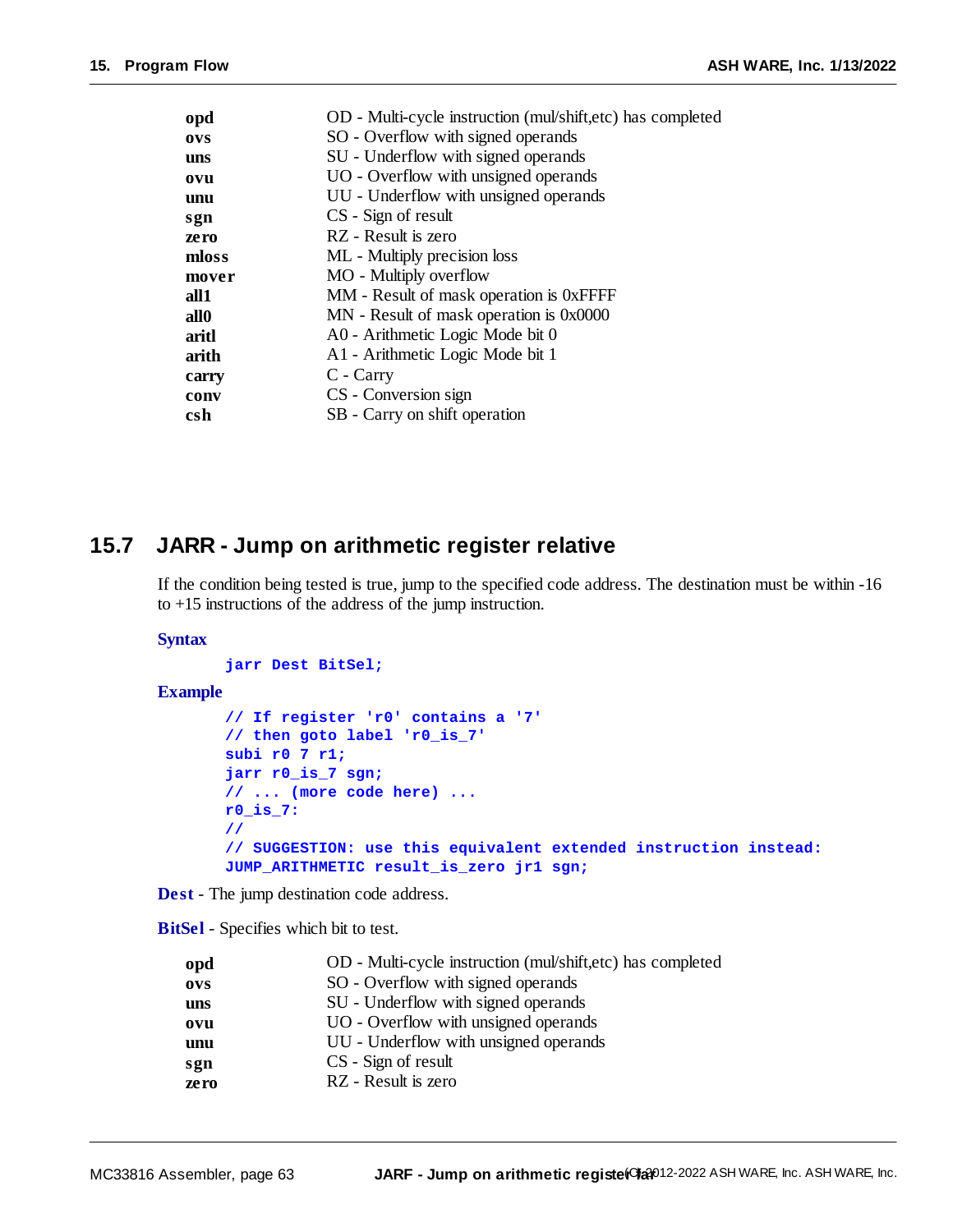| ML - Multiply precision loss            |
|-----------------------------------------|
| MO - Multiply overflow                  |
| MM - Result of mask operation is 0xFFFF |
| MN - Result of mask operation is 0x0000 |
| A0 - Arithmetic Logic Mode bit 0        |
| A1 - Arithmetic Logic Mode bit 1        |
| C - Carry                               |
| CS - Conversion sign                    |
| SB - Carry on shift operation           |
|                                         |

# <span id="page-63-0"></span>**15.8 Conditionally jump on ALU and related flags (extended instruction)**

Jump to the label if tested condition is true, loading/using the specified jump register only if a far jump is required.

#### **Syntax**

**JUMP\_ARITHMETIC Dest JrSel BitSel;**

#### **Example**

```
// Test bits 3-7 of register 'r0'.
// If all set, jump to label 'bits_3_to_7_set'
LOAD_IR 0x00F8;
and r0;
JUMP_ARITHMETIC bits_3_to_7_set jr1 all1;
// ... (more code here) ...
bits_3_to_7_set:
```
**Dest** - The jump destination label.

**JrSel** - Specifies which jump register to use if a far jump is required.

| jr1 | Jump Register 1 |
|-----|-----------------|
| ir2 | Jump Register 2 |

**BitSel** - The condition being tested.

| opd              | OD - Multi-cycle instruction (mul/shift,etc) has completed |
|------------------|------------------------------------------------------------|
| <b>OVS</b>       | SO - Overflow with signed operands                         |
| uns              | SU - Underflow with signed operands                        |
| ovu              | UO - Overflow with unsigned operands                       |
| unu              | UU - Underflow with unsigned operands                      |
| sgn              | CS - Sign of result                                        |
| zero             | RZ - Result is zero                                        |
| mloss            | ML - Multiply precision loss                               |
| mover            | MO - Multiply overflow                                     |
| all1             | MM - Result of mask operation is 0xFFFF                    |
| all <sub>0</sub> | MN - Result of mask operation is 0x0000                    |
| aritl            | A0 - Arithmetic Logic Mode bit 0                           |
|                  |                                                            |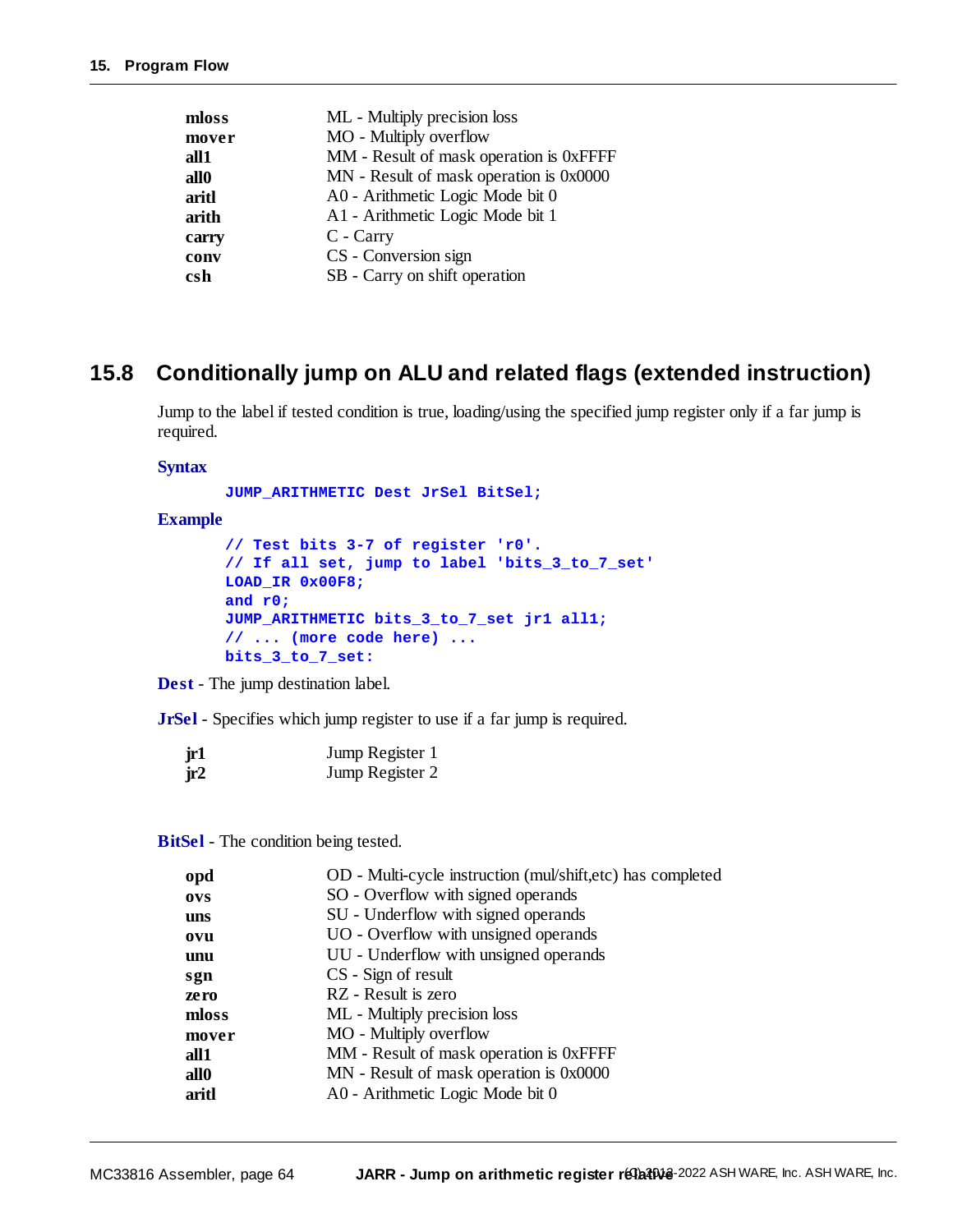| arith | A1 - Arithmetic Logic Mode bit 1 |
|-------|----------------------------------|
| carry | C - Carry                        |
| conv  | CS - Conversion sign             |
| csh   | SB - Carry on shift operation    |
|       |                                  |

### **15.9 JCRF - Jump on control register far**

Conditionally jump on a control register bit. The destination code address is specified by one of the jump registers, 'jr1' or 'jr2' as specified by the 'JrSel' parameter. The code address must have been previously loaded into either 'ir1' or 'ir2'.

The jump can occur when the control bit is set, or when the control bit is cleared which is specified by the 'Pol' parameter.

Note that each core has its own control register so the control register that is tested is that core's own control register.

#### **Syntax**

**jcrf JrSel BitSel Pol;**

#### **Example**

```
// Jump to label 'Dest3'
// if Control Register's bit 12 is a '0'
ldjr1 Dest3;
jcrf jr1 b12 high;
// ... (more code here) ...
Dest3:
//
// SUGGESTION: use this equivalent extended instruction instead:
JUMP_CONTROL Dest3 jr1 b12 high;
```
**JrSel** - Specifies which jump register contains the jump destination.

| jr1 | Jump Register 1 |
|-----|-----------------|
| jr2 | Jump Register 2 |

**BitSel** - Specifies which bit to test.

| b0 | Control register bit 0 |
|----|------------------------|
| b1 | Control register bit 1 |
| b2 | Control register bit 2 |
| b3 | Control register bit 3 |
| b4 | Control register bit 4 |
| b5 | Control register bit 5 |
| b6 | Control register bit 6 |
| b7 | Control register bit 7 |
| b8 | Control register bit 8 |
| hQ | Control register bit 9 |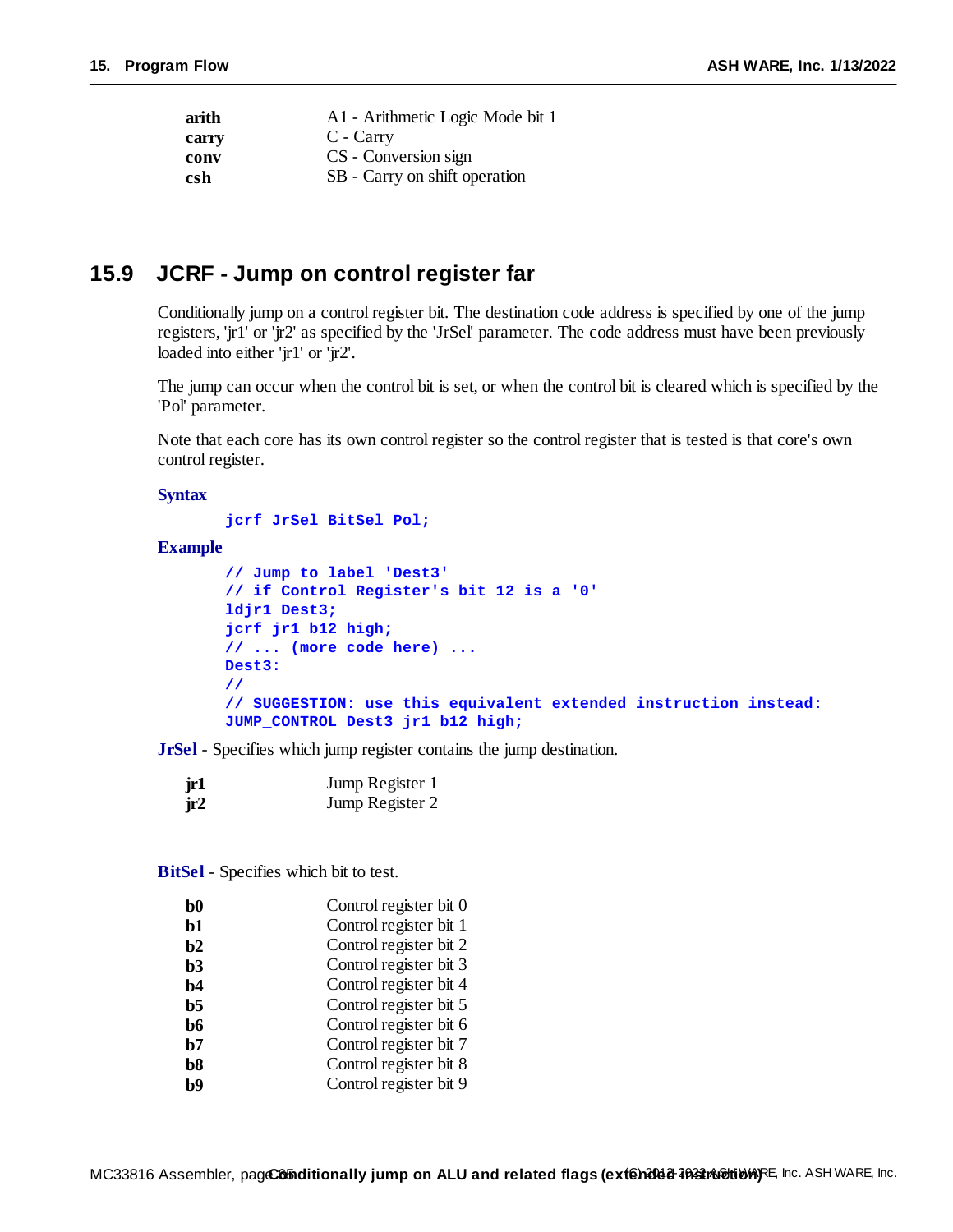| Control register bit 10 |
|-------------------------|
| Control register bit 11 |
| Control register bit 12 |
| Control register bit 13 |
| Control register bit 14 |
| Control register bit 15 |
|                         |

| low  | Jump on control bit low  |
|------|--------------------------|
| high | Jump on control bit high |

# **15.10 JCRR - Jump on control register relative**

Conditionally jump on a control register bit. The destination must be within  $-16$  to  $+15$  instructions of the address of the jump instruction.

The jump can occur when the control bit is set, or when the control bit is cleared which is specified by the 'Pol' parameter.

Note that each core has its own control register so the control register that is tested is that core's own control register.

**Syntax**

**jcrr Dest BitSel Pol;**

**Example**

```
// Jump to 'Dest2'
// if Control Register's bit 5 is a '1'
jcrr Dest2 b5 high;
// ... (more code here) ...
Dest2:
//
// SUGGESTION: use this equivalent extended instruction instead:
JUMP_CONTROL Dest2 jr1 b5 high;
```
**Dest** - The jump destination code address.

**BitSel** - Specifies which control bit to test.

| $\bf{b0}$ | Control register bit 0 |
|-----------|------------------------|
| $b1$      | Control register bit 1 |
| b2        | Control register bit 2 |
| b3        | Control register bit 3 |
| b4        | Control register bit 4 |
| $b5$      | Control register bit 5 |
| b6        | Control register bit 6 |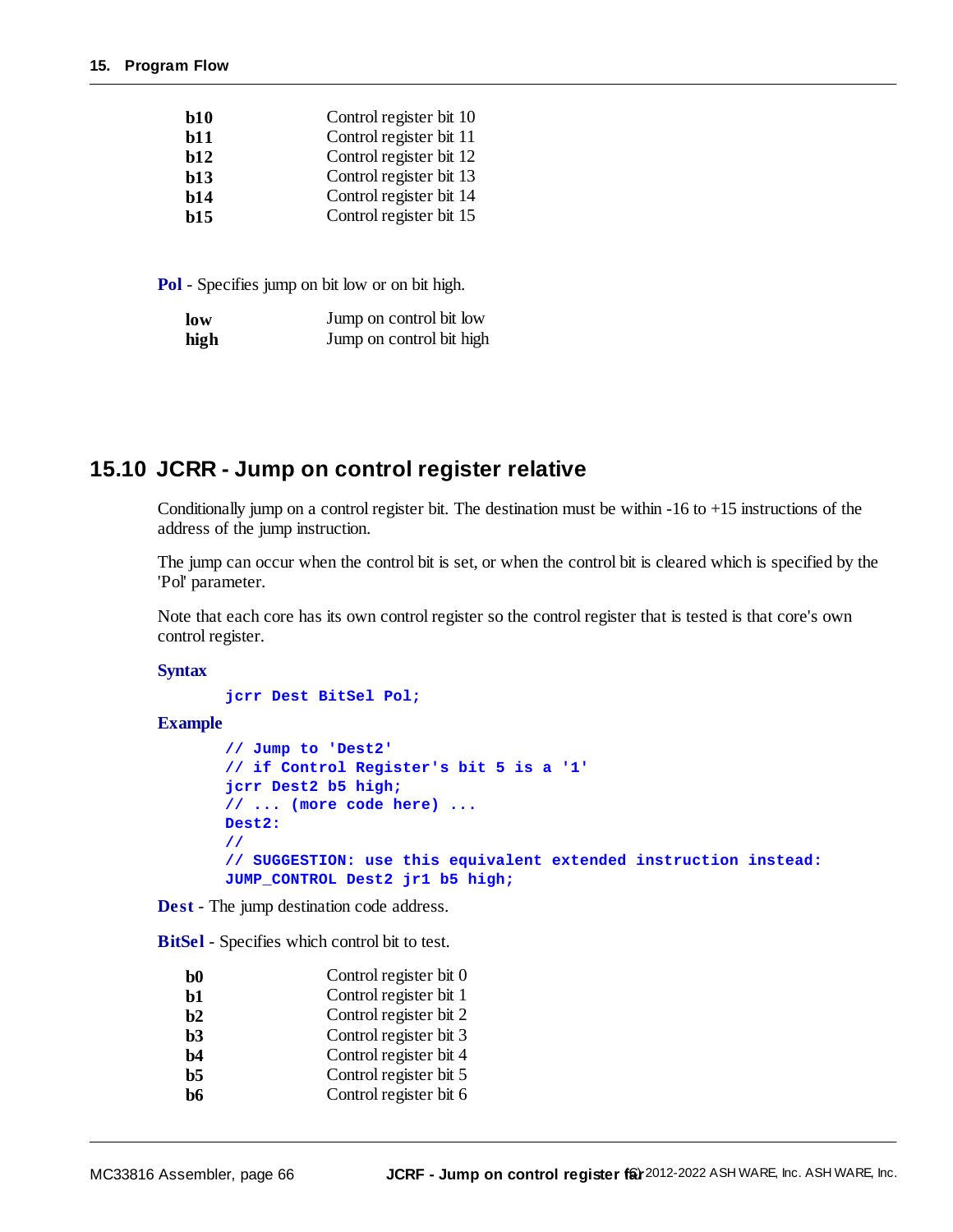| low  | Jump on control bit low  |
|------|--------------------------|
| high | Jump on control bit high |

# <span id="page-66-0"></span>**15.11 Conditionally jump on 'Control Register' bit values (hi/lo) (extended instruction)**

Jump to the label if tested condition is true, loading/using the specified jump register only if a far jump is required.

#### **Syntax**

**JUMP\_CONTROL Dest JrSel BitSel Pol;**

#### **Example**

**// Jump to 'DEST\_LABEL1' // if control register bit 11 is a '1' // using jr1 if necessary JUMP\_CONTROL DEST\_LABEL1 jr1 b11 high; // ... (more code here) ... DEST\_LABEL1:**

**Dest** - The jump destination label.

**JrSel** - Specifies which jump register to use if a far jump is required.

| jr1 | Jump Register 1 |
|-----|-----------------|
| jr2 | Jump Register 2 |

**BitSel** - Specifies which bit to test.

- **b1** Control register bit 1
- **b2** Control register bit 2
- **b3** Control register bit 3
- **b4** Control register bit 4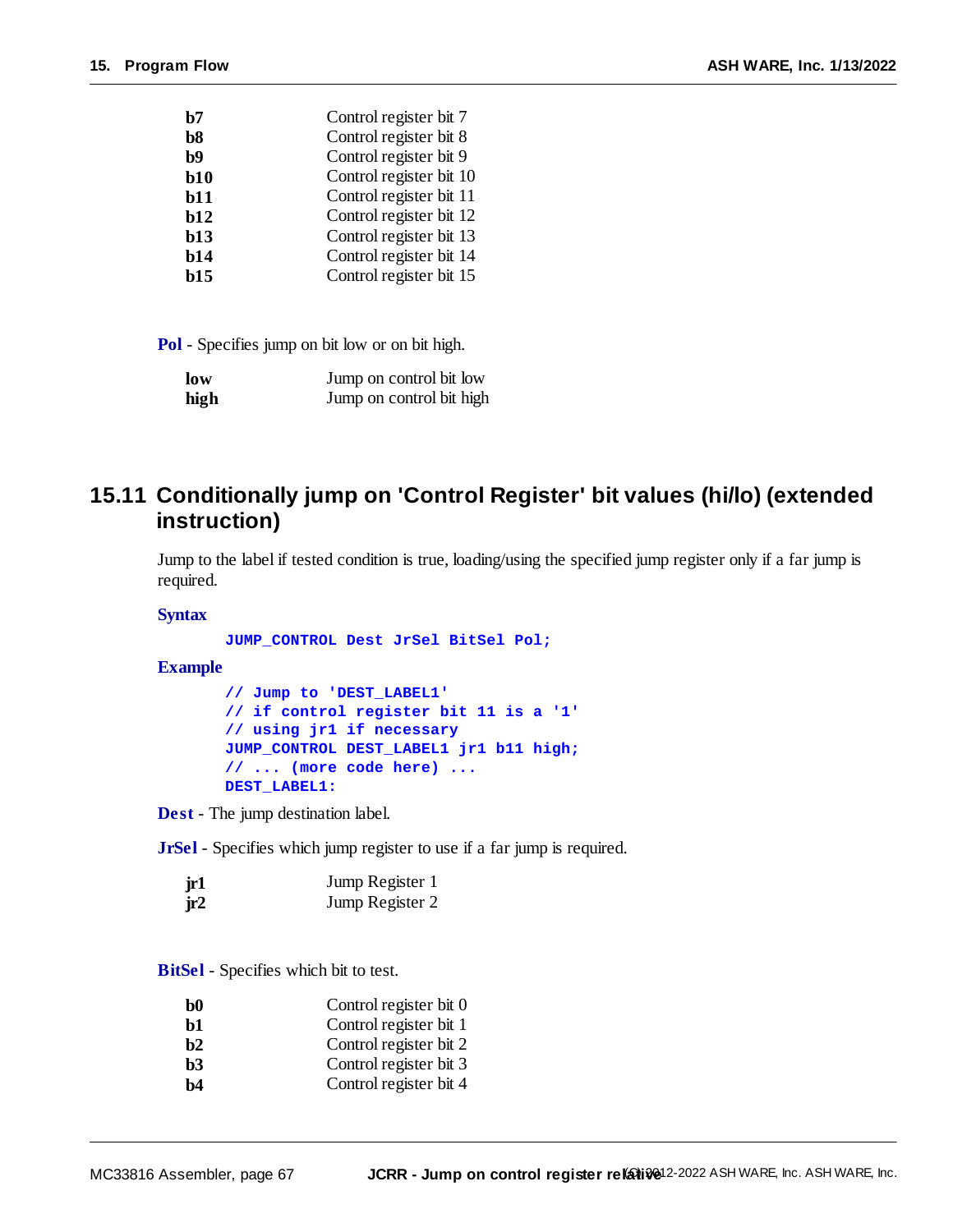| Control register bit 6<br>b6          |  |
|---------------------------------------|--|
|                                       |  |
| Control register bit 7<br>b7          |  |
| Control register bit 8<br>b8          |  |
| Control register bit 9<br>b9          |  |
| Control register bit 10<br>b10        |  |
| Control register bit 11<br>b11        |  |
| Control register bit 12<br>b12        |  |
| Control register bit 13<br><b>b13</b> |  |
| Control register bit 14<br>b14        |  |
| Control register bit 15<br>b15        |  |

| low  | Jump on control bit low  |
|------|--------------------------|
| high | Jump on control bit high |

### **15.12 JSRF - Jump on status register far**

Conditionally jump on a status register bit. The destination code address is specified by one of the jump registers, 'jr1' or 'jr2' as specified by the 'JrSel' parameter. The code address must have been previously loaded into either 'jr1' or 'jr2'.

The jump can occur when the status bit is set, or when the status bit is cleared which is specified by the 'Pol' parameter.

Note that each core has its own status register so the status register that is tested is that core's own control register.

**Syntax**

```
jsrf JrSel BitSel Pol;
```
#### **Example**

```
// Jump to label 'bit_12_is_low'
// if Status Register's bit 12 is a '0'
ldjr1 bit_12_is_low;
jsrf jr1 b12 low;
//
// SUGGESTION: use this equivalent extended instruction instead:
JUMP_STATUS bit_12_is_low jr1 b12 low;
```
**JrSel** - Specifies which jump register contains the jump destination.

| jr1 | Jump Register 1 |
|-----|-----------------|
| ir2 | Jump Register 2 |

**BitSel** - Specifies which bit to test.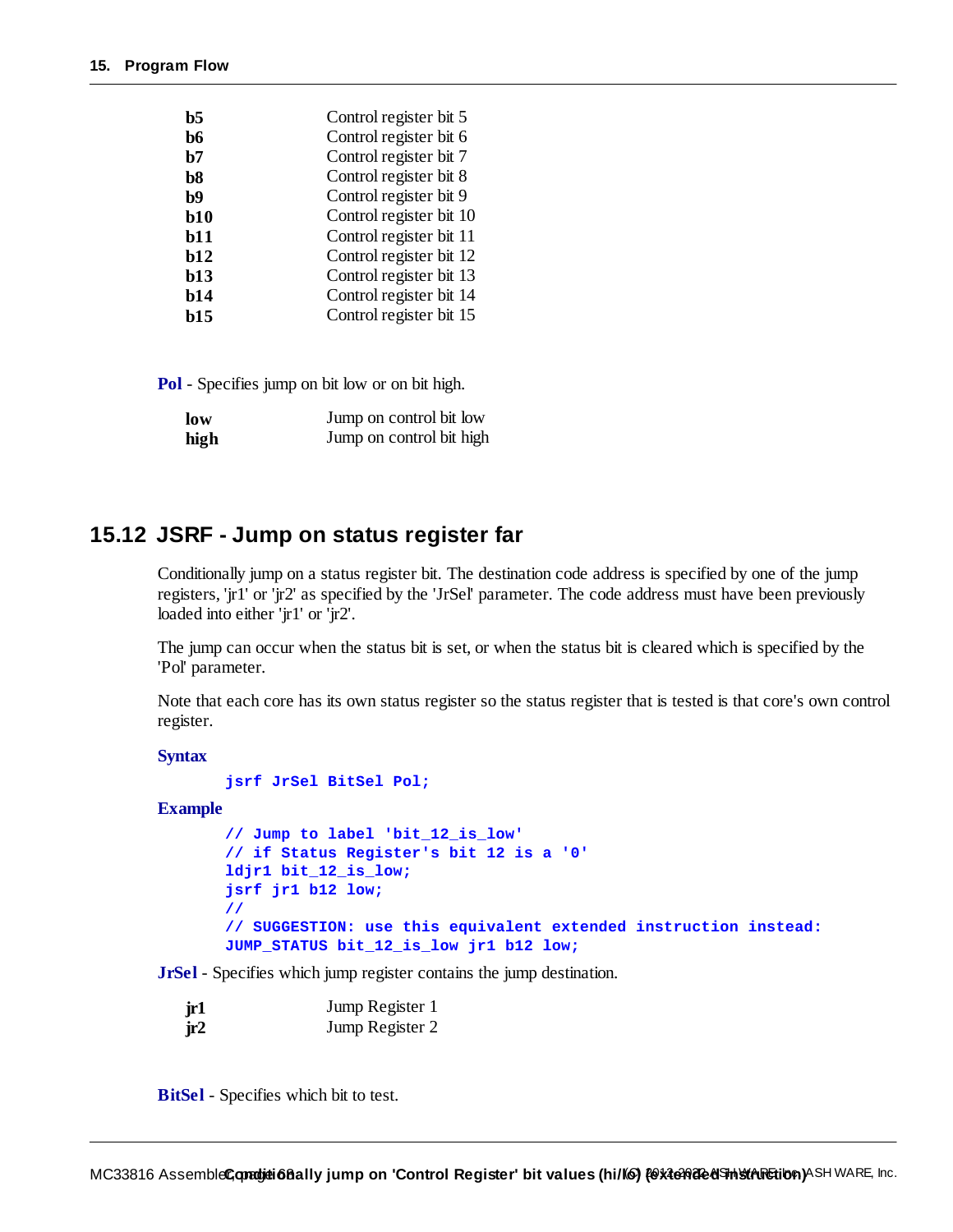| Status register bit 0  |
|------------------------|
| Status register bit 1  |
| Status register bit 2  |
| Status register bit 3  |
| Status register bit 4  |
| Status register bit 5  |
| Status register bit 6  |
| Status register bit 7  |
| Status register bit 8  |
| Status register bit 9  |
| Status register bit 10 |
| Status register bit 11 |
| Status register bit 12 |
| Status register bit 13 |
| Status register bit 14 |
| Status register bit 15 |
|                        |

| low  | Jump on status bit low  |
|------|-------------------------|
| high | Jump on status bit high |

### **15.13 JSRR - Jump on status register relative**

Conditionally jump on a status register bit. The destination code address must be within  $-16$  to  $+15$ instructions of the address of the jump instruction.

The jump can occur when the status bit is set, or when the status bit is cleared which is specified by the 'Pol' parameter.

Note that each core has its own status register so the status register that is tested is that core's own control register.

#### **Syntax**

```
jsrr Dest BitSel Pol;
```
**Example**

```
// Jump to label 'bit_12_is_low'
// if Status Register's bit 12 is a '0'
jsrr bit_12_is_low b12 low;
// ... (more code here) ...
bit_12_is_low:
//
// SUGGESTION: use this equivalent extended instruction instead:
JUMP_STATUS bit_12_is_low jr1 b12 low;
```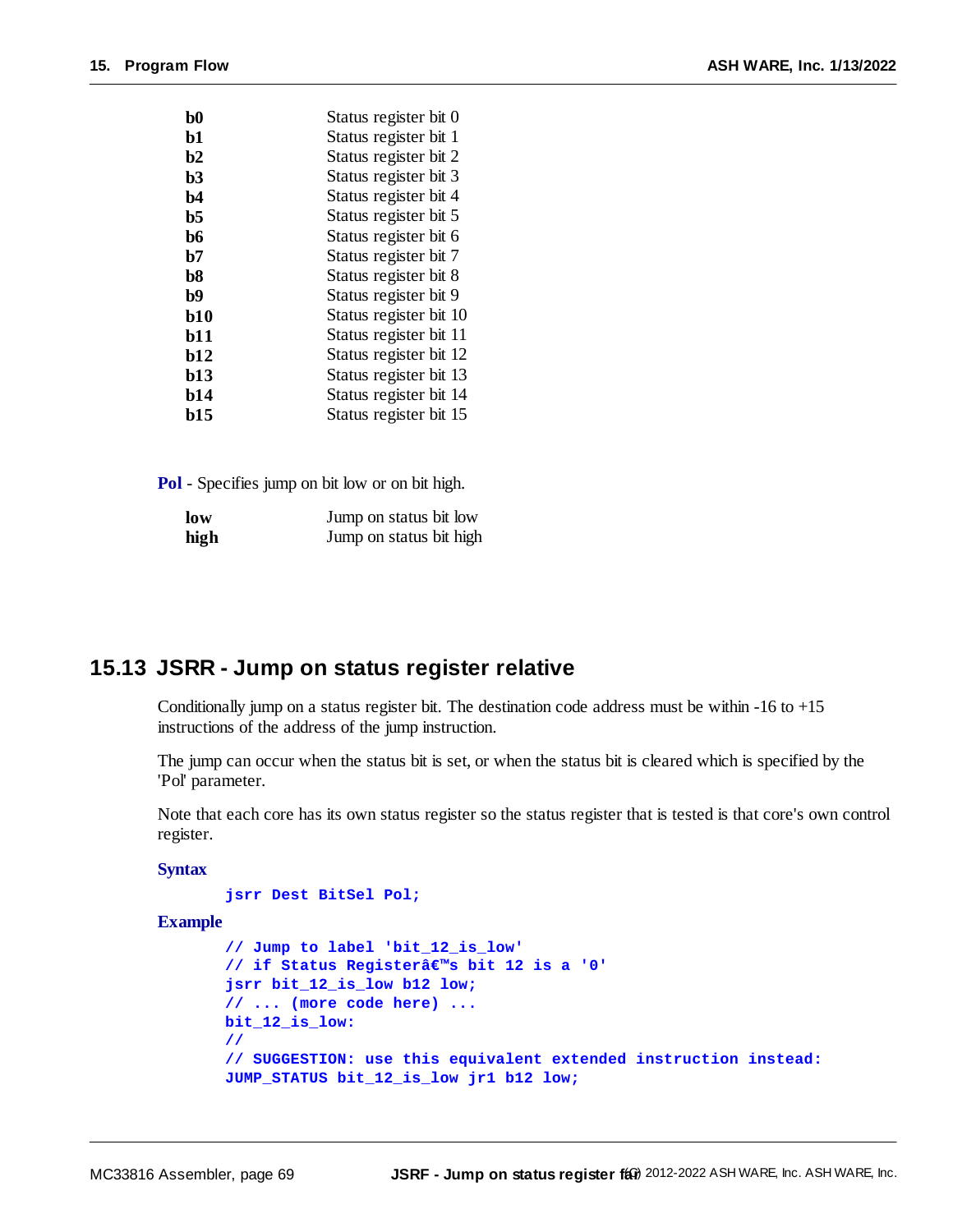| $\bf{b}0$      | Status register bit 0  |
|----------------|------------------------|
| b1             | Status register bit 1  |
| b2             | Status register bit 2  |
| b3             | Status register bit 3  |
| $b4$           | Status register bit 4  |
| b <sub>5</sub> | Status register bit 5  |
| b6             | Status register bit 6  |
| b7             | Status register bit 7  |
| b <sub>8</sub> | Status register bit 8  |
| b9             | Status register bit 9  |
| b10            | Status register bit 10 |
| b11            | Status register bit 11 |
| <b>b12</b>     | Status register bit 12 |
| b13            | Status register bit 13 |
| <b>b14</b>     | Status register bit 14 |
| b15            | Status register bit 15 |

**Dest** - The jump destination code address.

**BitSel** - Specifies which bit to test.

**Pol** - Specifies jump on bit low or on bit high.

| low  | Jump on status bit low  |
|------|-------------------------|
| high | Jump on status bit high |

# <span id="page-69-0"></span>**15.14 Conditionally jump on 'Status Register' bit values (hi/lo) (extended instruction)**

Jump to the label if tested condition is true, loading/using the specified jump register only if a far jump is required.

#### **Syntax**

**JUMP\_STATUS Dest JrSel BitSel Pol;**

**Example**

**// Jump to 'DEST\_LABEL2' // if bit 7 of the status register is low // using jr2 if necessary JUMP\_STATUS DEST\_LABEL2 jr2 b7 low; // ... (more code here) ... DEST\_LABEL2:**

**Dest** - The jump destination label.

**JrSel** - Specifies which jump register to use if a far jump is required.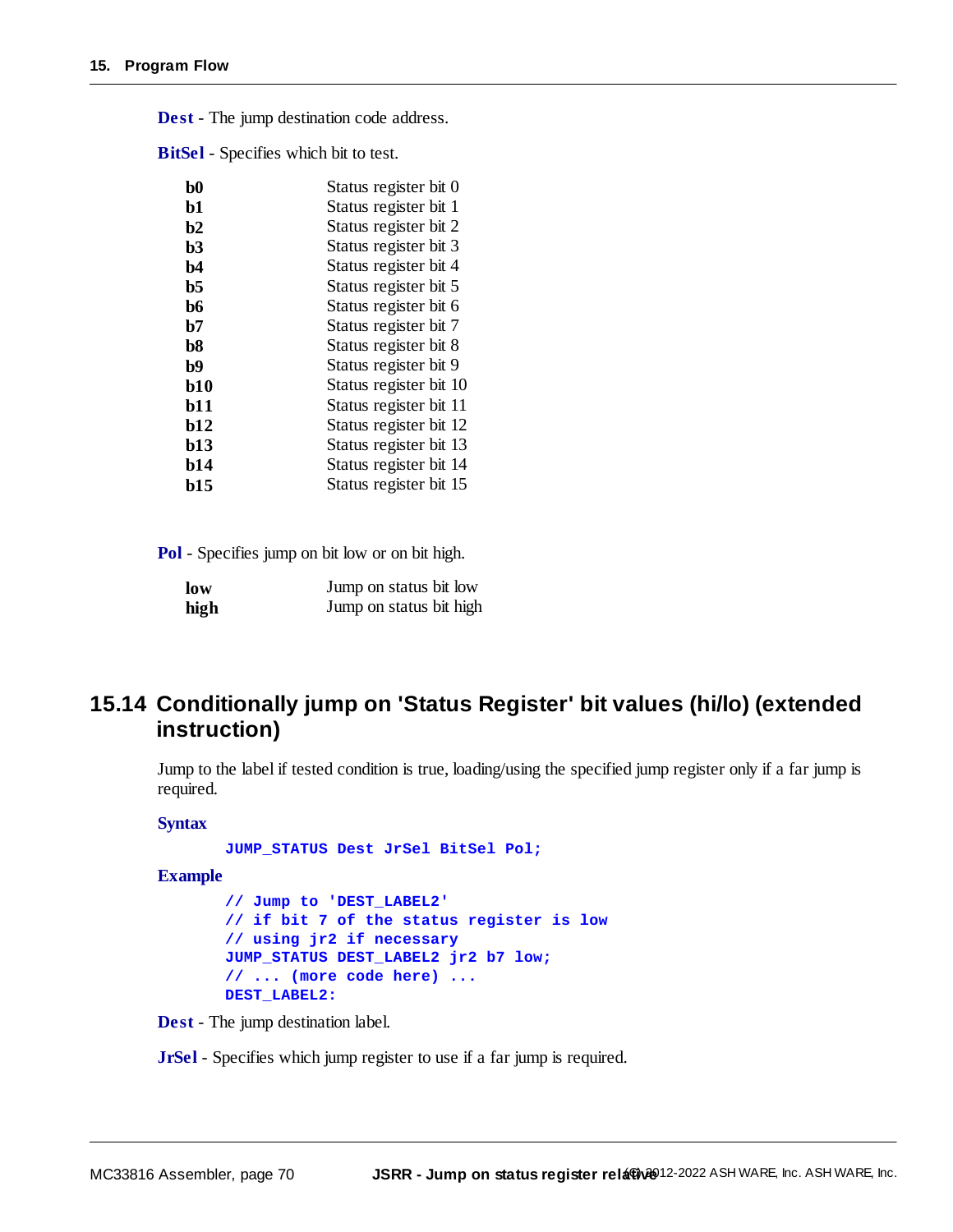| jr1 | Jump Register 1 |
|-----|-----------------|
| jr2 | Jump Register 2 |

**BitSel** - Specifies which bit to test.

| b0        | Status register bit 0  |
|-----------|------------------------|
| b1        | Status register bit 1  |
| b2        | Status register bit 2  |
| b3        | Status register bit 3  |
| b4        | Status register bit 4  |
| b5        | Status register bit 5  |
| b6        | Status register bit 6  |
| b7        | Status register bit 7  |
| $b8$      | Status register bit 8  |
| <b>b9</b> | Status register bit 9  |
| b10       | Status register bit 10 |
| b11       | Status register bit 11 |
| b12       | Status register bit 12 |
| b13       | Status register bit 13 |
| b14       | Status register bit 14 |
| b15       | Status register bit 15 |

**Pol** - Specifies jump on bit low or on bit high.

| low  | Jump on status bit low  |
|------|-------------------------|
| high | Jump on status bit high |

# **15.15 JOSLF - Jump on start-latch far**

Conditionally jump on bits in the start-latch register. The destination code address is specified by one of the jump registers, 'jr1' or 'jr2' as specified by the 'JrSel' parameter. The destination code address must have been previously loaded into either 'jr1' or 'jr2'.

#### **Syntax**

```
joslf JrSel Cond;
```
#### **Example**

```
// Test pins '1', '2', and '5'
// to see if they are all '1's
// If so, jump to label 'Pins125AllOne'
ldjr1 Pins125AllOne;
joslf jr1 start125;
//
// SUGGESTION: use this equivalent extended instruction instead:
JUMP_START Pins125AllOne jr1 start125;
```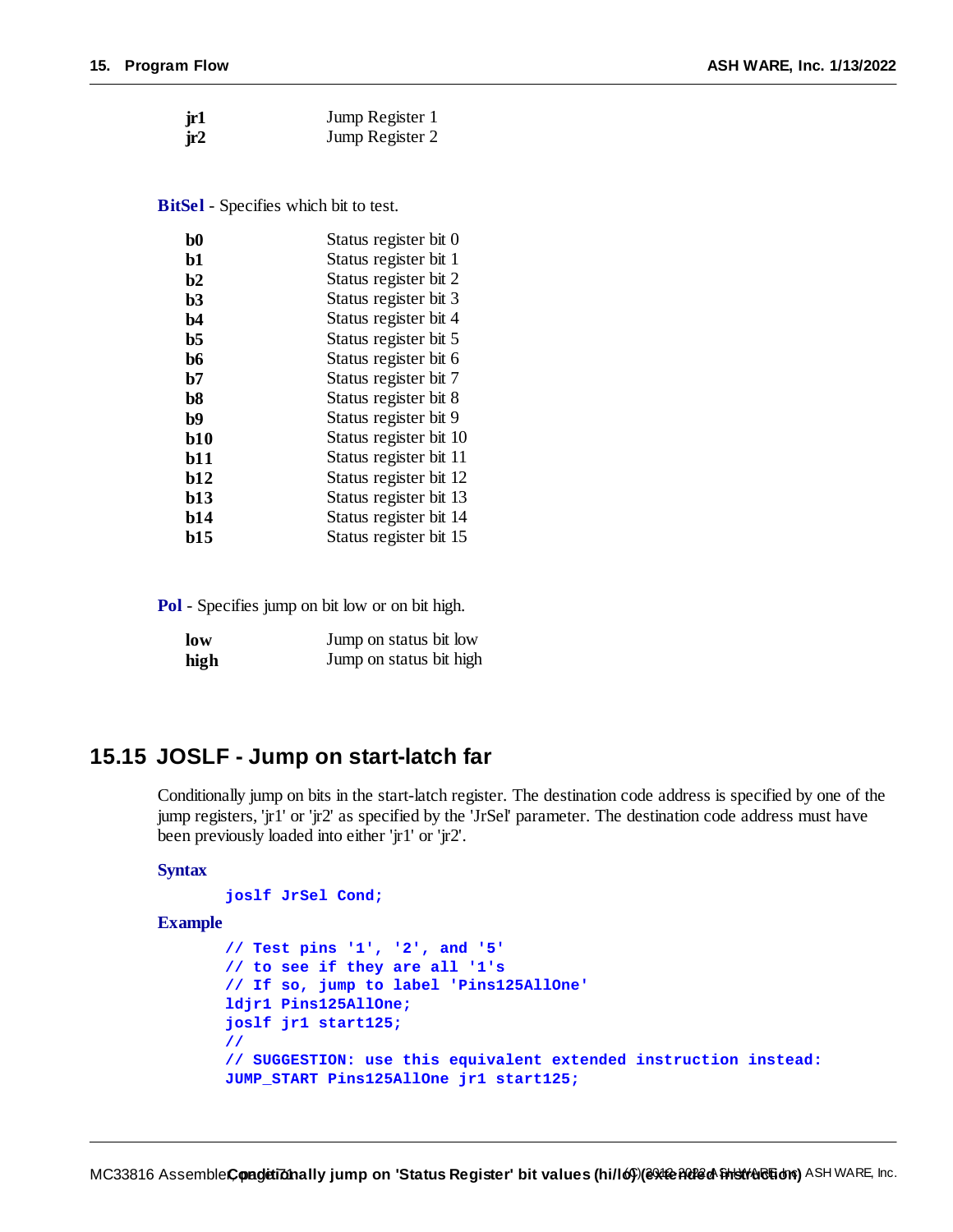**JrSel** - Specifies which jump register contains the jump destination.

| jr1 | Jump Register 1 |
|-----|-----------------|
| jr2 | Jump Register 2 |

**Cond** - The jump condition.

| none         | jump false                                |
|--------------|-------------------------------------------|
| start1       | jump on start latch bit 1                 |
| start2       | jump on start latch bits 2                |
| start12      | jump on start latch bits 1 and 2          |
| start3       | jump on start latch bit 3                 |
| start13      | jump on start latch bits 1 and 3          |
| start23      | jump on start latch bits 2 and 3          |
| start123     | jump on start latch bits 1, 2 and 3       |
| start4       | jump on start latch bit 4                 |
| start14      | jump on start latch bits 1 and 4          |
| start24      | jump on start latch bits 2 and 4          |
| start124     | jump on start latch bits 1, 2 and 4       |
| start34      | jump on start latch bits 3 and 4          |
| start134     | jump on start latch bits 1, 3 and 4       |
| start234     | jump on start latch bits 2, 3 and 4       |
| start1234    | jump on start latch bits 1, 2, 3, and 4   |
| start5       | jump on start latch bit 5                 |
| start15      | jump on start latch bits 1 and 5          |
| start25      | jump on start latch bits 2 and 5          |
| start125     | jump on start latch bits 1, 2 and 5       |
| start35      | jump on start latch bits 3 and 5          |
| start135     | jump on start latch bits 1, 3 and 5       |
| start235     | jump on start latch bits 2, 3 and 5       |
| start1235    | jump on start latch bits 1, 2, 3 and 5    |
| start45      | jump on start latch bits 4 and 5          |
| start145     | jump on start latch bits 1, 4 and 5       |
| start245     | jump on start latch bits 2, 4 and 5       |
| start1245    | jump on start latch bits 1, 2, 4 and 5    |
| start345     | jump on start latch bits 3, 4 and 5       |
| start $1345$ | jump on start latch bits 1, 3, 4 and 5    |
| start2345    | jump on start latch bits 2, 3, 4 and 5    |
| start12345   | jump on start latch bits 1, 2, 3, 4 and 5 |
| start6       | jump on start latch bit 6                 |
| start16      | jump on start latch bits 1 and 6          |
| start26      | jump on start latch bits 2 and 6          |
| start126     | jump on start latch bits 1, 2 and 6       |
| start36      | jump on start latch bits 3 and 6          |
| start136     | jump on start latch bits 1, 3 and 6       |
| start236     | jump on start latch bits 2, 3 and 6       |
| start1236    | jump on start latch bits 1, 2, 3 and 6    |
| start46      | jump on start latch bits 4 and 6          |
| start146     | jump on start latch bits 1, 4 and 6       |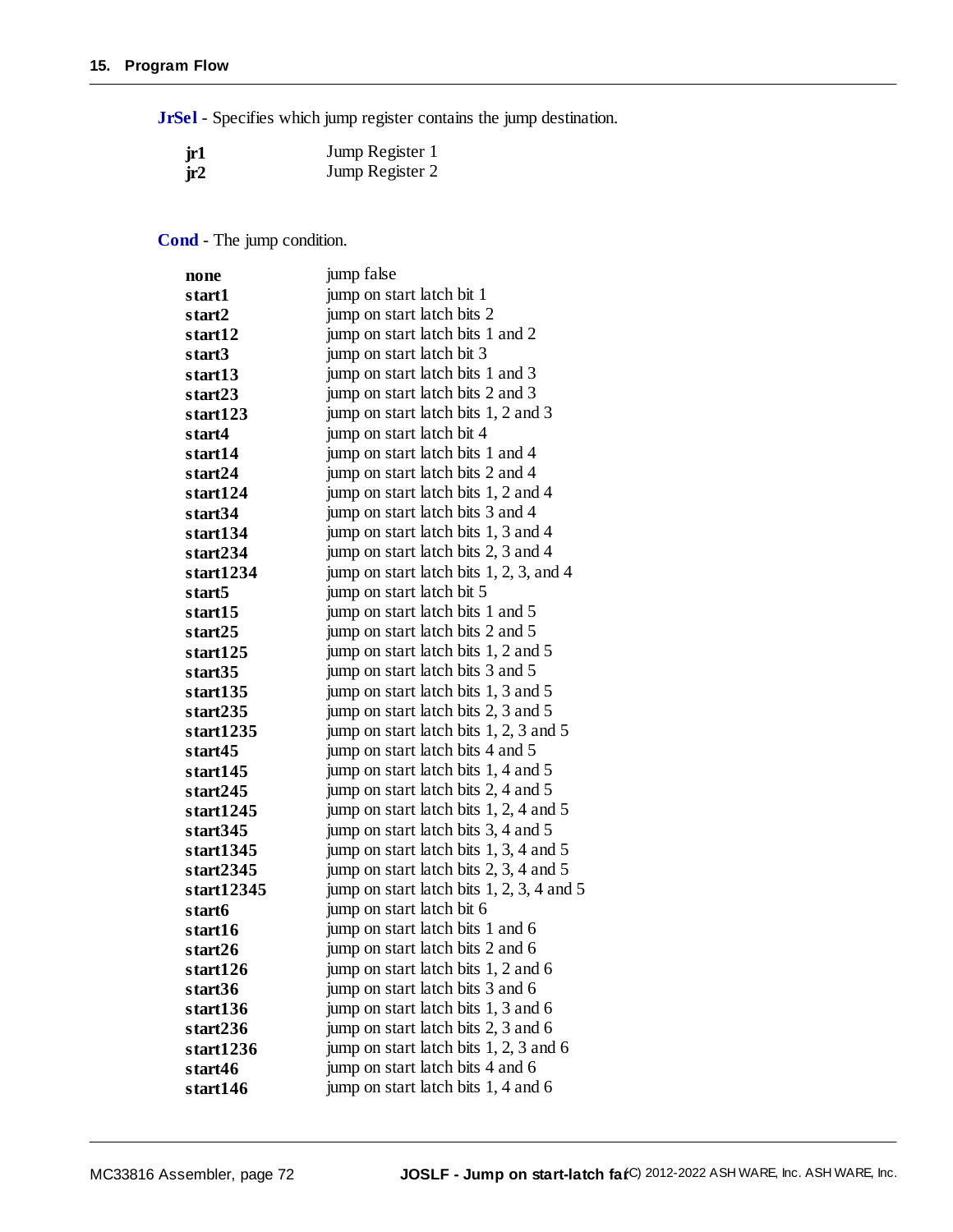| start246    | jump on start latch bits 2, 4 and 6         |
|-------------|---------------------------------------------|
| start1246   | jump on start latch bits 1, 2, 4 and 6      |
| start346    | jump on start latch bits 3, 4 and 6         |
| start1346   | jump on start latch bits 1, 3, 4 and 6      |
| start2346   | jump on start latch bits 2, 3, 4 and 6      |
| start12346  | jump on start latch bits $1, 2, 3, 4$ and 6 |
| start56     | jump on start latch bits 5 and 6            |
| start156    | jump on start latch bits 1, 5 and 6         |
| start256    | jump on start latch bits 2, 5 and 6         |
| start1256   | jump on start latch bits 1, 2, 5 and 6      |
| start356    | jump on start latch bits 3, 5 and 6         |
| start1356   | jump on start latch bits 1, 3, 5 and 6      |
| start2356   | jump on start latch bits 2, 3, 5 and 6      |
| start12356  | jump on start latch bits $1, 2, 3, 5$ and 6 |
| start456    | jump on start latch bits 4, 5 and 6         |
| start1456   | jump on start latch bits 1, 4, 5 and 6      |
| start2456   | jump on start latch bits 2, 4, 5 and 6      |
| start12456  | jump on start latch bits $1, 2, 4, 5$ and 6 |
| start3456   | jump on start latch bits 3, 4, 5 and 6      |
| start13456  | jump on start latch bits $1, 3, 4, 5$ and 6 |
| start23456  | jump on start latch bits $2, 3, 4, 5$ and 6 |
| start123456 | jump on any start-latch bits                |

#### **15.16 JOSLR - Jump on start-latch relative**

Conditionally jump on bits in the start-latch register. The destination code address must be within  $-16$  to  $+15$ instructions of the address of the jump instruction.

**Syntax**

**joslr Dest Cond;**

#### **Example**

```
// Test pins '1', '2', and '5'
// to see if they are all '1's
// If so, jump to label 'Pins125AllOne'
joslr Pins125AllOne start125;
// ... More code here ...
Pins125AllOne:
//
// SUGGESTION: use this equivalent extended instruction instead:
JUMP_START Pins125AllOne jr1 start125;
```
**Dest** - The jump destination code address.

**Cond** - The jump condition.

**none** imp false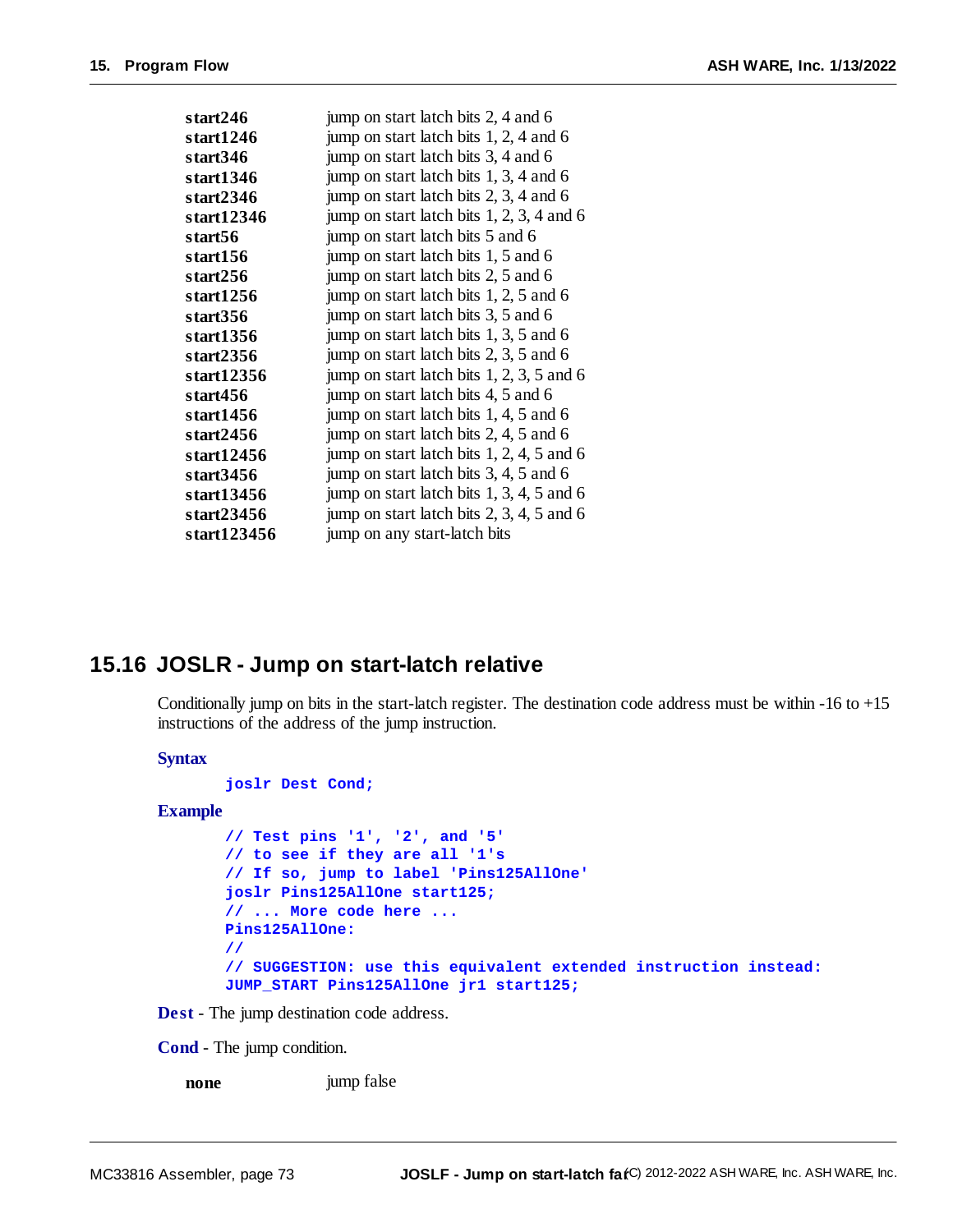| start1              | jump on start latch bit 1                   |
|---------------------|---------------------------------------------|
| start <sub>2</sub>  | jump on start latch bits 2                  |
| start12             | jump on start latch bits 1 and 2            |
| start3              | jump on start latch bit 3                   |
| start <sub>13</sub> | jump on start latch bits 1 and 3            |
| start23             | jump on start latch bits 2 and 3            |
| start123            | jump on start latch bits 1, 2 and 3         |
| start4              | jump on start latch bit 4                   |
| start14             | jump on start latch bits 1 and 4            |
| start24             | jump on start latch bits 2 and 4            |
| start124            | jump on start latch bits 1, 2 and 4         |
| start34             | jump on start latch bits 3 and 4            |
| start134            | jump on start latch bits 1, 3 and 4         |
| start234            | jump on start latch bits 2, 3 and 4         |
| start1234           | jump on start latch bits 1, 2, 3, and 4     |
| start <sub>5</sub>  | jump on start latch bit 5                   |
| start15             | jump on start latch bits 1 and 5            |
| start25             | jump on start latch bits 2 and 5            |
| start125            | jump on start latch bits 1, 2 and 5         |
| start35             | jump on start latch bits 3 and 5            |
| start135            | jump on start latch bits 1, 3 and 5         |
| start235            | jump on start latch bits 2, 3 and 5         |
| start1235           | jump on start latch bits 1, 2, 3 and 5      |
| start45             | jump on start latch bits 4 and 5            |
| start145            | jump on start latch bits 1, 4 and 5         |
| start245            | jump on start latch bits 2, 4 and 5         |
| start $1245$        | jump on start latch bits 1, 2, 4 and 5      |
| start345            | jump on start latch bits 3, 4 and 5         |
| start1345           | jump on start latch bits 1, 3, 4 and 5      |
| start2345           | jump on start latch bits 2, 3, 4 and 5      |
| start12345          | jump on start latch bits $1, 2, 3, 4$ and 5 |
| start6              | jump on start latch bit 6                   |
| start16             | jump on start latch bits 1 and 6            |
| start26             | jump on start latch bits 2 and 6            |
| start126            | jump on start latch bits 1, 2 and 6         |
| start36             | jump on start latch bits 3 and 6            |
| start136            | jump on start latch bits 1, 3 and 6         |
| start236            | jump on start latch bits 2, 3 and 6         |
| start1236           | jump on start latch bits 1, 2, 3 and 6      |
| start46             | jump on start latch bits 4 and 6            |
| start146            | jump on start latch bits 1, 4 and 6         |
| start246            | jump on start latch bits 2, 4 and 6         |
| start1246           | jump on start latch bits 1, 2, 4 and 6      |
| start346            | jump on start latch bits 3, 4 and 6         |
| start1346           | jump on start latch bits 1, 3, 4 and 6      |
| start2346           | jump on start latch bits 2, 3, 4 and 6      |
| start12346          | jump on start latch bits $1, 2, 3, 4$ and 6 |
| start <sub>56</sub> | jump on start latch bits 5 and 6            |
| start156            | jump on start latch bits 1, 5 and 6         |
| start256            | jump on start latch bits 2, 5 and 6         |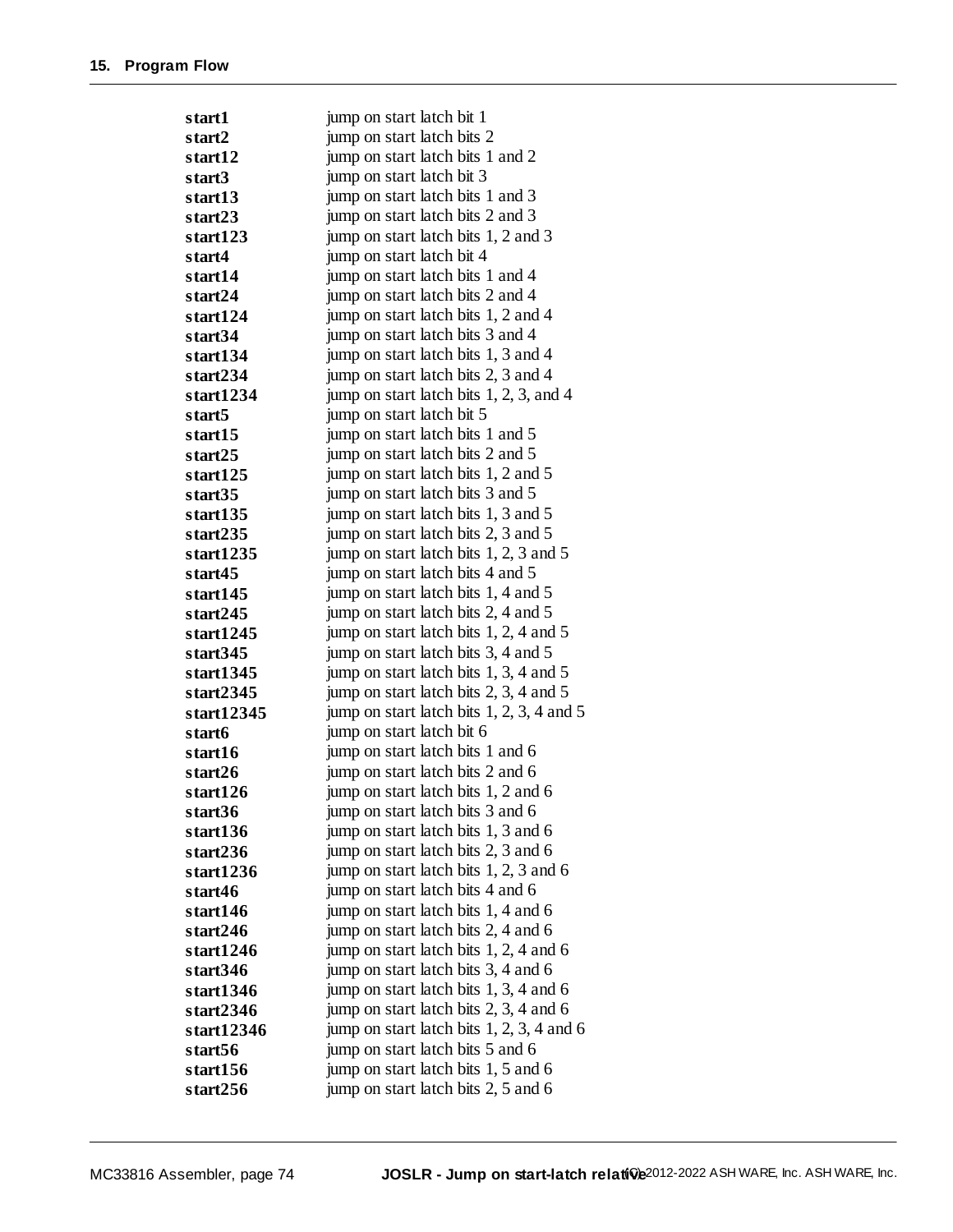| start1256     | jump on start latch bits 1, 2, 5 and 6      |
|---------------|---------------------------------------------|
| start356      | jump on start latch bits 3, 5 and 6         |
| start1356     | jump on start latch bits 1, 3, 5 and 6      |
| start2356     | jump on start latch bits 2, 3, 5 and 6      |
| start12356    | jump on start latch bits $1, 2, 3, 5$ and 6 |
| start456      | jump on start latch bits 4, 5 and 6         |
| start1456     | jump on start latch bits 1, 4, 5 and 6      |
| start $2456$  | jump on start latch bits 2, 4, 5 and 6      |
| start12456    | jump on start latch bits 1, 2, 4, 5 and 6   |
| start3456     | jump on start latch bits 3, 4, 5 and 6      |
| start13456    | jump on start latch bits $1, 3, 4, 5$ and 6 |
| start $23456$ | jump on start latch bits $2, 3, 4, 5$ and 6 |
| start123456   | jump on any start-latch bits                |

#### **15.17 Conditionally jump based on the state of the start pins latched states (extended instruction)**

Jump to the label if tested condition is true, loading/using the specified jump register only if a far jump is required.

#### **Syntax**

**JUMP\_START Dest JrSel Cond;**

#### **Example**

```
// Jump to 'DEST_LABEL3'
// if start bits 1 and 2 are high
// using jr1 if necessary
JUMP_START DEST_LABEL3 jr1 start12;
// ... (more code here) ...
DEST_LABEL3:
```
**Dest** - The jump destination label.

**JrSel** - Specifies which jump register to use if a far jump is required.

| jr1 | Jump Register 1 |
|-----|-----------------|
| jr2 | Jump Register 2 |

**Cond** - The jump condition.

| none    | jump false                       |
|---------|----------------------------------|
| start1  | jump on start latch bit 1        |
| start2  | jump on start latch bits 2       |
| start12 | jump on start latch bits 1 and 2 |
| start3  | jump on start latch bit 3        |
| start13 | jump on start latch bits 1 and 3 |
| start23 | jump on start latch bits 2 and 3 |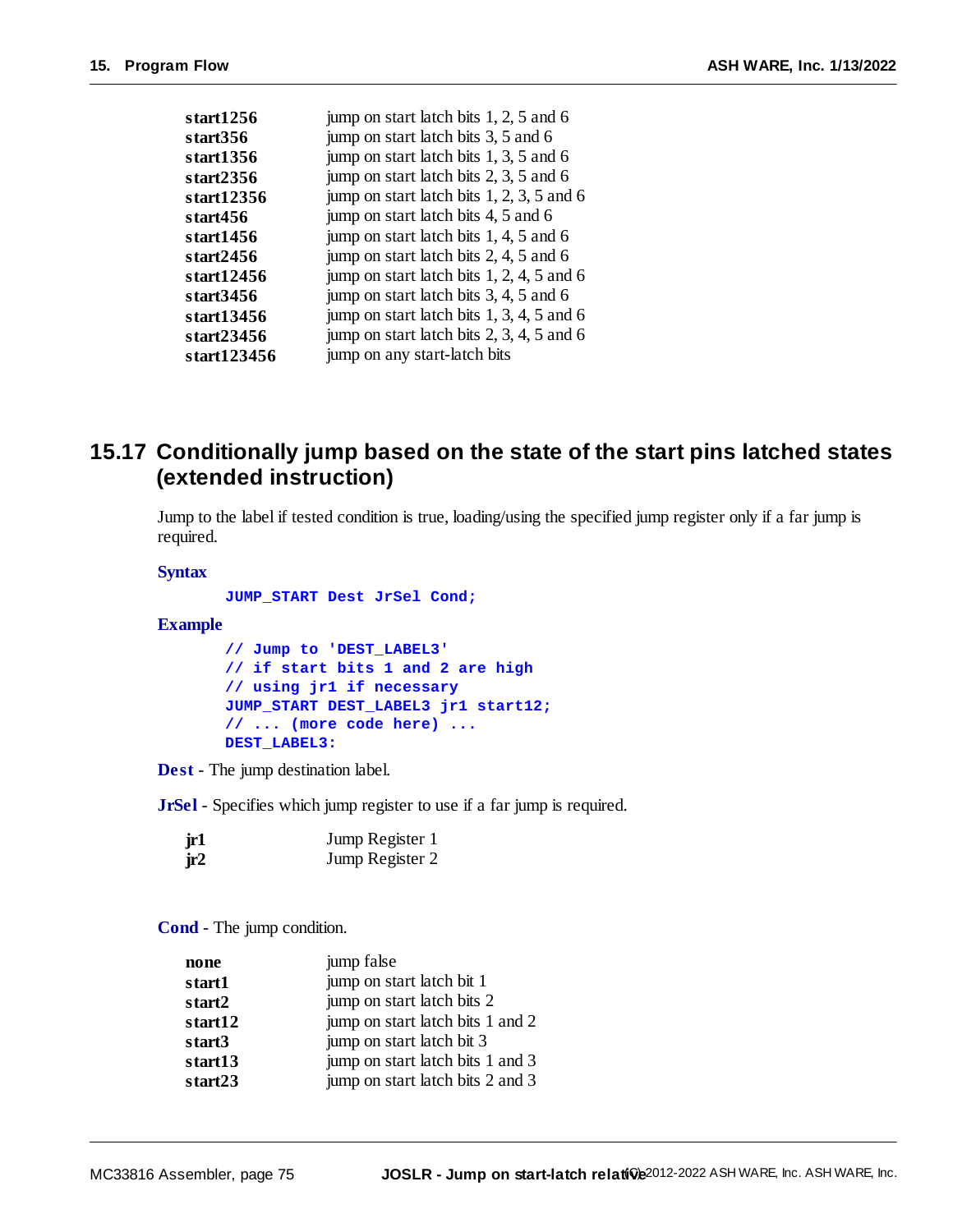| start123   | jump on start latch bits 1, 2 and 3         |
|------------|---------------------------------------------|
| start4     | jump on start latch bit 4                   |
| start14    | jump on start latch bits 1 and 4            |
| start24    | jump on start latch bits 2 and 4            |
| start124   | jump on start latch bits 1, 2 and 4         |
| start34    | jump on start latch bits 3 and 4            |
| start134   | jump on start latch bits 1, 3 and 4         |
| start234   | jump on start latch bits 2, 3 and 4         |
| start1234  | jump on start latch bits 1, 2, 3, and 4     |
| start5     | jump on start latch bit 5                   |
| start15    | jump on start latch bits 1 and 5            |
| start25    | jump on start latch bits 2 and 5            |
| start125   | jump on start latch bits 1, 2 and 5         |
| start35    | jump on start latch bits 3 and 5            |
| start135   | jump on start latch bits 1, 3 and 5         |
| start235   | jump on start latch bits 2, 3 and 5         |
| start1235  | jump on start latch bits 1, 2, 3 and 5      |
| start45    | jump on start latch bits 4 and 5            |
| start145   | jump on start latch bits 1, 4 and 5         |
| start245   | jump on start latch bits 2, 4 and 5         |
| start1245  | jump on start latch bits 1, 2, 4 and 5      |
| start345   | jump on start latch bits 3, 4 and 5         |
| start1345  | jump on start latch bits 1, 3, 4 and 5      |
| start2345  | jump on start latch bits 2, 3, 4 and 5      |
| start12345 | jump on start latch bits $1, 2, 3, 4$ and 5 |
| start6     | jump on start latch bit 6                   |
| start16    | jump on start latch bits 1 and 6            |
| start26    | jump on start latch bits 2 and 6            |
| start126   | jump on start latch bits 1, 2 and 6         |
| start36    | jump on start latch bits 3 and 6            |
| start136   | jump on start latch bits 1, 3 and 6         |
| start236   | jump on start latch bits 2, 3 and 6         |
| start1236  | jump on start latch bits 1, 2, 3 and 6      |
| start46    | jump on start latch bits 4 and 6            |
| start146   | jump on start latch bits 1, 4 and 6         |
| start246   | jump on start latch bits 2, 4 and 6         |
| start1246  | jump on start latch bits 1, 2, 4 and 6      |
| start346   | jump on start latch bits 3, 4 and 6         |
| start1346  | jump on start latch bits 1, 3, 4 and 6      |
| start2346  | jump on start latch bits 2, 3, 4 and 6      |
| start12346 | jump on start latch bits $1, 2, 3, 4$ and 6 |
| start56    | jump on start latch bits 5 and 6            |
| start156   | jump on start latch bits 1, 5 and 6         |
| start256   | jump on start latch bits 2, 5 and 6         |
| start1256  | jump on start latch bits 1, 2, 5 and 6      |
| start356   | jump on start latch bits 3, 5 and 6         |
| start1356  | jump on start latch bits 1, 3, 5 and 6      |
| start2356  | jump on start latch bits 2, 3, 5 and 6      |
| start12356 | jump on start latch bits $1, 2, 3, 5$ and 6 |
| start456   | jump on start latch bits 4, 5 and 6         |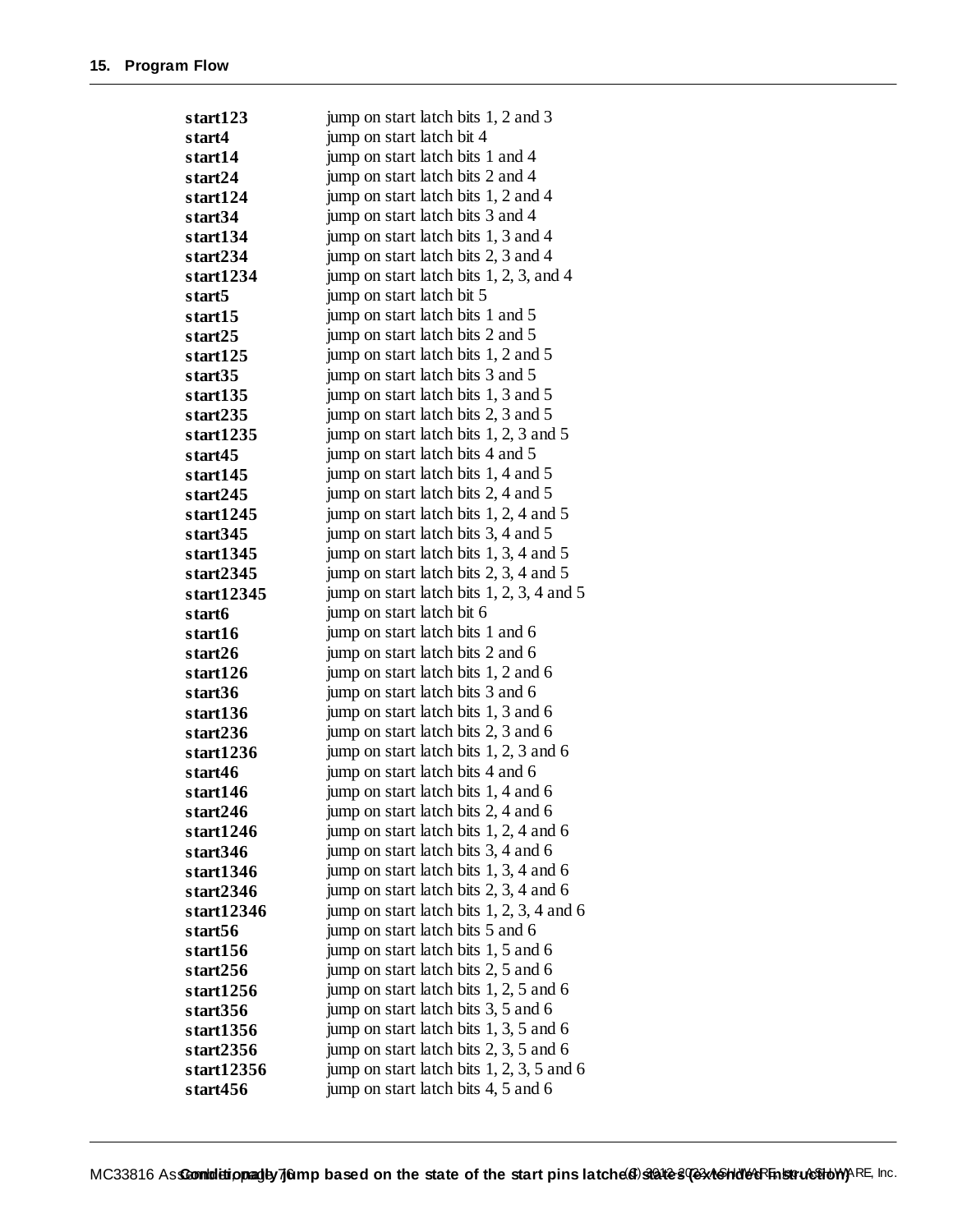| jump on start latch bits 2, 4, 5 and 6<br>start2456<br>jump on start latch bits $1, 2, 4, 5$ and 6<br>start12456<br>jump on start latch bits 3, 4, 5 and 6<br>start3456<br>jump on start latch bits 1, 3, 4, 5 and 6<br>start13456<br>jump on start latch bits 2, 3, 4, 5 and 6<br>start23456 |
|-----------------------------------------------------------------------------------------------------------------------------------------------------------------------------------------------------------------------------------------------------------------------------------------------|
|                                                                                                                                                                                                                                                                                               |
|                                                                                                                                                                                                                                                                                               |
|                                                                                                                                                                                                                                                                                               |
|                                                                                                                                                                                                                                                                                               |
|                                                                                                                                                                                                                                                                                               |
| jump on any start-latch bits<br>start123456                                                                                                                                                                                                                                                   |

#### **15.18 JOCF - Jump on condition far**

Conditionally jump on one of the conditions listed below. The destination code address is specified by one of the jump registers, 'jr1' or 'jr2' as specified by the 'JrSel' parameter. The destination code address must have been previously loaded into either 'jr1' or 'jr2'.

Bits in the 'flag bus' are tested using the  $f0, f1, \ldots, f0, f1, \ldots$  syntax. The 'flag\_bus' depending on how it is configured can be the flag input pins 'FLAG0', 'FLAG1', and 'FLAG2' as well as pins such as the DBG pin when configured to be a generic input pin rather than it's normal Debug function. Pins that can be configured as generic input pins also include DBG, OA\_2, OA\_1, and START1 through START6.

The configured START condition can be tested (\_start or start).

The ALU's completion of multi-cycle multiply and shift operations can be tested using the OPD flag (opd).

The boost voltage threshold comparator can be tested (\_vb or vb).

The various core-specific current threshold comparators can be tested.

The core's own current threshold comparator can be tested (ocur, \_ocur). This helps make code run independent of the core.

The core's own voltage various voltage threshold comparators can be tested. That is to say, the voltages associated Shortcuts 1, 2, (high side drivers) and 3 (low side driver.) By using shortcut-relative tests, code can be made core-independent.

#### **Syntax**

```
jocf JrSel Cond;
```
**Example**

```
// Set the shortcut2 to LS5
// Jump if LS3's
// Vds Threshold comparator is high
dfsct hs1 ls3 hs5;
ldjr1 shortcut2_vds_is_high;
jocf jr1 sc2v;
// ... (more code here) ...
shortcut2_vds_is_high:
//
// SUGGESTION: use this equivalent extended instruction instead:
JUMP_CONDITION shortcut2_vds_is_high jr1 sc2v;
```
**JrSel** - Specifies which jump register contains the jump destination.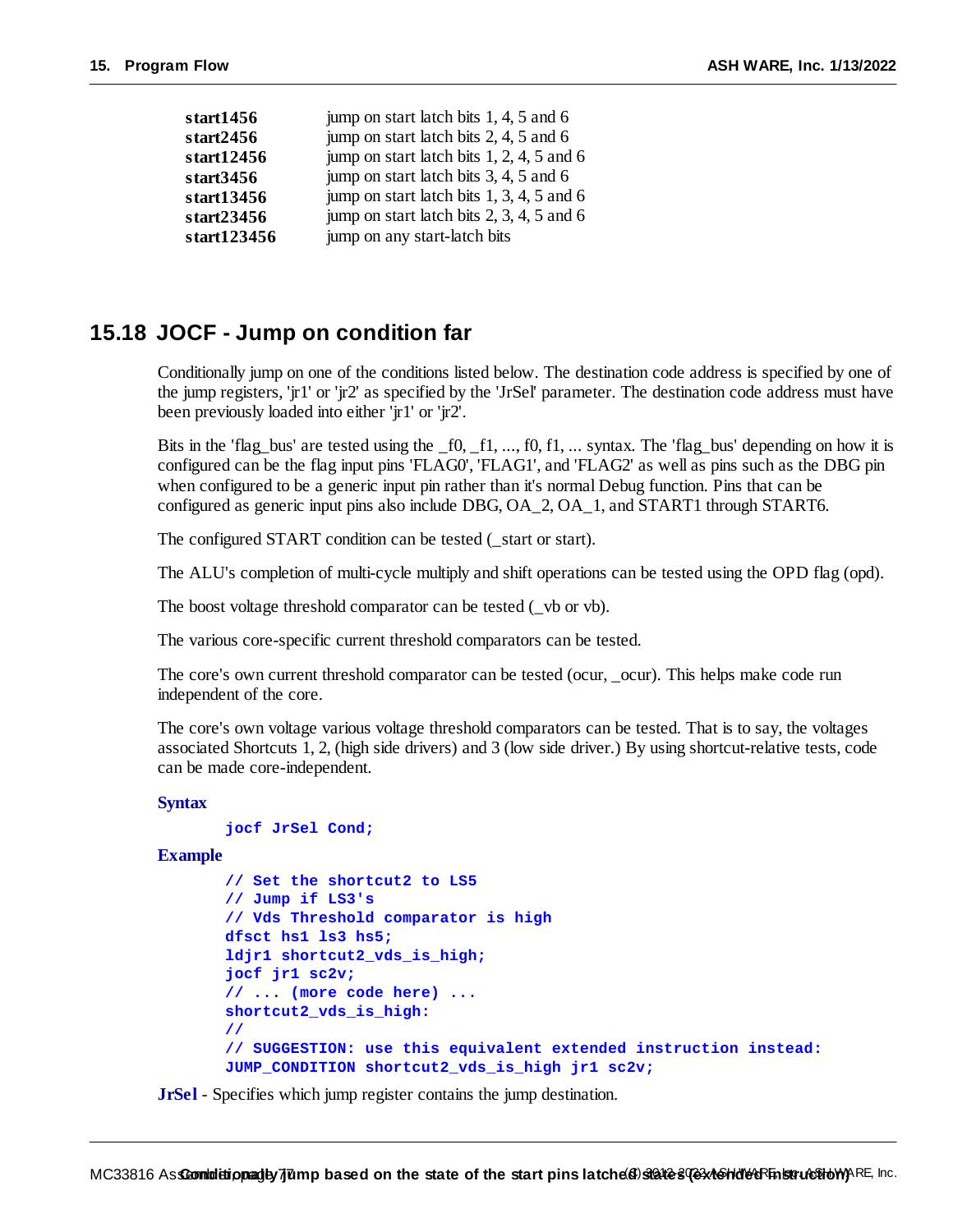| jr1 | Jump Register 1 |
|-----|-----------------|
| jr2 | Jump Register 2 |

**Cond** - The jump condition.

| $\underline{\mathbf{f0}}$ | Flag0 (internal flag and pin) is low                   |
|---------------------------|--------------------------------------------------------|
| $\_f1$                    | Flag1 (internal flag and pin) is low                   |
| f2                        | Flag2 (internal flag and pin) is low                   |
| $\mathbf{B}$              | Flag3 (possibly also the 'Start1' pin) is low          |
| $\_f4$                    | Flag4 (possibly also the 'Start2' pin) is low          |
| $\_f5$                    | Flag5 (possibly also the 'Start3' pin) is low          |
| $\_f6$                    | Flag6 (possibly also the 'Start4' pin) is low          |
| _f7                       | Flag7 (possibly also the 'Start5' pin) is low          |
| $\_$ f $8$                | Flag8 (possibly also the 'Start6' pin) is low          |
| $_{-}$ 19                 | Flag9 (possibly also the 'IRQB' pin) is low            |
| $\_f10$                   | Flag10 (possibly also the 'OA_1' pin) is low           |
| f11                       | Flag11 (possibly also the 'OA_2' pin) is low           |
| ft2                       | Flag12 (possibly also the 'DBG' pin) is low            |
| $\_f13$                   | Flag13 is low                                          |
| ft14                      | $Flag14$ is low                                        |
| $\_f15$                   | Flag15 is low                                          |
| $f_0$                     | Flag0 (internal flag and pin) is high                  |
| f1                        | Flag1 (internal flag and pin) is high                  |
| f2                        | Flag2 (internal flag and pin) is high                  |
| f3                        | Flag3 (possibly also the 'Start1' pin) is high         |
| f4                        | Flag4 (possibly also the 'Start2' pin) is high         |
| f5                        | Flag5 (possibly also the 'Start3' pin) is high         |
| f6                        | Flag6 (possibly also the 'Start4' pin) is high         |
| f7                        | Flag7 (possibly also the 'Start5' pin) is high         |
| f8                        | Flag8 (possibly also the 'Start6' pin) is high         |
| f9                        | Flag9 (possibly also the 'IRQB' pin) is high           |
| f10                       | Flag10 (possibly also the 'OA_1' pin) is high          |
| f11                       | Flag11 (possibly also the 'OA_2' pin) is high          |
| f12                       | Flag12 (possibly also the 'DBG' pin) is high           |
| f13                       | Flag13 is high                                         |
| f14                       | Flag14 is high                                         |
| f15                       | Flag15 is high                                         |
| tc1                       | Counter1 has reached it's terminal count               |
| tc2                       | Counter <sub>2</sub> has reached it's terminal count   |
| tc <sub>3</sub>           | Counter <sub>3</sub> has reached it's terminal count   |
| tc4                       | Counter4 has reached it's terminal count               |
| _start                    | Core's own configured start pin combination not met    |
| start                     | Core's own configured start pin combination is met     |
| $\_sc1v$                  | Core's own output driver shortcut 1 below Drain-Source |
|                           | voltage threshold                                      |
| $\_sc2v$                  | Core's own output driver shortcut 2 below Drain-Source |
|                           | voltage threshold                                      |
| $\_sc3v$                  | Core's own output driver shortcut 3 below Drain-Source |
|                           | voltage threshold                                      |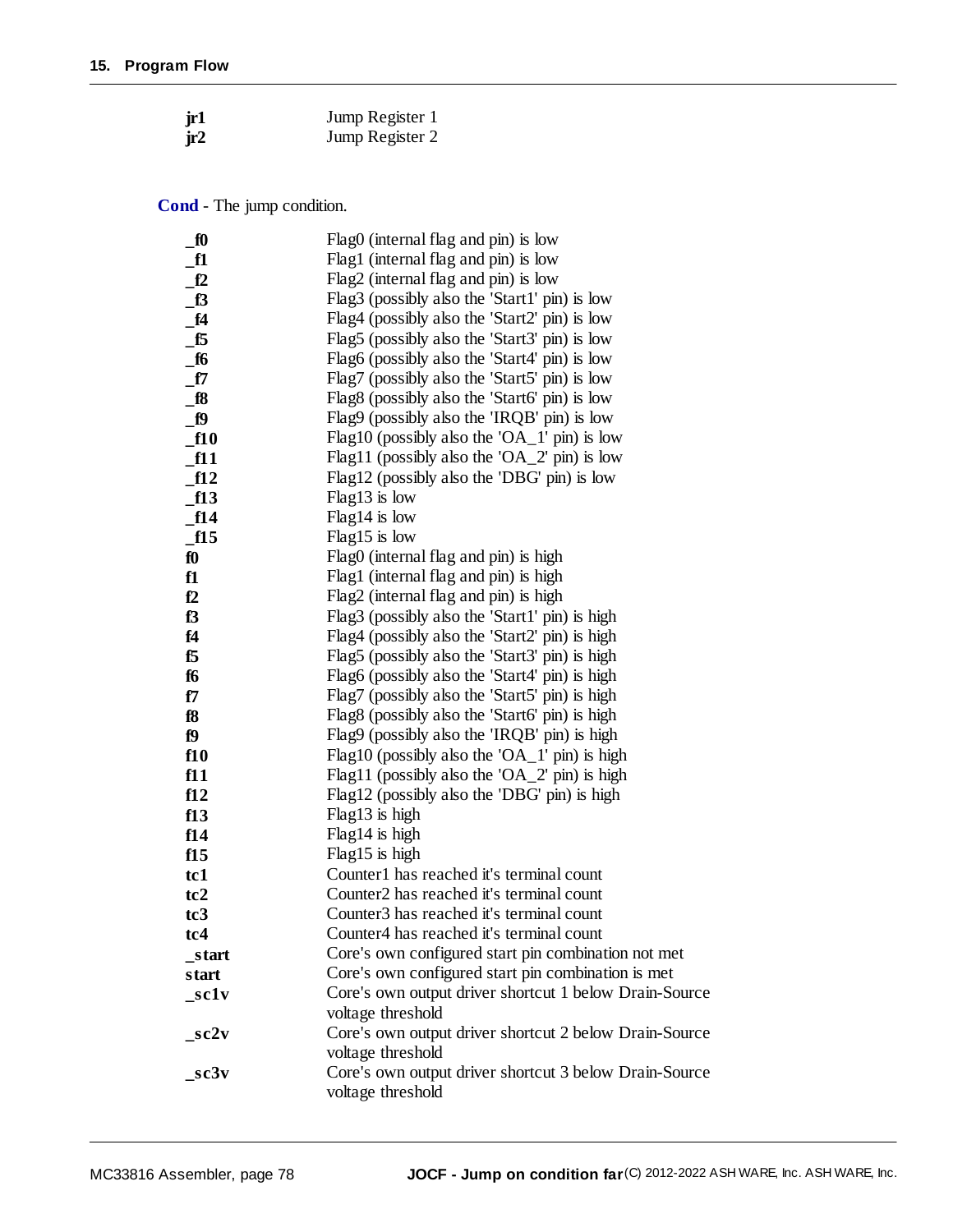| $\_sc1s$           | Core's own output driver shortcut 1 below Source voltage<br>threshold       |
|--------------------|-----------------------------------------------------------------------------|
| $_sc2s$            | Core's own output driver shortcut 2 below Source voltage<br>threshold       |
| $\_sc3s$           | Core's own output driver shortcut 3 below Source voltage<br>threshold       |
| sclv               | Core's own output driver shortcut 1 above Drain-Source<br>voltage threshold |
| sc2v               | Core's own output driver shortcut 2 above Drain-Source<br>voltage threshold |
| sc3v               | Core's own output driver shortcut 3 above Drain-Source<br>voltage threshold |
| opd                | Multi-cycle instruction (mul/shift,etc) has completed                       |
| vb                 | boost voltage is above threshold                                            |
| $_{v}$             | boost voltage is below threshold                                            |
| cur1               | Channel 1, core 0 sense resistor current above threshold                    |
| cur2               | Channel 1, core 1 sense resistor current above threshold                    |
| cur3               | Channel 2, core 0 sense resistor current above threshold                    |
| cur <sub>4</sub> l | Channel 2, core 1 sense resistor current above 'low' threshold              |
| cur4h              | Channel 2, core 1 sense resistor current above 'high' threshold             |
| cur4n              | Channel 2, core 1 sense resistor current above 'negative'<br>threshold      |
| $_{\rm curl}$      | Channel 1, core 0 sense resistor current below threshold                    |
| cur2               | Channel 1, core 1 sense resistor current below threshold                    |
| cur3               | Channel 2, core 0 sense resistor current below threshold                    |
| cur4l              | Channel 2, core 1 sense resistor current below 'low' threshold              |
| cur4h              | Channel 2, core 1 sense resistor current below 'high' threshold             |
| cur4n              | Channel 2, core 1 sense resistor current below 'negative'                   |
|                    | threshold                                                                   |
| ocur               | Core's own current sense above threshold                                    |
| ocur               | Core's own current sense below threshold                                    |

#### **15.19 JOCR - Jump on condition relative**

Conditionally jump on one of the conditions listed below. The destination must be within  $-16$  to  $+15$ instructions of the address of the jump instruction.

Bits in the 'flag\_bus' are tested using the \_f0, \_f1, ..., f0, f1, ... syntax. The 'flag\_bus' depending on how it is configured can be the flag input pins 'FLAG0', 'FLAG1', and 'FLAG2' as well as pins such as the DBG pin when configured to be a generic input pin rather than it's normal Debug function. Pins that can be configured as generic input pins also include DBG, OA\_2, OA\_1, and START1 through START6.

The configured START condition can be tested.

The ALU's completion of multi-cycle multiply and shift operations can be tested using the OPD flag.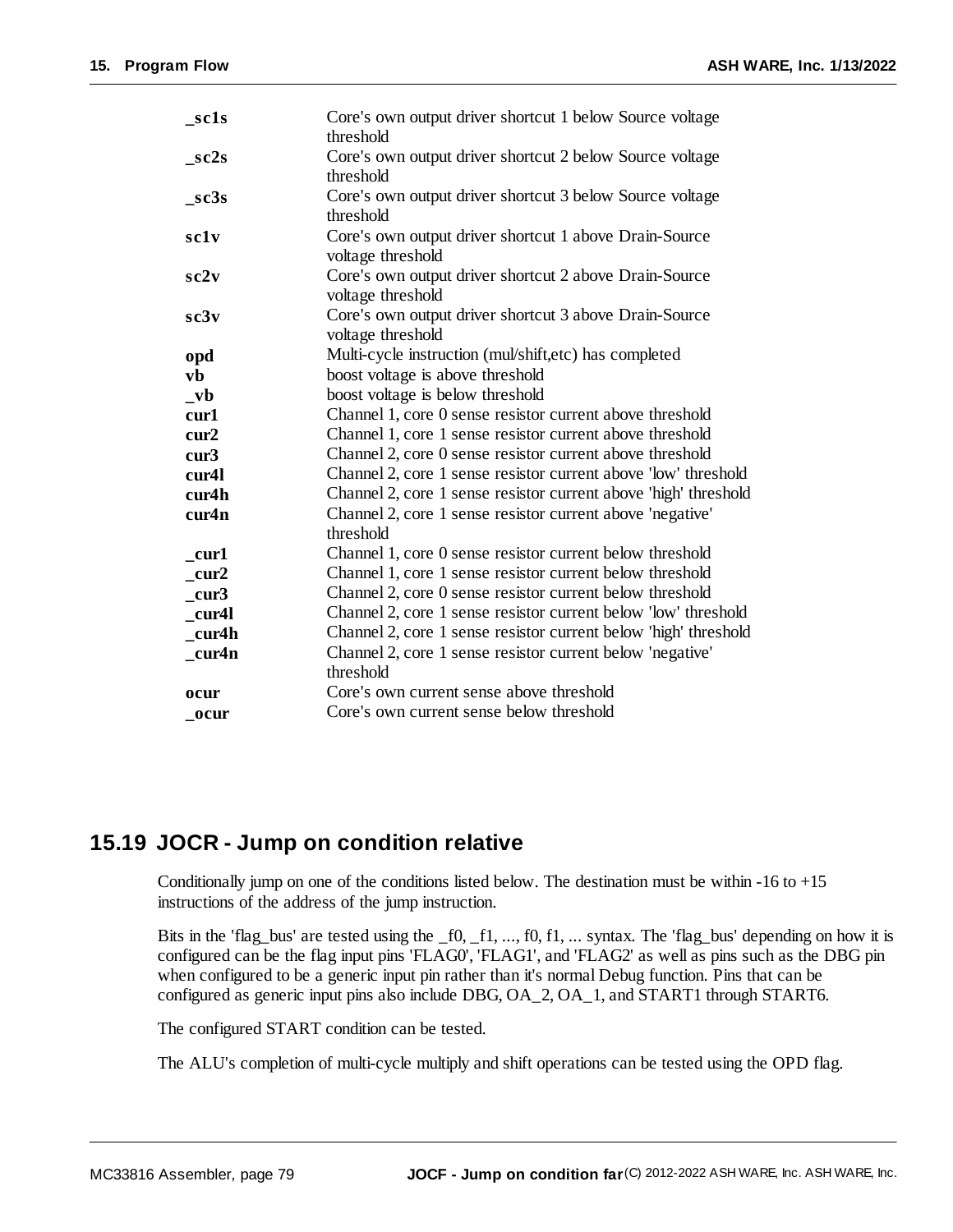The boost voltage threshold comparator can be tested ( $\vee$  b or vb).

The various core-specific current threshold comparators can be tested.

The core's own current threshold comparator can be tested. This helps make code run independent of the core.

The core's own voltage various voltage threshold comparators can be tested. That is to say, the voltages associated Shortcuts 1, 2, (high side drivers) and 3 (low side driver.) By using shortcut-relative tests, code can be made core-independent.

#### **Syntax**

**jocr Dest Cond;**

#### **Example**

```
// Set the shortcut2 to LS5
// Jump if LS3's
// Vds Threshold comparator is high
dfsct hs1 ls3 hs5;
jocr shortcut3_vds_is_high sc3v;
// ... (more code here) ...
shortcut3_vds_is_high:
//
// SUGGESTION: use this equivalent extended instruction instead:
JUMP_CONDITION shortcut3_vds_is_high jr1 sc3v;
```
**Dest** - The jump destination code address.

**Cond** - The jump condition.

| f0        | Flag0 (internal flag and pin) is low           |
|-----------|------------------------------------------------|
| f1        | Flag1 (internal flag and pin) is low           |
| f2        | Flag2 (internal flag and pin) is low           |
| $\_f3$    | Flag3 (possibly also the 'Start1' pin) is low  |
| f4        | Flag4 (possibly also the 'Start2' pin) is low  |
|           |                                                |
| f5        | Flag5 (possibly also the 'Start3' pin) is low  |
| $\_f6$    | Flag6 (possibly also the 'Start4' pin) is low  |
| $\_$ f7   | Flag7 (possibly also the 'Start5' pin) is low  |
| f8        | Flag8 (possibly also the 'Start6' pin) is low  |
| <b>f9</b> | Flag9 (possibly also the 'IRQB' pin) is low    |
| f10       | Flag10 (possibly also the 'OA_1' pin) is low   |
| f11       | Flag11 (possibly also the 'OA_2' pin) is low   |
| f12       | Flag12 (possibly also the 'DBG' pin) is low    |
| f13       | $Flag13$ is low                                |
| f14       | $Flag14$ is low                                |
| $\_f15$   | Flag15 is low                                  |
| f0        | Flag0 (internal flag and pin) is high          |
| f1        | Flag1 (internal flag and pin) is high          |
| f2        | Flag2 (internal flag and pin) is high          |
| f3        | Flag3 (possibly also the 'Start1' pin) is high |
| f4        | Flag4 (possibly also the 'Start2' pin) is high |
| f5        | Flag5 (possibly also the 'Start3' pin) is high |
| f6        | Flag6 (possibly also the 'Start4' pin) is high |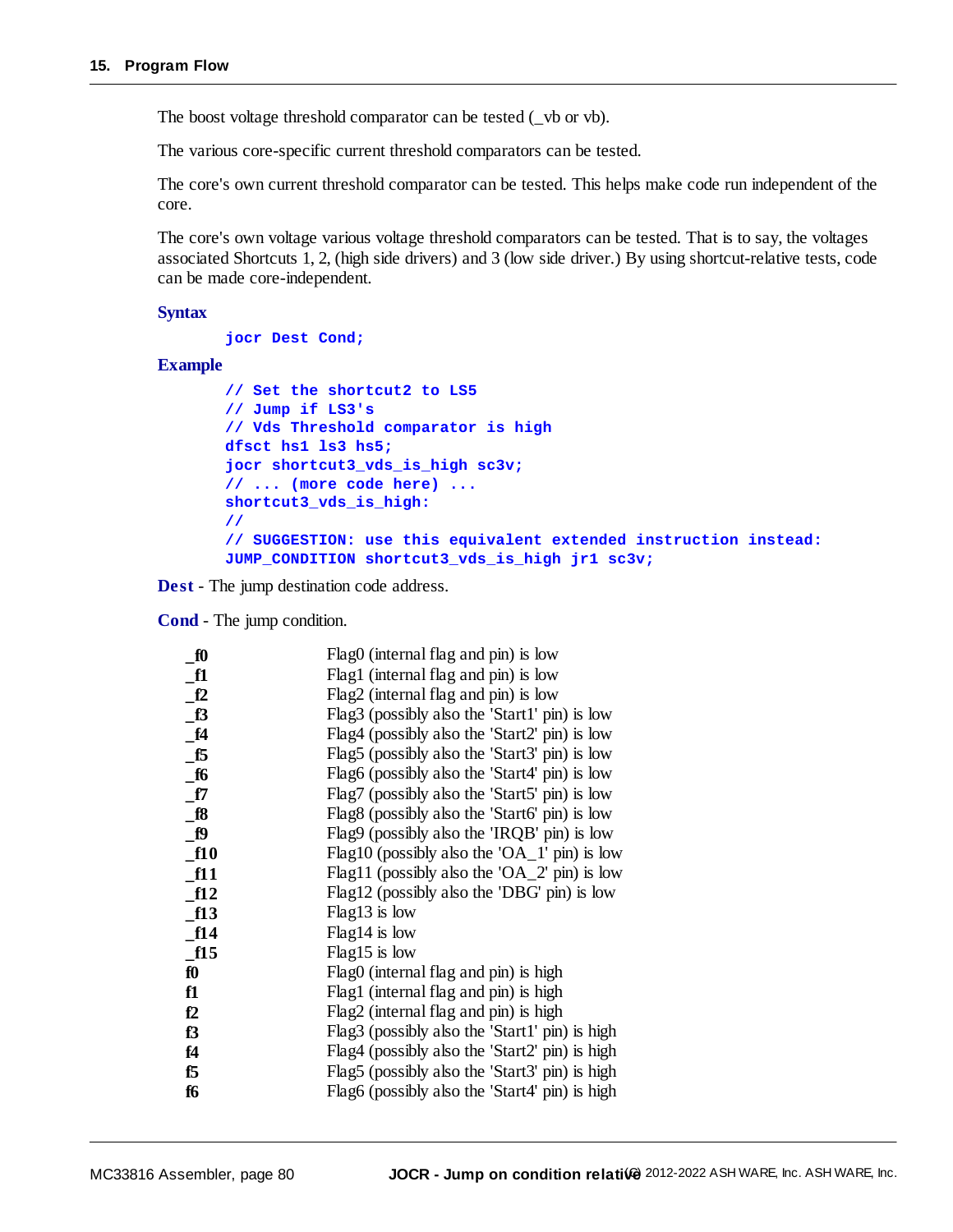| f7                           | Flag7 (possibly also the 'Start5' pin) is high                              |
|------------------------------|-----------------------------------------------------------------------------|
| f8                           | Flag8 (possibly also the 'Start6' pin) is high                              |
| f9                           | Flag9 (possibly also the 'IRQB' pin) is high                                |
| f10                          | Flag10 (possibly also the 'OA_1' pin) is high                               |
| f11                          | Flag11 (possibly also the 'OA_2' pin) is high                               |
| f12                          | Flag12 (possibly also the 'DBG' pin) is high                                |
| f13                          | Flag13 is high                                                              |
| f14                          | Flag14 is high                                                              |
| f15                          | Flag15 is high                                                              |
| tc1                          | Counter1 has reached it's terminal count                                    |
| tc2                          | Counter <sub>2</sub> has reached it's terminal count                        |
| tc3                          | Counter <sub>3</sub> has reached it's terminal count                        |
| tc4                          | Counter4 has reached it's terminal count                                    |
| _start                       | Core's own configured start pin combination not met                         |
| start                        | Core's own configured start pin combination is met                          |
|                              |                                                                             |
| sc1v                         | Core's own output driver shortcut 1 below Drain-Source<br>voltage threshold |
|                              | Core's own output driver shortcut 2 below Drain-Source                      |
| $\_sc2v$                     | voltage threshold                                                           |
|                              |                                                                             |
| $_sc3v$                      | Core's own output driver shortcut 3 below Drain-Source                      |
|                              | voltage threshold                                                           |
| $\_sc1s$                     | Core's own output driver shortcut 1 below Source voltage                    |
|                              | threshold                                                                   |
| $\_sc2s$                     | Core's own output driver shortcut 2 below Source voltage                    |
|                              | threshold                                                                   |
| $\_sc3s$                     | Core's own output driver shortcut 3 below Source voltage                    |
|                              | threshold                                                                   |
| sclv                         | Core's own output driver shortcut 1 above Drain-Source                      |
|                              | voltage threshold                                                           |
| sc2v                         | Core's own output driver shortcut 2 above Drain-Source                      |
|                              | voltage threshold                                                           |
| sc3v                         | Core's own output driver shortcut 3 above Drain-Source                      |
|                              | voltage threshold                                                           |
| opd                          | Multi-cycle instruction (mul/shift,etc) has completed                       |
| yb                           | boost voltage is above threshold                                            |
| $_{\mathbf{v}}$ <sub>b</sub> | boost voltage is below threshold                                            |
| cur1                         | Channel 1, core 0 sense resistor current above threshold                    |
| cur2                         | Channel 1, core 1 sense resistor current above threshold                    |
| cur3                         | Channel 2, core 0 sense resistor current above threshold                    |
| cur <sub>4</sub> l           | Channel 2, core 1 sense resistor current above 'low' threshold              |
| cur4h                        | Channel 2, core 1 sense resistor current above 'high' threshold             |
| cur4n                        | Channel 2, core 1 sense resistor current above 'negative'                   |
|                              | threshold                                                                   |
| cur1                         | Channel 1, core 0 sense resistor current below threshold                    |
| cur2                         | Channel 1, core 1 sense resistor current below threshold                    |
| cur3                         | Channel 2, core 0 sense resistor current below threshold                    |
| cur4l                        | Channel 2, core 1 sense resistor current below 'low' threshold              |
| cur4h                        | Channel 2, core 1 sense resistor current below 'high' threshold             |
| cur4n                        | Channel 2, core 1 sense resistor current below 'negative'                   |
|                              | threshold                                                                   |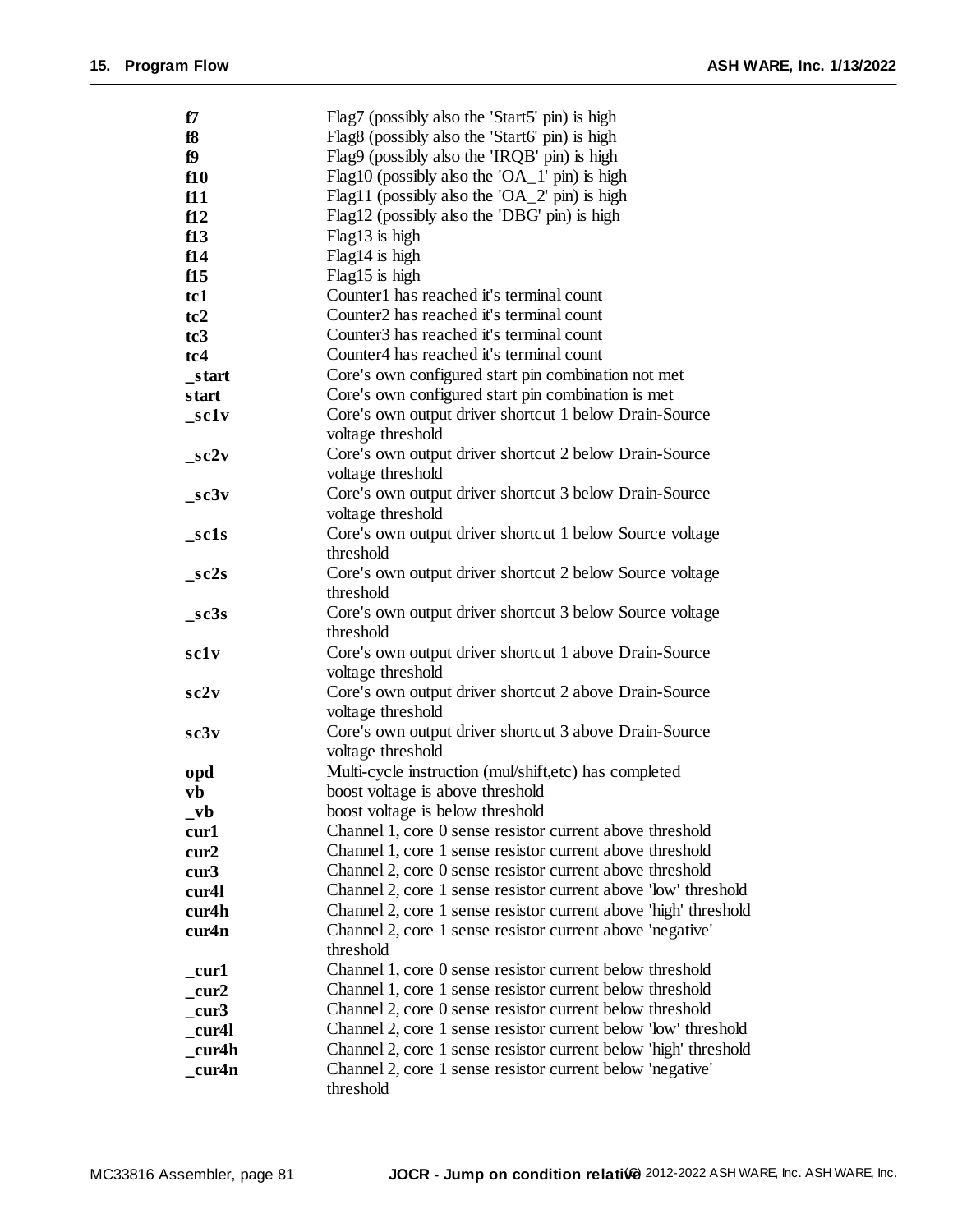| ocur | Core's own current sense above threshold |
|------|------------------------------------------|
| ocur | Core's own current sense below threshold |

#### **15.20 Conditionally jump based on a variety of conditions such as Flag state, Start state, above/below a Current Sense Threshold, ... (extended instruction)**

Jump to the label if tested condition is true, loading/using the specified jump register only if a far jump is required.

**Syntax**

**JUMP\_CONDITION Dest JrSel Cond;**

#### **Example**

**// Jump to 'DEST\_LABEL4' // if the Current Sense Block 3's sense current // is above the programmed threshold // using jr2 if necessary JUMP\_CONDITION DEST\_LABEL4 jr2 cur3; // ... (more code here) ... DEST\_LABEL4:**

**Dest** - The jump destination label.

**JrSel** - Specifies which jump register to use if a far jump is required.

| jr1 | Jump Register 1 |
|-----|-----------------|
| jr2 | Jump Register 2 |

**Cond** - The jump condition.

| $f_0$        | Flag0 (internal flag and pin) is low          |
|--------------|-----------------------------------------------|
| $_{\rm fl}$  | Flag1 (internal flag and pin) is low          |
| f2           | Flag2 (internal flag and pin) is low          |
| $\mathbf{f}$ | Flag3 (possibly also the 'Start1' pin) is low |
| f4           | Flag4 (possibly also the 'Start2' pin) is low |
| f5           | Flag5 (possibly also the 'Start3' pin) is low |
| $\_f6$       | Flag6 (possibly also the 'Start4' pin) is low |
| f7           | Flag7 (possibly also the 'Start5' pin) is low |
| <b>f8</b>    | Flag8 (possibly also the 'Start6' pin) is low |
| $\mathbf{p}$ | Flag9 (possibly also the 'IRQB' pin) is low   |
| f10          | Flag10 (possibly also the 'OA_1' pin) is low  |
| f11          | Flag11 (possibly also the 'OA_2' pin) is low  |
| f12          | Flag12 (possibly also the 'DBG' pin) is low   |
| f13          | Flag13 is low                                 |
| f14          | $Flag14$ is low                               |
| f15          | Flag15 is low                                 |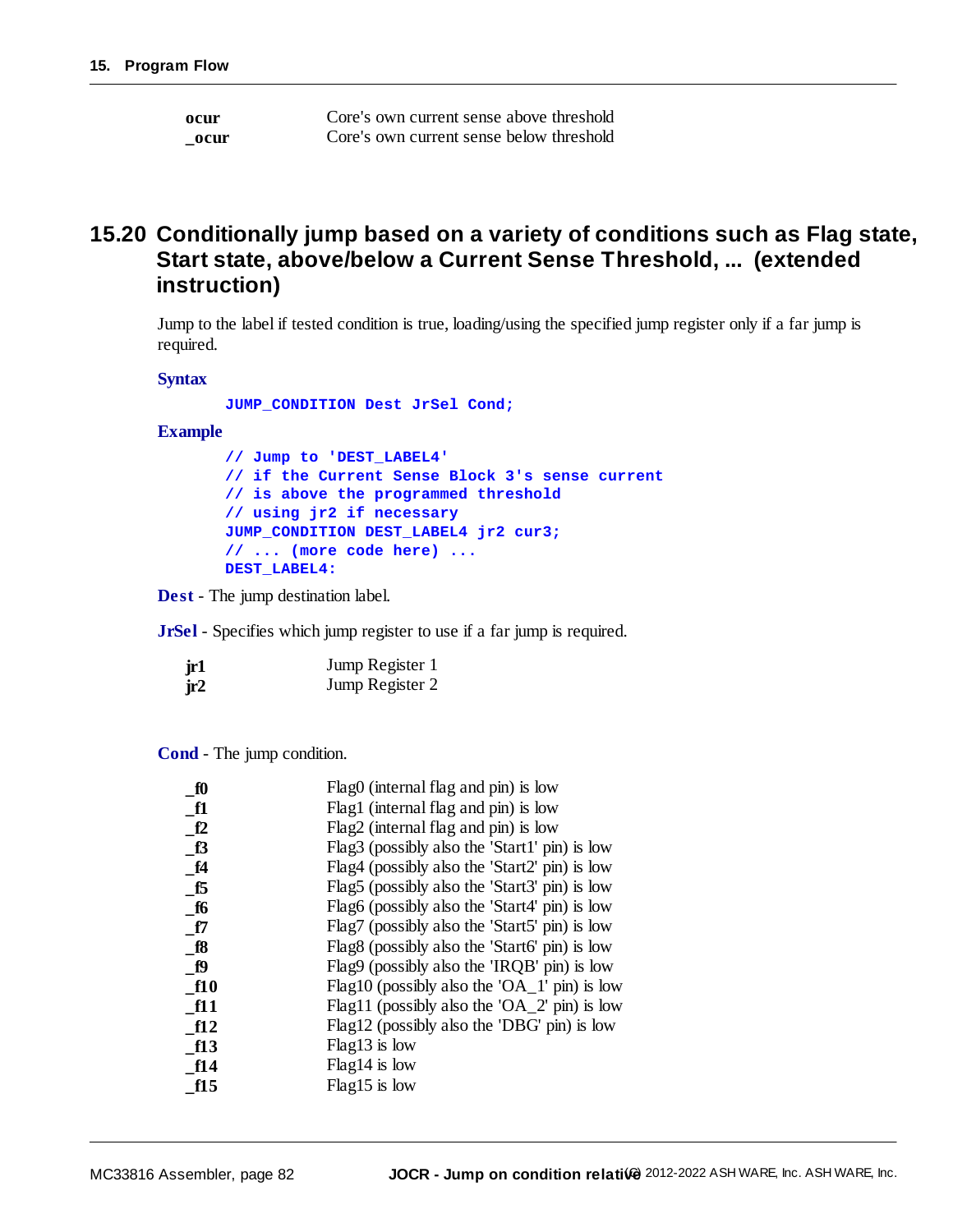| $f_0$                        | Flag0 (internal flag and pin) is high                                       |
|------------------------------|-----------------------------------------------------------------------------|
| f1                           | Flag1 (internal flag and pin) is high                                       |
| f2                           | Flag2 (internal flag and pin) is high                                       |
| f3                           | Flag3 (possibly also the 'Start1' pin) is high                              |
| f4                           | Flag4 (possibly also the 'Start2' pin) is high                              |
| f5                           | Flag5 (possibly also the 'Start3' pin) is high                              |
| f6                           | Flag6 (possibly also the 'Start4' pin) is high                              |
| f7                           | Flag7 (possibly also the 'Start5' pin) is high                              |
| f8                           | Flag8 (possibly also the 'Start6' pin) is high                              |
| f9                           | Flag9 (possibly also the 'IRQB' pin) is high                                |
| f10                          | Flag10 (possibly also the 'OA_1' pin) is high                               |
| f11                          | Flag11 (possibly also the 'OA_2' pin) is high                               |
| f12                          | Flag12 (possibly also the 'DBG' pin) is high                                |
| f13                          | Flag13 is high                                                              |
| f14                          | Flag14 is high                                                              |
| f15                          | Flag15 is high                                                              |
| tc1                          | Counter1 has reached it's terminal count                                    |
| tc2                          | Counter <sub>2</sub> has reached it's terminal count                        |
| tc <sub>3</sub>              | Counter <sub>3</sub> has reached it's terminal count                        |
| tc4                          | Counter4 has reached it's terminal count                                    |
| _start                       | Core's own configured start pin combination not met                         |
| start                        | Core's own configured start pin combination is met                          |
| sc1v                         | Core's own output driver shortcut 1 below Drain-Source                      |
|                              | voltage threshold                                                           |
| $\_sc2v$                     | Core's own output driver shortcut 2 below Drain-Source                      |
|                              | voltage threshold                                                           |
| sc3v                         | Core's own output driver shortcut 3 below Drain-Source                      |
|                              | voltage threshold                                                           |
| sc1s                         | Core's own output driver shortcut 1 below Source voltage                    |
|                              | threshold                                                                   |
| sc2s                         | Core's own output driver shortcut 2 below Source voltage                    |
|                              | threshold                                                                   |
| _sc3s                        | Core's own output driver shortcut 3 below Source voltage                    |
|                              | threshold                                                                   |
| sclv                         | Core's own output driver shortcut 1 above Drain-Source                      |
| sc2v                         | voltage threshold<br>Core's own output driver shortcut 2 above Drain-Source |
|                              | voltage threshold                                                           |
| sc3v                         | Core's own output driver shortcut 3 above Drain-Source                      |
|                              | voltage threshold                                                           |
|                              | Multi-cycle instruction (mul/shift,etc) has completed                       |
| opd<br>vb                    | boost voltage is above threshold                                            |
| $_{\mathbf{v}}$ <sub>v</sub> | boost voltage is below threshold                                            |
| cur1                         | Channel 1, core 0 sense resistor current above threshold                    |
| cur2                         | Channel 1, core 1 sense resistor current above threshold                    |
| cur3                         | Channel 2, core 0 sense resistor current above threshold                    |
| cur4l                        | Channel 2, core 1 sense resistor current above 'low' threshold              |
| cur4h                        | Channel 2, core 1 sense resistor current above 'high' threshold             |
| cur4n                        | Channel 2, core 1 sense resistor current above 'negative'                   |
|                              | threshold                                                                   |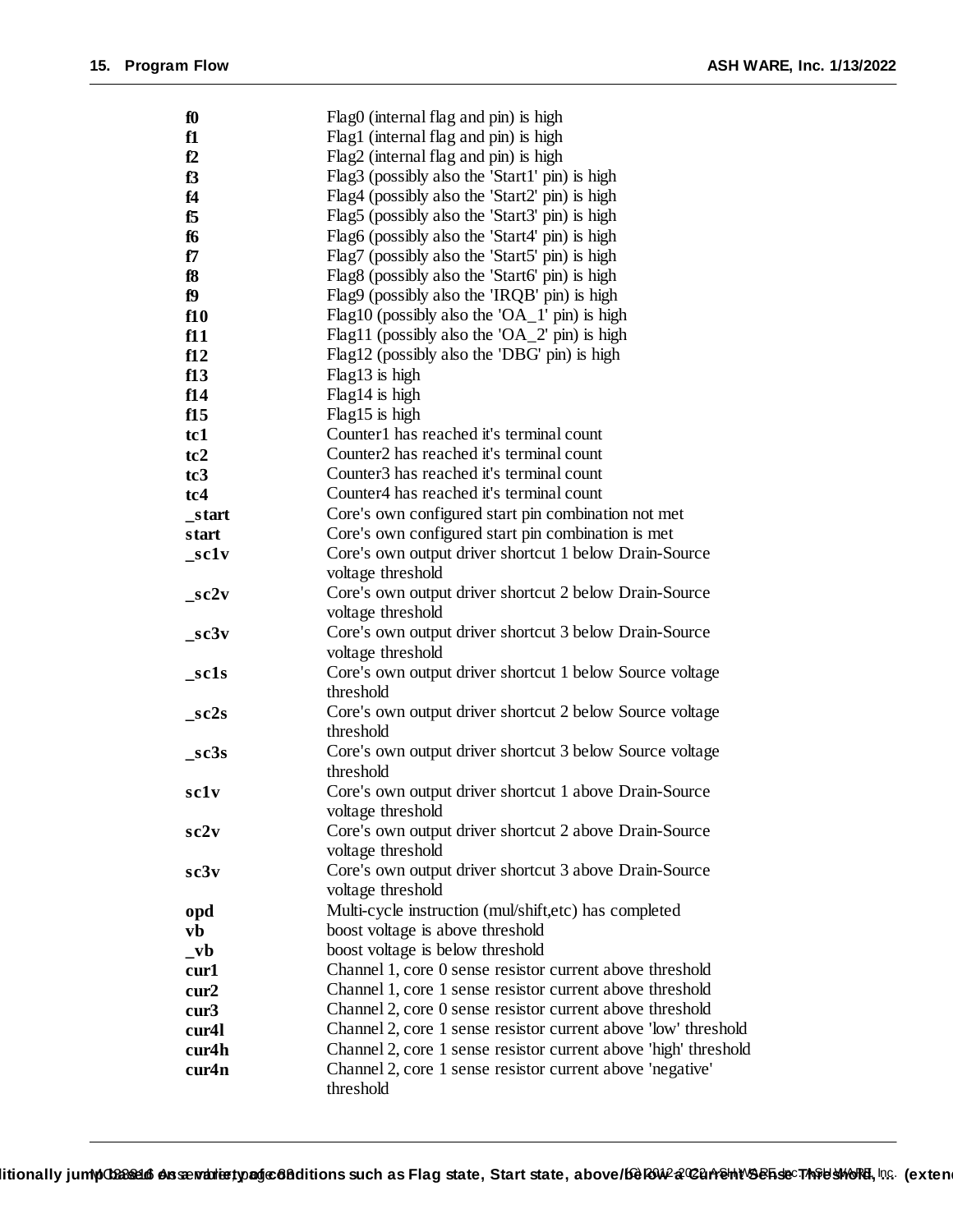| cur1  | Channel 1, core 0 sense resistor current below threshold        |
|-------|-----------------------------------------------------------------|
| cur2  | Channel 1, core 1 sense resistor current below threshold        |
| cur3  | Channel 2, core 0 sense resistor current below threshold        |
| cur4l | Channel 2, core 1 sense resistor current below 'low' threshold  |
| cur4h | Channel 2, core 1 sense resistor current below 'high' threshold |
| cur4n | Channel 2, core 1 sense resistor current below 'negative'       |
|       | threshold                                                       |
| ocur  | Core's own current sense above threshold                        |
| ocur  | Core's own current sense below threshold                        |
|       |                                                                 |

#### **15.21 JFBKF - Jump on feedback far**

Tests diagnostic voltage feedback to see if the selected diagnostic node is above or below a threshold.

The destination code address is specified by one of the jump registers, 'jr1' or 'jr2', as specified by the 'JrSel' parameter. The destination code address must have been previously loaded into either 'jr1' or 'jr2'.

Parameter 'Pol' determines if the jump is taken when the voltage is below or above the threshold.

#### **Syntax**

```
jfbkf JrSel SelFbk Pol;
```
#### **Example**

```
// Jump if HS3's
// Vsrc Threshold comparator is low
ldjr1 hs3_vsrc_is_low;
jfbkf jr1 hs3s low;
// ... (more code here) ...
hs3_vsrc_is_low:
//
// SUGGESTION: use this equivalent extended instruction instead:
JUMP_FEEDBACK hs3_vsrc_is_low jr1 hs3s low;
```
**JrSel** - Specifies which jump register contains the jump destination.

| . jr1 | Jump Register 1 |
|-------|-----------------|
| jr2   | Jump Register 2 |

**SelFbk** - Feedback threshold.

| $\mathbf{h} \mathbf{s} \mathbf{1} \mathbf{v}$ | High side pre-driver 1 VDS feedback above threshold  |
|-----------------------------------------------|------------------------------------------------------|
| hs1s                                          | High side pre-driver 1 VSRC feedback above threshold |
| hs2v                                          | High side pre-driver 2 VDS feedback above threshold  |
| hs2s                                          | High side pre-driver 2 VSRC feedback above threshold |
| hs3v                                          | High side pre-driver 3 VDS feedback above threshold  |
| hs3s                                          | High side pre-driver 3 VSRC feedback above threshold |
| hs4v                                          | High side pre-driver 4 VDS feedback above threshold  |
| hs4s                                          | High side pre-driver 4 VSRC feedback above threshold |
|                                               |                                                      |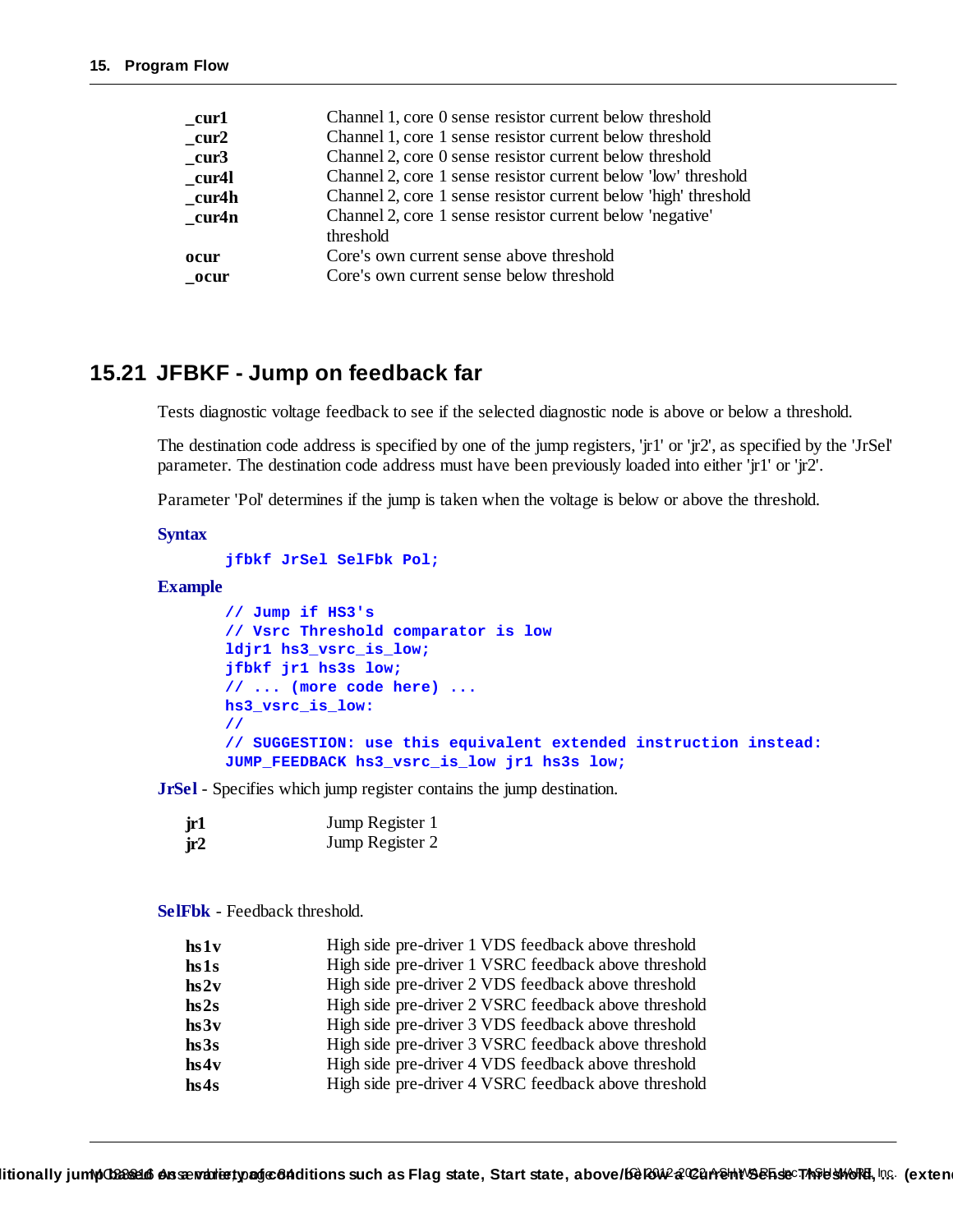| High side pre-driver 5 VDS feedback above threshold  |
|------------------------------------------------------|
| High side pre-driver 5 VSRC feedback above threshold |
| Low side pre-driver 1 VDS feedback above threshold   |
| Low side pre-driver 2 VDS feedback above threshold   |
| Low side pre-driver 3 VDS feedback above threshold   |
| Low side pre-driver 4 VDS feedback above threshold   |
| Low side pre-driver 5 VDS feedback above threshold   |
| Low side pre-driver 6 VDS feedback above threshold   |
|                                                      |

**Pol** - Specifies jump on feedback low or on feedbakc high.

| low  | Jump on feedback low  |
|------|-----------------------|
| high | Jump on feedback high |

#### **15.22 JFBKR - Jump on feedback relative**

Tests diagnostic voltage feedback to see if the selected diagnostic node is above or below a threshold.

The destination must be within -16 to +15 instructions of the address of the jump instruction.

Parameter 'Pol' determines if the jump is taken when the voltage is below or above the threshold.

#### **Syntax**

**jfbkr Dest SelFbk Pol;**

#### **Example**

```
// Jump if HS4's
// Vsrc Threshold comparator is low
jfbkr hs4_vsrc_is_low hs4s low;
// ... (more code here) ...
hs4_vsrc_is_low:
//
// SUGGESTION: use this equivalent extended instruction instead:
JUMP_FEEDBACK hs4_vsrc_is_low jr1 hs4s low;
```
**Dest** - The jump destination code address.

#### **SelFbk**

| High side pre-driver 1 VDS feedback above threshold  |
|------------------------------------------------------|
| High side pre-driver 1 VSRC feedback above threshold |
| High side pre-driver 2 VDS feedback above threshold  |
| High side pre-driver 2 VSRC feedback above threshold |
| High side pre-driver 3 VDS feedback above threshold  |
| High side pre-driver 3 VSRC feedback above threshold |
| High side pre-driver 4 VDS feedback above threshold  |
| High side pre-driver 4 VSRC feedback above threshold |
|                                                      |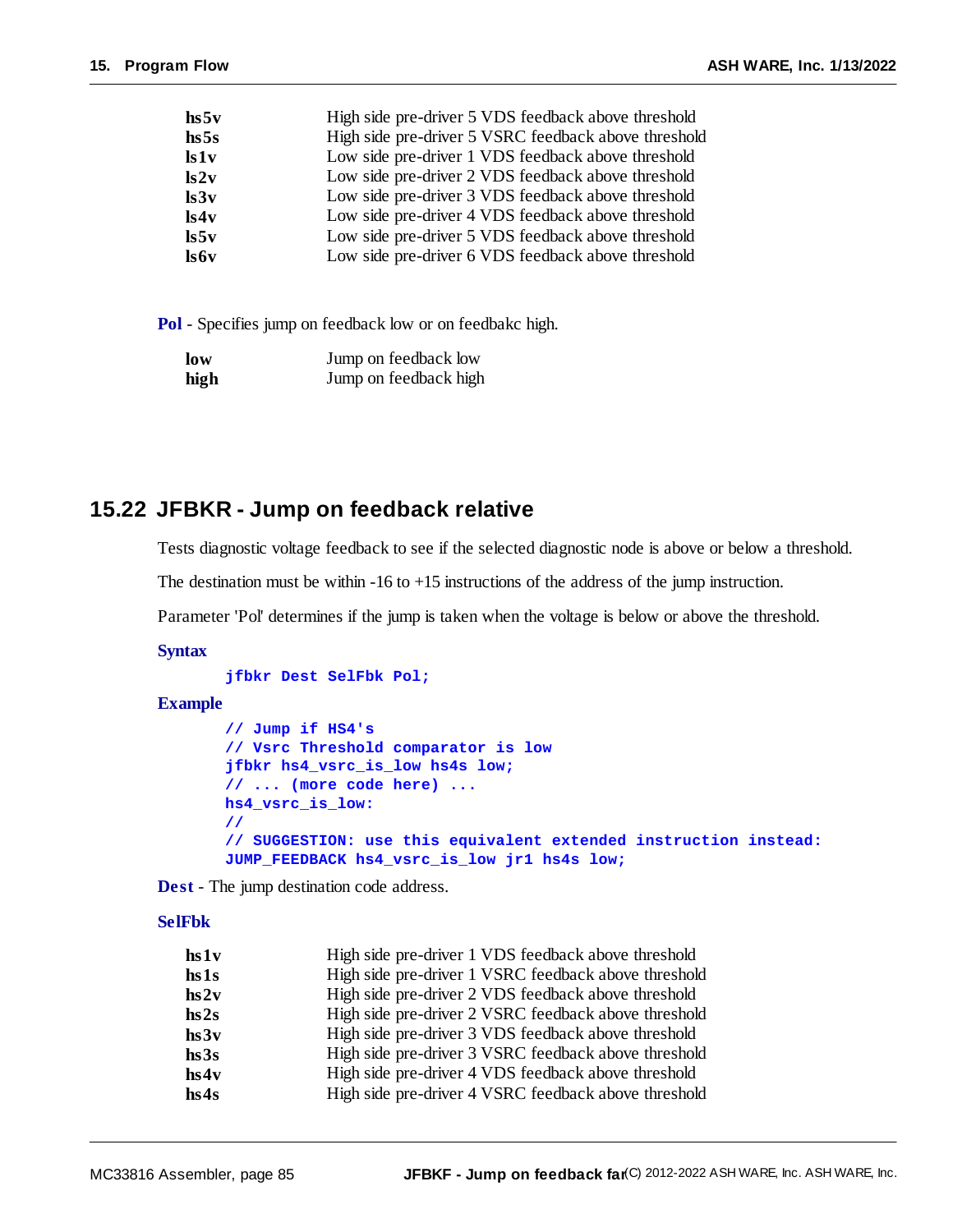| hs5v            | High side pre-driver 5 VDS feedback above threshold  |
|-----------------|------------------------------------------------------|
| hs5s            | High side pre-driver 5 VSRC feedback above threshold |
| ls1v            | Low side pre-driver 1 VDS feedback above threshold   |
| ls2v            | Low side pre-driver 2 VDS feedback above threshold   |
| $\mathbf{ls3v}$ | Low side pre-driver 3 VDS feedback above threshold   |
| ls4v            | Low side pre-driver 4 VDS feedback above threshold   |
| $\mathbf{ls5v}$ | Low side pre-driver 5 VDS feedback above threshold   |
| ls6v            | Low side pre-driver 6 VDS feedback above threshold   |

**Pol** - Specifies jump on feedback low or on feedback high.

| low  | Jump on feedback low  |
|------|-----------------------|
| high | Jump on feedback high |

#### **15.23 Conditionally jump based on the state of a 'Diagnostic Feedback Comparator' output (extended instruction)**

Jump to the label if tested condition is true, loading/using the specified jump register only if a far jump is required.

#### **Syntax**

**JUMP\_FEEDBACK Dest JrSel SelFbk Pol;**

**Example**

**// Jump to 'DEST\_LABEL5' // if HS2's Vsrc Threshold comparator is low // using jr1 if necessary JUMP\_FEEDBACK DEST\_LABEL5 jr1 hs2v low; // ... (more code here) ... DEST\_LABEL5:**

**Dest** - The jump destination label.

**JrSel** - Specifies which jump register to use if a far jump is required.

| jr1 | Jump Register 1 |
|-----|-----------------|
| jr2 | Jump Register 2 |

**SelFbk** - Feedback threshold.

| $\mathbf{h} \mathbf{s} \mathbf{1} \mathbf{v}$ | High side pre-driver 1 VDS feedback above threshold  |
|-----------------------------------------------|------------------------------------------------------|
| hs1s                                          | High side pre-driver 1 VSRC feedback above threshold |
| hs2v                                          | High side pre-driver 2 VDS feedback above threshold  |
| hs2s                                          | High side pre-driver 2 VSRC feedback above threshold |
| hs3v                                          | High side pre-driver 3 VDS feedback above threshold  |
| hs3s                                          | High side pre-driver 3 VSRC feedback above threshold |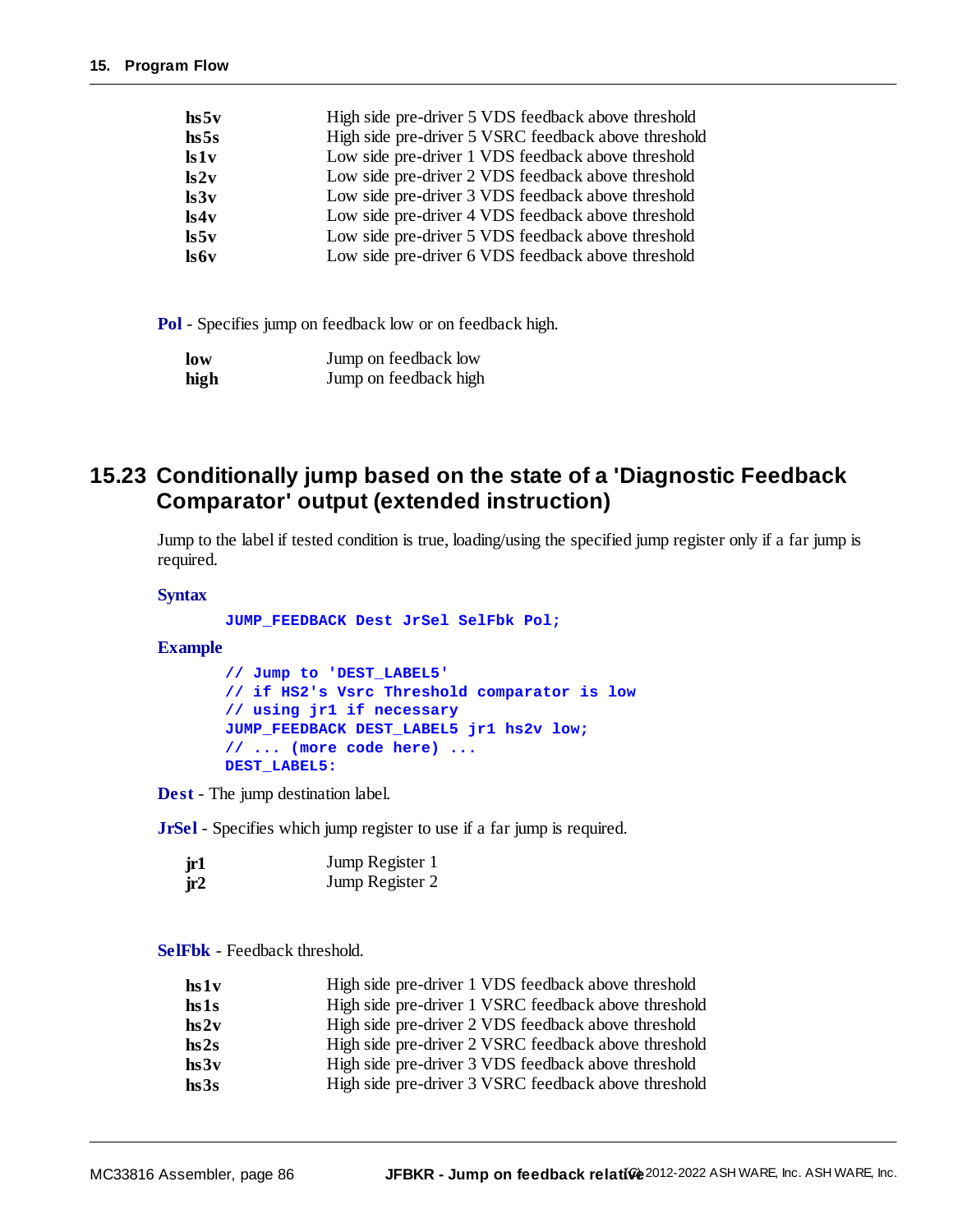| hs4v            | High side pre-driver 4 VDS feedback above threshold  |
|-----------------|------------------------------------------------------|
| hs4s            | High side pre-driver 4 VSRC feedback above threshold |
| hs5v            | High side pre-driver 5 VDS feedback above threshold  |
| hs5s            | High side pre-driver 5 VSRC feedback above threshold |
| ls1v            | Low side pre-driver 1 VDS feedback above threshold   |
| ls2v            | Low side pre-driver 2 VDS feedback above threshold   |
| ls3v            | Low side pre-driver 3 VDS feedback above threshold   |
| ls4v            | Low side pre-driver 4 VDS feedback above threshold   |
| $\mathbf{ls5v}$ | Low side pre-driver 5 VDS feedback above threshold   |
| ls6v            | Low side pre-driver 6 VDS feedback above threshold   |

**Pol** - Specifies jump on feedback low or on feedbakc high.

| low  | Jump on feedback low  |
|------|-----------------------|
| high | Jump on feedback high |

#### **15.24 JOIDF - Jump on current core far**

Determines which of the two cores within a channel are executing. The destination code address is specified by one of the jump registers, 'jr1' or 'jr2' as specified by the 'JrSel' parameter. The code address must have been previously loaded into either 'jr1' or 'jr2'.

#### **Syntax**

**joidf JrSel Cond;**

#### **Example**

```
// Jump to label 'is_core_0'
// if the core executing this instruction
// is core0
ldjr1 is_core_0;
joidf jr1 seq0;
// ... (more code here) ...
is_core_0:
//
// SUGGESTION: use this equivalent extended instruction instead:
JUMP_CORE_ID is_core_0 jr1 seq0;
```
**JrSel** - Specifies which jump register contains the jump destination.

| jr1 | Jump Register 1 |
|-----|-----------------|
| jr2 | Jump Register 2 |

**Cond** - The core to test for

| se <sub>q</sub> 0 | The current core is Core 0 |
|-------------------|----------------------------|
| seq1              | The current core is Core 1 |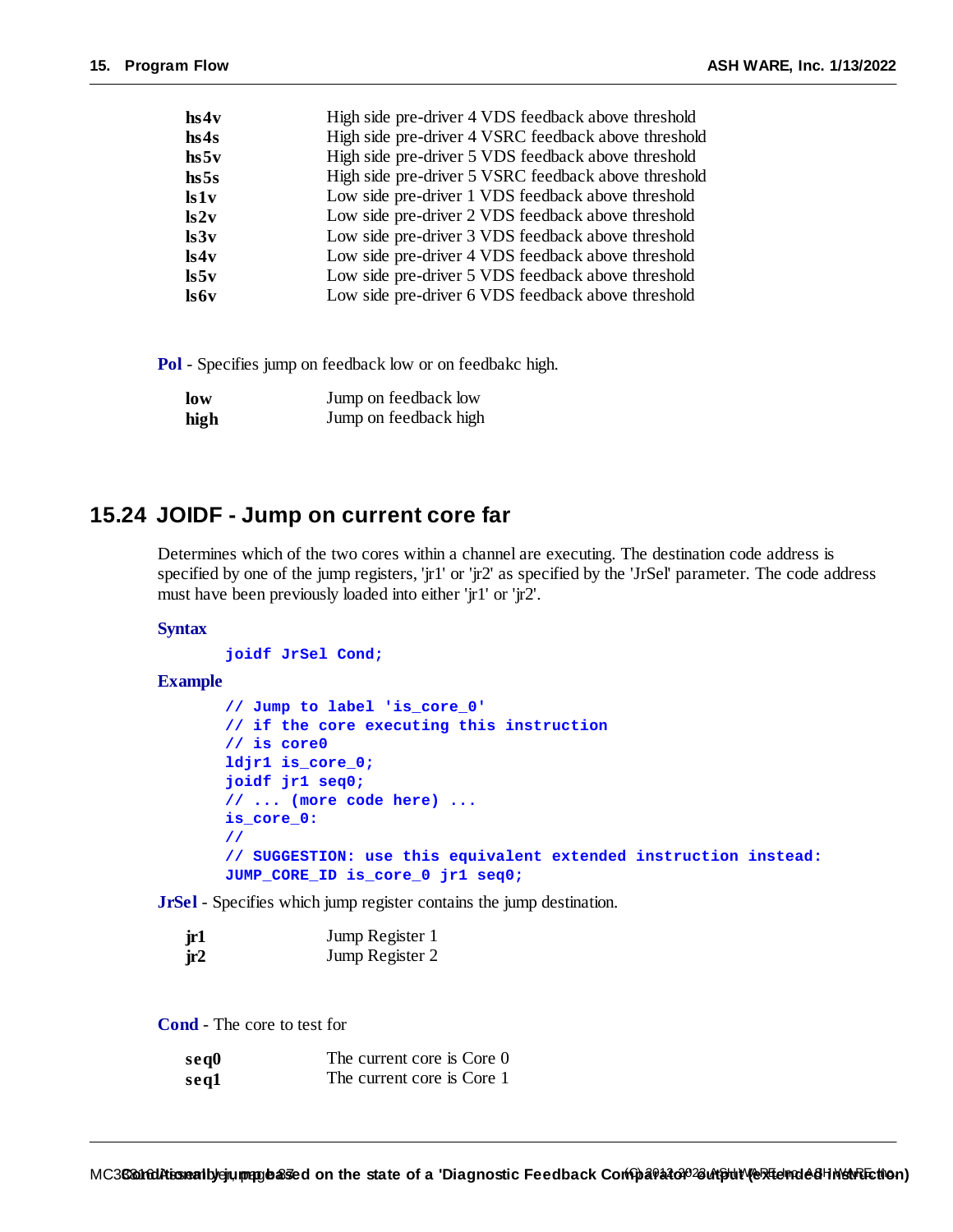#### **15.25 JOIDR - Jump on current core relative**

Determines which of the two cores within a channel are executing. The destination code address must be within -16 to +15 instructions of the address of the jump instruction.

#### **Syntax**

**joidr Dest Cond;**

#### **Example**

```
// Jump to label 'is_core_1'
// if the core executing this instruction
// is core1
joidr is_core_1 seq1;
// ... (more code here) ...
is_core_1:
//
// SUGGESTION: use this equivalent extended instruction instead:
JUMP_CORE_ID is_core_1 jr1 seq0;
```
**Dest** - The jump destination code address.

**Cond** - The core to test for

| se <sub>q</sub> 0 | The current core is Core 0 |
|-------------------|----------------------------|
| seq1              | The current core is Core 1 |

#### **15.26 Conditionally jump based on the ID of the currently-executing core (extended instruction)**

Jump to the label if tested condition is true, loading/using the specified jump register only if a far jump is required.

#### **Syntax**

**JUMP\_CORE\_ID Dest JrSel Cond;**

#### **Example**

```
// Jump to 'DEST_LABEL6',
// if the core executing this instruction is core0
// using jr2 if necessary
JUMP_CORE_ID DEST_LABEL6 jr2 seq0;
// ... (more code here) ...
DEST_LABEL6:
```
**Dest** - The jump destination label.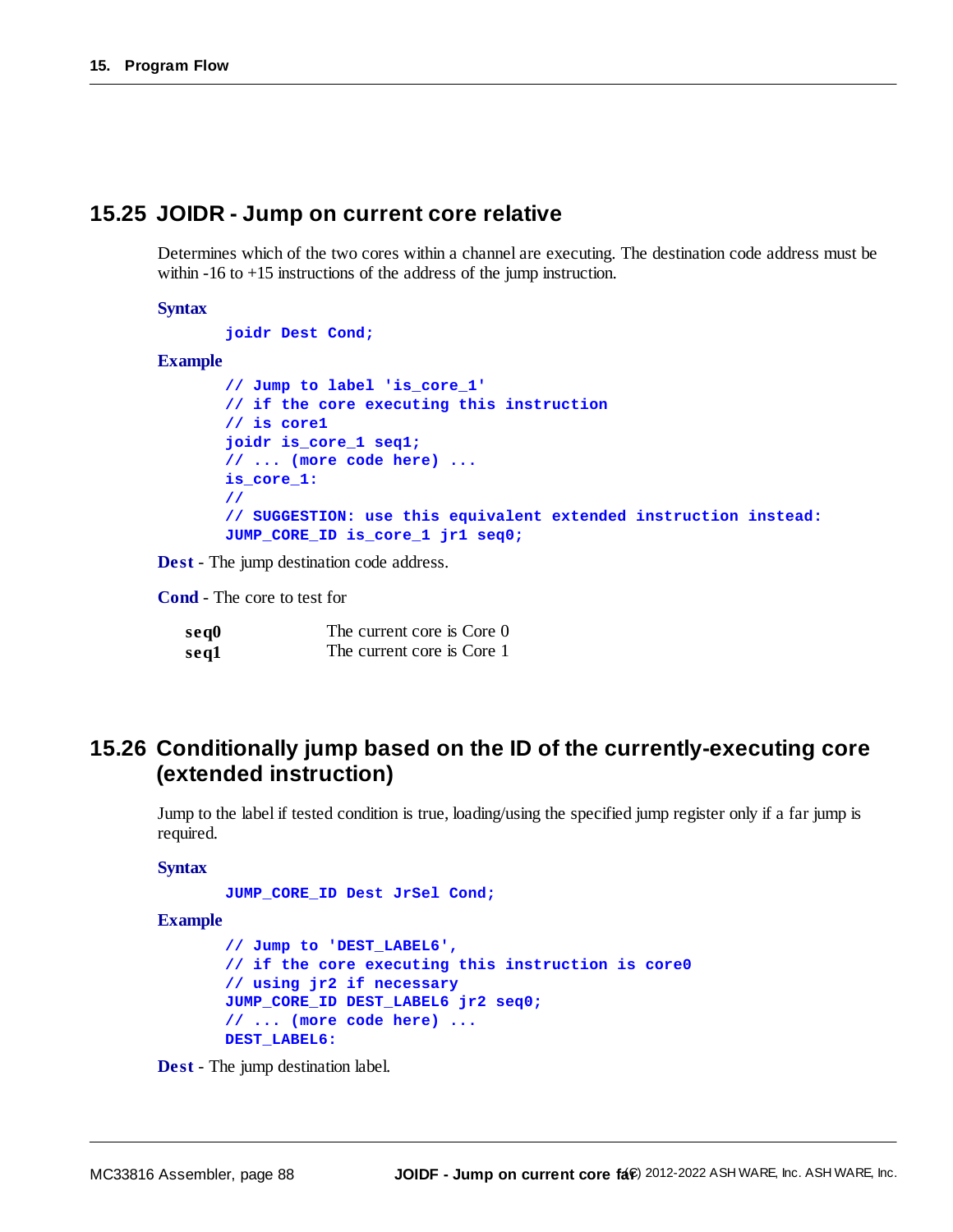**JrSel** - Specifies which jump register to use if a far jump is required.

| jr1 | Jump Register 1 |
|-----|-----------------|
| jr2 | Jump Register 2 |

**Cond** - The core to test for

| seq0 | The current core is Core 0 |
|------|----------------------------|
| seq1 | The current core is Core 1 |

#### **15.27 JUMP<\_type> - Jump on specified conditions**

This extended instruction allows programmers to write jump instructions without having to figure out whether a far or relative jump is required. There is an extended JUMP instruction for each type of jump opcode, and take that same parameters except that they also take both a label and jump register parameter, rather than one or the other. When assembling, the assembler will generate a relative jump instruction if possible, but if the jump is outside of relative range an opcode to load the specified jump register plus a jump opcode using that jump register will be generated. This makes it much easier for the developer to focus on creating functional code, rather than worrying about the no-value-add far vs. relative.

#### **Syntax**

| JUMP Dest JrSel;                     |                                |
|--------------------------------------|--------------------------------|
| JUMP ARITHMETIC Dest JrSel BitSel;   | // see jarf/jarr for parameter |
| details                              |                                |
| JUMP CONTROL Dest JrSel BitSel Pol;  | // see jcrf/jcrr for parameter |
| details                              |                                |
| JUMP STATUS Dest JrSel BitSel Pol;   | // see jsrf/jsrr for parameter |
| details                              |                                |
| JUMP START Dest JrSel Cond;          | // see joslf/joslr for         |
| parameter details                    |                                |
| JUMP CONDITION Dest JrSel Cond;      | // see jocf/jocr for parameter |
| details                              |                                |
| JUMP FEEDBACK Dest JrSel SelFbk Pol; | // see jfbkf/jfbkr for         |
| parameter details                    |                                |
| JUMP CORE ID Dest JrSel Cond;        | // see joidf/joidr for         |
| parameter details                    |                                |
|                                      |                                |

**Dest** - The jump destination code address label.

**JrSel** - Specifies which jump register to use if a far jump is required.

| jr1 | Jump Register 1 |
|-----|-----------------|
| ir2 | Jump Register 2 |

The following shows an example of mixed source/assembly code for this instruction extension.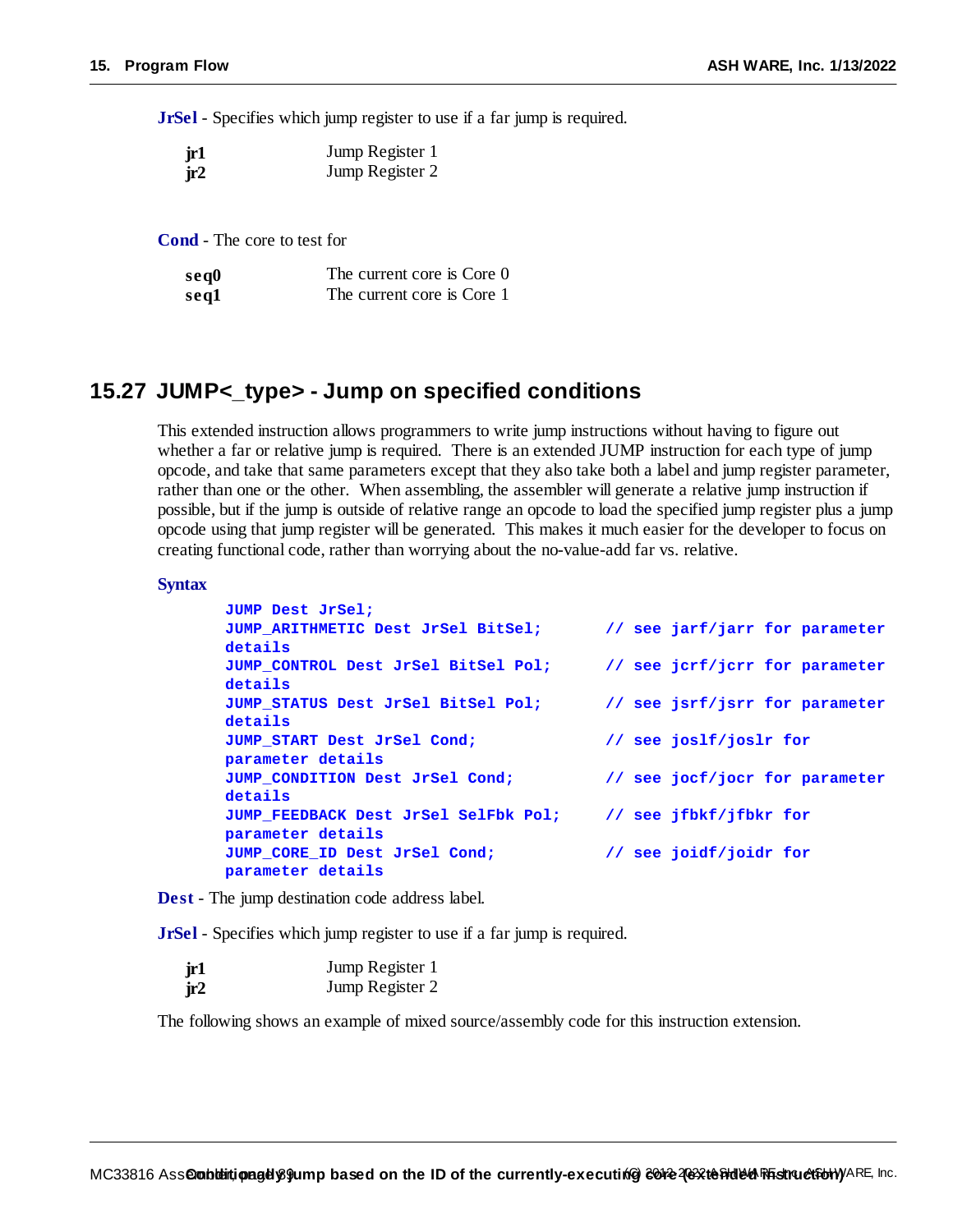LABEL1: JUMP ARITHMETIC FAR LABEL jr1 mover; 0000: 0x80AC 1djr1 0x056; Load jump register 1 [2]<br>0002: 0x3B05 jarf jr1 mover; Jump far on arithmetic condition [2]<br>//0002: 0x3B05 jarf jr1 mover; Jump far on arithmetic condition [2] #pragma verify opcode 0x3B05 JUMP\_ARITHMETIC LABEL1 jr1 mover; 0004: 0x251E jarr mover 0x000; Jump relative on arithmetic condition [2]<br>//0004: 0x251E jarr mover 0x000; Jump relative on arithmetic condition [2] #pragma verify opcode 0x251E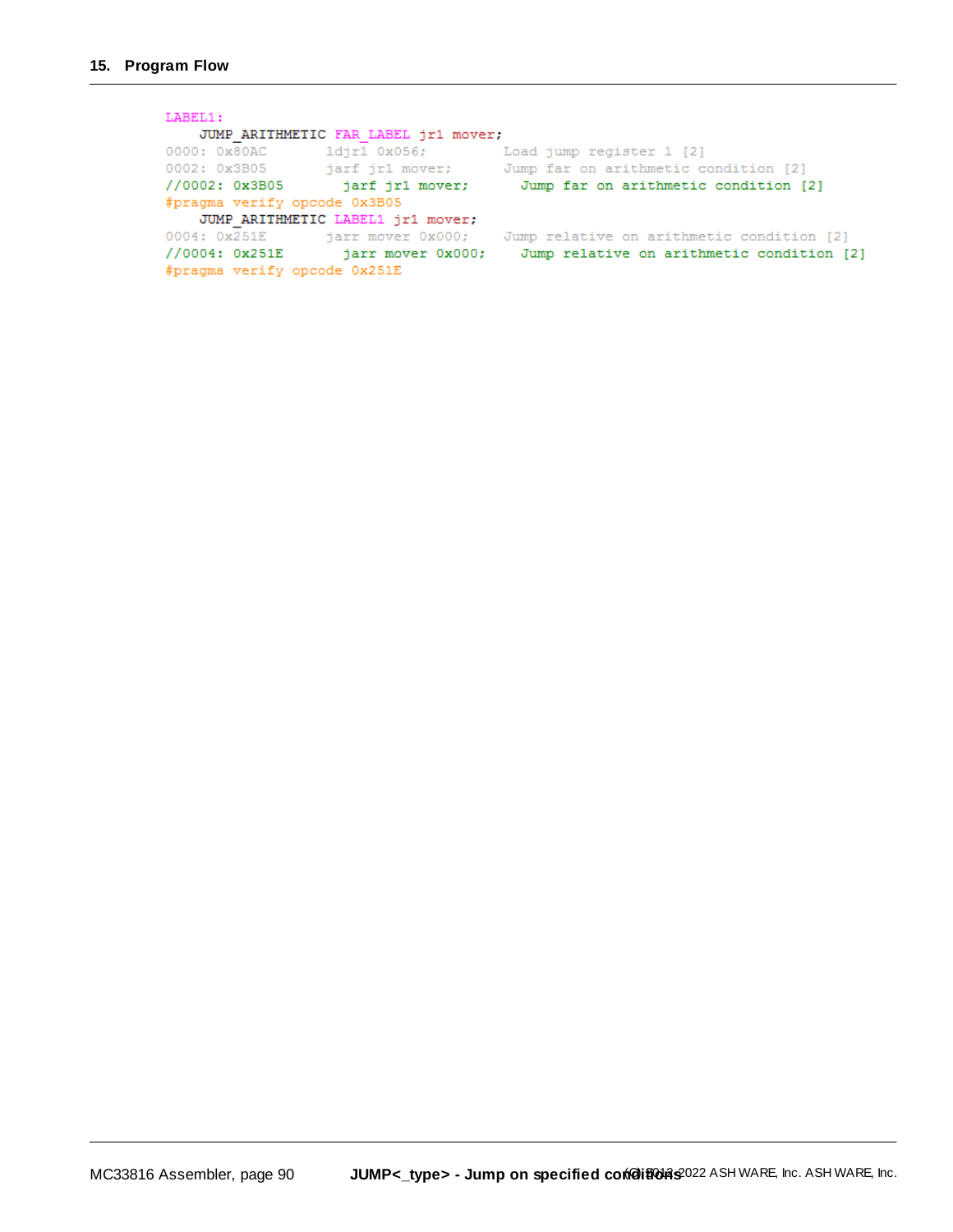### **Interrupts**

### **Part**

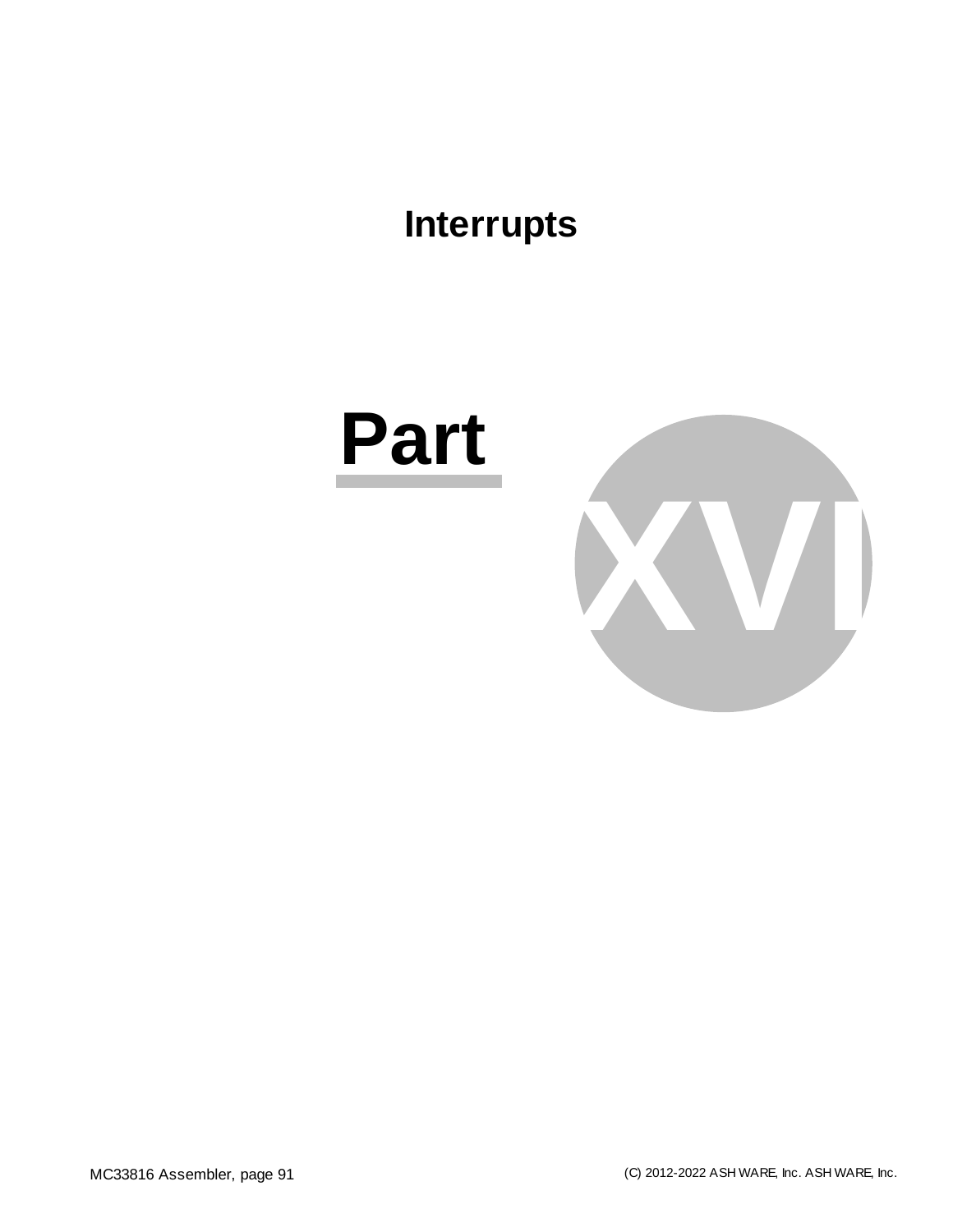# **16**

### **Interrupts**

This section covers interrupts within the MC33816 device.

There are a number of possible interrupt sources including diagnostic interrupts, start interrupts, and software interrupts. A software interrupt is envoked by the 'reqi' instruction.

Most devices will only return from interrupt when an interrupt return instruction is executed. The MC33816 supports this industry-standard behavior with it's 'iret' behavior. However, the mc33816 also has an 'automatic interrupt return' mode in which a core's interrupt service routine automatically terminates when the interrupting source goes away. This mode allows a very quick response time to the resolution of condition that caused the interrupt. Picture being released from jail by a catapult.

When most devices return from an interrupt they go back to the location where the interrupt occurred thereby allowing the core to pickup doing what it was doing when the original interrupt occurred. However,, the MC33816 as a special interrupt return mode in which the return from interrupt behavior is to resume execution at the location pointed to by the reset vector. This allows the interrupt return behavior to mimic the reset behavior. This is like getting in trouble in fourth grade and going to the principals office and the principal gives you a big lecture and then, instead of you going back to fourth grade, makes you start school over and by going back to kindergarten instead.

Interestingly, this curious interrupt return behavior is available both when the interrupt return is caused by the normal 'iret' instruction, and also when in 'automatic interrupt return' mode and the interrupting source goes away.

Note that interrupts are one-deep such that an interrupt service routine will not be interrupted by another interrupt source, even if the other interrupt source is at a higher priority level.

#### **16.1 ICONF - Configure automatic interrupt return**

Determines the behavior of the core when the interrupting source goes away.

This setting is 'sticky' such that once configured it retains its setting until changed by a future 'iconf' instruction.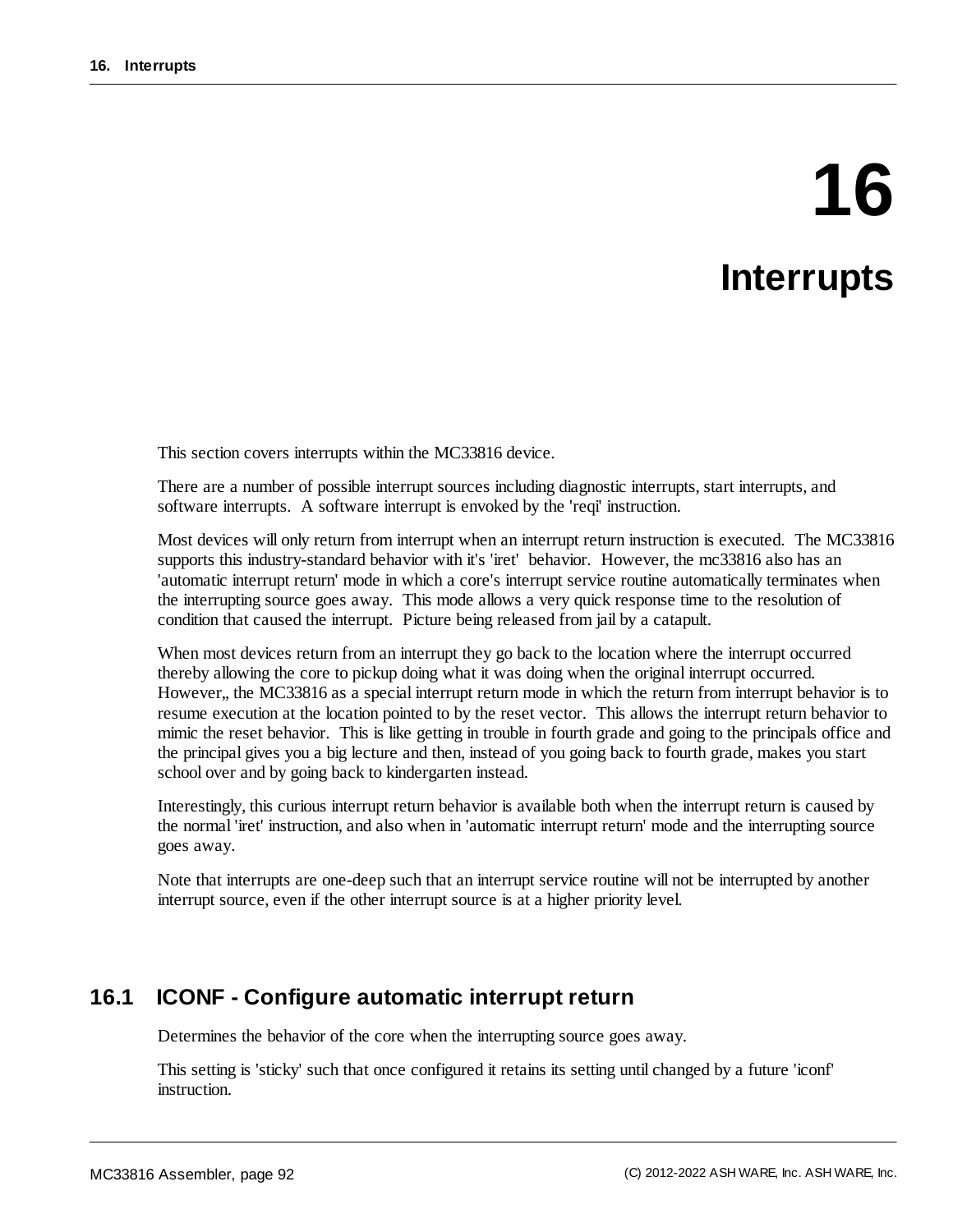The default behavior is 'none' which means that 'automatic interrupt return' is disabled. This is similar to the the behavior for similar controllers in that there is no automatic interrupt return. Instead, the 'interrupt return' (iret) instruction must be executed in order to return from an interrupt.

However, this instruction can be used to configure the core to immediately return to the point in code that was interrupted. Alternatively, the core interrupt return behavior can be configured to return through the reset vector.

**Syntax**

**iconf Conf;**

**Example**

```
// Handle interrupt recovery
// similarly to coming out of reset
iconf restart;
```
**Conf** - Interrupt return behavior

| none     | disable 'Automatic Return From Interrupt' for the core                                                       |
|----------|--------------------------------------------------------------------------------------------------------------|
| NA       | N/A                                                                                                          |
| continue | continue code execution at the point where execution was<br>interrupted                                      |
| restart  | determined by the 'Ucx_entry_point' register  the location<br>where the execution begins coming out of reset |

#### **16.2 REQI - Request software interrupt**

This instruction requests a software interrupt.

Two deep interrupts are not supported. In other words, an interrupt routine cannot itself be interrupted. Therefore, this 'reqi' instruction is ignored if it is executed within an interrupt service routine.

The effects of this software interrupt is similar to that of other interrupting source (such as a diagnostic or start interrupt) in that the return address is loaded with the next address after the 'reqi' instruction. However, unlike other interrupt sources, there is no way for an 'automatic interrupt return' to occur for software interrupts so a software interrupt must be terminated by the 'iret' instruction.

This instruction provides an 'id' which can be used within the interrupt service routine. The core can read it's irq register which contains a field named 'irq\_source.' This 'irq\_source' field contains the id of the interrupting source.

Interestingly, all four cores' 'irq' registers can be read by the host MCU across the SPI bus by reading the four 'irq status' registers. This provides the host MCU with the ability to determine the software interrupt sources.

**Syntax**

```
reqi Id;
```
#### **Example**

```
// Force a software interrupt within the core
reqi 2;
```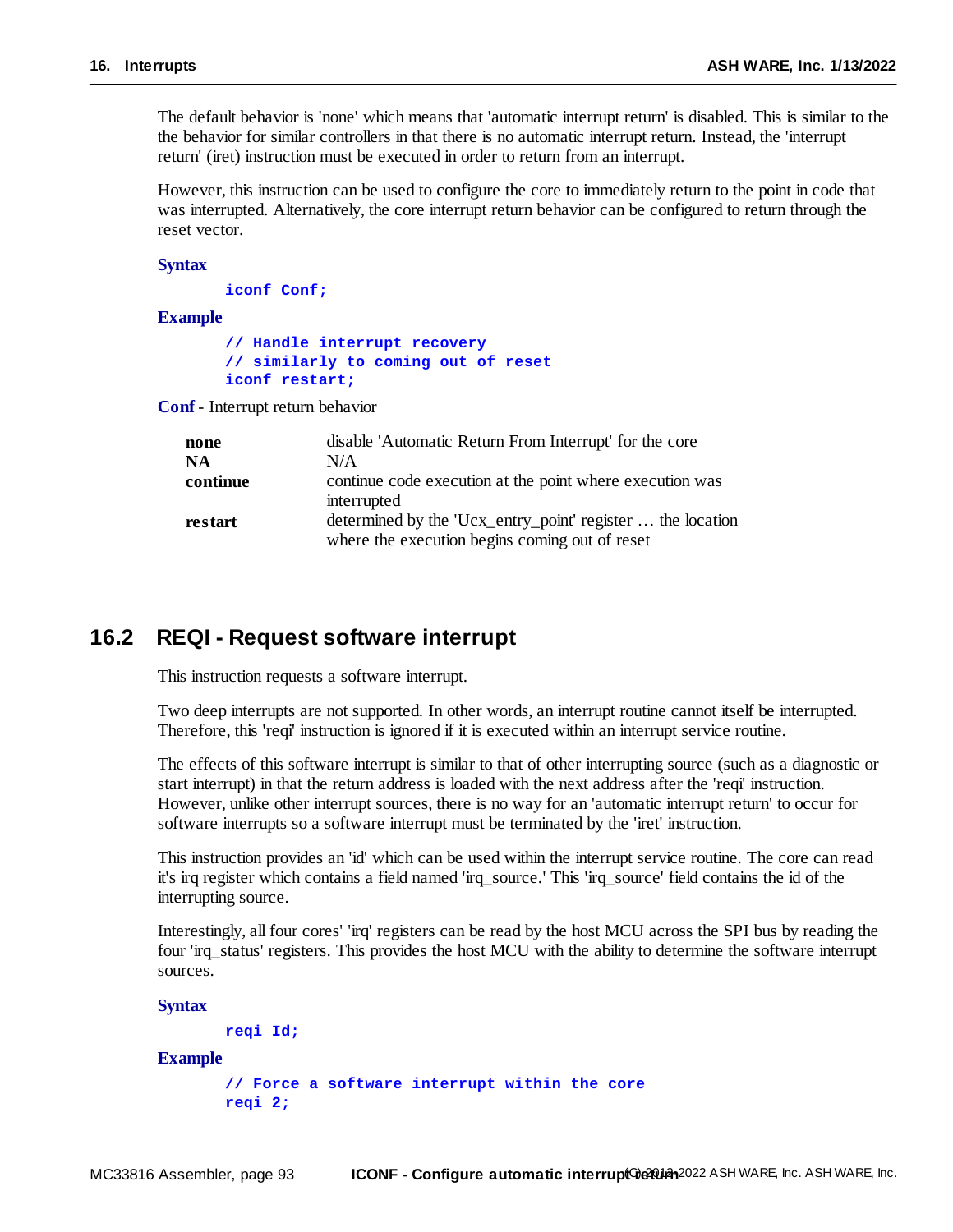**Id** - The interrupt source ID

#### **16.3 IRET - Return from interrupt**

Ends the the interrupt service routine (isr) and clears the sequencer interrupt status register.

Execution normally continues at the address in the irq register's 'iret\_address' field. This behavior is specified by selecting 'continue' in the 'Type' parameter as show below. The 'iret\_address' field gets written when the interrupt occurred and contains the appropriate return address. For instance, if an interrupt occurred while waiting at a 'wait' instruction, execution continues at the 'wait' instruction. However, if the interrupting source was a software interrupt ('iret' instruction) then execution resumes at the instruction following the 'iret' instruction.

Alternatively, instruction execution will resume at the address specified by the reset vector by selecting 'restart' in the 'Type' parameter as shown below. This allows interrupt return behavior to be identical to the reset behavior.

The 'Rst' parameter allows any pending interrupt sources to be cleared from the interrupt queue following execution of this interrupt instruction.

#### **Syntax**

**iret Type Rst;**

#### **Example**

```
// Standard interrupt termination
// using the 'iret' instruction.
// retain pending interrupts.
iret continue _rst;
```
#### **Type**

| continue | Resume program execution at the address specified in the irq    |
|----------|-----------------------------------------------------------------|
|          | register's 'iret_address' field which contains the address that |
|          | was active when the originating interrupt occured               |
| restart  | Resume program execution a address specified by the core's      |
|          | reset vector thereby mimicing the core's reset behavior         |

#### **Rst**

| $\_rst$ | The pending interrupt queue is not cleared |
|---------|--------------------------------------------|
| rst     | Clear the pending interrupt queue          |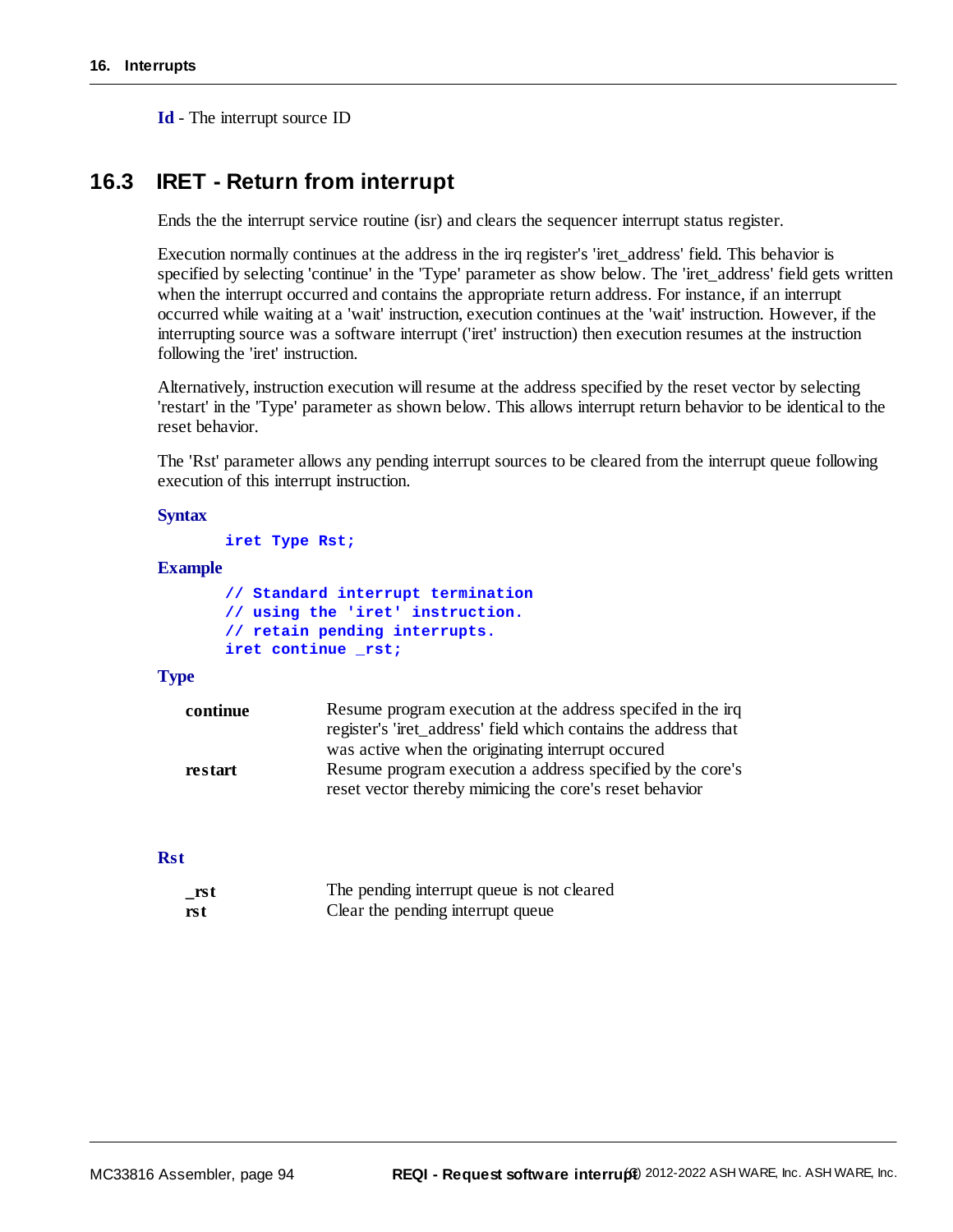#### **16.4 STIRQ - Write IRQB output pin**

Write the IRQB output pin. This pin is normally connected to the host MCU's interrupt input pin thereby allowing the MC33816 to interrupt the MCU.

The pin's logic level is determined by the 'Value' parameter.

**Syntax**

**stirq Value;**

#### **Example**

**// Interrupt the MCU // by putting the IRQB pin low stirq low;**

**Value** - The IRQB output pin's logic level

| low  | Write the IRQB ouput pin to a low logic level  |
|------|------------------------------------------------|
| high | Write the IRQB ouput pin to a high logic level |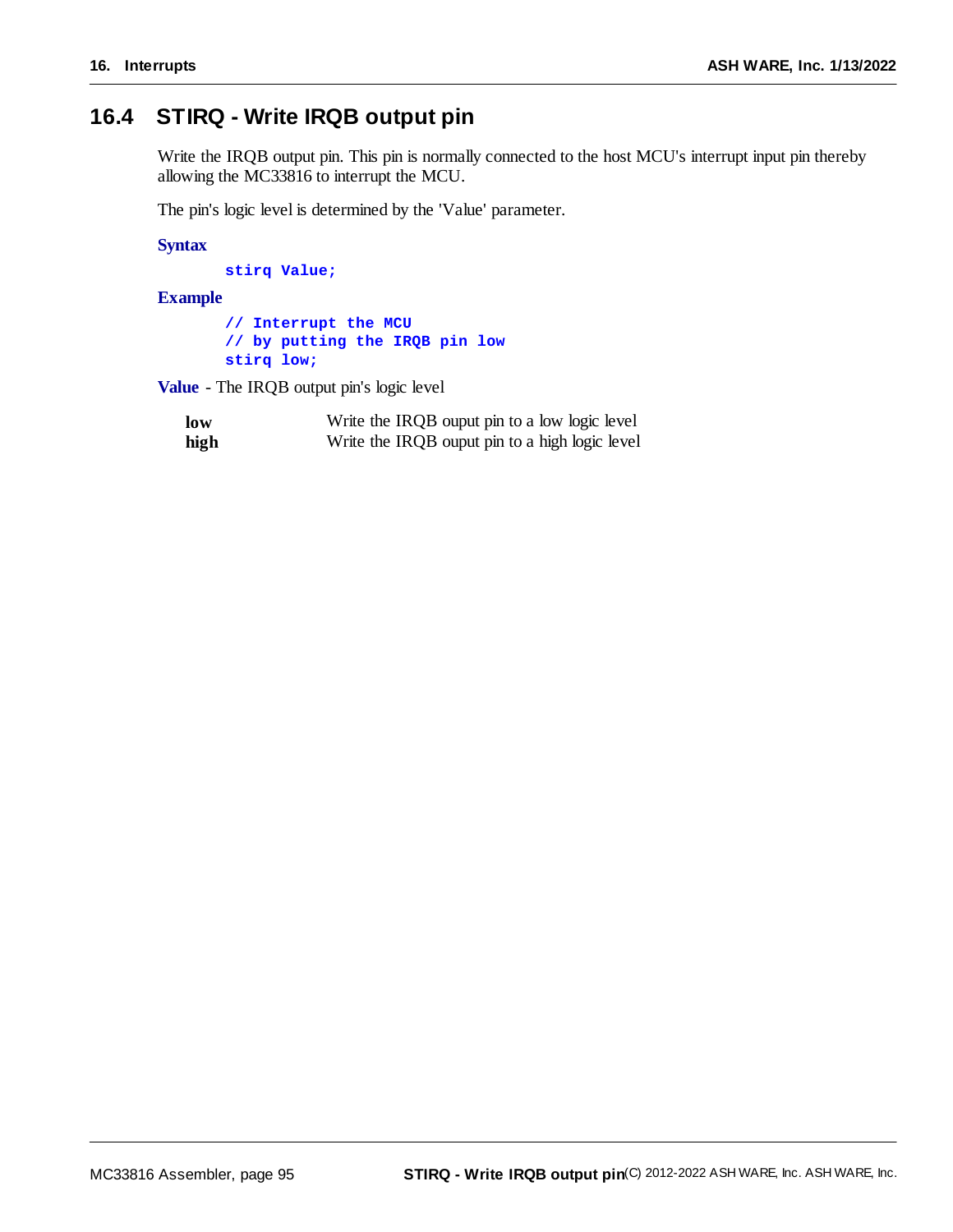### **Data RAM Accesses**



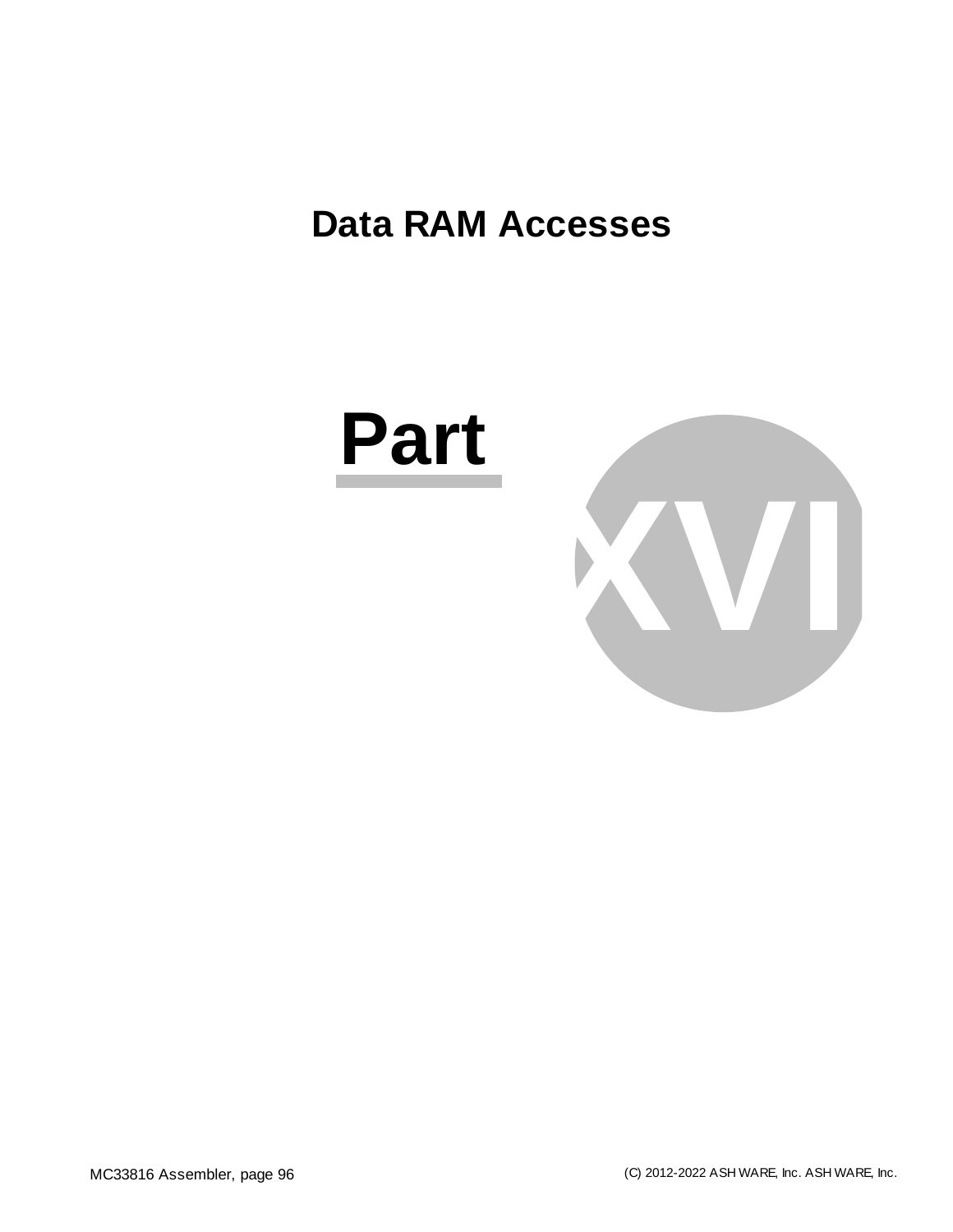## **17 Data RAM Accesses**

The Data RAM access instructions are used to load and store data memory. These instructions also set the access mode which can be set to either 'Immediate' mode or 'Indexed' mode. 'Indexed' mode is when an offset from the Base Address register is applied to the access's address.

#### **17.1 SLAB - Selects the register to be used in Indexed addressing mode**

Selects which register ('base\_add' or 'ir') is to be used when accessing data RAM in 'Indexed' addressing mode (XM).

This setting is 'sticky' in that once programmed it remains until changed by a future 'slab' instruction.

The reset value of SelBase is reg.

Note that when using databanks, register 'base\_add' must be the active index register when any databank member variables are accessed.

**Syntax**

**slab Sel;**

**Example**

```
// Use indexed addressing
// and the 'ir' register
// to store 0xCC to address 0x20
slab ir;
ldirl CCh rst;
cp ir r0;
ldirl 20h rst;
store r0 My_Count _ofs;
```
**Sel** - Specifies which register is to be used for future 'Indexed' data memory accesses.

| reg | Use the 'base_add' register for 'Indexed' data memory    |
|-----|----------------------------------------------------------|
|     | accesses                                                 |
| ir  | Use the 'ir' register for 'Indexed' data memory accesses |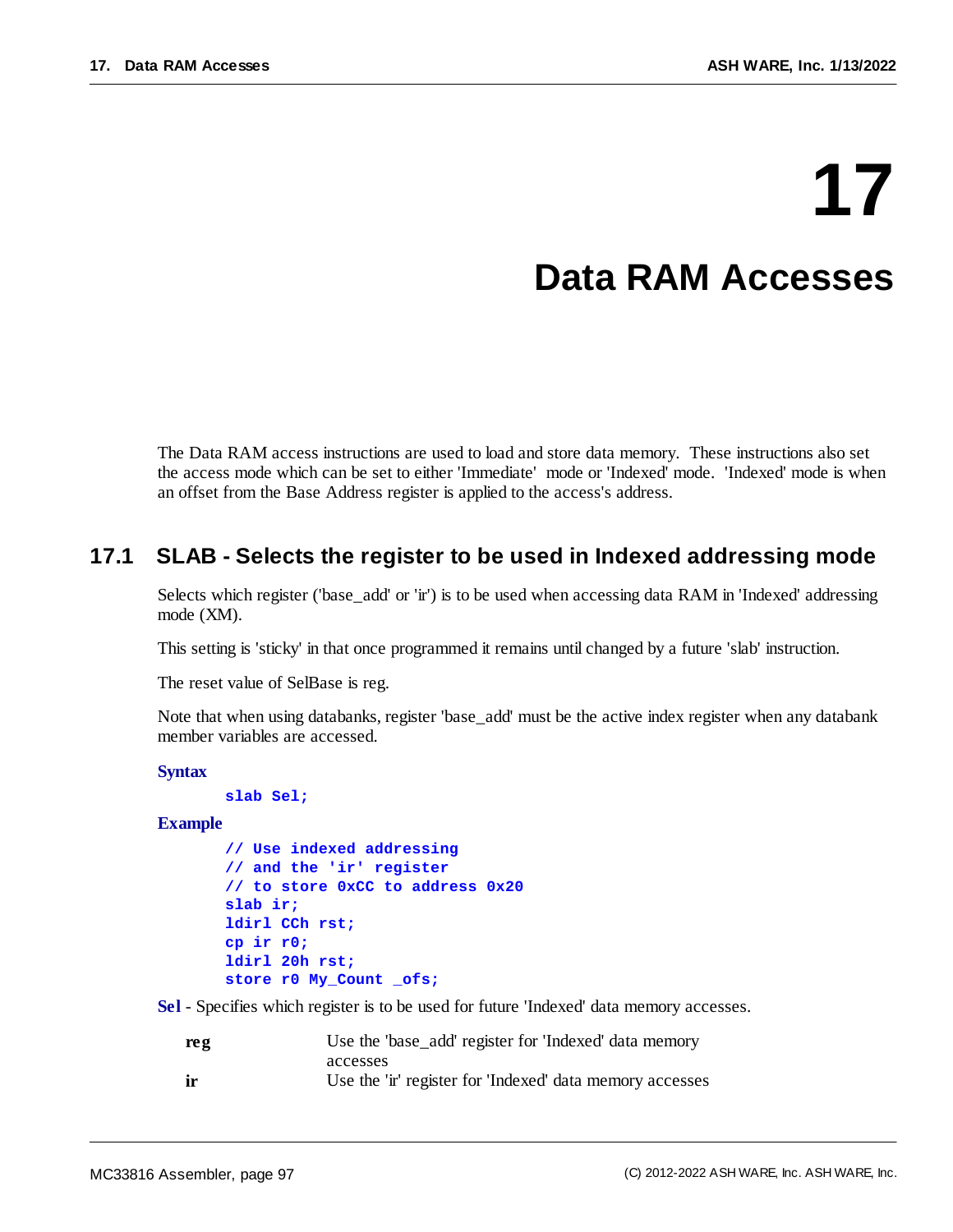#### **17.2 STAB - Write the 'base\_add' register**

This instruction writes the address in the 6-bit 'base\_add' register.

The 'base\_add' register is used in 'Indexed' addressing mode, but only if it is configured to be the Base Address register by a previously-executed 'slab' instruction.

Note that the 'ir' register can (alternatively) be used as the Base Address for indexed addresses.

See the 'slab' instruction which configures either the 'base\_add' register or the 'ir' register to be used for indexed addresses.

Note that the 'base\_add' register can be written but not read.

This instruction is also used to set the active databank and in fact must be used prior to accessing any databank member variables. See the example below.

#### **Syntax**

#### **stab AddrBase;**

#### **Example**

```
// Declare a databank
databank Injector {
uint16 I_peak;
uint16 I_hold;
};
// ...
// Allocate two databanks of type 'Injector'
databank Injector _injector1;
databank Injector _injector2;
// ...
// set the index base address to the _injector1 databank address
stab _injector1;
// ...
// From the active databank (currently '_injector1')
// load variable 'I_peak' into register 'r0'
load I_peak r0 ofs;
```
**AddrBase** - Sets the data RAM address

#### **17.3 LOAD - Load a register with a 16-bit value from the Data RAM**

Load an ALU register with a 16-bit value from the Data RAM.

The DRAM address from which the register is loaded is defined by 'AddSrc' which is a 6-bit Data RAM address. Optionally, a base address can be applied to form a fully qualified address.

Note that the read value can be affected by the 'Set Data RAM Read Mode ' instruction (stdrm) which supports swapping the bytes, reading just the upper byte, and reading just the lower byte.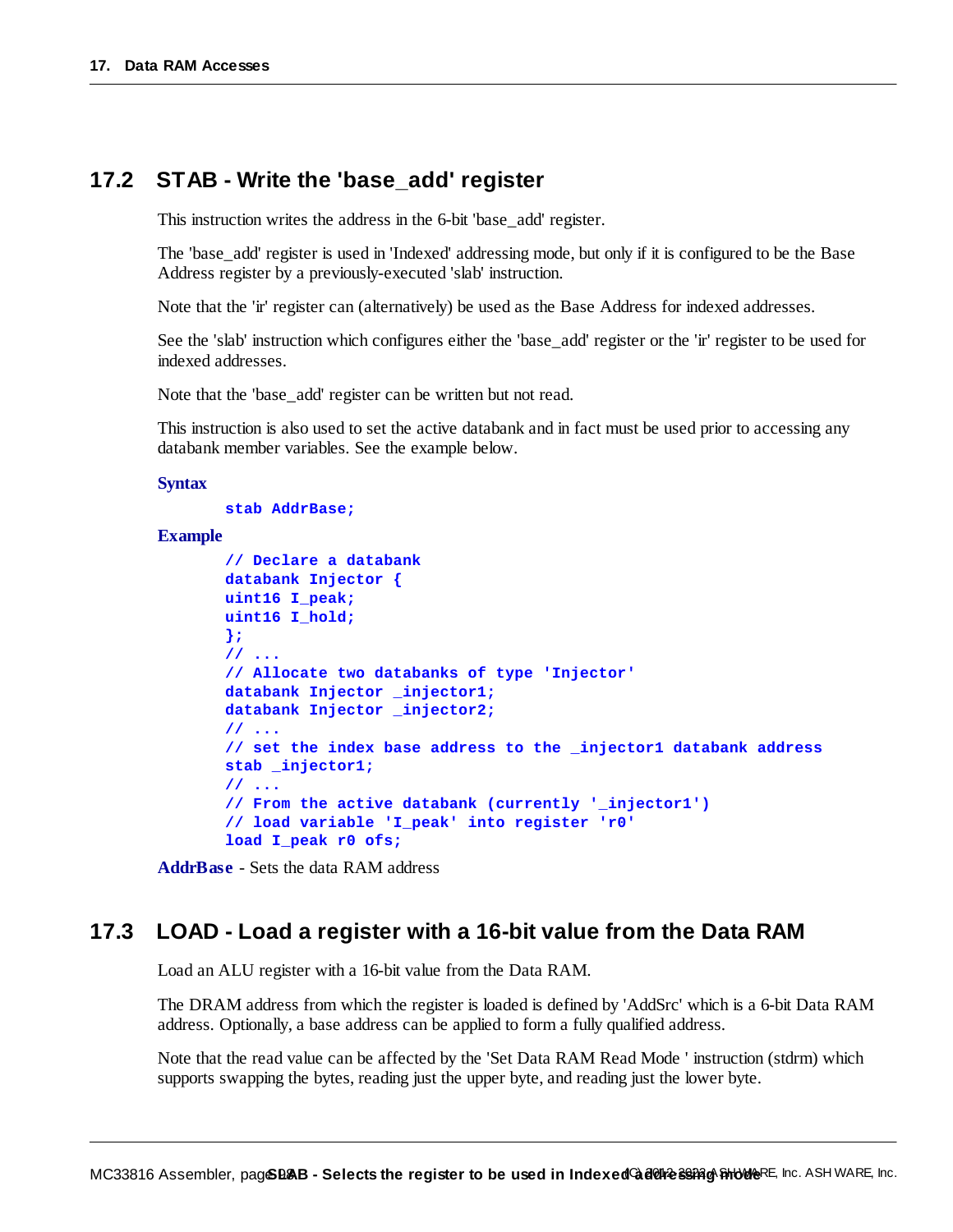'Ofs' determines whether the 'Base Address' register is applied.

#### **Syntax**

```
load AddrSrc RegDest Offset;
```
#### **Example**

```
// Declare a 16-bit variable named 'engine_speed3'
sint16 engine_speed3;
// ...
// Load global variable 'engine_speed3' into register 'r0'
load engine_speed3 r0 _ofs;
// ...
// Load a value from hard-coded address 55 (yuck)
// into register 'r1'
load 55 r1 _ofs;
```
**AddrSrc** - Sets the data RAM address

**RegDest** - The destination register

| r <sub>0</sub> | ALU General Purpose Register 0                                |
|----------------|---------------------------------------------------------------|
| r1             | ALU General Purpose Register 1                                |
| r2             | ALU General Purpose Register 2                                |
| r3             | ALU General Purpose Register 3                                |
| r4             | ALU General Purpose Register 4                                |
| ir             | ALU Immediate Register                                        |
| mh             | <b>ALU MSB Multiplication Result Register</b>                 |
| ml             | <b>ALU LSB Multiplication Result Register</b>                 |
| ar             | The 'arith_reg' (ar) is read-only. ALU condition register (Z, |
|                | C, N, V, etc.) WARNING: the arith_reg is read-only. NOTE:     |
|                | The 'ar' register is often refered to as the 'arith_reg       |
| aux            | Auxiliary Register - Following a 'call', contains the return  |
|                | address                                                       |
| jr1            | Register 'Jump Destination 1'                                 |
| jr2            | Register 'Jump Destination 2'                                 |
| cnt1           | Counter 1's 'count' register                                  |
| cnt2           | Counter 2's 'count' register                                  |
| cnt3           | Counter 3's 'count' register                                  |
| cnt4           | Counter 4's 'count' register                                  |
| eoc1           | Counter 1's 'Terminal Count' register                         |
| eoc2           | Counter 2's 'Terminal Count' register                         |
| eoc3           | Counter 3's 'Terminal Count' register                         |
| eoc4           | Counter 4's 'Terminal Count' register                         |
| flag           | Flag output from the microcore                                |
| cr             | Control inputs from the controlling MCU                       |
| sr             | Status register for the controlling MCU                       |
| spi_data       | The SPI Bus's DATA Register                                   |
| dac_sssc       | 'Same Core Same Channel' current sense threshold DAC          |
|                | Register                                                      |
| dac_ossc       | 'Other Core, Same Channel' current sense threshold DAC        |
|                | Register                                                      |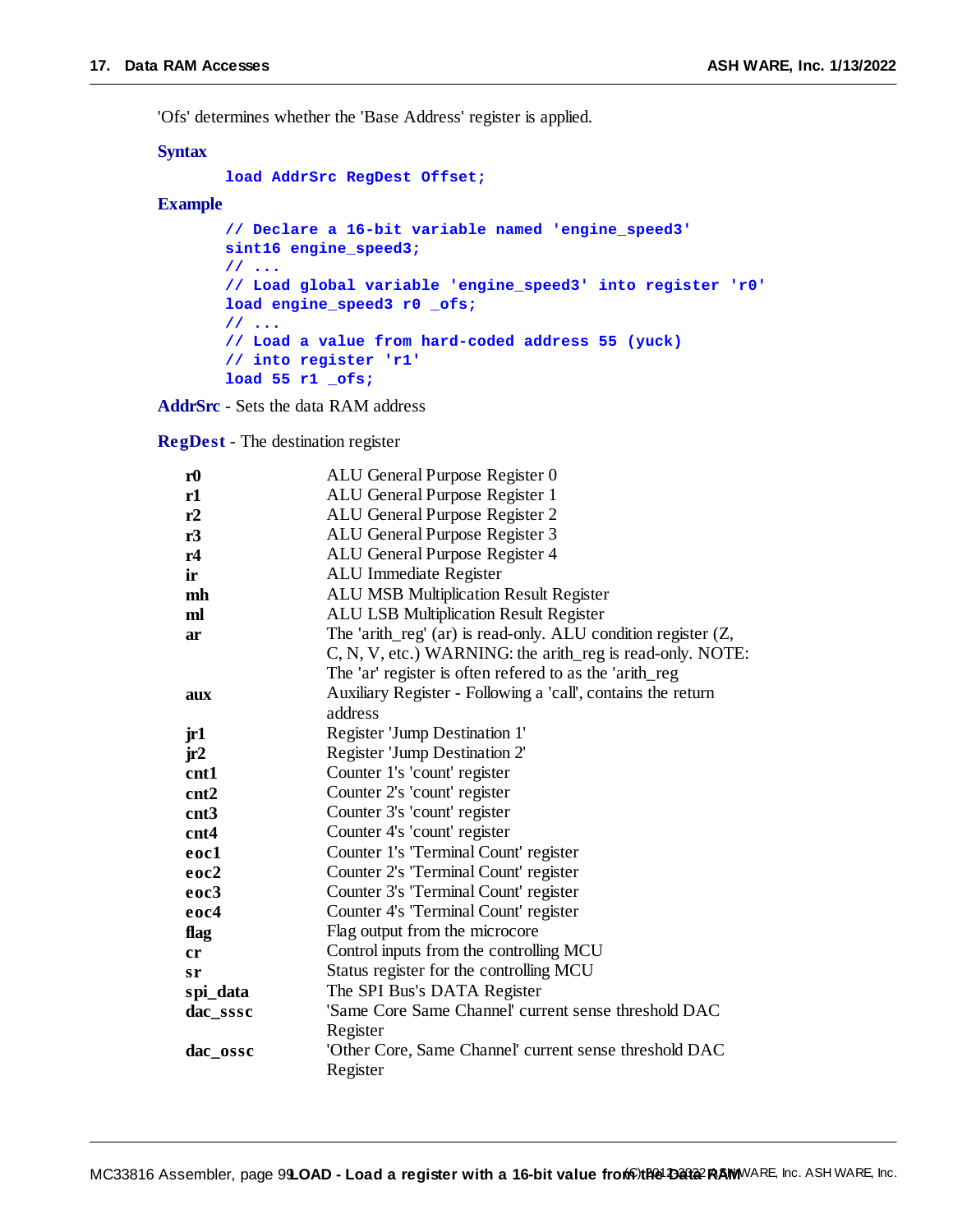| dac_ssoc | 'Same Core Other Channel' current sense threshold DAC      |
|----------|------------------------------------------------------------|
|          | Register                                                   |
| dac_osoc | 'Other Core, Other Channel' current sense threshold DAC    |
|          | Register                                                   |
| dac4h4n  | Accesses either core 4's second current sense threshold    |
|          | DAC register (used for DC/DC Control,) or the core 4's     |
|          | negative current sense DAC register, or the VBoost DAC     |
|          | register depending on the DAC access mode. See instruction |
|          | 'stdm' for setting the DAC access mode.                    |
| spi_add  | The SPI bus's ADDRESS Register                             |
| irq      | Interrupt status register                                  |
| rxtx     | Inter core communication register                          |

**Offset** - Sets the addressing mode.

| $\_$ ofs | Immediate addressing, address $=$ AddSrc              |
|----------|-------------------------------------------------------|
| ofs      | Indexed addressing, address = $AddSrc + Base Address$ |
|          | register                                              |

#### **17.4 STORE - Store a value from an ALU register into the Data RAM**

Store a 16-bit value from an ALU register into the Data RAM.

The DRAM address where the value stored is defined by 'AddSrc' which is a 6-bit Data RAM address. Optionally, a base address can be applied to form a fully qualified address.

'Ofs' determines whether the 'Base Address' register is applied.

**Syntax**

**store RegSrc AddrDest Offset;**

#### **Example**

```
// Declare a 16-bit variable named 'engine_speed4'
sint16 engine_speed4;
// ...
// Load the 'ir' register with 0x1234
// and store into variable 'engine_speed4;
LOAD_IR 0x1234;
store ir engine_speed4 _ofs;
// ...
// Store a value from register 'r2'
// Into the hard-coded data ram address 23 (yuck)
store r2 23 _ofs;
```
**RegSrc** - The source register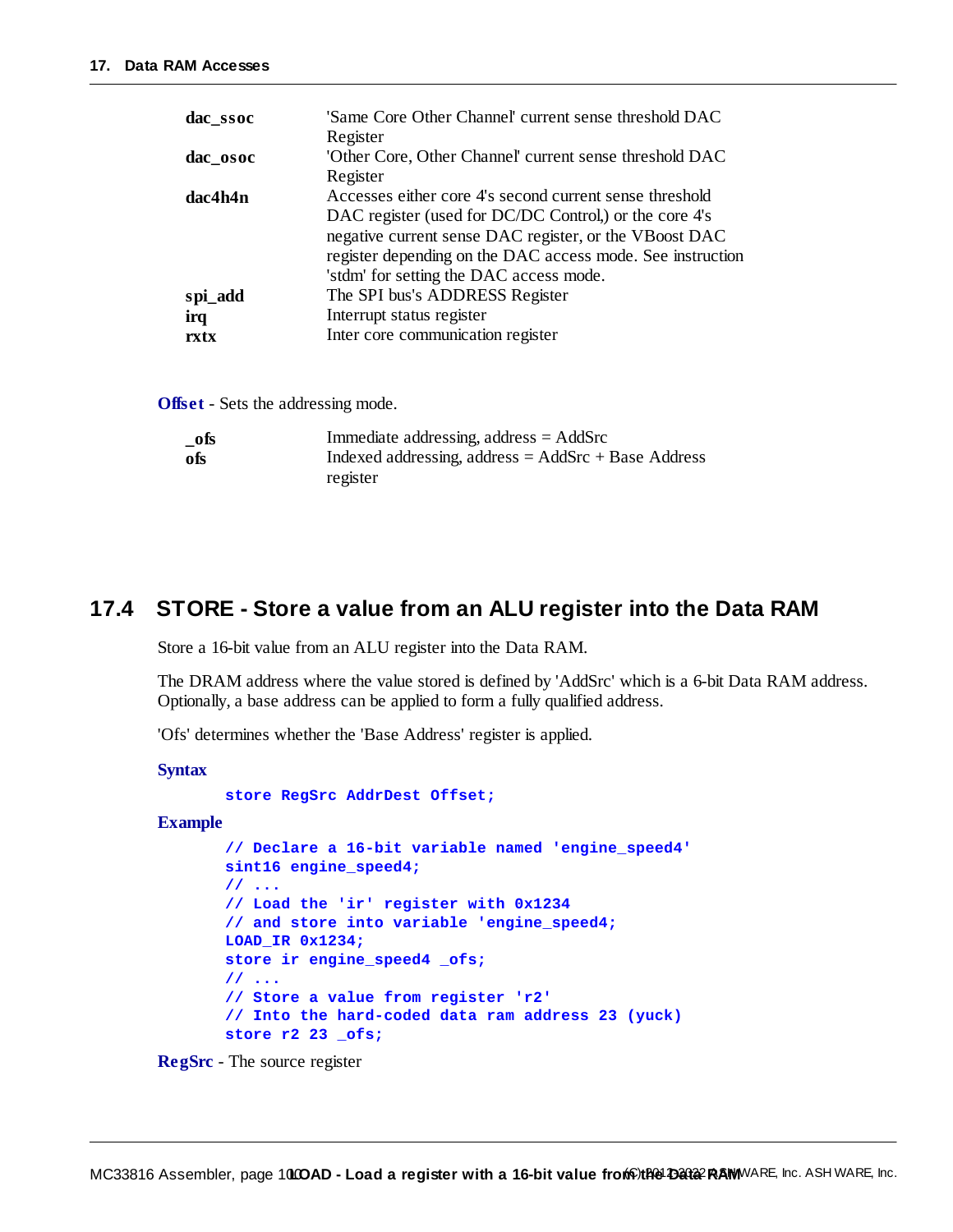| r <sub>0</sub> | ALU General Purpose Register 0                                    |  |  |  |
|----------------|-------------------------------------------------------------------|--|--|--|
| r1             | ALU General Purpose Register 1                                    |  |  |  |
| r2             | ALU General Purpose Register 2                                    |  |  |  |
| r3             | ALU General Purpose Register 3                                    |  |  |  |
| r4             | ALU General Purpose Register 4                                    |  |  |  |
| ir             | ALU Immediate Register                                            |  |  |  |
| mh             | <b>ALU MSB Multiplication Result Register</b>                     |  |  |  |
| ml             | <b>ALU LSB Multiplication Result Register</b>                     |  |  |  |
| ar             | The 'arith_reg' $(ar)$ is read-only. ALU condition register $(Z,$ |  |  |  |
|                | C, N, V, etc.) WARNING: the arith_reg is read-only. NOTE:         |  |  |  |
|                | The 'ar' register is often refered to as the 'arith_reg           |  |  |  |
| aux            | Auxiliary Register - Following a 'call', contains the return      |  |  |  |
|                | address                                                           |  |  |  |
| jr1            | Register 'Jump Destination 1'                                     |  |  |  |
| jr2            | Register 'Jump Destination 2'                                     |  |  |  |
| cnt1           | Counter 1's 'count' register                                      |  |  |  |
| cnt2           | Counter 2's 'count' register                                      |  |  |  |
| cnt3           | Counter 3's 'count' register                                      |  |  |  |
| cnt4           | Counter 4's 'count' register                                      |  |  |  |
| eoc1           | Counter 1's 'Terminal Count' register                             |  |  |  |
| eoc2           | Counter 2's 'Terminal Count' register                             |  |  |  |
| eoc3           | Counter 3's 'Terminal Count' register                             |  |  |  |
| eoc4           | Counter 4's 'Terminal Count' register                             |  |  |  |
| flag           | Flag output from the microcore                                    |  |  |  |
| cr             | Control inputs from the controlling MCU                           |  |  |  |
| sr             | Status register for the controlling MCU                           |  |  |  |
| spi_data       | The SPI Bus's DATA Register                                       |  |  |  |
| dac_sssc       | 'Same Core Same Channel' current sense threshold DAC              |  |  |  |
|                | Register                                                          |  |  |  |
| dac_ossc       | 'Other Core, Same Channel' current sense threshold DAC            |  |  |  |
|                | Register                                                          |  |  |  |
| dac ssoc       | 'Same Core Other Channel' current sense threshold DAC             |  |  |  |
|                | Register                                                          |  |  |  |
| dac osoc       | 'Other Core, Other Channel' current sense threshold DAC           |  |  |  |
|                | Register                                                          |  |  |  |
| dac4h4n        | Accesses either core 4's second current sense threshold           |  |  |  |
|                | DAC register (used for DC/DC Control,) or the core 4's            |  |  |  |
|                | negative current sense DAC register, or the VBoost DAC            |  |  |  |
|                | register depending on the DAC access mode. See instruction        |  |  |  |
|                | 'stdm' for setting the DAC access mode.                           |  |  |  |
| spi_add        | The SPI bus's ADDRESS Register                                    |  |  |  |
| irq            | Interrupt status register                                         |  |  |  |
| rxtx           | Inter core communication register                                 |  |  |  |

**AddrDest** - Sets the data RAM address

**Offset** - Sets the addressing mode.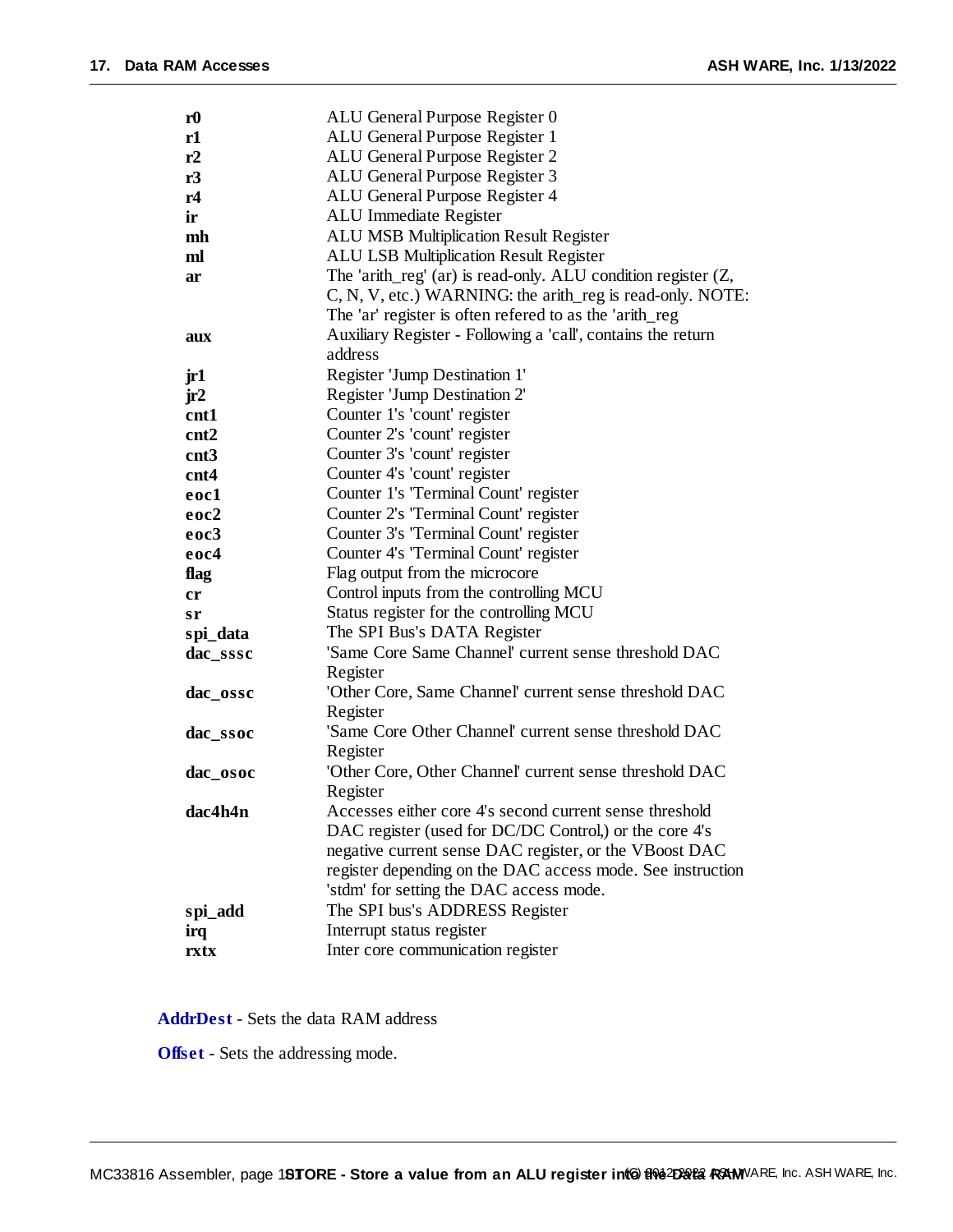| $\_$ ofs | Immediate addressing, address $=$ AddSrc              |
|----------|-------------------------------------------------------|
| -ofs     | Indexed addressing, address = $AddSrc + Base Address$ |
|          | register                                              |

#### **17.5 STDRM - Set data RAM read mode**

This instruction sets the data RAM read mode.

The default is to read all 16 bytes.

In 'low' mode the lower byte is read and the upper byte is zero.

In 'high' mode the upper byte is read into the lower byte. The upper byte is zero.

In 'swap' mode the upper and lower bytes are swapped.

This setting is sticky, such that once set it does not change until a future 'stdrm' instruction.

#### **Syntax**

**stdrm Mode;**

#### **Example**

|             |  |  | // Set the data RAM read mode |  |                                  |
|-------------|--|--|-------------------------------|--|----------------------------------|
|             |  |  |                               |  | // to read JUST the high bytes   |
|             |  |  | // but into the low byte      |  |                                  |
|             |  |  |                               |  | // of the destination registers. |
| stdrm high; |  |  |                               |  |                                  |

**Mode** - Specifies the mode.

| word  | Read the full word normally (default)                |
|-------|------------------------------------------------------|
| low   | Read just the low byte, upper byte is zero           |
| high  | Read just the uppper byte, but shift into lower byte |
| s wap | Swap the upper and lower bytes in read               |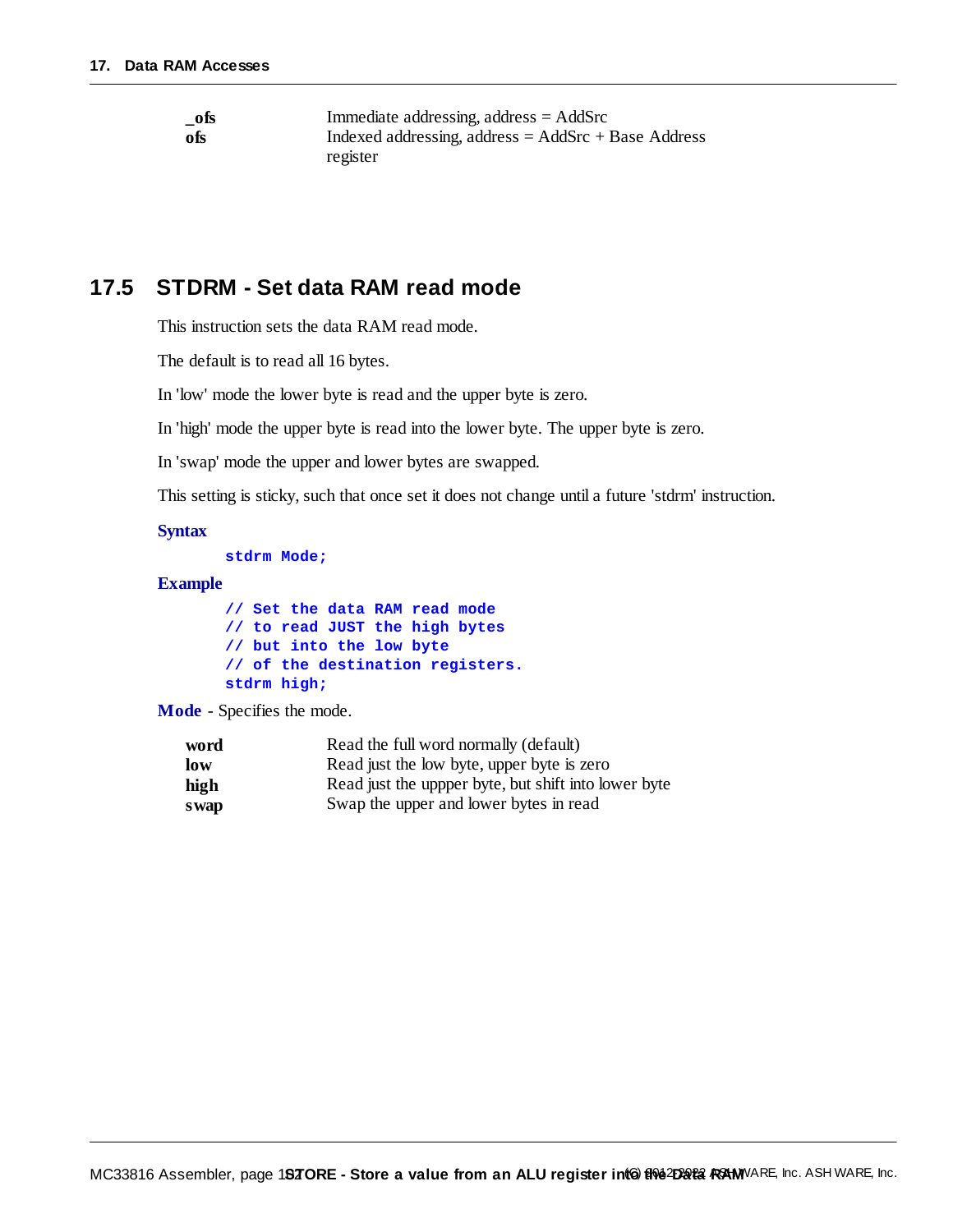

## **Part**

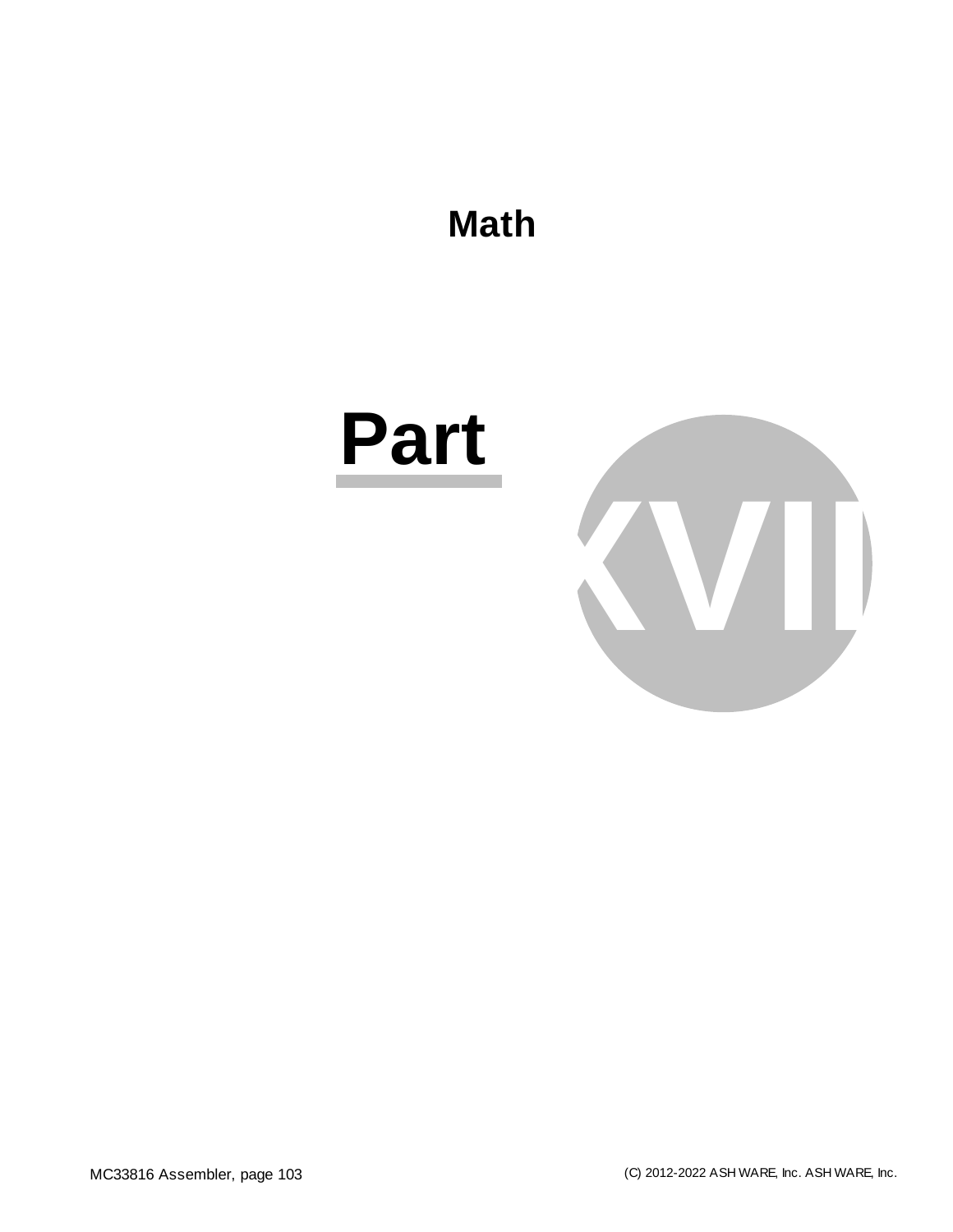## **18 Math**

The following section covers the math operations including flag configuration, adds, subtracts, and multiplies, etc.

#### **18.1 STAL - set arithmetic logic**

This instruction configures the behavior of addition and subtraction instructions only. All other instructions (multiply, shift, bitwise, etc) are not affected by this instruction.

The addition and subtract results are affected only if one the 'saturation' modes is selected. If 'saturation' is not selected then the results are not affected.

With 'saturation' enabled the result is bounded by the natural limits of the 16 bit register. The maximum signed integer is 0x7FFF. When in signed saturation mode (al2) and two positive numbers are added that would exceed 0x7FFF, then the operation is said to 'saturate' in that the result is 0x7FFF.

The 'A1' and 'A0' bits of the ALU Condition Register 'arith\_reg' are written with this instruction.

This instruction is 'sticky' in that once written, the setting does not change until written again with a future 'stal' instruction.

#### **Syntax**

```
stal Mode;
```

```
Example
```

```
// Set mode to 'signed saturation' (al2)
// This causes add/sub results that would
// otherwise overflow
// to limit to the max/min values instead
// In this example the register will get a 0x7FFF,
// (the maximum signed value).
stal al2;
LOAD_IR 0x7FFD;
addi ir 15 r0;
```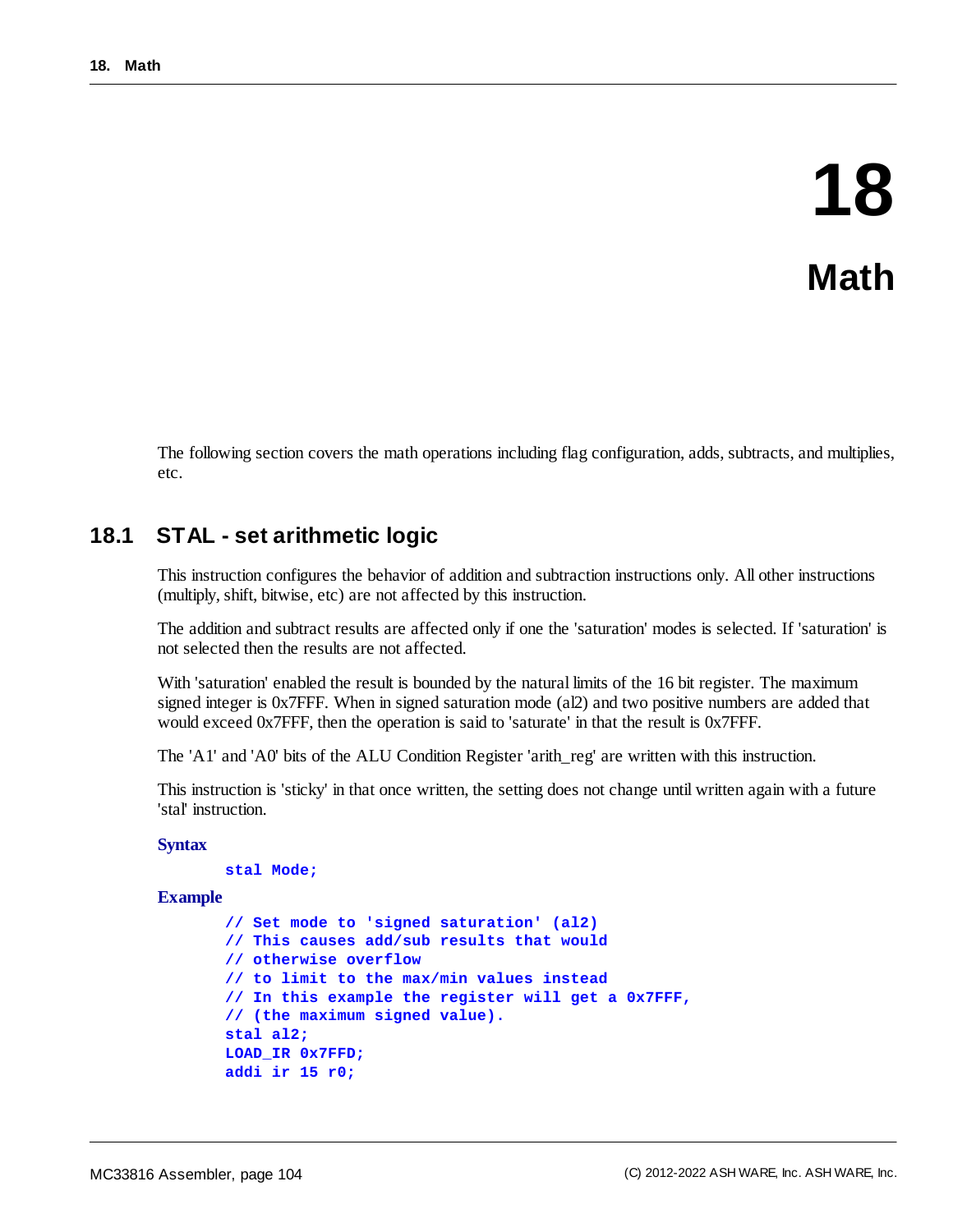#### **Mode**

| al1             | Signed number without overflow saturation   |
|-----------------|---------------------------------------------|
| al2             | Signed number with overflow saturation      |
| al <sub>3</sub> | Unsigned number without overflow saturation |
| al4             | Unsigned number with overflow saturation    |

#### **18.2 CP - Copy one register to another**

Copy the value from one register to another.

#### **Syntax**

**cp RegSrc RegDest;**

#### **Example**

**// Copy the contents // of register 'r3' // into the core's DAC cp r3 dac\_sssc;**

**RegSrc** - The source register.

| r <sub>0</sub> | ALU General Purpose Register 0                                    |  |
|----------------|-------------------------------------------------------------------|--|
| r1             | ALU General Purpose Register 1                                    |  |
| r2             | ALU General Purpose Register 2                                    |  |
| r3             | ALU General Purpose Register 3                                    |  |
| r4             | ALU General Purpose Register 4                                    |  |
| ir             | ALU Immediate Register                                            |  |
| mh             | <b>ALU MSB Multiplication Result Register</b>                     |  |
| ml             | <b>ALU LSB Multiplication Result Register</b>                     |  |
| ar             | The 'arith_reg' $(ar)$ is read-only. ALU condition register $(Z,$ |  |
|                | C, N, V, etc.) WARNING: the arith_reg is read-only. NOTE:         |  |
|                | The 'ar' register is often refered to as the 'arith_reg           |  |
| aux            | Auxiliary Register - Following a 'call', contains the return      |  |
|                | address                                                           |  |
| jr1            | Register 'Jump Destination 1'                                     |  |
| jr2            | Register 'Jump Destination 2'                                     |  |
| cnt1           | Counter 1's 'count' register                                      |  |
| cnt2           | Counter 2's 'count' register                                      |  |
| cnt3           | Counter 3's 'count' register                                      |  |
| cnt4           | Counter 4's 'count' register                                      |  |
| eoc1           | Counter 1's 'Terminal Count' register                             |  |
| eoc2           | Counter 2's 'Terminal Count' register                             |  |
| eoc3           | Counter 3's 'Terminal Count' register                             |  |
| eoc4           | Counter 4's 'Terminal Count' register                             |  |
| flag           | Flag output from the microcore                                    |  |
| cr             | Control inputs from the controlling MCU                           |  |
| sr             | Status register for the controlling MCU                           |  |
| spi_data       | The SPI Bus's DATA Register                                       |  |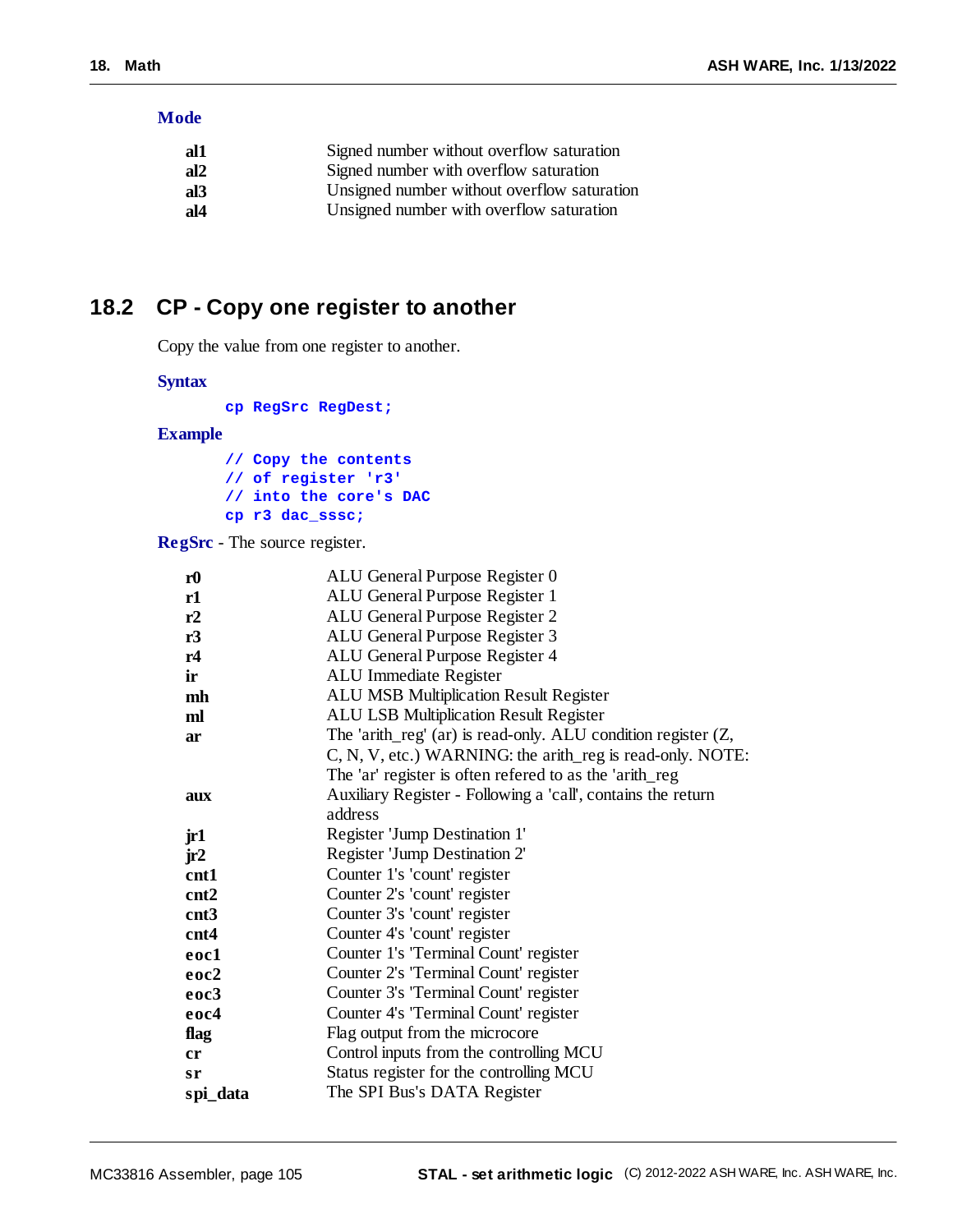| dac sssc | 'Same Core Same Channel' current sense threshold DAC<br>Register                                                                                                                                                                                                                     |
|----------|--------------------------------------------------------------------------------------------------------------------------------------------------------------------------------------------------------------------------------------------------------------------------------------|
| dac_ossc | 'Other Core, Same Channel' current sense threshold DAC<br>Register                                                                                                                                                                                                                   |
| dac_ssoc | 'Same Core Other Channel' current sense threshold DAC<br>Register                                                                                                                                                                                                                    |
| dac_osoc | 'Other Core, Other Channel' current sense threshold DAC<br>Register                                                                                                                                                                                                                  |
| dac4h4n  | Accesses either core 4's second current sense threshold<br>DAC register (used for DC/DC Control,) or the core 4's<br>negative current sense DAC register, or the VBoost DAC<br>register depending on the DAC access mode. See instruction<br>'stdm' for setting the DAC access mode. |
| spi_add  | The SPI bus's ADDRESS Register                                                                                                                                                                                                                                                       |
| irq      | Interrupt status register                                                                                                                                                                                                                                                            |
| rxtx     | Inter core communication register                                                                                                                                                                                                                                                    |

#### **RegDest** - The destination register.

| r <sub>0</sub> | ALU General Purpose Register 0                                    |
|----------------|-------------------------------------------------------------------|
| r1             | ALU General Purpose Register 1                                    |
| r2             | ALU General Purpose Register 2                                    |
| r3             | ALU General Purpose Register 3                                    |
| r4             | ALU General Purpose Register 4                                    |
| ir             | ALU Immediate Register                                            |
| mh             | <b>ALU MSB Multiplication Result Register</b>                     |
| ml             | <b>ALU LSB Multiplication Result Register</b>                     |
| ar             | The 'arith_reg' $(ar)$ is read-only. ALU condition register $(Z,$ |
|                | C, N, V, etc.) WARNING: the arith_reg is read-only. NOTE:         |
|                | The 'ar' register is often refered to as the 'arith_reg           |
| aux            | Auxiliary Register - Following a 'call', contains the return      |
|                | address                                                           |
| jr1            | Register 'Jump Destination 1'                                     |
| jr2            | Register 'Jump Destination 2'                                     |
| cnt1           | Counter 1's 'count' register                                      |
| cnt2           | Counter 2's 'count' register                                      |
| cnt3           | Counter 3's 'count' register                                      |
| cnt4           | Counter 4's 'count' register                                      |
| eoc1           | Counter 1's 'Terminal Count' register                             |
| eoc2           | Counter 2's 'Terminal Count' register                             |
| eoc3           | Counter 3's 'Terminal Count' register                             |
| eoc4           | Counter 4's 'Terminal Count' register                             |
| flag           | Flag output from the microcore                                    |
| cr             | Control inputs from the controlling MCU                           |
| sr             | Status register for the controlling MCU                           |
| spi_data       | The SPI Bus's DATA Register                                       |
| dac_sssc       | 'Same Core Same Channel' current sense threshold DAC              |
|                | Register                                                          |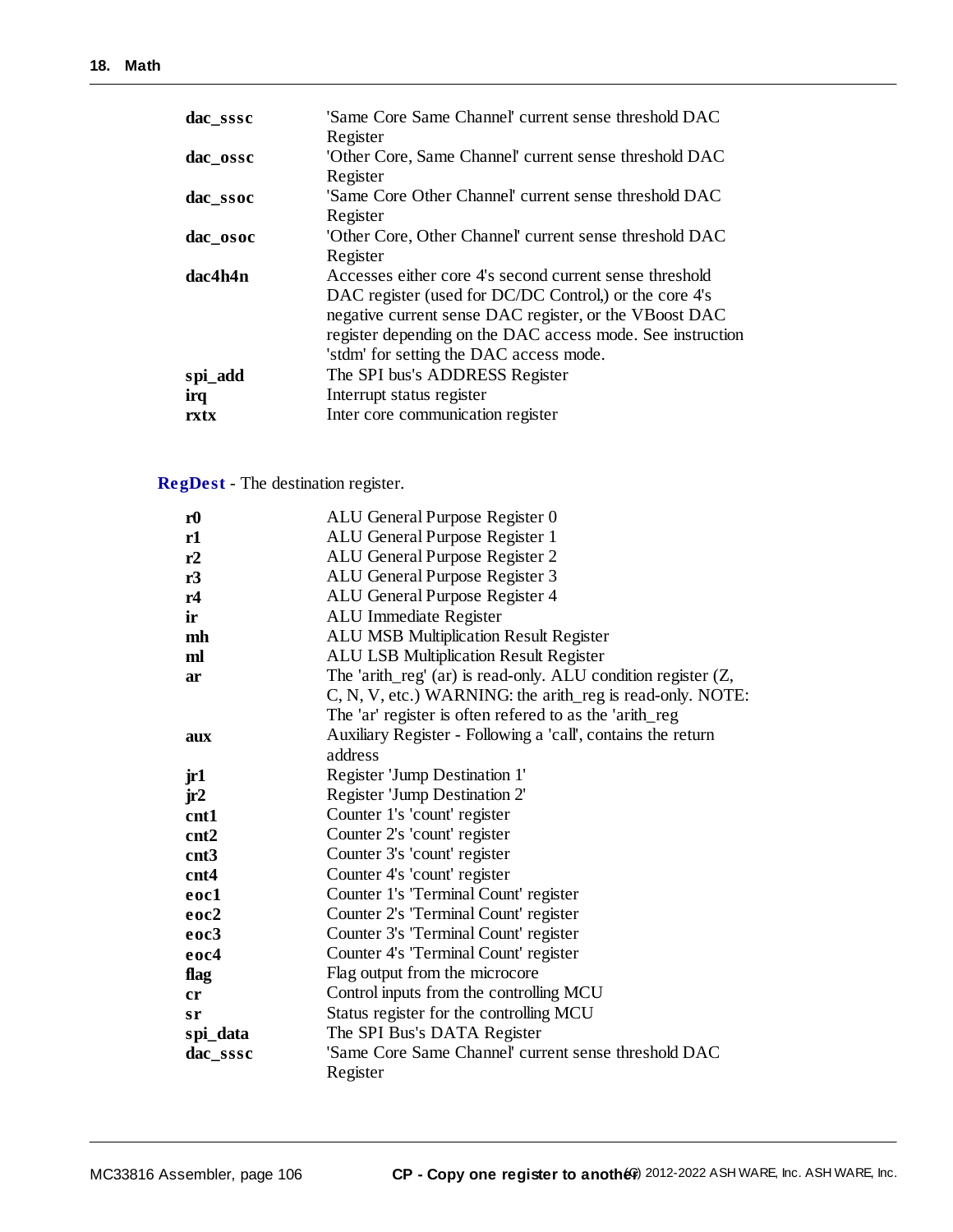| dac_ossc | 'Other Core, Same Channel' current sense threshold DAC     |
|----------|------------------------------------------------------------|
|          | Register                                                   |
| dac_ssoc | 'Same Core Other Channel' current sense threshold DAC      |
|          | Register                                                   |
| dac osoc | 'Other Core, Other Channel' current sense threshold DAC    |
|          | Register                                                   |
| dac4h4n  | Accesses either core 4's second current sense threshold    |
|          | DAC register (used for DC/DC Control,) or the core 4's     |
|          | negative current sense DAC register, or the VBoost DAC     |
|          | register depending on the DAC access mode. See instruction |
|          | 'stdm' for setting the DAC access mode.                    |
| spi_add  | The SPI bus's ADDRESS Register                             |
| irq      | Interrupt status register                                  |
| rxtx     | Inter core communication register                          |
|          |                                                            |

#### **18.3 LDIRH - Load immediate register's MSB**

Load an immediate value into the most significant byte (MSB) of the 'ir' register.

The least significant byte (LSB) can be either reset to zero or left unchanged.

NOTE: If the intent is to update the entire 'ir' register, it is recommended the extended

instruction 'LOAD\_IR' be used instead.

#### **Syntax**

**ldirh Value rstL;**

**Example**

```
// Setup the counter to detect a timeout error at 200 counts
LOAD_IR 200;
ldca rst keep keep ir c1;
//
// Load '0x7C' into the upper byte of the IR register
// leaving the lower byte unchanged.
ldirh 0xAB _rst;
```
**Value** - 8-bit immediate value

**rstL** - Reset the LSB to zero?

| rst | Do not change the 'ir' register's LSB |
|-----|---------------------------------------|
| rst | Reset 'ir' register's LSB to zero     |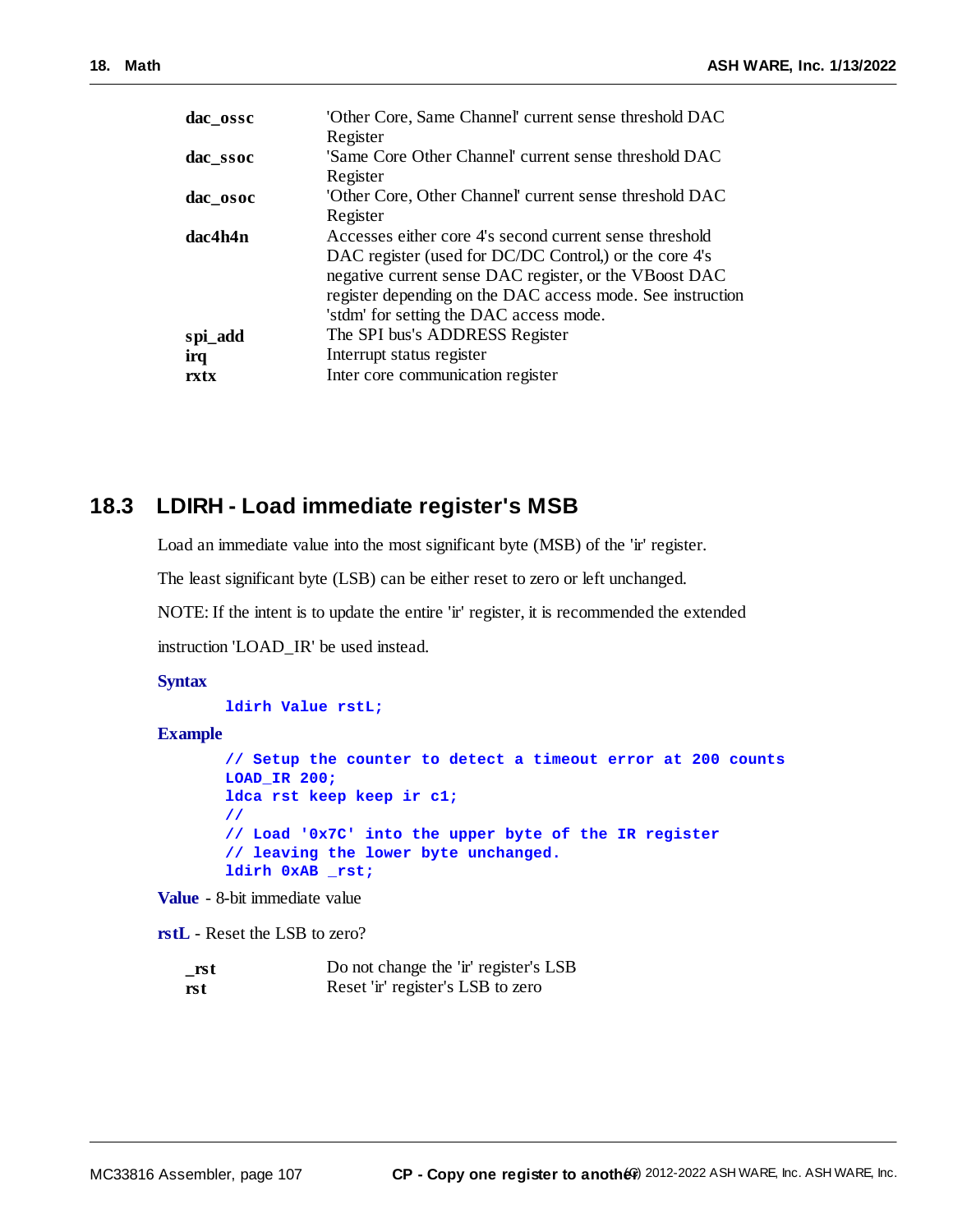#### **18.4 LDIRL - Load immediate register's LSB**

Load an immediate value into the least significant byte (LSB) of the 'ir' register.

The most significant byte (MSB) can be either reset to zero or left unchanged.

NOTE: If the intent is to update the entire 'ir' register, it is recommended the extended

instruction 'LOAD\_IR' be used instead.

#### **Syntax**

#### **ldirl Value rstH;**

#### **Example**

**// Setup the counter to detect a timeout error at 200 counts LOAD\_IR 200; ldca rst keep keep ir c1; // // Load '0xAB' into the lower byte of the IR register // leaving the upper byte unchanged. ldirl 0xAB \_rst;**

**Value** - 8-bit immediate value

**rstH** - Reset the MSB to zero?

| $\_rst$ | Do not change the 'ir' register's MSB |
|---------|---------------------------------------|
| rst     | Reset 'ir' register's MSB to zero     |

#### **18.5 Load the full 16-bit IR register (extended instruction)**

Load an immediate value into the 'ir' register. The assembler optimally does the load based upon the immediate value.

#### **Syntax**

```
LOAD_IR Value;
```
**Example**

```
// Declare a 16-bit variable named 'engine_speed1'
sint16 engine_speed1;
// ...
// Load the 'ir' register with 0x1234
// and store into variable 'engine_speed1;
LOAD_IR 0x1234;
store ir engine_speed1 _ofs;
```
**Value** - 16-bit immediate value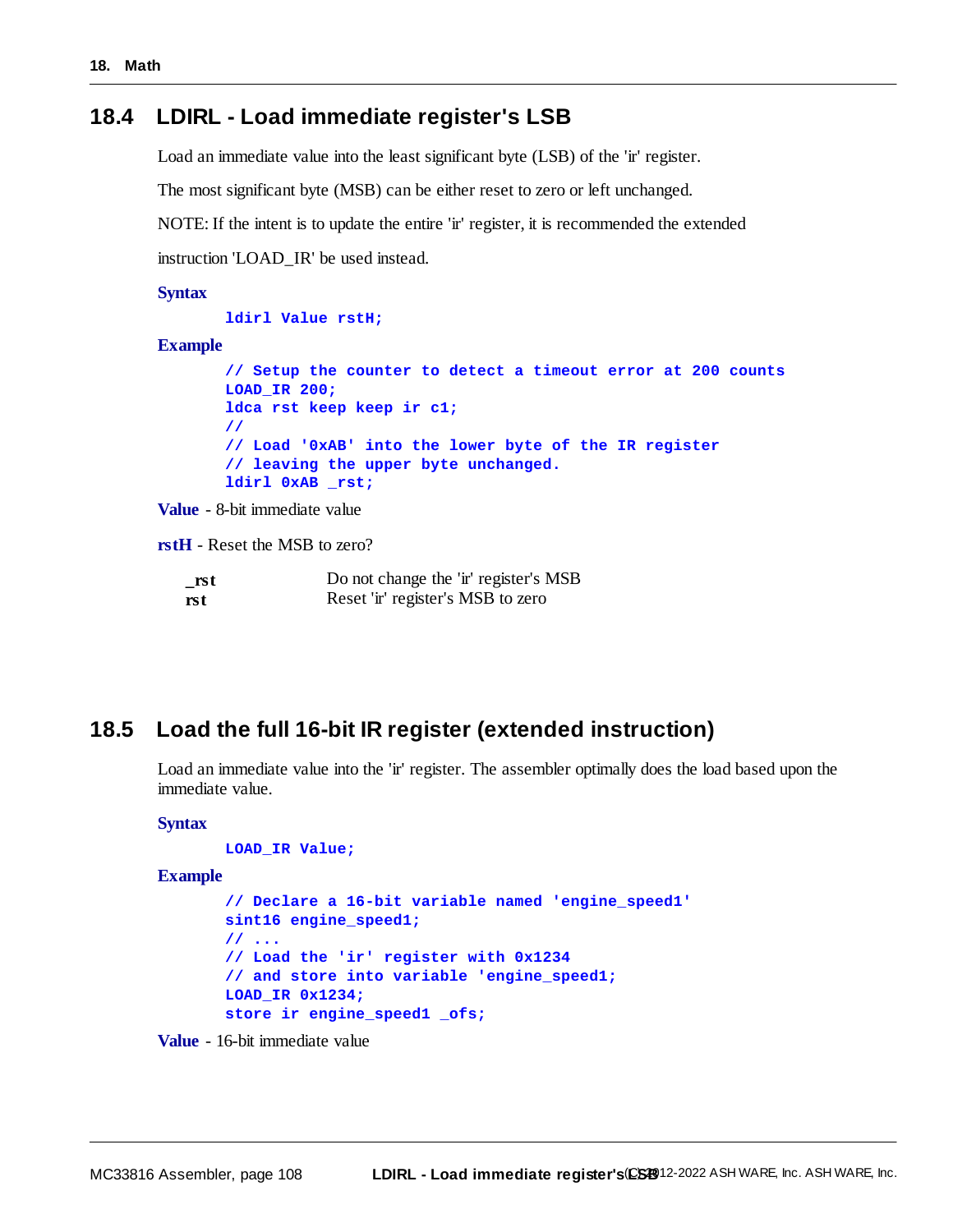# **18.6 ADD - Addition of two registers**

Add the value in one register with the value in a second register and place the result in a third register.

This instruction is affected by the Arithmetic Logic Mode which is set by the 'stal' instruction.

## **Syntax**

**add Add1 Add2 Res;**

# **Example**

**// Add ir and r1, // place results in r2 add ir r1 r2;**

**Add1** - The first register to be added

| r <sub>0</sub> | ALU General Purpose Register 0         |
|----------------|----------------------------------------|
| r1             | ALU General Purpose Register 1         |
| r2             | ALU General Purpose Register 2         |
| r3             | ALU General Purpose Register 3         |
| r4             | ALU General Purpose Register 4         |
| ir             | ALU Immediate Register                 |
| mh             | ALU MSB Multiplication Result Register |
| ml             | ALU LSB Multiplication Result Register |
|                |                                        |

**Add2** - The second register to be added

| r0 | ALU General Purpose Register 0                |
|----|-----------------------------------------------|
| r1 | ALU General Purpose Register 1                |
| r2 | ALU General Purpose Register 2                |
| r3 | ALU General Purpose Register 3                |
| r4 | ALU General Purpose Register 4                |
| ir | ALU Immediate Register                        |
| mh | <b>ALU MSB Multiplication Result Register</b> |
| ml | <b>ALU LSB Multiplication Result Register</b> |
|    |                                               |

**Res** - The register where the result goes

| r0 | ALU General Purpose Register 0                |
|----|-----------------------------------------------|
| r1 | ALU General Purpose Register 1                |
| r2 | ALU General Purpose Register 2                |
| r3 | ALU General Purpose Register 3                |
| r4 | ALU General Purpose Register 4                |
| ir | ALU Immediate Register                        |
| mh | <b>ALU MSB Multiplication Result Register</b> |
| ml | <b>ALU LSB Multiplication Result Register</b> |
|    |                                               |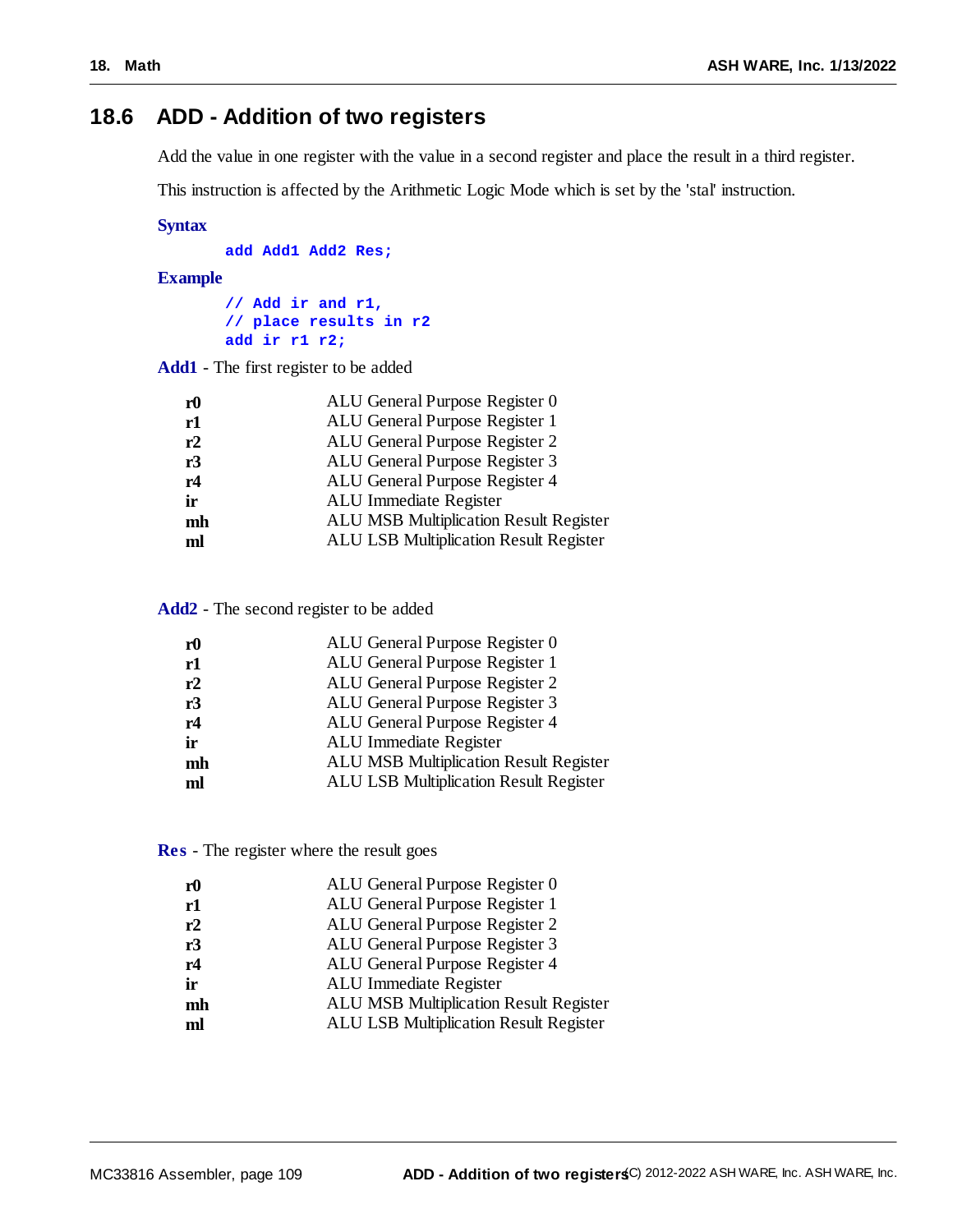# **18.7 ADDI - Addition of a register with a 4-bit unsigned immediate**

Adds a register to a 4-bit unsigned immediate and places the result in a register.

This instruction is affected by the Arithmetic Logic Mode which is set by the 'stal' instruction.

#### **Syntax**

**addi Add Imm Res;**

#### **Example**

**// Add five to the value in the 'r0' register // and place the result in the 'r1' register addi r0 5 r1;**

**Add** - The ALU register with the value to be added.

| r <sub>0</sub> | ALU General Purpose Register 0                |
|----------------|-----------------------------------------------|
| r1             | ALU General Purpose Register 1                |
| r2             | ALU General Purpose Register 2                |
| r3             | ALU General Purpose Register 3                |
| r4             | ALU General Purpose Register 4                |
| ir             | ALU Immediate Register                        |
| mh             | <b>ALU MSB Multiplication Result Register</b> |
| ml             | <b>ALU LSB Multiplication Result Register</b> |
|                |                                               |

**Imm** - The 4-bit unsigned immediate value that gets added.

**Res** - The ALU register that will cantain the result of the addition.

| ${\bf r0}$ | ALU General Purpose Register 0                |
|------------|-----------------------------------------------|
| r1         | ALU General Purpose Register 1                |
| r2         | ALU General Purpose Register 2                |
| r3         | ALU General Purpose Register 3                |
| r4         | ALU General Purpose Register 4                |
| ir         | ALU Immediate Register                        |
| mh         | <b>ALU MSB Multiplication Result Register</b> |
| ml         | <b>ALU LSB Multiplication Result Register</b> |
|            |                                               |

# **18.8 SUB - Substraction of two registers**

Subtracts a register from a register and places the results in a third register.

This instruction is affected by the Arithmetic Logic Mode which is set by the 'stal' instruction.

 $Res = Sub1 - Sub2$ 

#### **Syntax**

**sub Sub1 Sub2 Res;**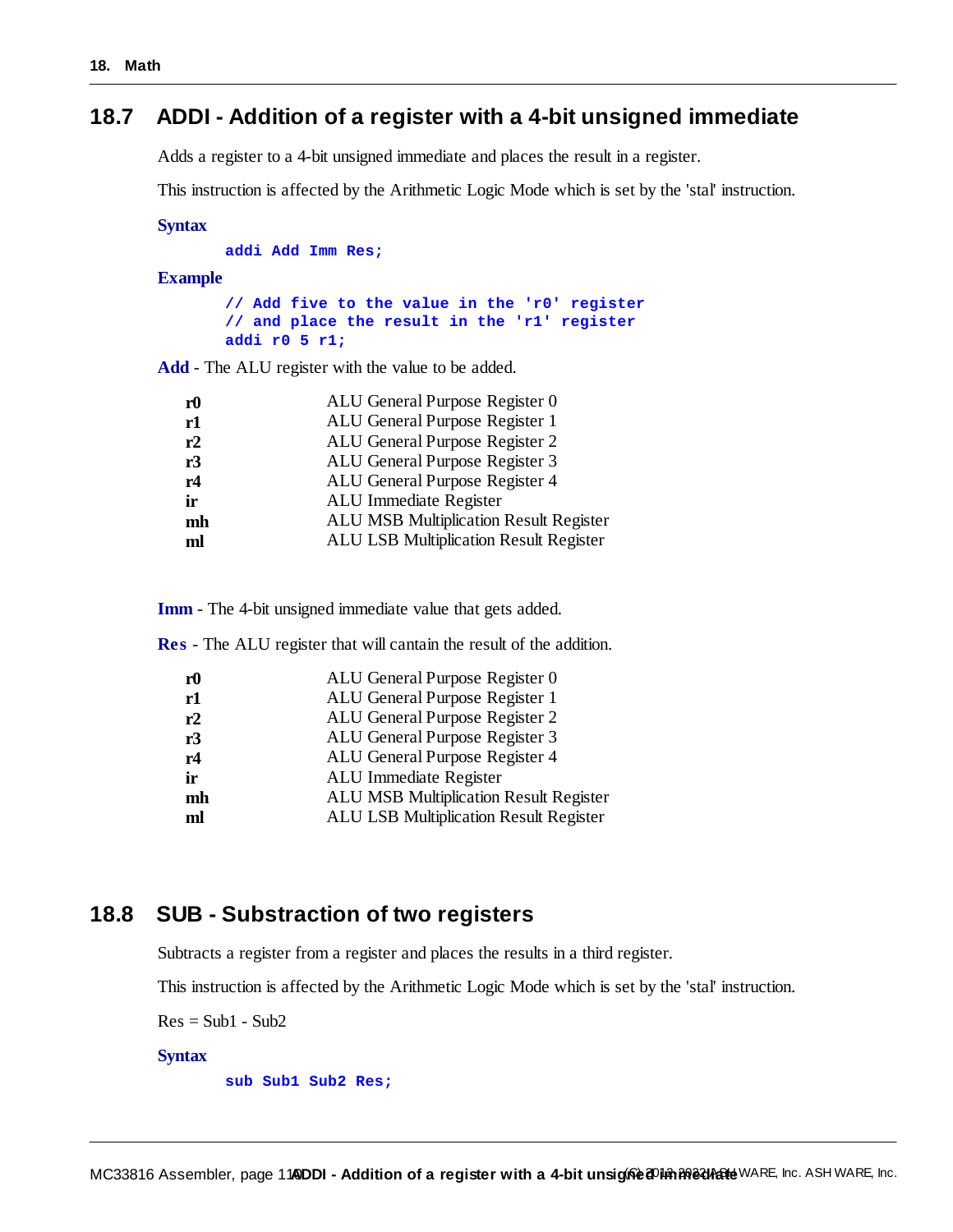# **Example**

|                                        |  | // Subtract the value in the 'ir' register |
|----------------------------------------|--|--------------------------------------------|
| // from the value in the 'r1' register |  |                                            |
| // and place results in 'r2' register  |  |                                            |
| add r $1$ ir r $2$ ;                   |  |                                            |

**Sub1** - The minuend

| r <sub>0</sub> | ALU General Purpose Register 0                |
|----------------|-----------------------------------------------|
| r1             | ALU General Purpose Register 1                |
| r2             | ALU General Purpose Register 2                |
| r3             | ALU General Purpose Register 3                |
| r4             | ALU General Purpose Register 4                |
| ir             | ALU Immediate Register                        |
| mh             | <b>ALU MSB Multiplication Result Register</b> |
| ml             | <b>ALU LSB Multiplication Result Register</b> |
|                |                                               |

#### **Sub2** - The subtrahend

| r0 | ALU General Purpose Register 0                |
|----|-----------------------------------------------|
| r1 | ALU General Purpose Register 1                |
| r2 | ALU General Purpose Register 2                |
| r3 | ALU General Purpose Register 3                |
| r4 | ALU General Purpose Register 4                |
| ir | ALU Immediate Register                        |
| mh | <b>ALU MSB Multiplication Result Register</b> |
| ml | ALU LSB Multiplication Result Register        |
|    |                                               |

# **Res** - The result

| r <sub>0</sub> | ALU General Purpose Register 0                |
|----------------|-----------------------------------------------|
| r1             | ALU General Purpose Register 1                |
| r2             | ALU General Purpose Register 2                |
| r3             | ALU General Purpose Register 3                |
| r4             | ALU General Purpose Register 4                |
| ir             | ALU Immediate Register                        |
| mh             | <b>ALU MSB Multiplication Result Register</b> |
| ml             | ALU LSB Multiplication Result Register        |
|                |                                               |

# **18.9 SUBI - Subtraction by a 4-bit unsigned immediate**

Subtracts an unsigned 4-bit immediate from a register and places the results in second register.

This instruction is affected by the Arithmetic Logic Mode which is set by the 'stal' instruction.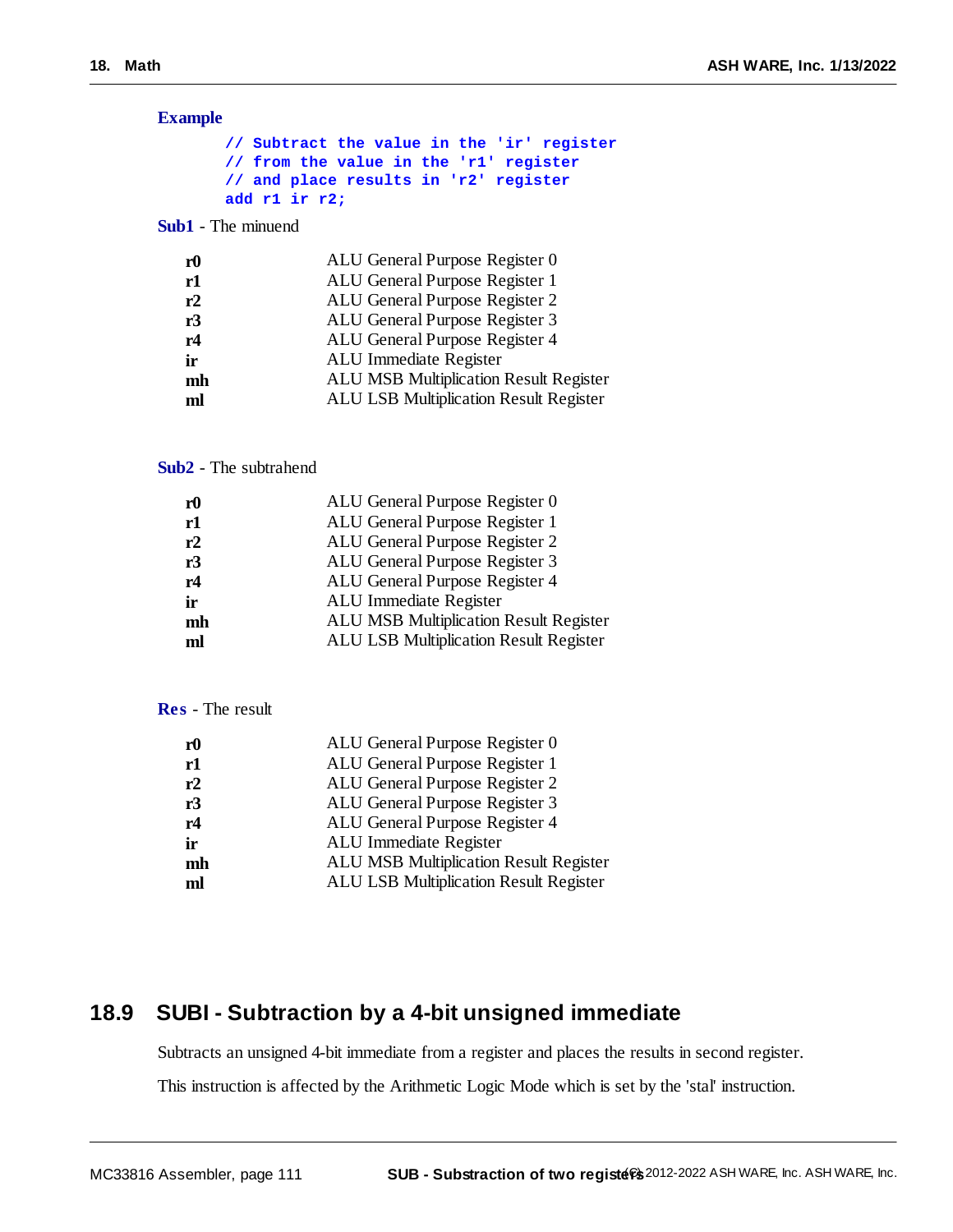$Res = Sub - Imm$ 

# **Syntax**

**subi Sub Imm Res;**

# **Example**

|  |                 |  | // Subtract 0xE from register 'r2'       |  |
|--|-----------------|--|------------------------------------------|--|
|  |                 |  | // and put the result into register 'r3' |  |
|  | subi r2 0xE r3; |  |                                          |  |

**Sub** - The minuend

| r <sub>0</sub> | ALU General Purpose Register 0                |
|----------------|-----------------------------------------------|
| r1             | ALU General Purpose Register 1                |
| r2             | ALU General Purpose Register 2                |
| r3             | ALU General Purpose Register 3                |
| r4             | ALU General Purpose Register 4                |
| ir             | ALU Immediate Register                        |
| mh             | <b>ALU MSB Multiplication Result Register</b> |
| ml             | <b>ALU LSB Multiplication Result Register</b> |
|                |                                               |

|  |  |  |  | <b>Imm</b> - The 4-bit immediate subtrahend |
|--|--|--|--|---------------------------------------------|
|--|--|--|--|---------------------------------------------|

**Res** - The result

| r <sub>0</sub> | ALU General Purpose Register 0                |
|----------------|-----------------------------------------------|
| r1             | ALU General Purpose Register 1                |
| r2             | ALU General Purpose Register 2                |
| r3             | ALU General Purpose Register 3                |
| r4             | ALU General Purpose Register 4                |
| ir             | ALU Immediate Register                        |
| mh             | <b>ALU MSB Multiplication Result Register</b> |
| ml             | <b>ALU LSB Multiplication Result Register</b> |
|                |                                               |

# **18.10 MUL - Multiplication of two registers, result goes in 'mh' and 'ml'**

Multiply register Fact1 with register Fact2 and put the resulting 32-bit number's MSB in the 'mh' register and LSB in the 'ml' register.

The multiply takes 17 clock cycles.

A series of shift's and add's of the 'mh' and 'ml' register is used such that the 'mh' and 'ml' register should be neither read nor written while the multiply is underway. However, registers 'r0' through 'r4' and 'ir' are available for parallel execution.

To determine when the multiply is complete, the arith\_reg's OD bit, which goes from zero to one, can be tested as shown in the example below.

#### **Syntax**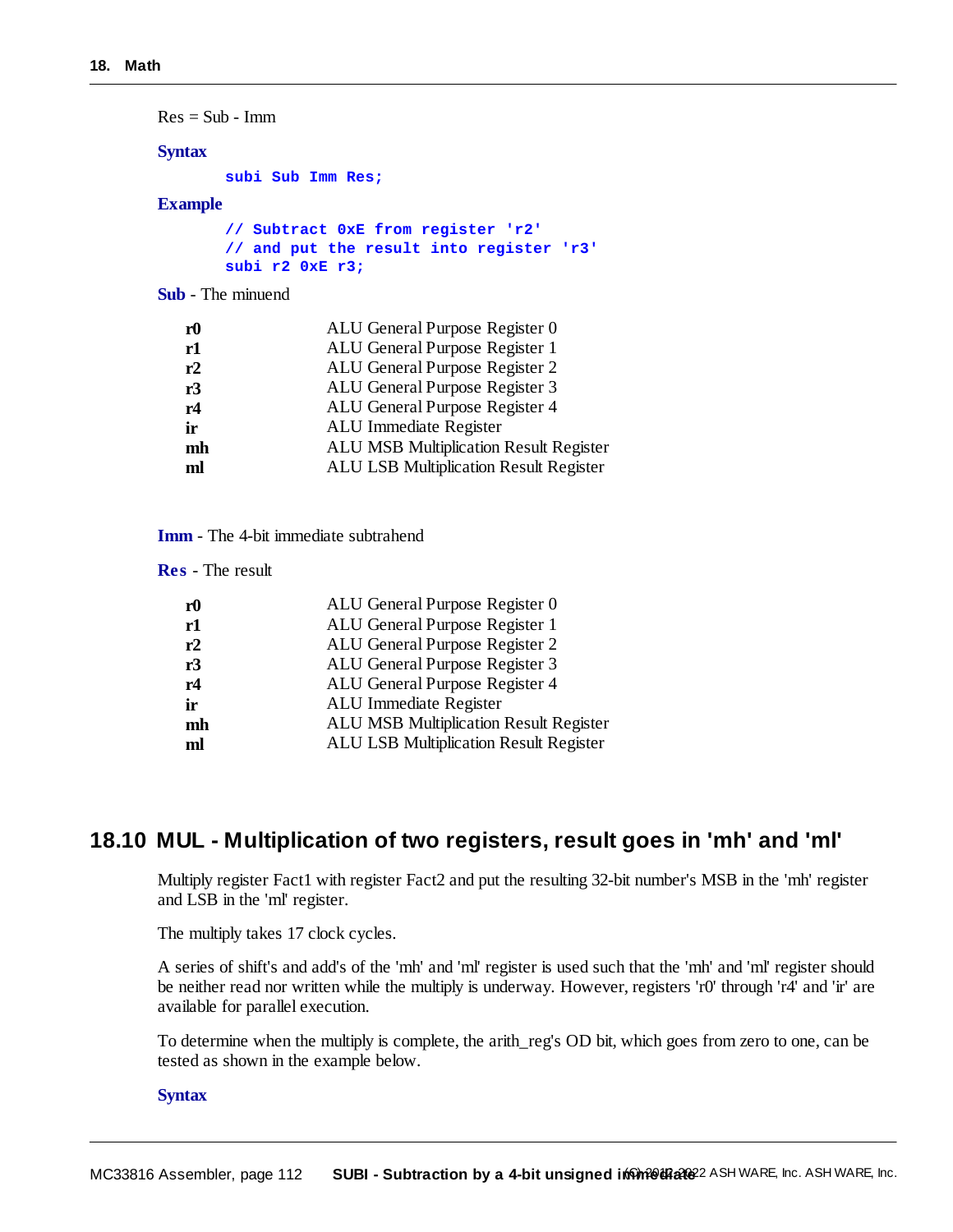```
mul Fact1 Fact2;
```
# **Example**

```
mul r0 r1;
wait_loop6:
jarr done6 opd;
jmpr wait_loop6;
done6:
store mh MyMsbVar _ofs;
store ml MyLsbVar _ofs;
```
**Fact1** - The first register to be multiplied

| r0 | ALU General Purpose Register 0 |
|----|--------------------------------|
| r1 | ALU General Purpose Register 1 |
| r2 | ALU General Purpose Register 2 |
| r3 | ALU General Purpose Register 3 |
| r4 | ALU General Purpose Register 4 |
| ir | ALU Immediate Register         |

**Fact2** - The second register to be multiplied

| r <sub>0</sub> | ALU General Purpose Register 0 |
|----------------|--------------------------------|
| r1             | ALU General Purpose Register 1 |
| r2             | ALU General Purpose Register 2 |
| r3             | ALU General Purpose Register 3 |
| r4             | ALU General Purpose Register 4 |
| ir             | ALU Immediate Register         |

# **18.11 MULI - Multiplication with 4-bit immediate, result goes in 'mh' and 'ml'**

Multiply register Fact with the 4-bit immediate and put the resulting 32-bit number's MSB in the 'mh' register and LSB in the 'ml' register.

The multiply takes 17 clock cycles.

A series of shift's and add's of the 'mh' and 'ml' register is used such that the 'mh' and 'ml' register should be neither read nor written while the multiply is underway. However, registers 'r0' through 'r4' and 'ir' are available for parallel execution.

To determine when the multiply is complete, the arith\_reg's OD bit, which goes from zero to one, can be tested as shown in the example below.

**Syntax**

```
muli Fact Imm;
Example
       muli r0 9;
       wait_loop1:
```
**jarr done1 opd;**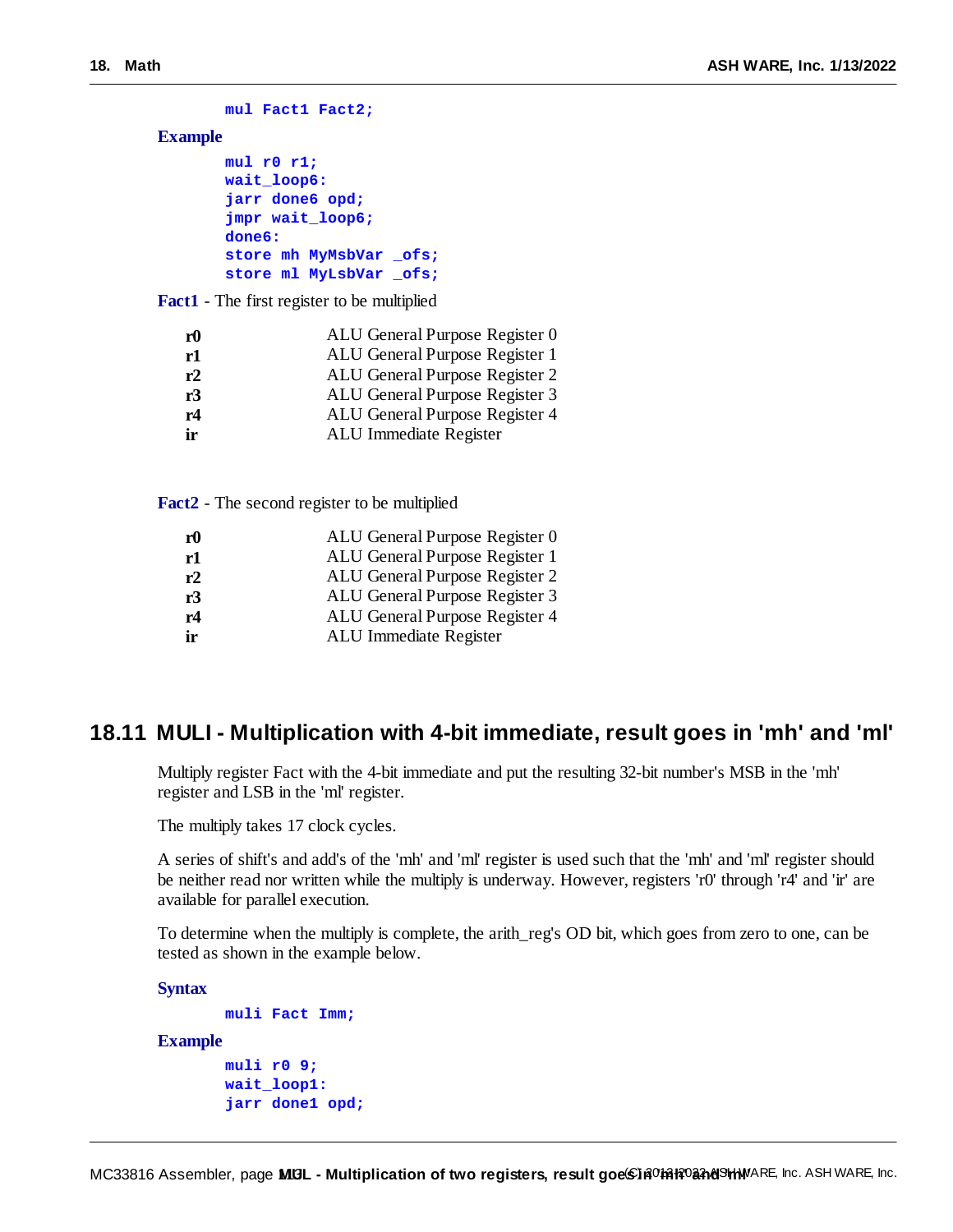| jmpr wait loop1;       |  |  |
|------------------------|--|--|
| $done1$ :              |  |  |
| store mh MyMsbVar ofs; |  |  |
| store ml MyLsbVar ofs; |  |  |

**Fact** - The register to be multiplied

| r0 | ALU General Purpose Register 0 |
|----|--------------------------------|
| r1 | ALU General Purpose Register 1 |
| r2 | ALU General Purpose Register 2 |
| r3 | ALU General Purpose Register 3 |
| r4 | ALU General Purpose Register 4 |
| ir | ALU Immediate Register         |

**Imm** - The four-bit immediate to be multiplied

# **18.12 SWAP - Swap a register's high and low bytes**

The high byte becomes the low byte and the low byte becomes the high byte.

#### **Syntax**

|                | swap Reg;                                                                  |
|----------------|----------------------------------------------------------------------------|
| <b>Example</b> |                                                                            |
|                | // Swap the upper and lower bytes<br>// within register 'r1'<br>swap $r1;$ |
| Reg            |                                                                            |
| r0             | ALU General Purpose Register 0                                             |
| r1             | ALU General Purpose Register 1                                             |
| r2             | ALU General Purpose Register 2                                             |
| r3             | ALU General Purpose Register 3                                             |
| r4             | ALU General Purpose Register 4                                             |
| ir             | ALU Immediate Register                                                     |

- **mh** ALU MSB Multiplication Result Register
- **ml** ALU LSB Multiplication Result Register

# **18.13 TOC2 - Conditional conversion to 2's complement format with sign enforcement**

Conditionally converts a number to 2's complement format.

If the conversion bit 'CS' of the ALU Condition Register 'arith\_reg' is zero then only the most significant bit is to zero and no other bits are changed.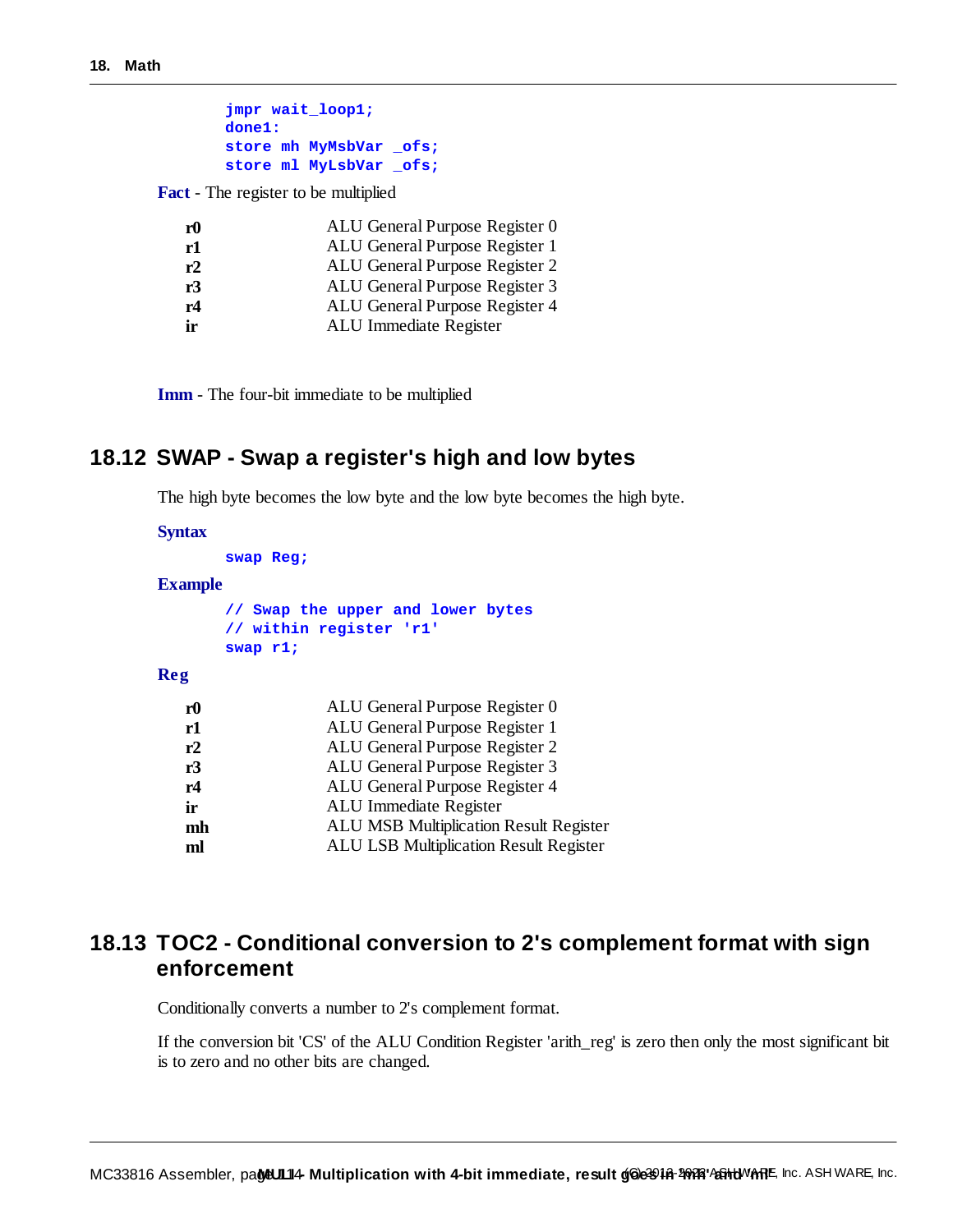However, if 'CS' is one, then a two's complement is taken (bitwise inversion, then add one) and the most significant bit is set to one.

#### **Syntax**

**toc2 Reg;**

## **Example**

| // Conditionally convert a number                    |
|------------------------------------------------------|
| // to 2's complement format.                         |
| // If the conversion bit 'CS'                        |
| // of the ALU Condition Register 'arith reg' is zero |
| // then only the most significant bit is to zero and |
| // no other bits are changed.                        |
| // However, if 'CS' is one,                          |
| // then a two's complement is taken                  |
| // (bitwise inversion, then add one)                 |
| // and the most significant bit is set to one        |
| toc2 ir;                                             |

#### **Reg** -

| r0 | ALU General Purpose Register 0                |
|----|-----------------------------------------------|
| r1 | ALU General Purpose Register 1                |
| r2 | ALU General Purpose Register 2                |
| r3 | ALU General Purpose Register 3                |
| r4 | ALU General Purpose Register 4                |
| ir | ALU Immediate Register                        |
| mh | <b>ALU MSB Multiplication Result Register</b> |
| ml | <b>ALU LSB Multiplication Result Register</b> |
|    |                                               |

# **18.14 TOINT - Convert from 2's complement**

Convert the 2-complement value to integer format.

If the operand's most significant bit is zero then the original value is retained.

If the operand's most significant bit is a one then a two's complement is performed (invert all bits and add one) and the most significant bit is cleared.

The resulting value of the conversion bit 'CS' of the ALU Condition Register 'arith\_reg' is affected by the Rst parameter.

If the Rst parameter is a zero then the CS bit gets 'OR'd with the operands most significant bit.

If the Rst parameter is a one then the CS bit is set to the operand's most significant bit.

**Syntax**

**toint Reg Rst;**

### **Example**

**// Convert from 2's complement.**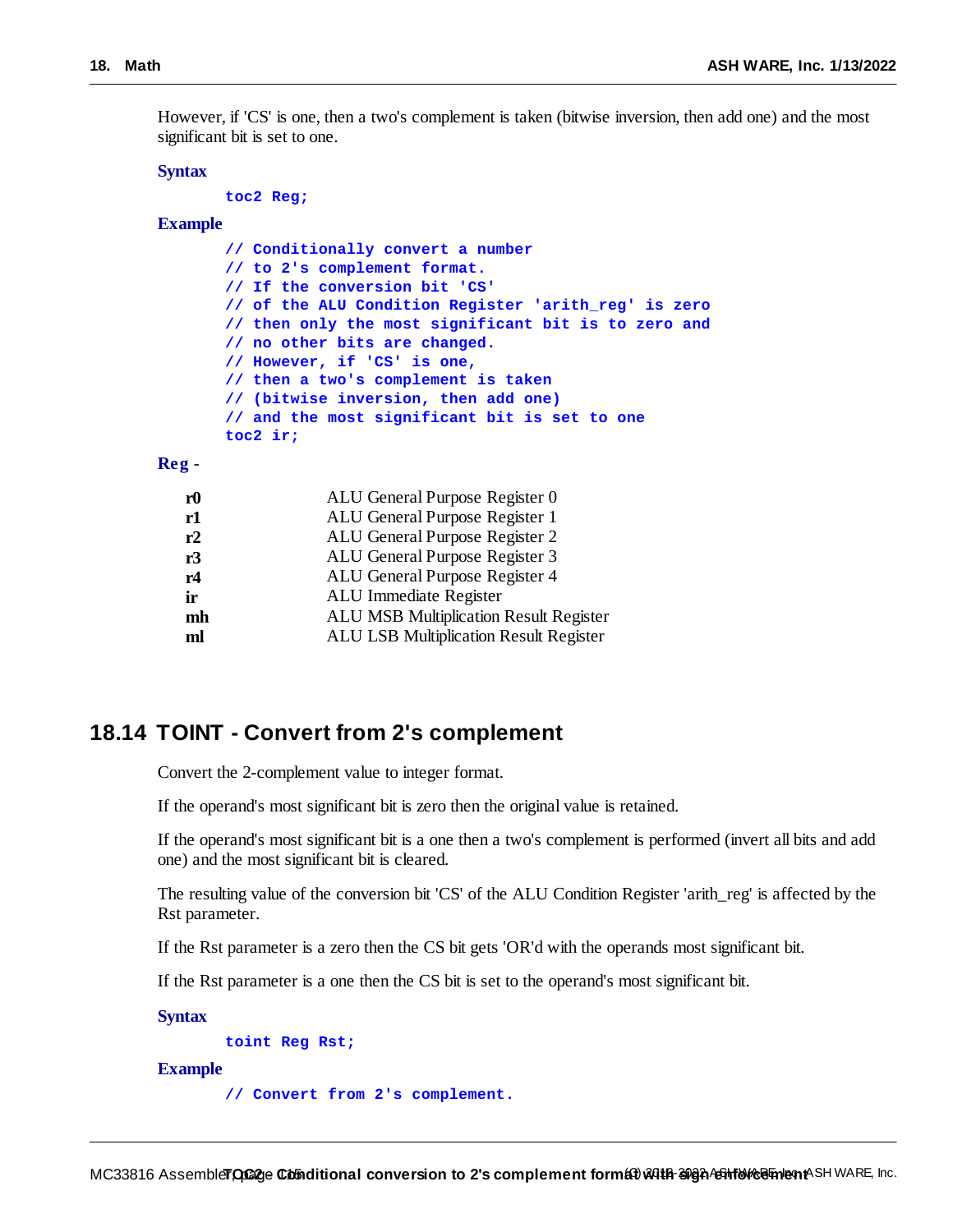|                | // The Rst parameter is a one<br>// so set the CS bit<br>// to the operand's most significant bit<br>toint ir rst; |
|----------------|--------------------------------------------------------------------------------------------------------------------|
| Reg            |                                                                                                                    |
| r <sub>0</sub> | ALU General Purpose Register 0                                                                                     |
| r1             | ALU General Purpose Register 1                                                                                     |
| r2             | ALU General Purpose Register 2                                                                                     |
| r3             | ALU General Purpose Register 3                                                                                     |
| r4             | ALU General Purpose Register 4                                                                                     |
| ir             | ALU Immediate Register                                                                                             |
| mh             | <b>ALU MSB Multiplication Result Register</b>                                                                      |
| ml             | <b>ALU LSB Multiplication Result Register</b>                                                                      |

**Rst** - CS bit behavior

| rst | The existing conversion bit CS is XORed with the operand's |
|-----|------------------------------------------------------------|
|     | most significant bit                                       |
| rst | The existing conversion bit CS is set according to the     |
|     | operand's most significant bit                             |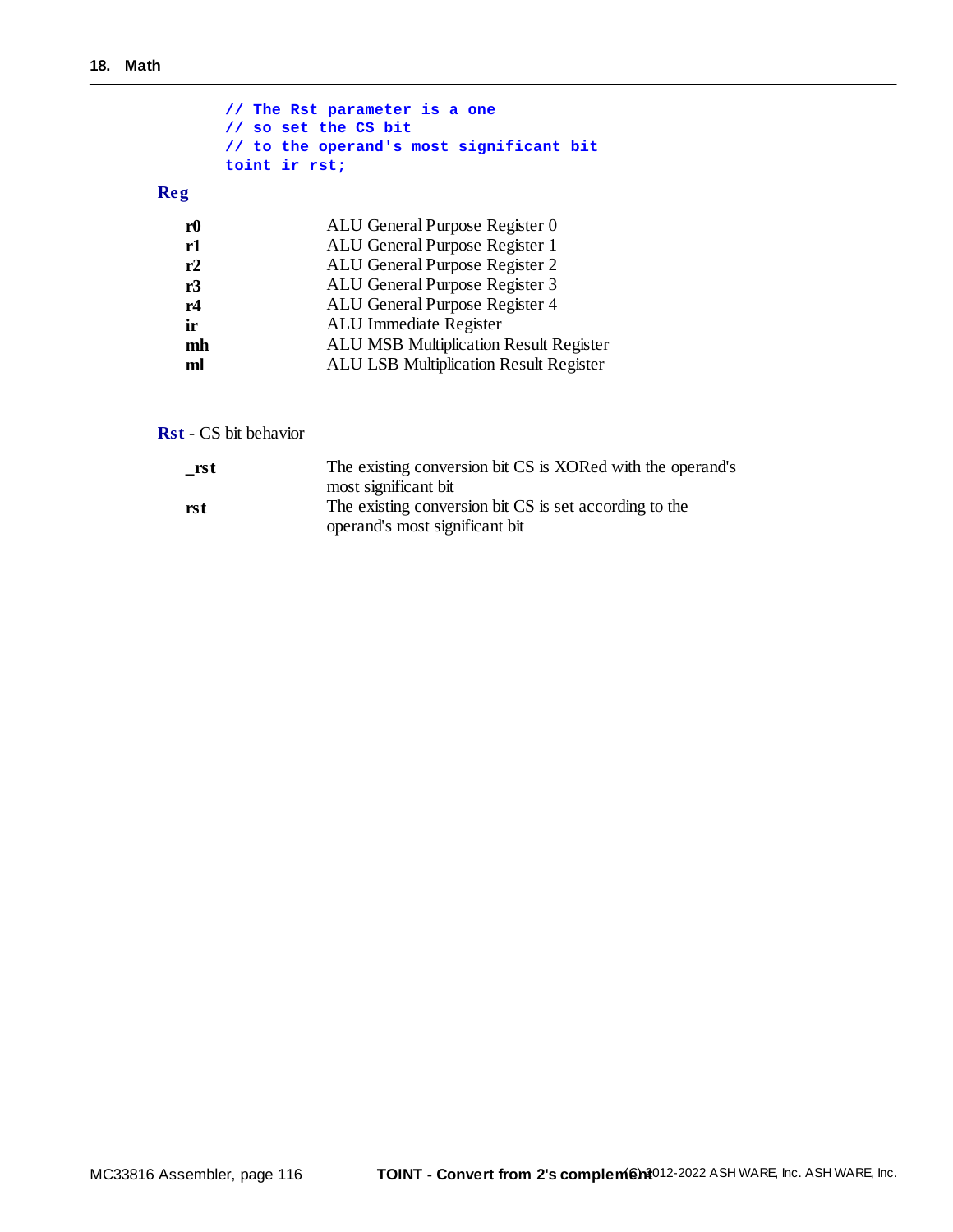# **Bitwise**

# **Part**

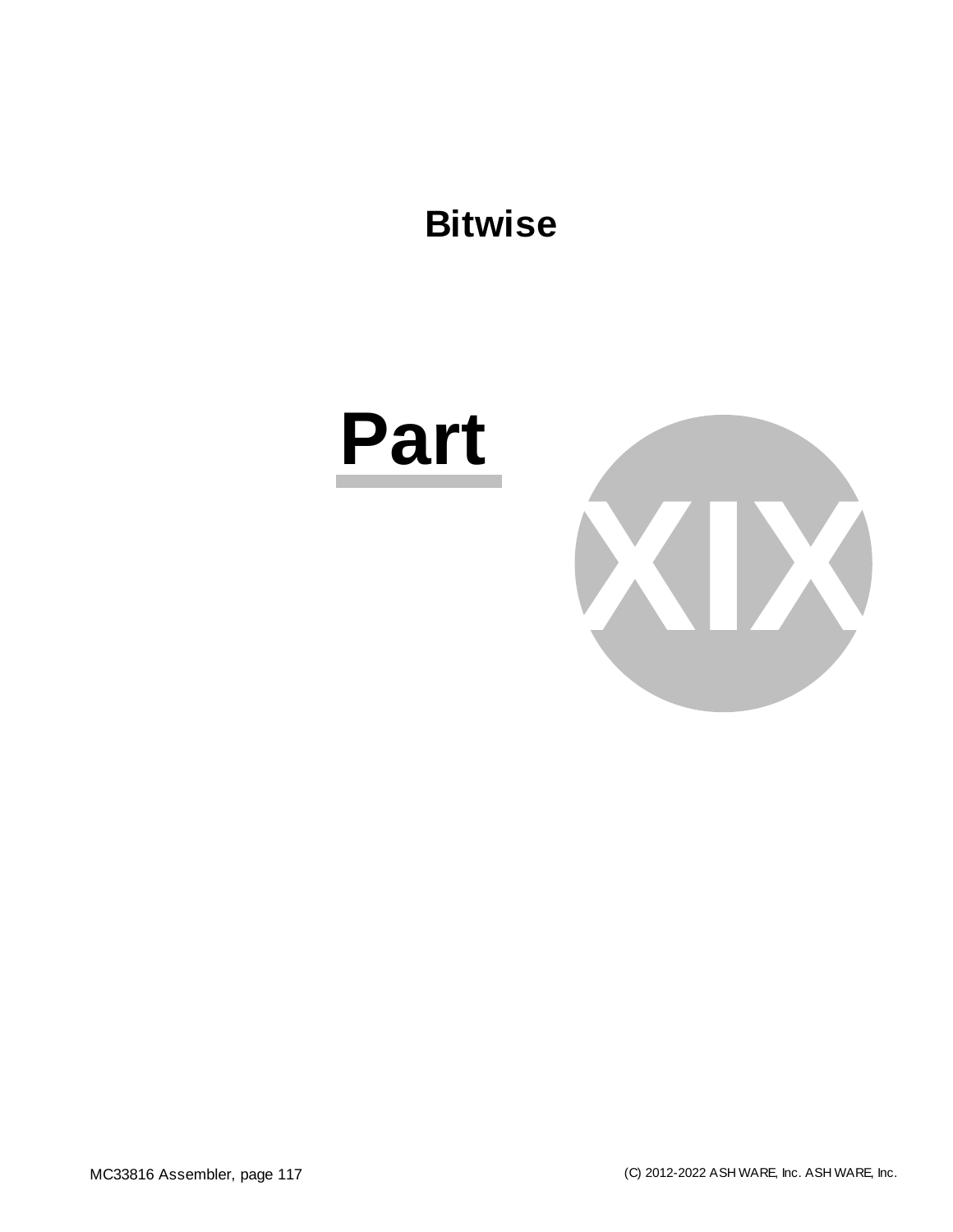# **19 Bitwise**

This section covers the 'bitwise' operations, 'and', 'or', 'xor', and 'not'.

# **19.1 AND - Bitwise AND with 'ir' register**

Performs a bitwise 'AND' of the selected register with the 'ir' register and places the results back into the (same) selected register.

The ALU Condition Register 'arith\_reg' 'MN' and 'MZ' bits get written.

Note that the 'MN' flag indicating all one's gets tested by the 'jarr' and 'jarf' instructions using the 'all1' syntax. Similarly, the 'MZ' flag indicating all zeroes gets tested by the 'all0' flag.

### **Syntax**

```
and Reg;
```
**Example**

```
// AND the 'ir' register with the 'r0' register.
// Result goes in the 'r0' register.
// If the result is '0' then jump to the 'handle_all_zeroes_' code
label.
and r0;
jarr handle_all_zeroes_ all0;
// ... (more code here) ...
handle_all_zeroes_:
```
**Reg** - The register for both the operation's operand and result.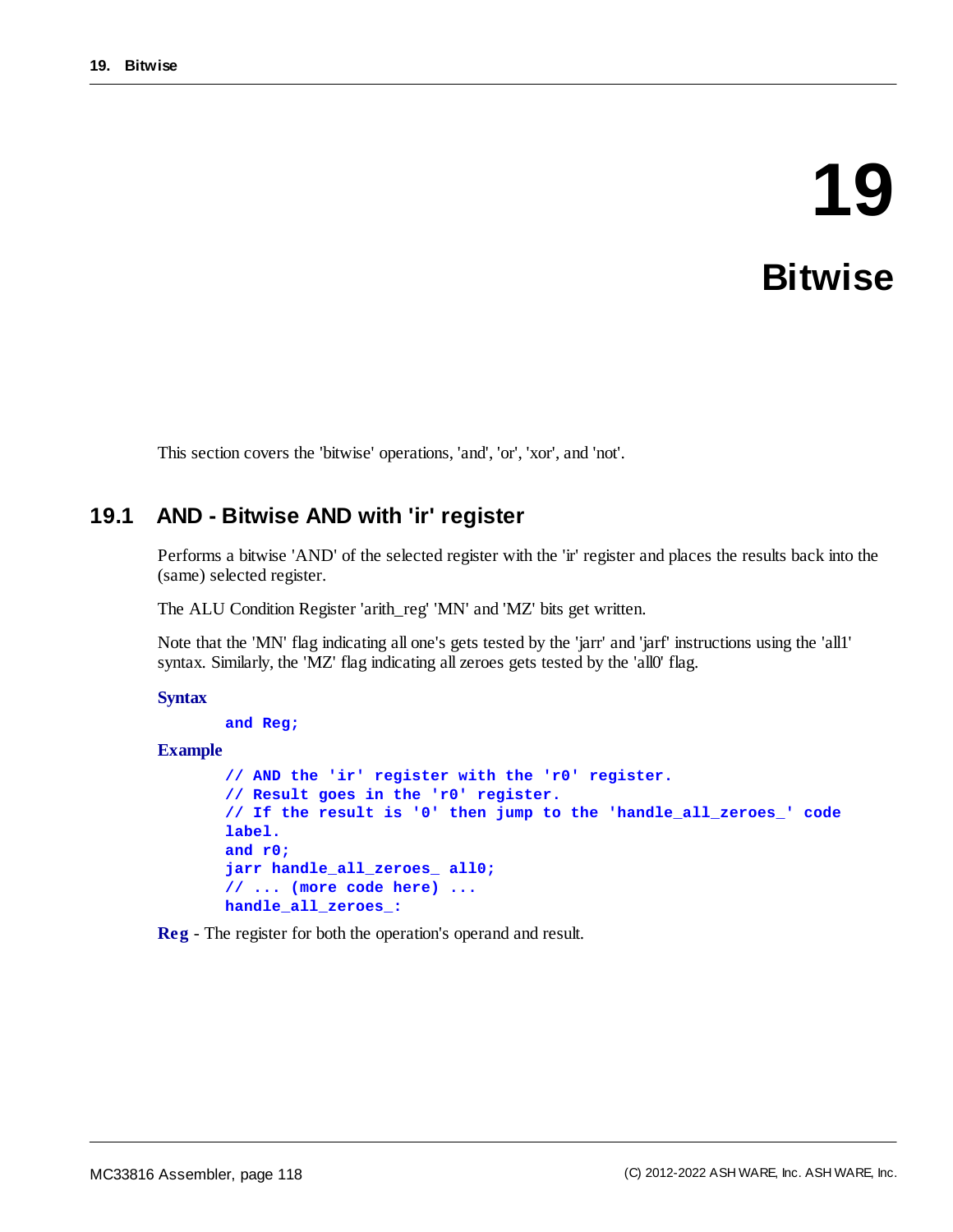| ${\bf r0}$ | ALU General Purpose Register 0                |
|------------|-----------------------------------------------|
| r1         | ALU General Purpose Register 1                |
| r2         | ALU General Purpose Register 2                |
| r3         | ALU General Purpose Register 3                |
| r4         | ALU General Purpose Register 4                |
| ir         | ALU Immediate Register                        |
| mh         | <b>ALU MSB Multiplication Result Register</b> |
| ml         | <b>ALU LSB Multiplication Result Register</b> |
|            |                                               |

# **19.2 OR - Bitwise OR with the 'ir' register**

Performs a bitwise 'OR' of the selected register with the 'ir' register and places the results back into the (same) selected register.

The ALU Condition Register 'arith\_reg' 'MN' and 'MZ' bits get written.

Note that the 'MN' flag indicating all one's gets tested by the 'jarr' and 'jarf' instructions using the 'all1' syntax. Similarly, the 'MZ' flag indicating all zeroes gets tested by the 'all0' flag.

# **Syntax**

**or Reg;**

# **Example**

```
// Bitwise OR the 'ir' register with the 'r0' register.
// Result goes in the 'r0' register.
// If the result is '0xFFFF' then jump to the 'handle_all_ones_' code
label.
or r0;
jarr handle_all_ones_ all1;
// ... (more code here) ...
handle_all_ones_:
```
**Reg** - The register for both the operation's operand and result.

| r0 | ALU General Purpose Register 0                |
|----|-----------------------------------------------|
| r1 | ALU General Purpose Register 1                |
| r2 | ALU General Purpose Register 2                |
| r3 | ALU General Purpose Register 3                |
| r4 | ALU General Purpose Register 4                |
| ir | ALU Immediate Register                        |
| mh | <b>ALU MSB Multiplication Result Register</b> |
| ml | <b>ALU LSB Multiplication Result Register</b> |
|    |                                               |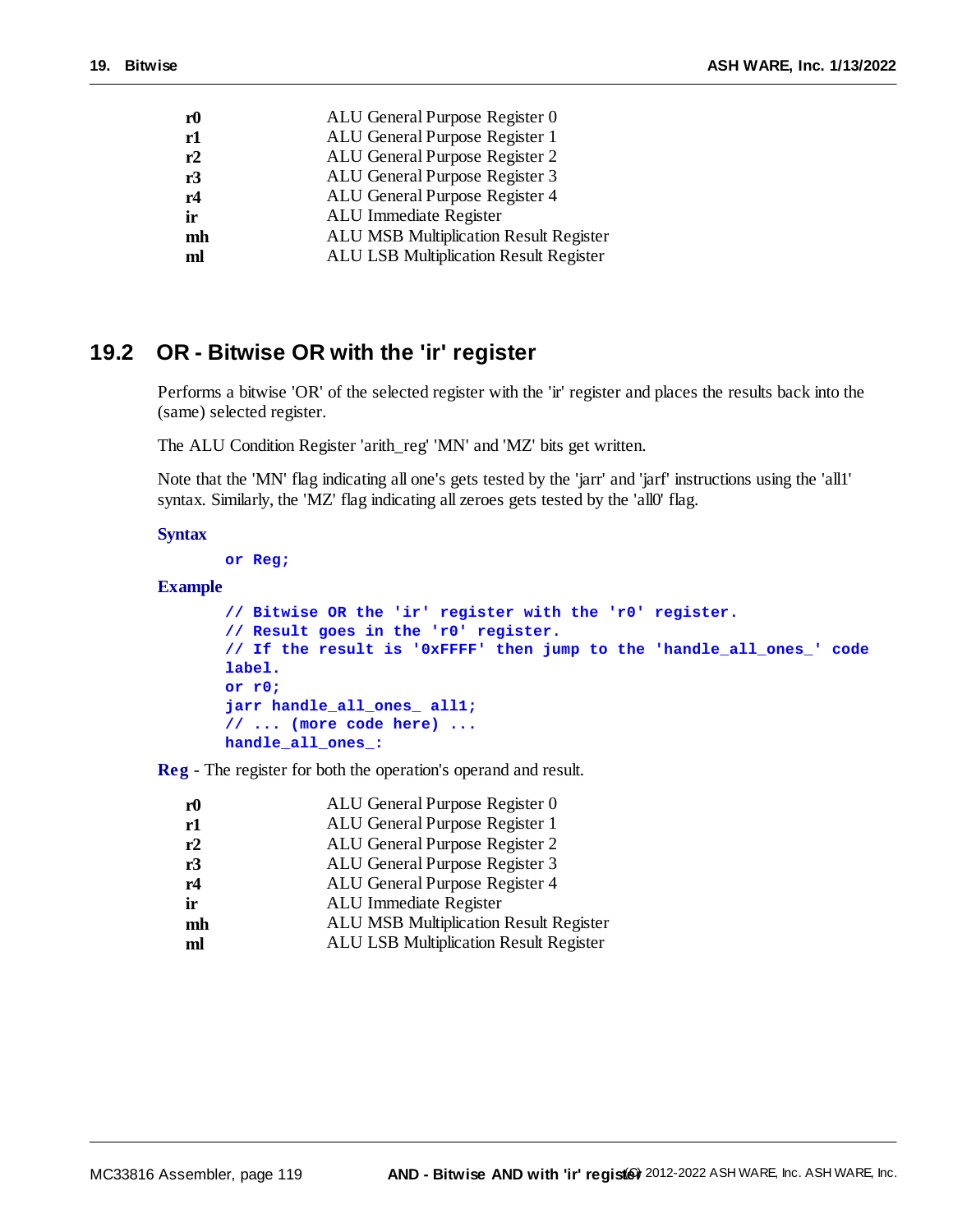# **19.3 XOR - Bitwise XOR with the 'ir' register**

Performs a bitwise 'XOR' of the selected register with the 'ir' register and places the results back into the (same) selected register.

The ALU Condition Register 'arith\_reg' 'MN' and 'MZ' bits get written.

Note that the 'MN' flag indicating all one's gets tested by the 'jarr' and 'jarf' instructions using the 'all1' syntax. Similarly, the 'MZ' flag indicating all zeroes gets tested by the 'all0' flag.

#### **Syntax**

```
xor Reg;
```
#### **Example**

```
// Bitwise XOR the 'ir' register with the 'r0' register.
// Result goes in the 'r0' register.
// If the result is '0xFFFF' then jump to the 'handle_all_ones' code
label.
xor r0;
jarr handle_all_ones all1;
// ... (more code here) ...
handle_all_ones:
```
**Reg** - The register for both the operation's operand and result.

| r <sub>0</sub> | ALU General Purpose Register 0                |
|----------------|-----------------------------------------------|
| r1             | ALU General Purpose Register 1                |
| r2             | ALU General Purpose Register 2                |
| r3             | ALU General Purpose Register 3                |
| r4             | ALU General Purpose Register 4                |
| ir             | ALU Immediate Register                        |
| mh             | <b>ALU MSB Multiplication Result Register</b> |
| ml             | ALU LSB Multiplication Result Register        |
|                |                                               |

# **19.4 NOT - Bitwise NOT**

Inverts the bits of the selected register and puts the result into the same register.

The ALU Condition Register 'arith\_reg' 'MN' and 'MZ' bits get written.

Note that the 'MN' flag indicating all one's gets tested by the 'jarr' and 'jarf' instructions using the 'all1' syntax. Similarly, the 'MZ' flag indicating all zeroes gets tested by the 'all0' flag.

**Syntax**

```
not Reg;
```
#### **Example**

```
// Bitwise invert the 'r0' register.
// Result goes in the 'r0' register.
// If the result is '0' then jump to the 'handle_all_zeroes' code
label.
```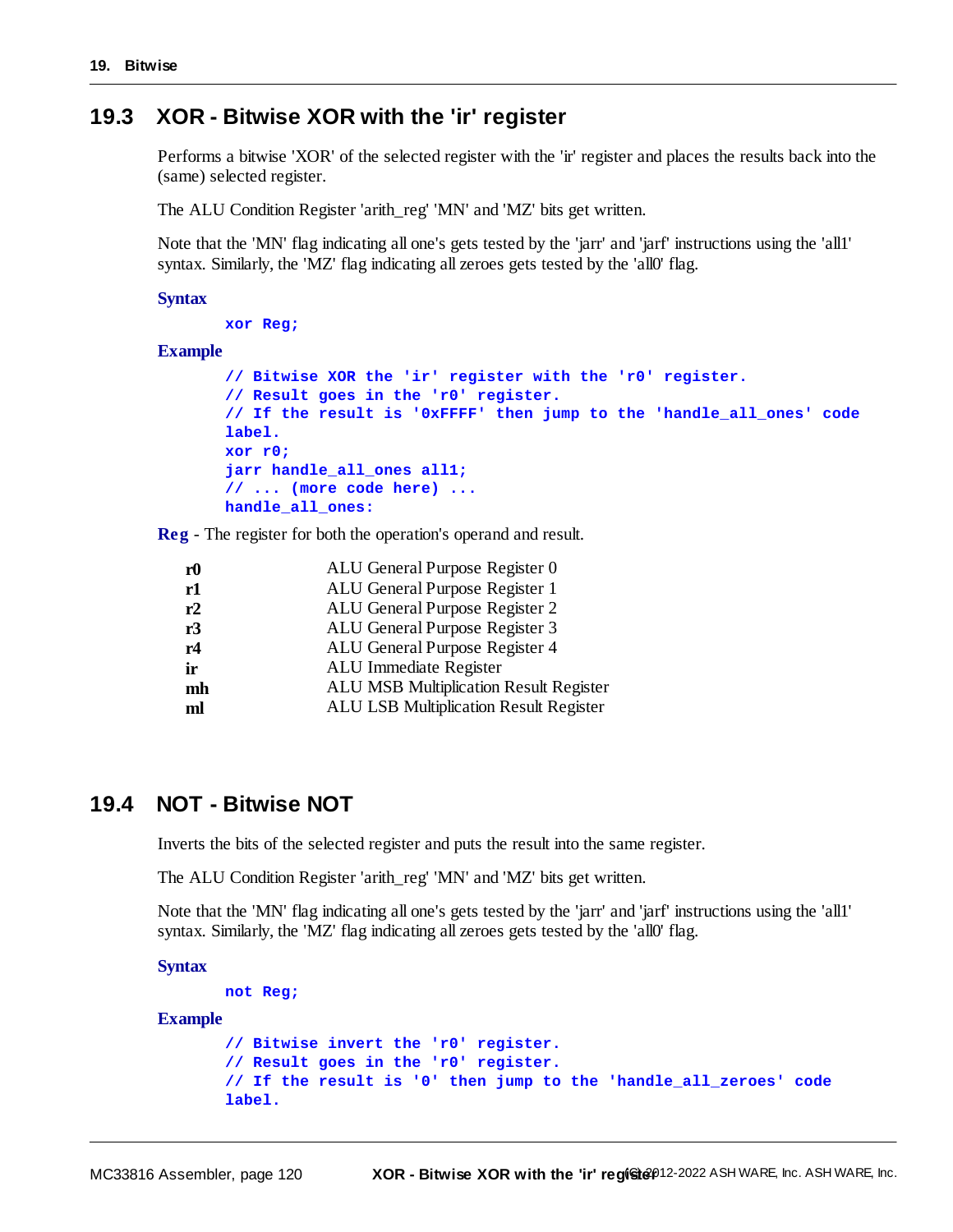| not r0:                             |
|-------------------------------------|
| jarr handle all zeroes all0;        |
| $// \dots$ (more code here) $\dots$ |
| handle all zeroes:                  |

**Reg** - The register for both the operation's operand and result.

| ALU General Purpose Register 0                |
|-----------------------------------------------|
| ALU General Purpose Register 1                |
| ALU General Purpose Register 2                |
| ALU General Purpose Register 3                |
| ALU General Purpose Register 4                |
| ALU Immediate Register                        |
| <b>ALU MSB Multiplication Result Register</b> |
| <b>ALU LSB Multiplication Result Register</b> |
|                                               |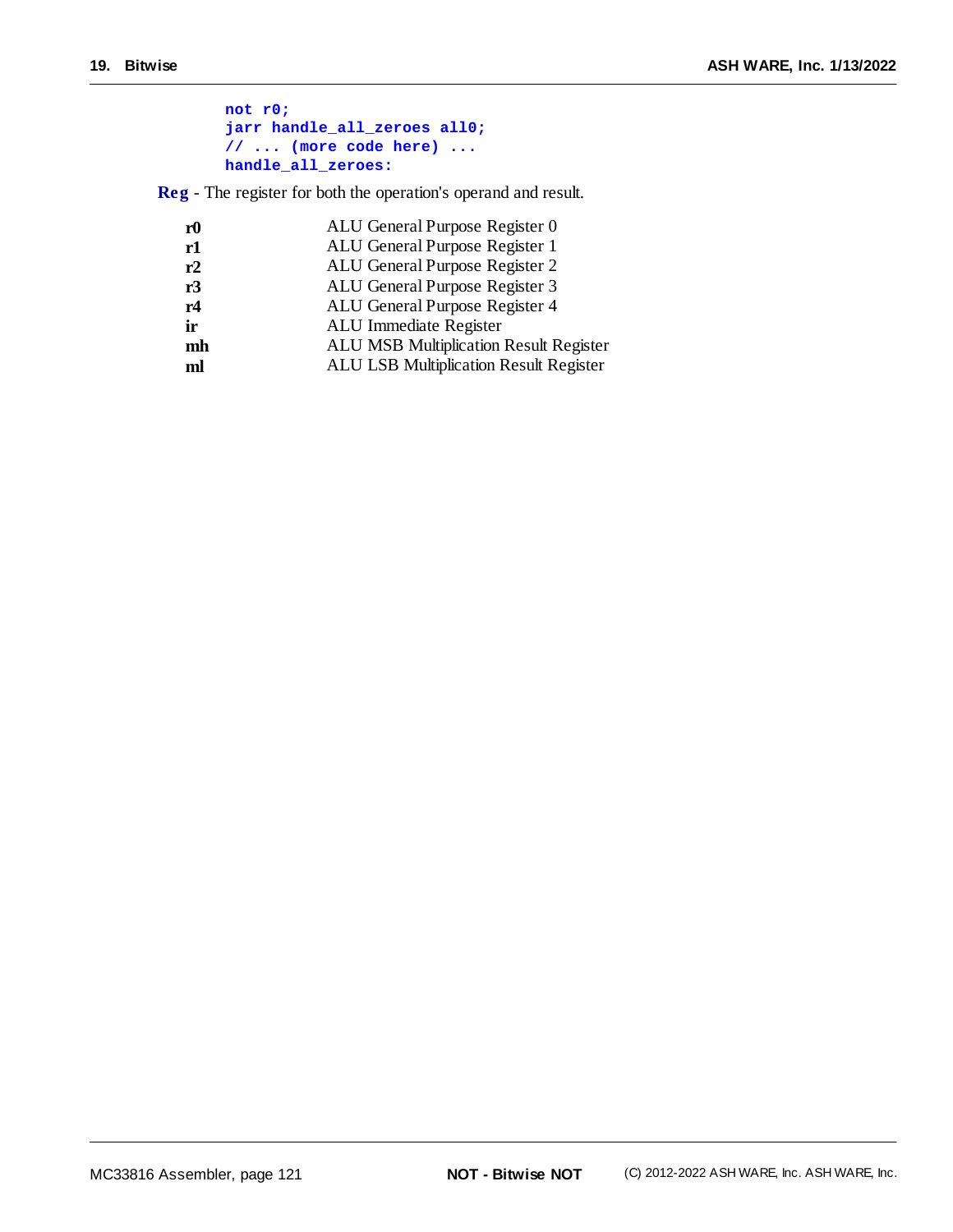



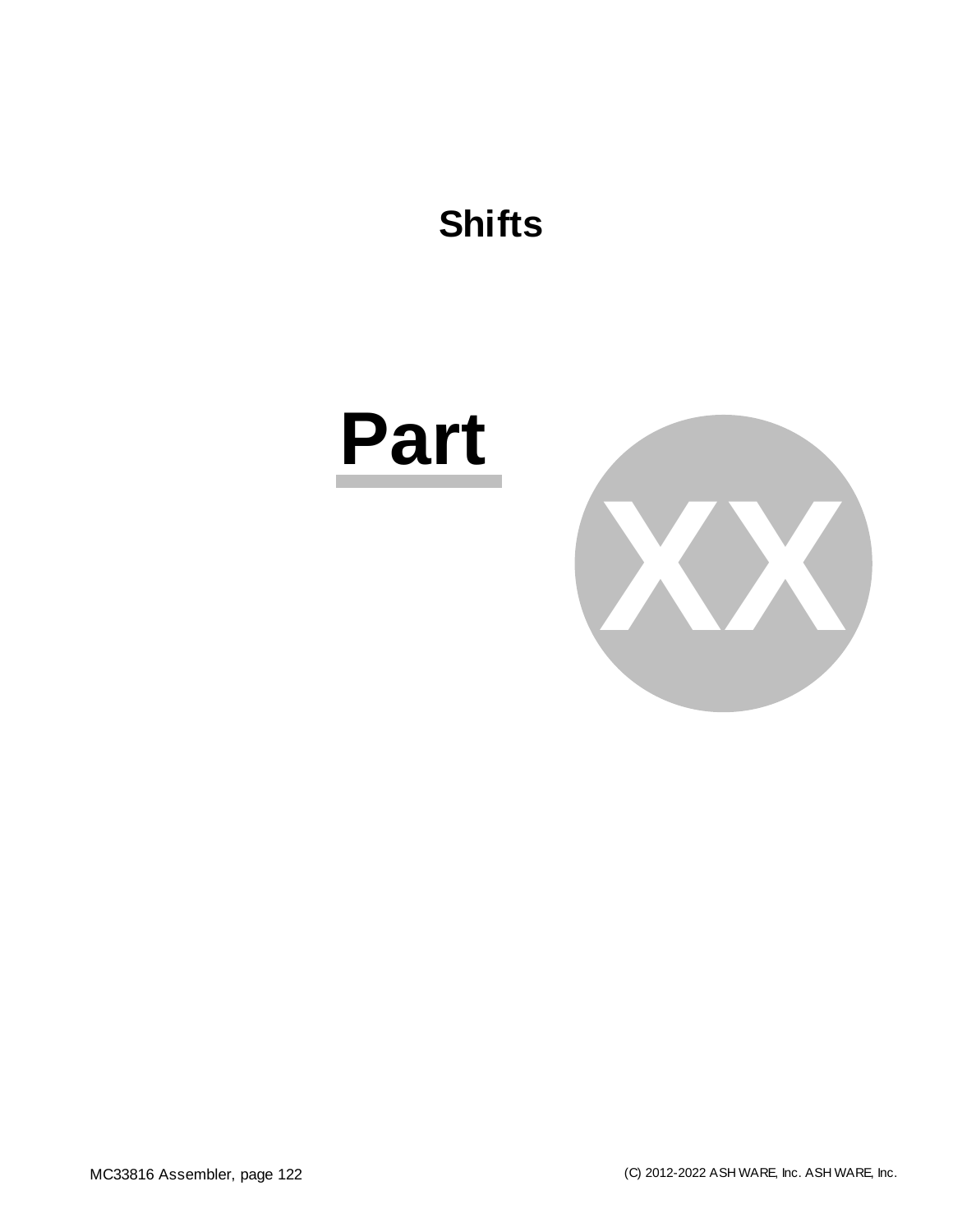# **20 Shifts**

This section covers the shift instructions. Shifts include 'shift left' and 'shift right', 'shift by register' and 'shift immediate', 'normalshift' and 'signed shift' in which the most significant bit does not change, and 32-bit shifts in which the 'mh' and 'ml' registers are treated as a single 32-bit register in which the 'mh' register's lsb connects with the 'ml's registers msb.

Shifts normally take one instruction cycle per shifted bit and the 'arith\_reg' register's 'OD' bit can be tested to determine when the shift is completed. So an 11-bit shift would normally take 11 clock cycles to execute. However, there is a special 8-bit shift which takes just a single clock cycle so shifts by constants greater than 8 bit positions can be sped up by combining the 8-bit shift with the immediate shift.

# **20.1 SHR - Shift right by register**

Shift right register 'RegData' the number of bits set by the value in register 'RegPos'.

This operation takes a variable number of clocks to execute. Specifically, it takes one clock per bit position shifted.

To determine when the operation is complete, the arith\_reg's 'Operation Done' bit (opd), which goes from zero to one upon completion, should be tested as shown in the example below.

### **Syntax**

```
shr RegData RegPos;
```
### **Example**

```
shr r3 r2;
wait_loop9:
jarr done9 opd;
jmpr wait_loop9;
done9:
```
**RegData** - The register that gets shifted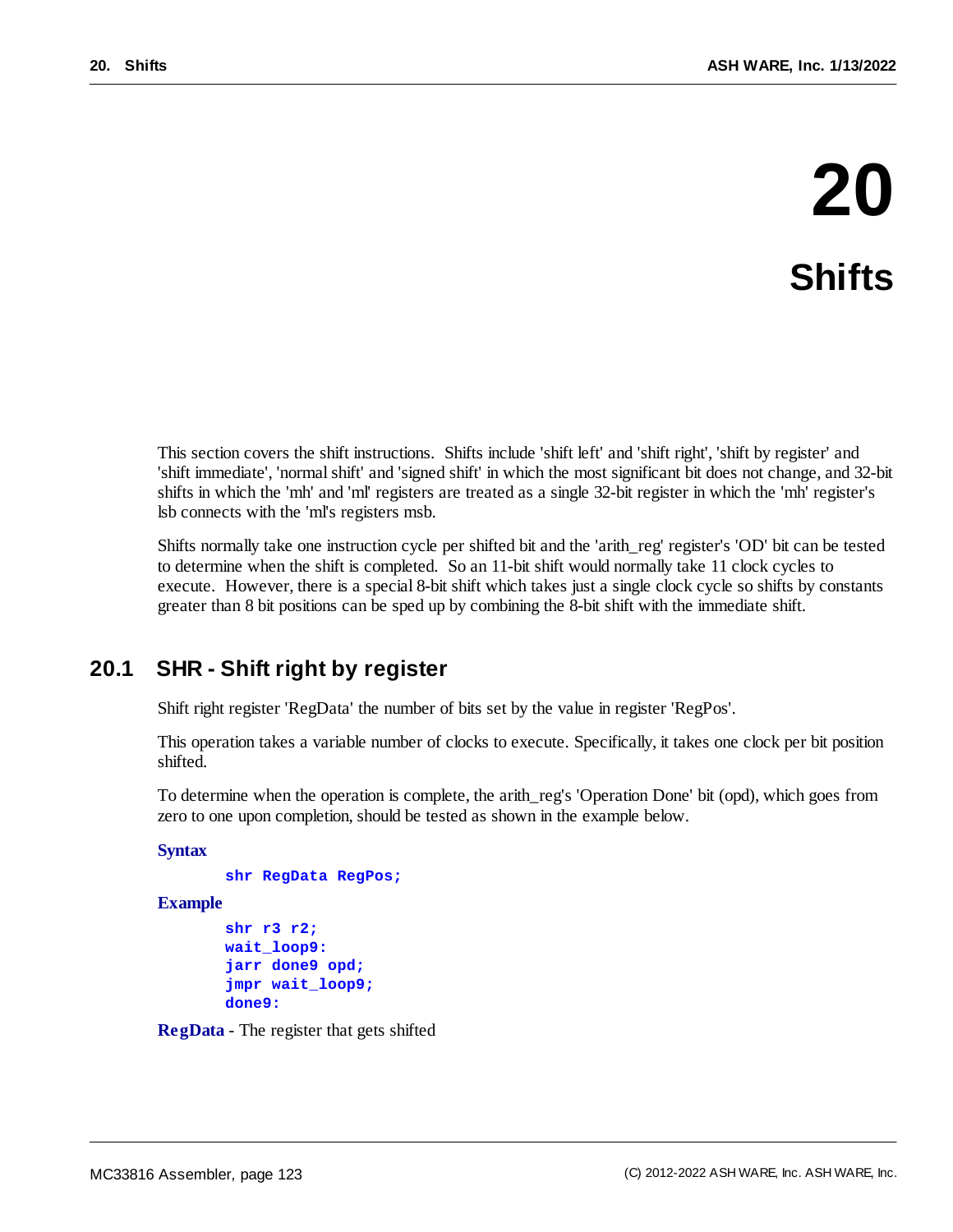| ${\bf r0}$ | ALU General Purpose Register 0                |
|------------|-----------------------------------------------|
| r1         | ALU General Purpose Register 1                |
| r2         | ALU General Purpose Register 2                |
| r3         | ALU General Purpose Register 3                |
| r4         | ALU General Purpose Register 4                |
| ir         | ALU Immediate Register                        |
| mh         | <b>ALU MSB Multiplication Result Register</b> |
| ml         | <b>ALU LSB Multiplication Result Register</b> |
|            |                                               |

**RegPos** - This register sets the number of bits to shift

| r <sub>0</sub> | ALU General Purpose Register 0                |
|----------------|-----------------------------------------------|
| r1             | ALU General Purpose Register 1                |
| r2             | ALU General Purpose Register 2                |
| r3             | ALU General Purpose Register 3                |
| r4             | ALU General Purpose Register 4                |
| ir             | ALU Immediate Register                        |
| mh             | <b>ALU MSB Multiplication Result Register</b> |
| ml             | <b>ALU LSB Multiplication Result Register</b> |
|                |                                               |

# **20.2 SHRS - Shift right by register, signed**

Shift right register 'RegData' the number of bits set by the value in register 'RegPos'.

The sign of the resulting number does not change in that the sign bit (msb) retains its original value.

This operation takes a variable number of clocks to execute. Specifically, it takes one clock per bit position shifted.

To determine when the operation is complete, the arith\_reg's 'Operation Done' bit (opd), which goes from zero to one upon completion, should be tested as shown in the example below.

# **Syntax**

```
shrs RegData RegPos;
```
### **Example**

```
shrs r3 r2;
wait_loop10:
jarr done10 opd;
jmpr wait_loop10;
done10:
```
**RegData** - The register that gets shifted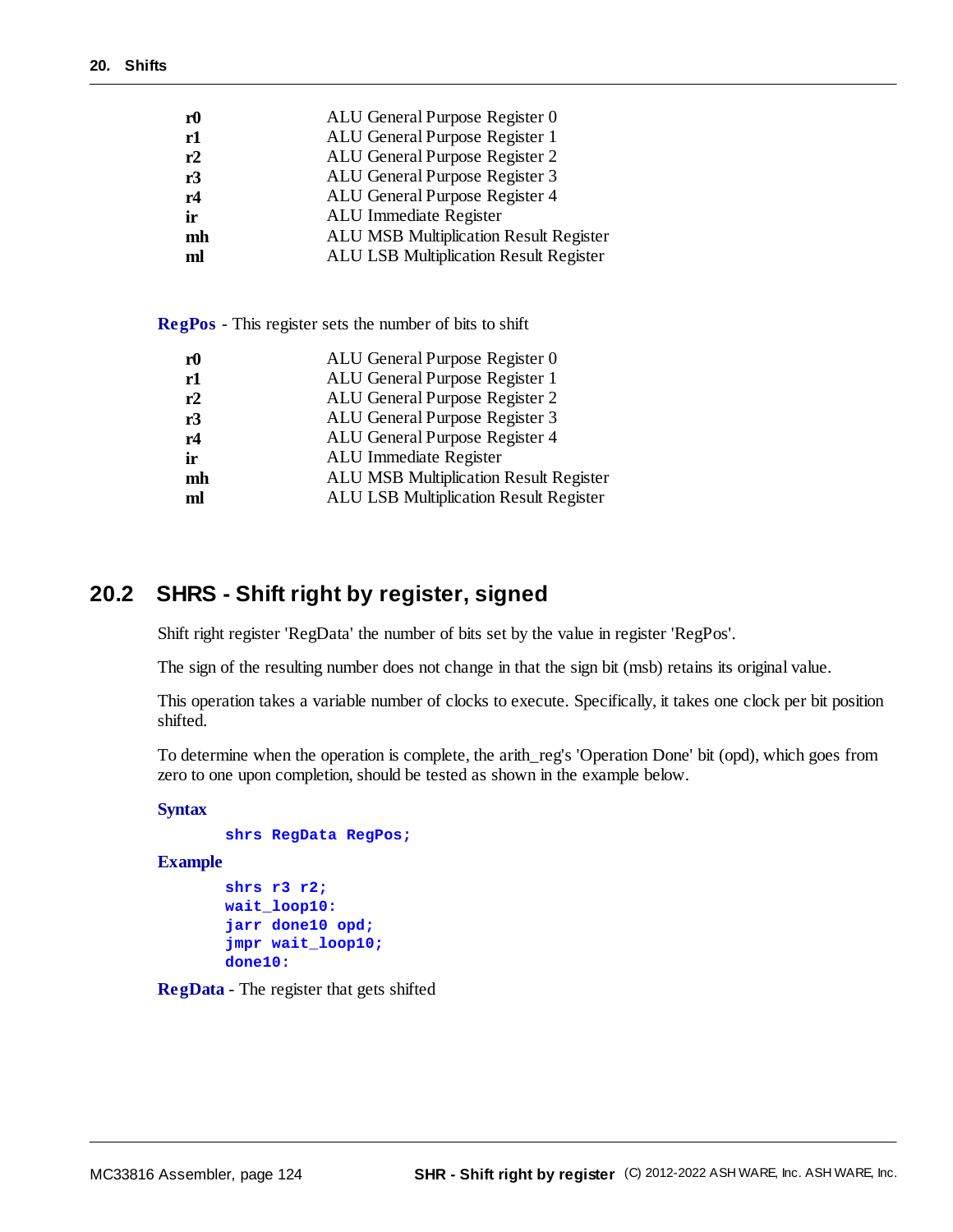| r <sub>0</sub> | ALU General Purpose Register 0                |
|----------------|-----------------------------------------------|
| r1             | ALU General Purpose Register 1                |
| r2             | ALU General Purpose Register 2                |
| r3             | ALU General Purpose Register 3                |
| r4             | ALU General Purpose Register 4                |
| ir             | ALU Immediate Register                        |
| mh             | <b>ALU MSB Multiplication Result Register</b> |
| ml             | <b>ALU LSB Multiplication Result Register</b> |
|                |                                               |

**RegPos** - This register sets the number of bits to shift

| r <sub>0</sub> | ALU General Purpose Register 0                |
|----------------|-----------------------------------------------|
| r1             | ALU General Purpose Register 1                |
| r2             | ALU General Purpose Register 2                |
| r3             | ALU General Purpose Register 3                |
| r4             | ALU General Purpose Register 4                |
| ir             | ALU Immediate Register                        |
| mh             | <b>ALU MSB Multiplication Result Register</b> |
| ml             | <b>ALU LSB Multiplication Result Register</b> |
|                |                                               |

# **20.3 SHRI - Shift right by immediate**

Shift right register 'Reg' the number of bits set by an immediate value.

This operation takes a variable number of clocks to execute. Specifically, it takes one clock per bit position shifted.

To determine when the shift is complete, the arith\_reg's OD bit, which goes from zero to one upon completion, can be tested as shown in the example below.

```
Syntax
```

```
shri Reg Imm;
Example
```

```
shri r3 7;
wait_loop4:
jarr done4 opd;
jmpr wait_loop4;
done4:
```
**Reg** - The register that gets shifted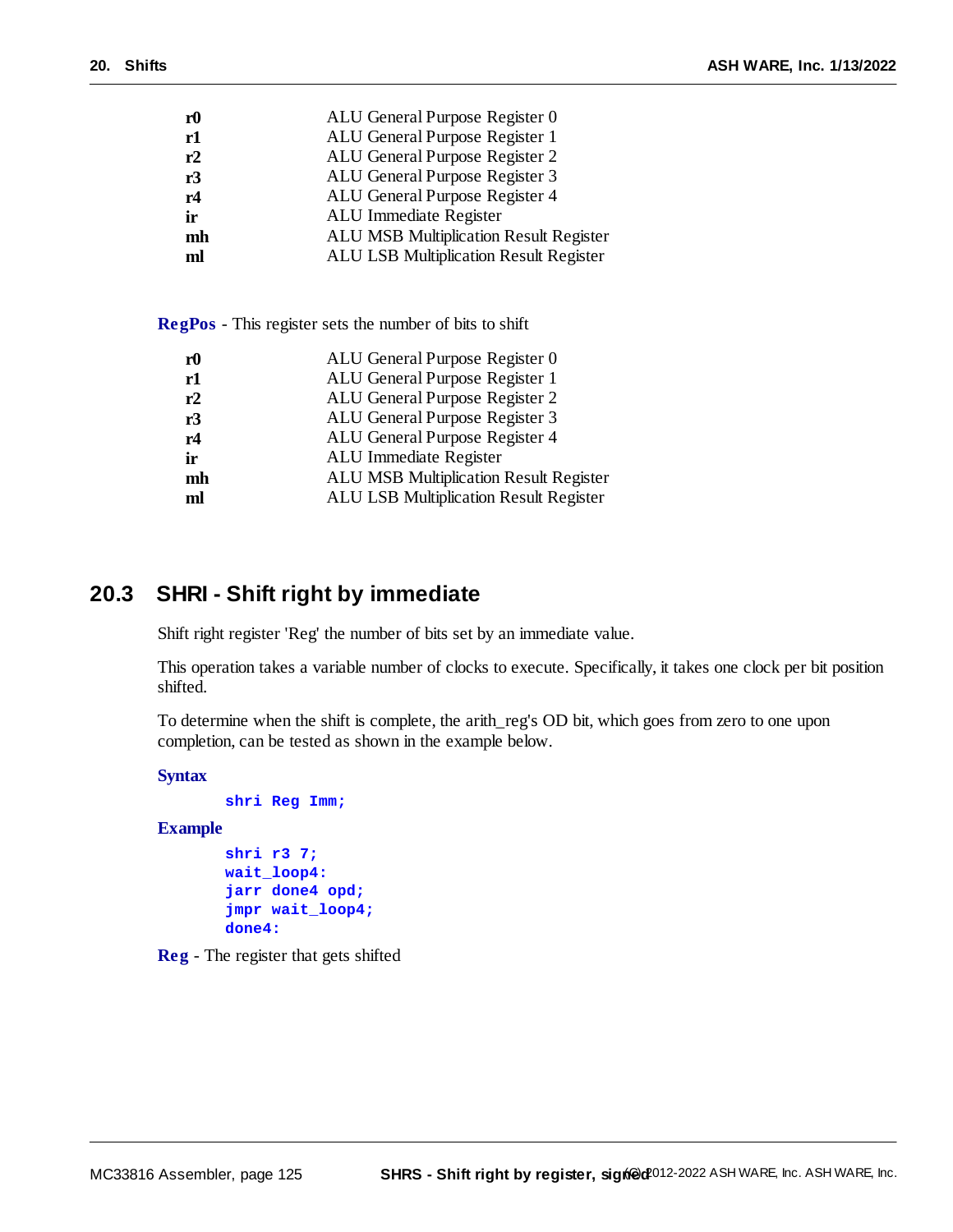| ${\bf r0}$ | ALU General Purpose Register 0                |
|------------|-----------------------------------------------|
| r1         | ALU General Purpose Register 1                |
| r2         | ALU General Purpose Register 2                |
| r3         | ALU General Purpose Register 3                |
| r4         | ALU General Purpose Register 4                |
| ir         | ALU Immediate Register                        |
| mh         | <b>ALU MSB Multiplication Result Register</b> |
| ml         | <b>ALU LSB Multiplication Result Register</b> |
|            |                                               |

**Imm** - The number of bits to shift

# **20.4 SHRSI - Shift right by immediate, signed**

Shift right register 'Reg' the number of bits set by the immediate value.

The sign of the resulting number does not change in that the sign bit (msb) retains its original value.

This operation takes a variable number of clocks to execute. Specifically, it takes one clock per bit position shifted.

To determine when the operation is complete, the arith\_reg's 'Operation Done' bit (opd), which goes from zero to one upon completion, should be tested as shown in the example below.

#### **Syntax**

```
shrsi Reg Imm;
```
#### **Example**

```
shrsi r3 7;
wait_loop5:
jarr done5 opd;
jmpr wait_loop5;
done5:
```
**Reg** - The register that gets shifted

| r <sub>0</sub> | ALU General Purpose Register 0                |
|----------------|-----------------------------------------------|
| r1             | ALU General Purpose Register 1                |
| r2             | ALU General Purpose Register 2                |
| r3             | ALU General Purpose Register 3                |
| r4             | ALU General Purpose Register 4                |
| ir             | ALU Immediate Register                        |
| mh             | <b>ALU MSB Multiplication Result Register</b> |
| ml             | ALU LSB Multiplication Result Register        |
|                |                                               |

**Imm** - The number of bits to shift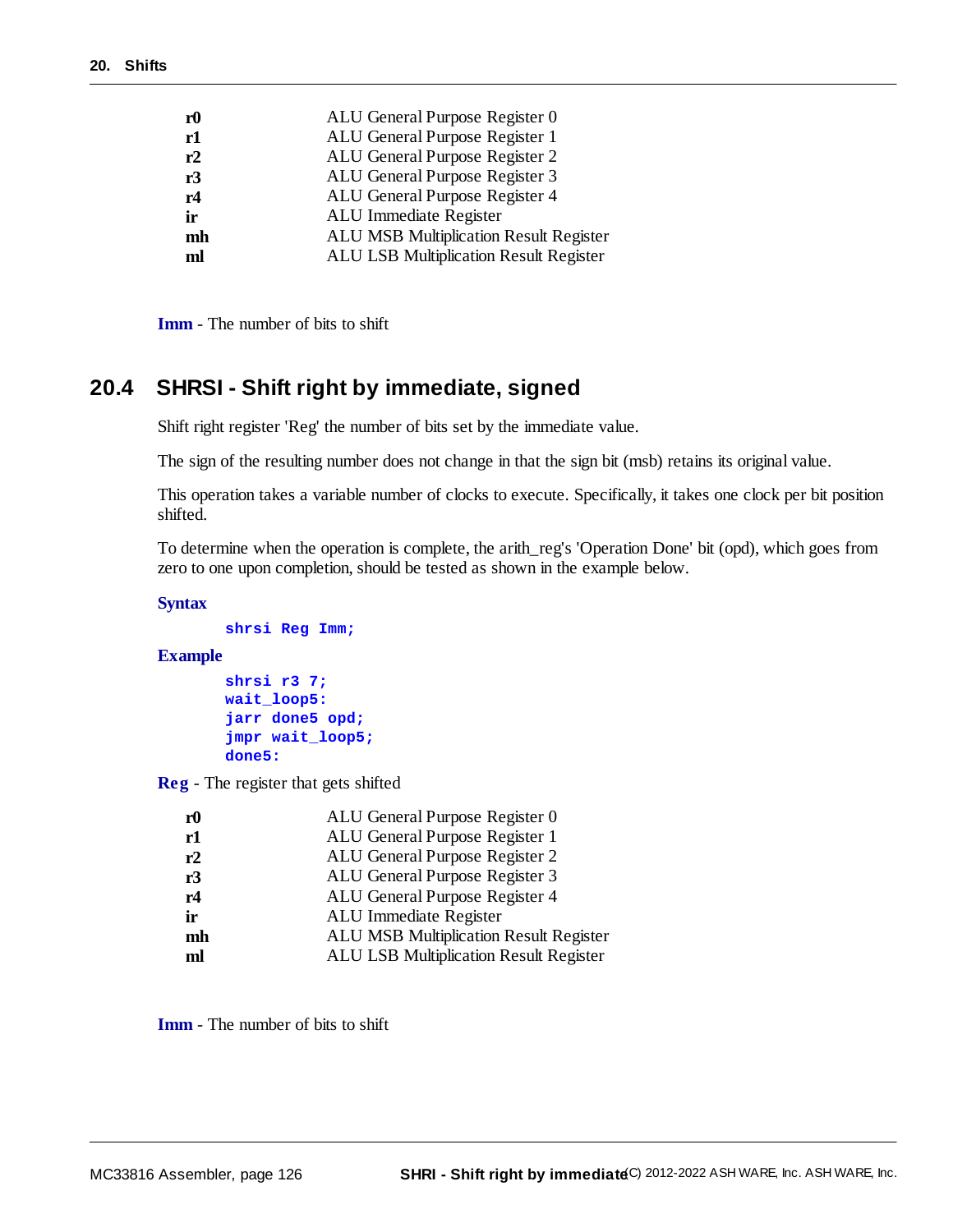# **20.5 SHR8 - Shift right by 8**

Shift right register 'Reg' eight bits.

This operation one clock.

#### **Syntax**

**shr8 Reg;**

#### **Example**

```
// Shift the r3 register right by 11 bits
// in two steps that take 4 clocks
shr8 r3;
shri r3 3;
cp ir ir; // NOP
cp ir ir; // NOP
```
**Reg** - The register that gets shifted

| r <sub>0</sub> | ALU General Purpose Register 0         |
|----------------|----------------------------------------|
| r1             | ALU General Purpose Register 1         |
| r2             | ALU General Purpose Register 2         |
| r3             | ALU General Purpose Register 3         |
| r4             | ALU General Purpose Register 4         |
| ir             | ALU Immediate Register                 |
| mh             | ALU MSB Multiplication Result Register |
| ml             | ALU LSB Multiplication Result Register |
|                |                                        |

# **20.6 SH32R - Shift right 'mh' and 'ml' by register**

Shift right registers 'mh' and 'ml' the number of bits set by the value in register 'RegPos'. Note that the 'mh' and 'ml' registers are considered to be a single 32-bit register where the lsb from 'mh' shifts into the msb of 'ml'.

This operation takes a variable number of clocks to execute. Specifically, it takes one clock per bit position shifted.

To determine when the operation is complete, the arith\_reg's 'Operation Done' bit (opd), which goes from zero to one upon completion, should be tested as shown in the example below.

#### **Syntax**

```
sh32r RegPos;
```
#### **Example**

```
sh32r r2;
wait_loop14:
jarr done14 opd;
jmpr wait_loop14;
done14:
```
**RegPos** - This register sets the number of bits to shift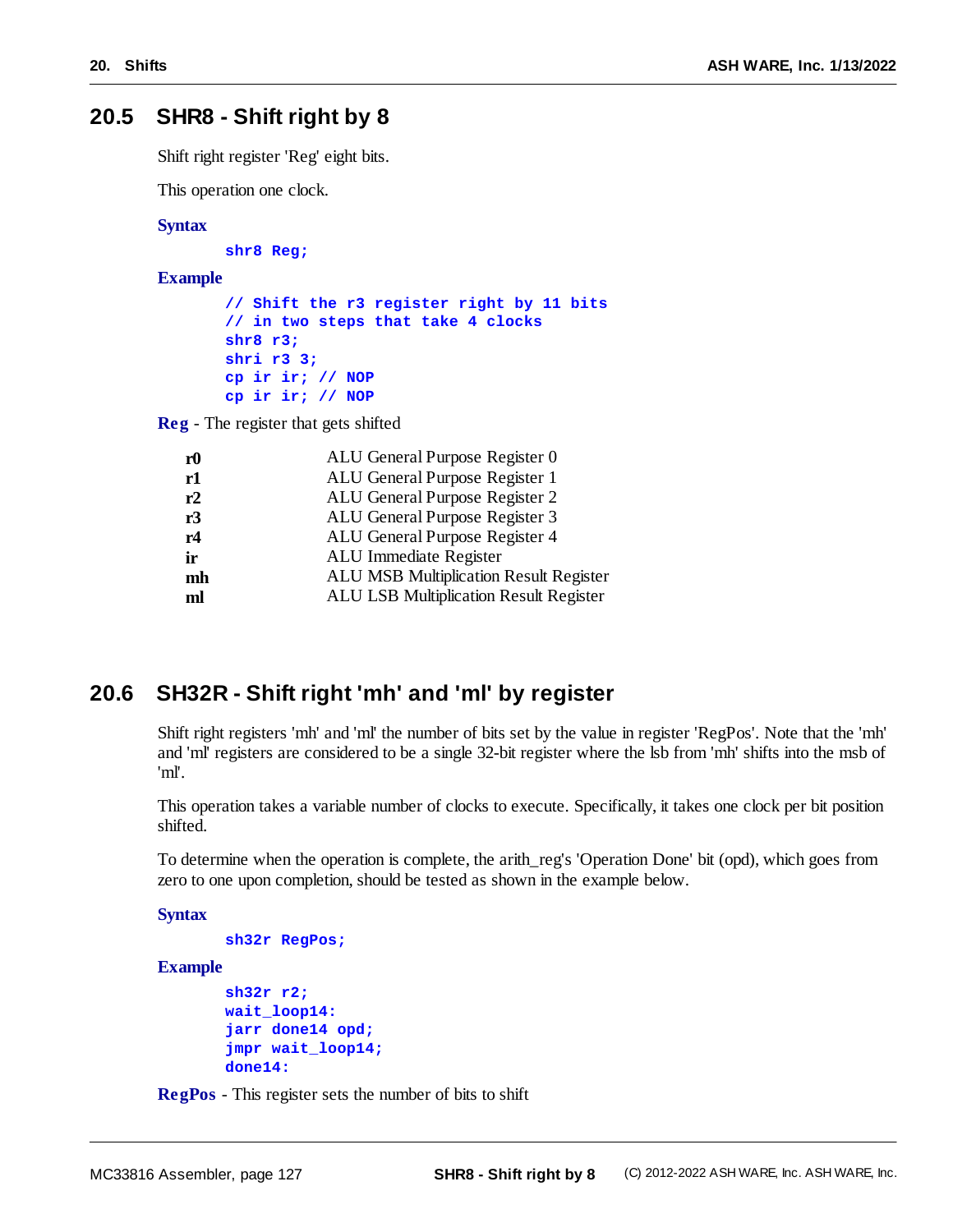| ${\bf r0}$ | ALU General Purpose Register 0                |
|------------|-----------------------------------------------|
| r1         | ALU General Purpose Register 1                |
| r2         | ALU General Purpose Register 2                |
| r3         | ALU General Purpose Register 3                |
| r4         | ALU General Purpose Register 4                |
| ir         | ALU Immediate Register                        |
| mh         | <b>ALU MSB Multiplication Result Register</b> |
| ml         | <b>ALU LSB Multiplication Result Register</b> |
|            |                                               |

# **20.7 SH32RI - Shift right 'mh' and 'ml' by 4-bit immediate**

Shift right registers 'mh' and 'ml' the number of bits set by the immediate value. Note that the 'mh' and 'ml' registers are considered to be a single 32-bit register where the lsb from 'mh' shifts into the msb of 'ml'.

This operation takes a variable number of clocks to execute. Specifically, it takes one clock per bit position shifted.

To determine when the operation is complete, the arith\_reg's 'Operation Done' bit (opd), which goes from zero to one upon completion, can be tested as shown in the example below.

**Syntax**

```
sh32ri Imm;
```
#### **Example**

```
sh32ri 7;
wait_loop12:
jarr done12 opd;
jmpr wait_loop12;
done12:
```
**Imm** - The number of bits to shift

# **20.8 SHL - Shift left by register**

Shift left register 'RegData' the number of bits set by the value in register 'RegPos'.

This operation takes a variable number of clocks to execute. Specifically, it takes one clock per bit position shifted.

To determine when the operation is complete, the arith\_reg's 'Operation Done' bit (opd), which goes from zero to one upon completion, should be tested as shown in the example below.

**Syntax**

**shl RegData RegPos;**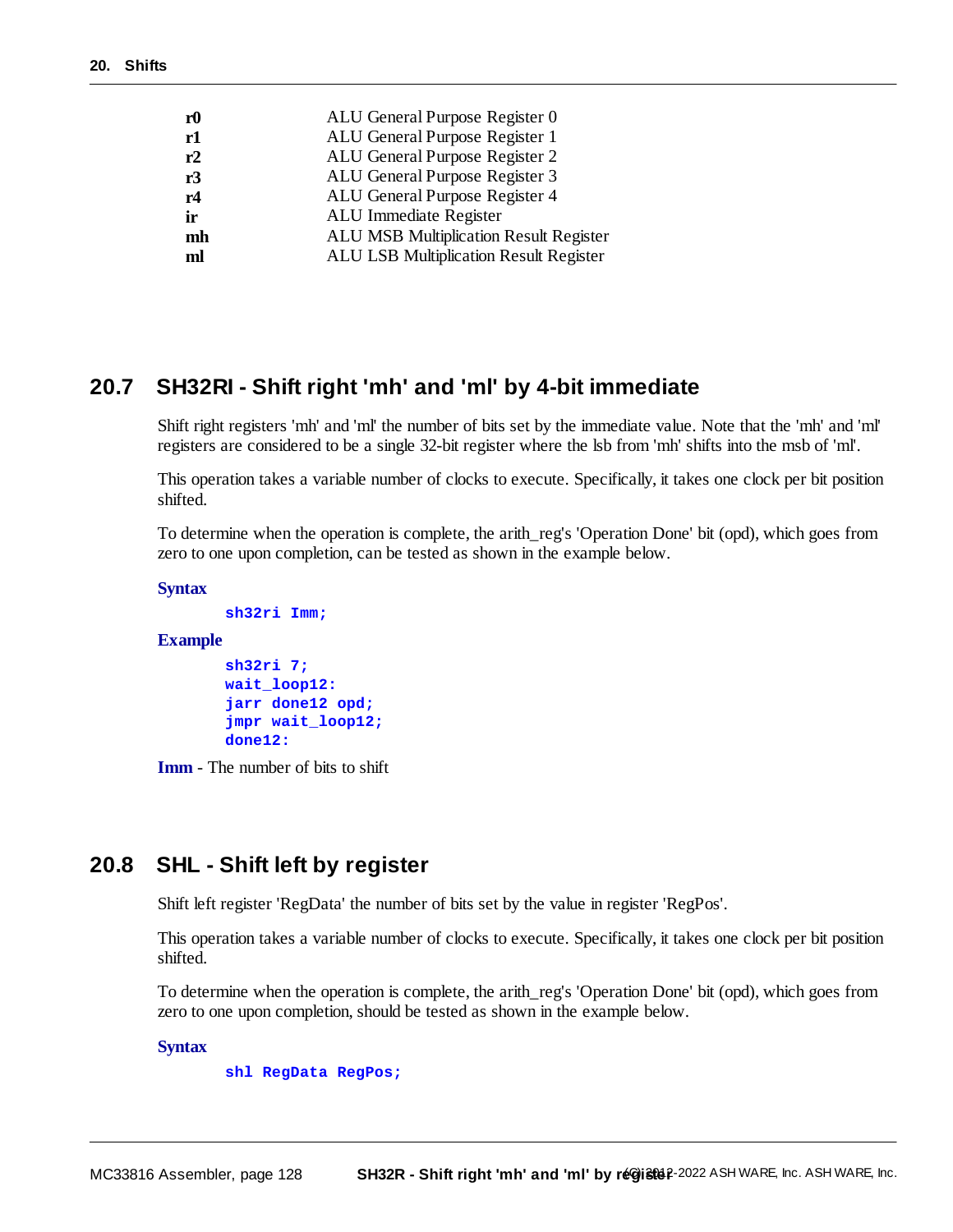**Example**

```
shl r3 r2;
wait_loop7:
jarr done7 opd;
jmpr wait_loop7;
done7:
```
**RegData** - The register that gets shifted

| r <sub>0</sub> | ALU General Purpose Register 0         |
|----------------|----------------------------------------|
| r1             | ALU General Purpose Register 1         |
| r2             | ALU General Purpose Register 2         |
| r3             | ALU General Purpose Register 3         |
| r4             | ALU General Purpose Register 4         |
| ir             | ALU Immediate Register                 |
| mh             | ALU MSB Multiplication Result Register |
| ml             | ALU LSB Multiplication Result Register |
|                |                                        |

**RegPos** - This register sets the number of bits to shift

| r0 | ALU General Purpose Register 0                |
|----|-----------------------------------------------|
| r1 | ALU General Purpose Register 1                |
| r2 | ALU General Purpose Register 2                |
| r3 | ALU General Purpose Register 3                |
| r4 | ALU General Purpose Register 4                |
| ir | ALU Immediate Register                        |
| mh | <b>ALU MSB Multiplication Result Register</b> |
| ml | <b>ALU LSB Multiplication Result Register</b> |

# **20.9 SHLS - Shift left by register, signed**

Shift left register 'RegData' the number of bits set by the value in register 'RegPos'.

The sign of the resulting number does not change in that the sign bit (msb) retains its original value.

This operation takes a variable number of clocks to execute. Specifically, it takes one clock per bit position shifted.

To determine when the operation is complete, the arith\_reg's 'Operation Done' bit (opd), which goes from zero to one upon completion, should be tested as shown in the example below.

**Syntax**

```
shls RegData RegPos;
Example
       shls r3 r2;
       wait_loop8:
```

```
jarr done8 opd;
```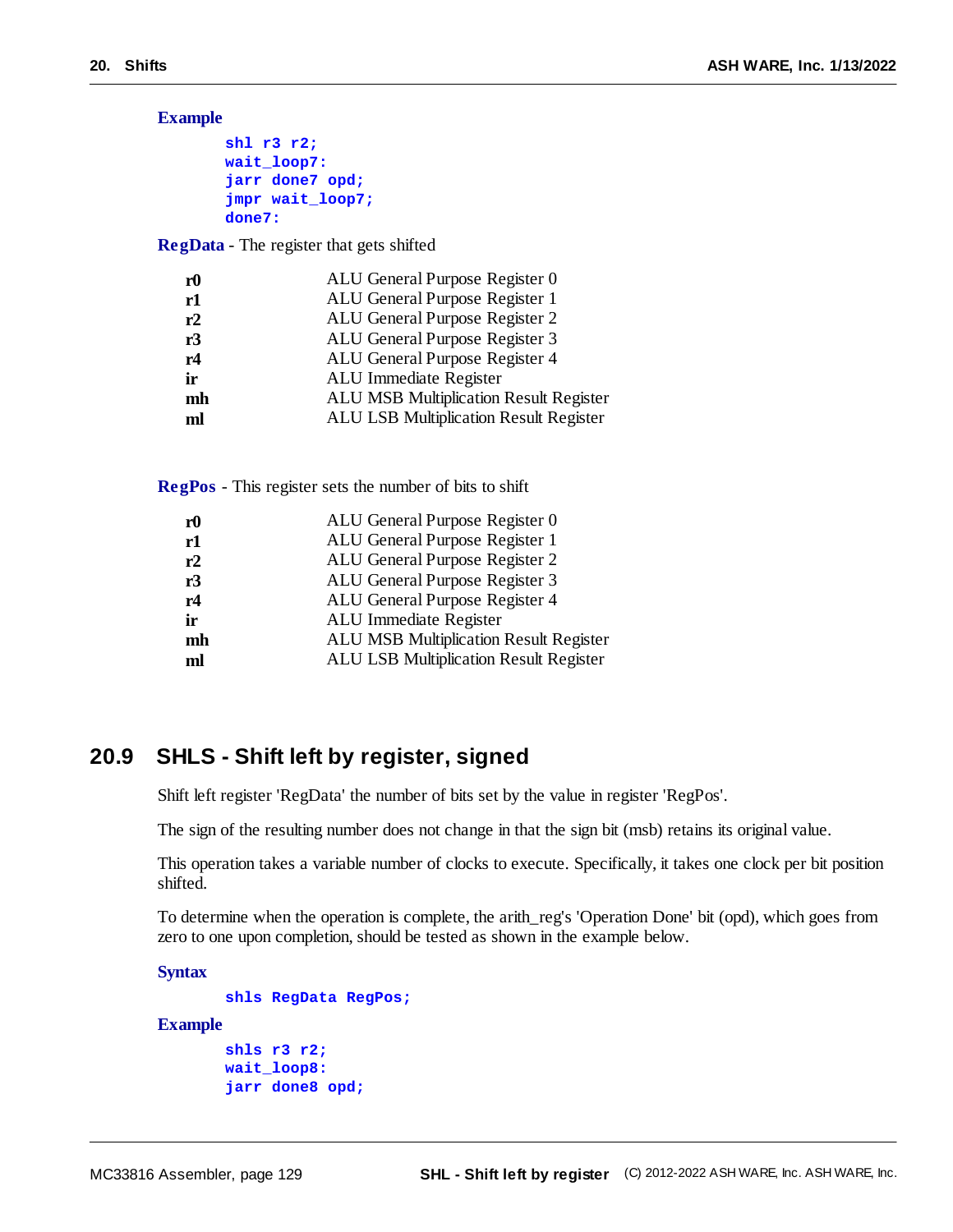```
jmpr wait_loop8;
done8:
```
**RegData** - The register that gets shifted

| r <sub>0</sub> | ALU General Purpose Register 0                |
|----------------|-----------------------------------------------|
| r1             | ALU General Purpose Register 1                |
| r2             | ALU General Purpose Register 2                |
| r3             | ALU General Purpose Register 3                |
| r4             | ALU General Purpose Register 4                |
| ir             | ALU Immediate Register                        |
| mh             | <b>ALU MSB Multiplication Result Register</b> |
| ml             | <b>ALU LSB Multiplication Result Register</b> |

**RegPos** - This register sets the number of bits to shift

| ${\bf r0}$ | ALU General Purpose Register 0                |
|------------|-----------------------------------------------|
| r1         | ALU General Purpose Register 1                |
| r2         | ALU General Purpose Register 2                |
| r3         | ALU General Purpose Register 3                |
| r4         | ALU General Purpose Register 4                |
| ir         | ALU Immediate Register                        |
| mh         | <b>ALU MSB Multiplication Result Register</b> |
| ml         | <b>ALU LSB Multiplication Result Register</b> |
|            |                                               |

# **20.10 SHLI - Shift left by immediate**

Shift left register 'Reg' the number of bits set by an immediate value.

This operation takes a variable number of clocks to execute. Specifically, it takes one clock per bit position shifted.

To determine when the shift is complete, the arith\_reg's OD bit, which goes from zero to one upon completion, can be tested as shown in the example below.

```
Syntax
```

```
shli Reg Imm;
```
#### **Example**

```
shli r3 7;
wait_loop2:
jarr done2 opd;
jmpr wait_loop2;
done2:
```
**Reg** - The register that gets shifted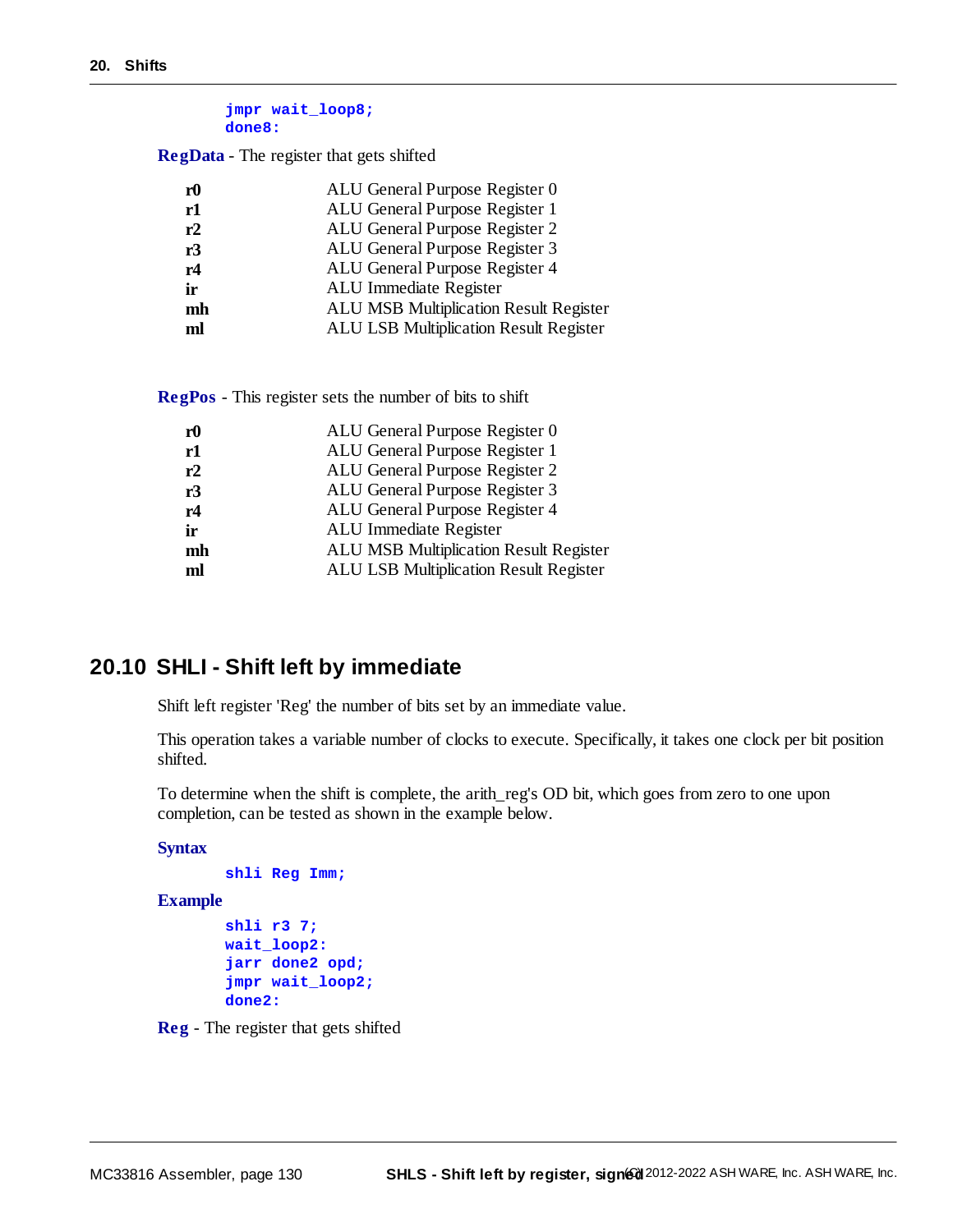| ${\bf r0}$ | ALU General Purpose Register 0                |
|------------|-----------------------------------------------|
| r1         | ALU General Purpose Register 1                |
| r2         | ALU General Purpose Register 2                |
| r3         | ALU General Purpose Register 3                |
| r4         | ALU General Purpose Register 4                |
| ir         | ALU Immediate Register                        |
| mh         | <b>ALU MSB Multiplication Result Register</b> |
| ml         | <b>ALU LSB Multiplication Result Register</b> |
|            |                                               |

**Imm** - The number of bits to shift

# **20.11 SHLSI - Shift left by immediate, signed**

Shift left register 'Reg' the number of bits set by the immediate value.

The sign of the resulting number does not change in that the sign bit (msb) retains its original value.

This operation takes a variable number of clocks to execute. Specifically, it takes one clock per bit position shifted.

To determine when the operation is complete, the arith\_reg's 'Operation Done' bit (opd), which goes from zero to one upon completion, should be tested as shown in the example below.

#### **Syntax**

```
shlsi Reg Imm;
```
#### **Example**

```
shlsi r3 7;
wait_loop3:
jarr done3 opd;
jmpr wait_loop3;
done3:
```
**Reg** - The register that gets shifted

| ${\bf r0}$ | ALU General Purpose Register 0                |
|------------|-----------------------------------------------|
| r1         | ALU General Purpose Register 1                |
| r2         | ALU General Purpose Register 2                |
| r3         | ALU General Purpose Register 3                |
| r4         | ALU General Purpose Register 4                |
| ir         | ALU Immediate Register                        |
| mh         | <b>ALU MSB Multiplication Result Register</b> |
| ml         | ALU LSB Multiplication Result Register        |
|            |                                               |

**Imm** - The number of bits to shift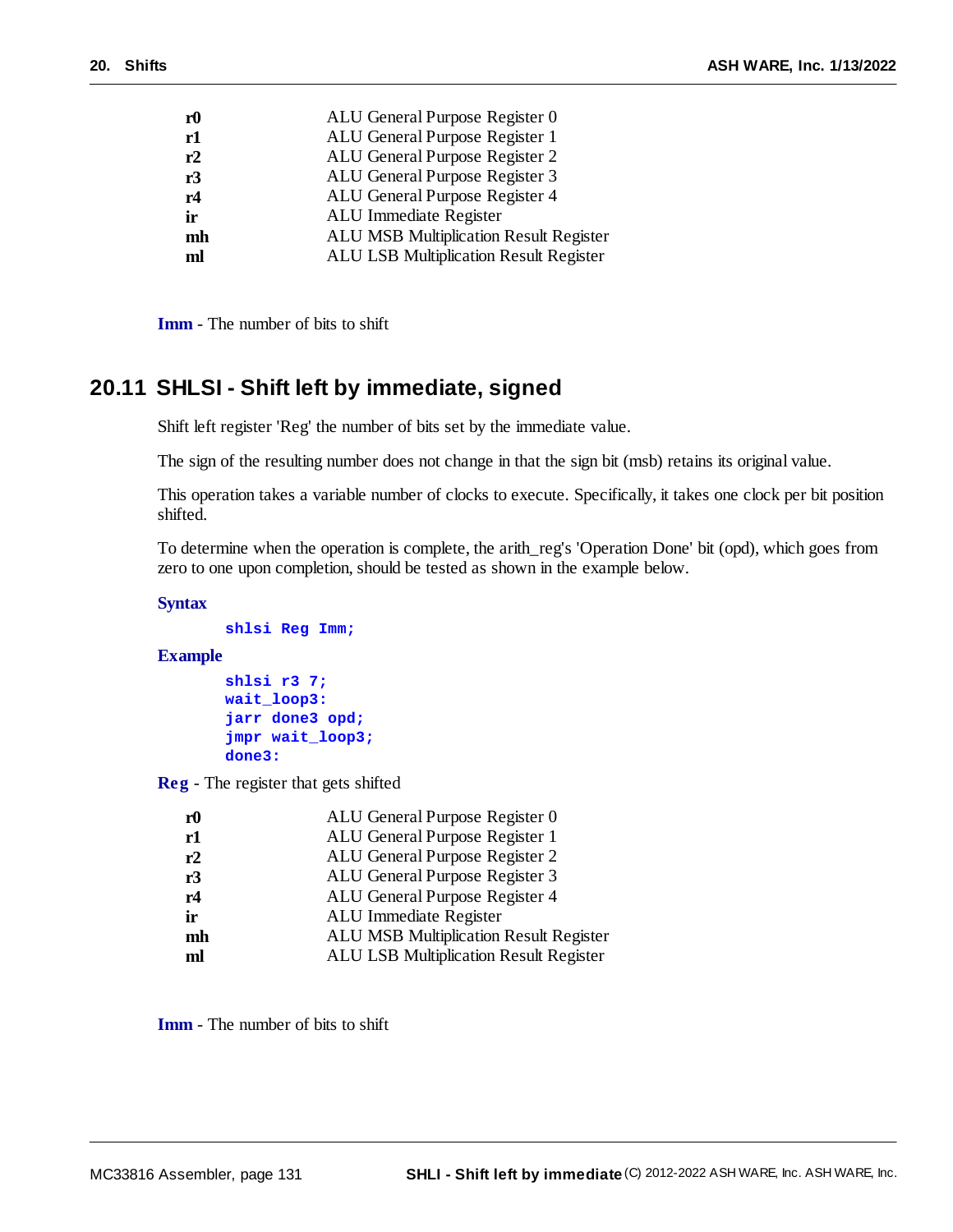# **20.12 SHL8 - Shift left by 8**

Shift left register 'Reg' eight bits.

This operation one clock.

#### **Syntax**

**shl8 Reg;**

**Example**

```
// Shift the r3 register left by 11 bits
// in two steps that take 4 clocks
shl8 r3;
shli r3 3;
cp ir ir; // NOP
cp ir ir; // NOP
```
**Reg** - The register that gets shifted

| r <sub>0</sub> | ALU General Purpose Register 0                |
|----------------|-----------------------------------------------|
| r1             | ALU General Purpose Register 1                |
| r2             | ALU General Purpose Register 2                |
| r3             | ALU General Purpose Register 3                |
| r4             | ALU General Purpose Register 4                |
| ir             | ALU Immediate Register                        |
| mh             | <b>ALU MSB Multiplication Result Register</b> |
| ml             | <b>ALU LSB Multiplication Result Register</b> |
|                |                                               |

# **20.13 SH32L - Shift left 'mh' and 'ml' by register**

Shift left registers 'mh' and 'ml' the number of bits set by the value in register 'RegPos'. Note that the 'mh' and 'ml' registers are considered to be a single 32-bit register where the msb from 'ml' shifts into the lsb of 'mh'.

This operation takes a variable number of clocks to execute. Specifically, it takes one clock per bit position shifted.

To determine when the operation is complete, the arith\_reg's 'Operation Done' bit (opd), which goes from zero to one upon completion, should be tested as shown in the example below.

**Syntax**

```
sh32l RegPos;
```
**Example**

```
sh32l r2;
wait_loop13:
jarr done13 opd;
jmpr wait_loop13;
done13:
```
**RegPos** - This register sets the number of bits to shift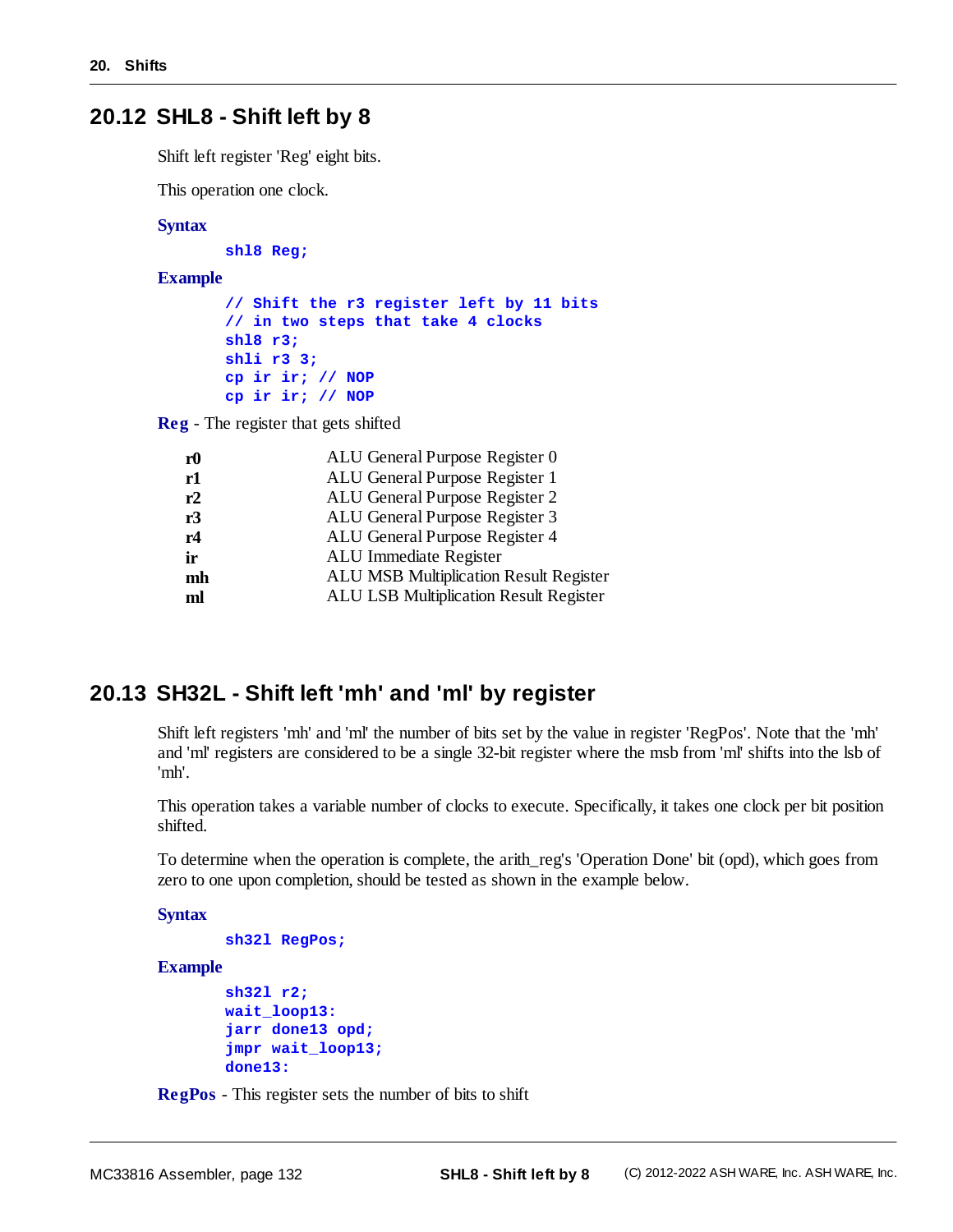| ${\bf r0}$ | ALU General Purpose Register 0                |
|------------|-----------------------------------------------|
| r1         | ALU General Purpose Register 1                |
| r2         | ALU General Purpose Register 2                |
| r3         | ALU General Purpose Register 3                |
| r4         | ALU General Purpose Register 4                |
| ir         | ALU Immediate Register                        |
| mh         | <b>ALU MSB Multiplication Result Register</b> |
| ml         | <b>ALU LSB Multiplication Result Register</b> |
|            |                                               |

# **20.14 SH32LI - Shift left 'mh' and 'ml' by 4-bit immediate**

Shift left registers 'mh' and 'ml' the number of bits set by an immediate value. Note that the 'mh' and 'ml' registers are considered to be a single 32-bit register where the msb from 'ml' shifts into the lsb of 'mh'.

This operation takes a variable number of clocks to execute. Specifically, it takes one clock per bit position shifted.

To determine when the operation is complete, the arith\_reg's 'Operation Done' bit (opd), which goes from zero to one upon completion, should be tested as shown in the example below.

**Syntax**

```
sh32li Imm;
```
#### **Example**

```
sh32li 7;
wait_loop11:
jarr done11 opd;
jmpr wait_loop11;
done11:
```
**Imm** - The number of bits to shift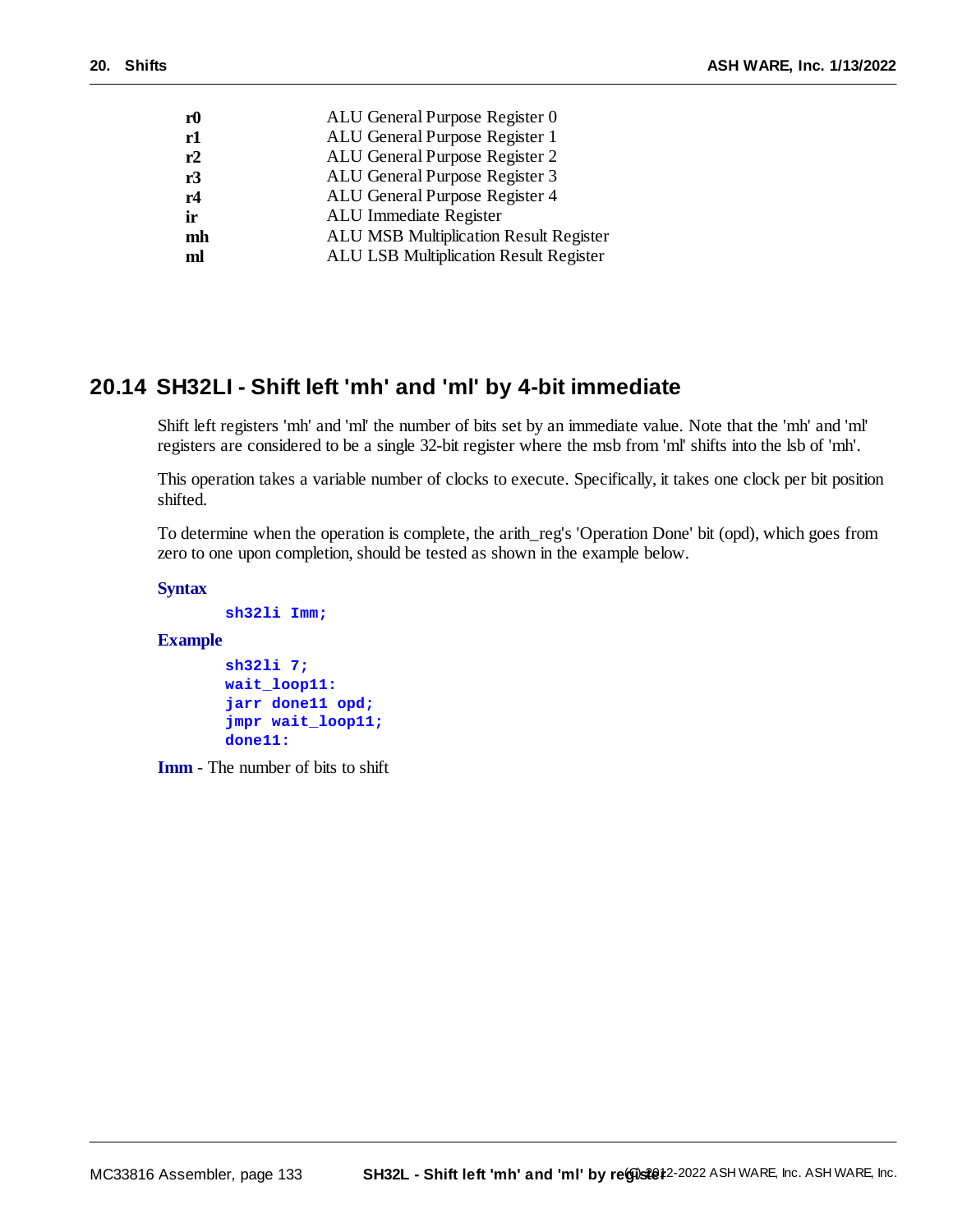# **Control, Status, Flags, and the Inter Core Communications 'rxtx' register**



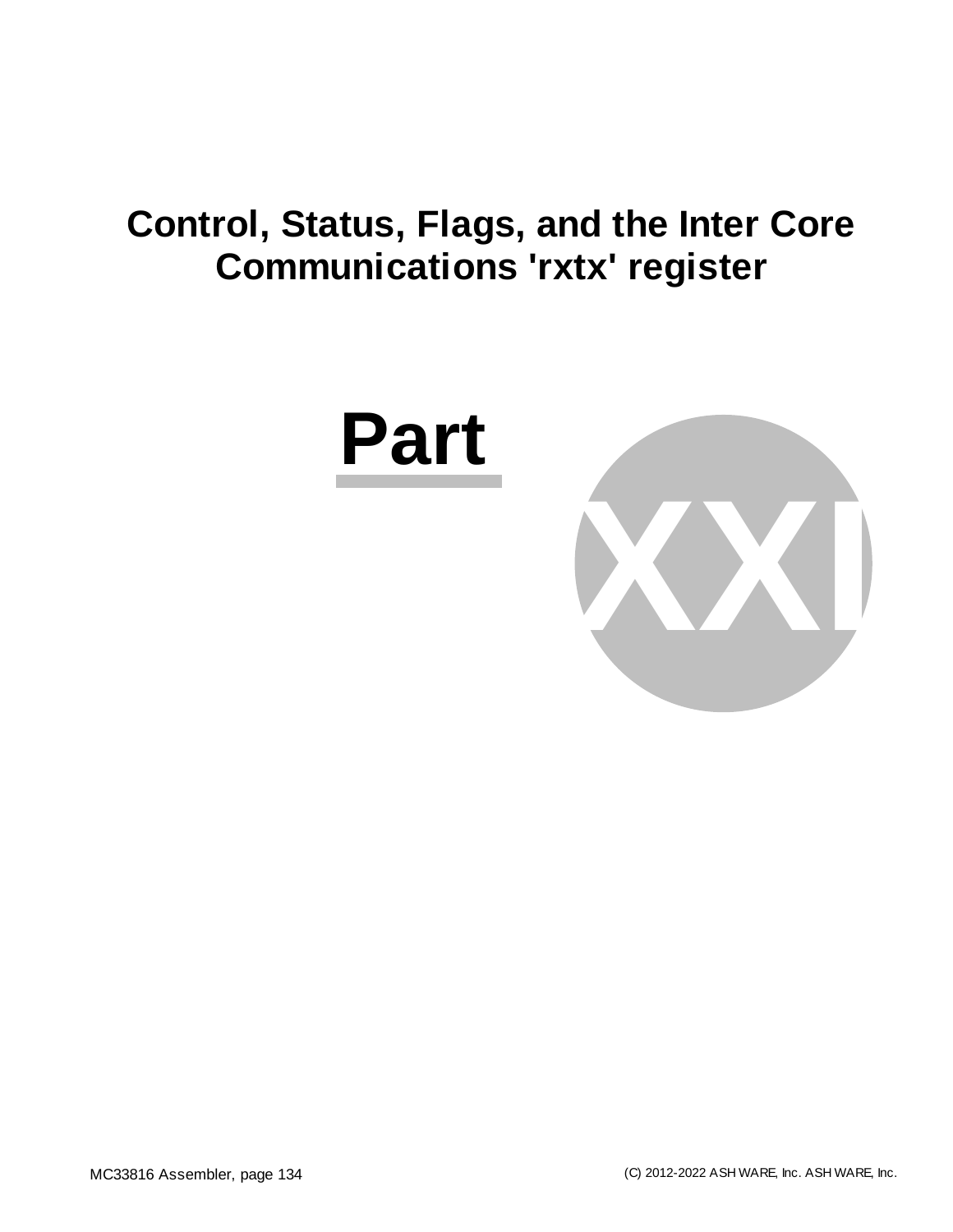# **21**

# **Control, Status, Flags, and the Inter Core Communications 'rxtx' register**

This section covers the instructions that handle the control register, the status register and the flags register. Note that each of the four cores has it's own control and status register but the four course share the flag register.

The flags register has many purposes. The devices's input pins can be read through the (single) flags register (if configured appropriately.) Output pins (if configured appropriately) can be controlled through the flags register. The flags register can also by the 'wait' instruction such that a state value can cause a section of code to execute.

The inter-core communication register 'rxtx' provides a mechanism to share data between cores. Each core writes its own 'rxtx' register. However, any core can read any other core's 'rxtx' register by configuring appropriately using the 'stcrt' instruction.

# **21.1 STCRB - Write control register bit**

Writes individual bits in the control register ('cr') to either '1' or '0'.

Note that only the upper byte (bits 8 through 15) can be written as the lower bits are read-only.

Note also that the entire upper byte can be written at once using the copy ('cp') instruction.

```
Syntax
```

```
stcrb Value BitSel;
```
**Example**

**// Set bit 8 of the core's control register, stcrb high b8;**

**Value** - Value ('1' or '0') of the write.

| low  | Write the bit to '0' |
|------|----------------------|
| high | Write the bit to '1' |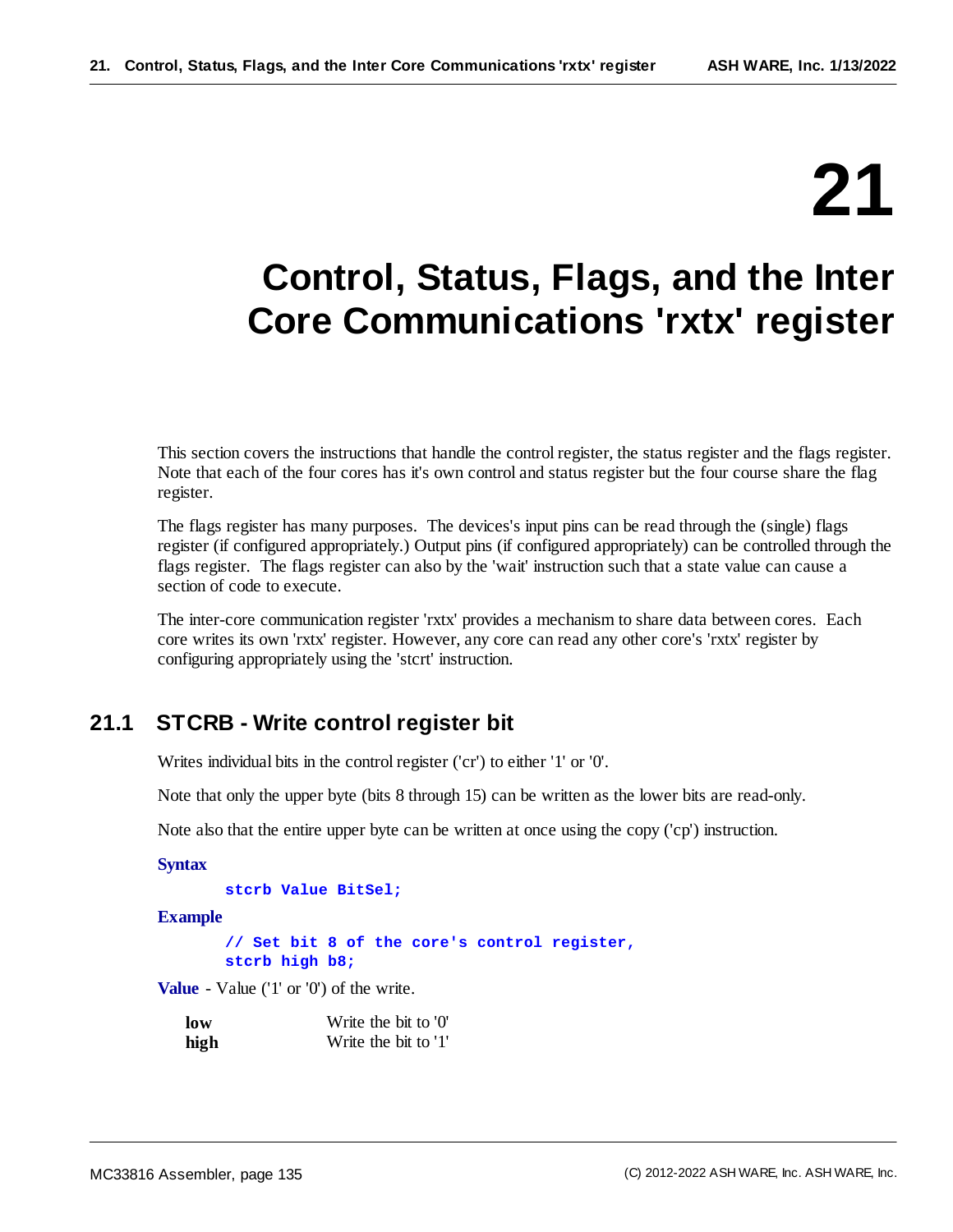**b8** Write bit 8 **b9** Write bit 9 **b10** Write bit 10 **b11** Write bit 11 **b12** Write bit 12 **b13** Write bit 13 **b14** Write bit 14 **b15** Write bit 15

**BitSel** - Specifies which control bit to set.

# **21.2 STSRB - Write status register bit**

Writes individual bits in the status register ('sr') to either '1' or '0'.

Note that the entire register can be written at once using the copy ('cp') instruction.

# **Syntax**

**stsrb Value BitSel;**

#### **Example**

**// Write a '1' to bit 10 in the 'Flag' register. stsrb high b10;**

#### **Value**

| low  | Write the bit to '0' |
|------|----------------------|
| high | Write the bit to '1' |

**BitSel** - Specifies which bit to test.

| $\bf{b}0$      | Status register bit 0  |
|----------------|------------------------|
| b1             | Status register bit 1  |
| b2             | Status register bit 2  |
| b3             | Status register bit 3  |
| b4             | Status register bit 4  |
| b5             | Status register bit 5  |
| b6             | Status register bit 6  |
| b7             | Status register bit 7  |
| b <sub>8</sub> | Status register bit 8  |
| b9             | Status register bit 9  |
| <b>b10</b>     | Status register bit 10 |
| <b>b</b> 11    | Status register bit 11 |
| <b>b12</b>     | Status register bit 12 |
| b13            | Status register bit 13 |
| b14            | Status register bit 14 |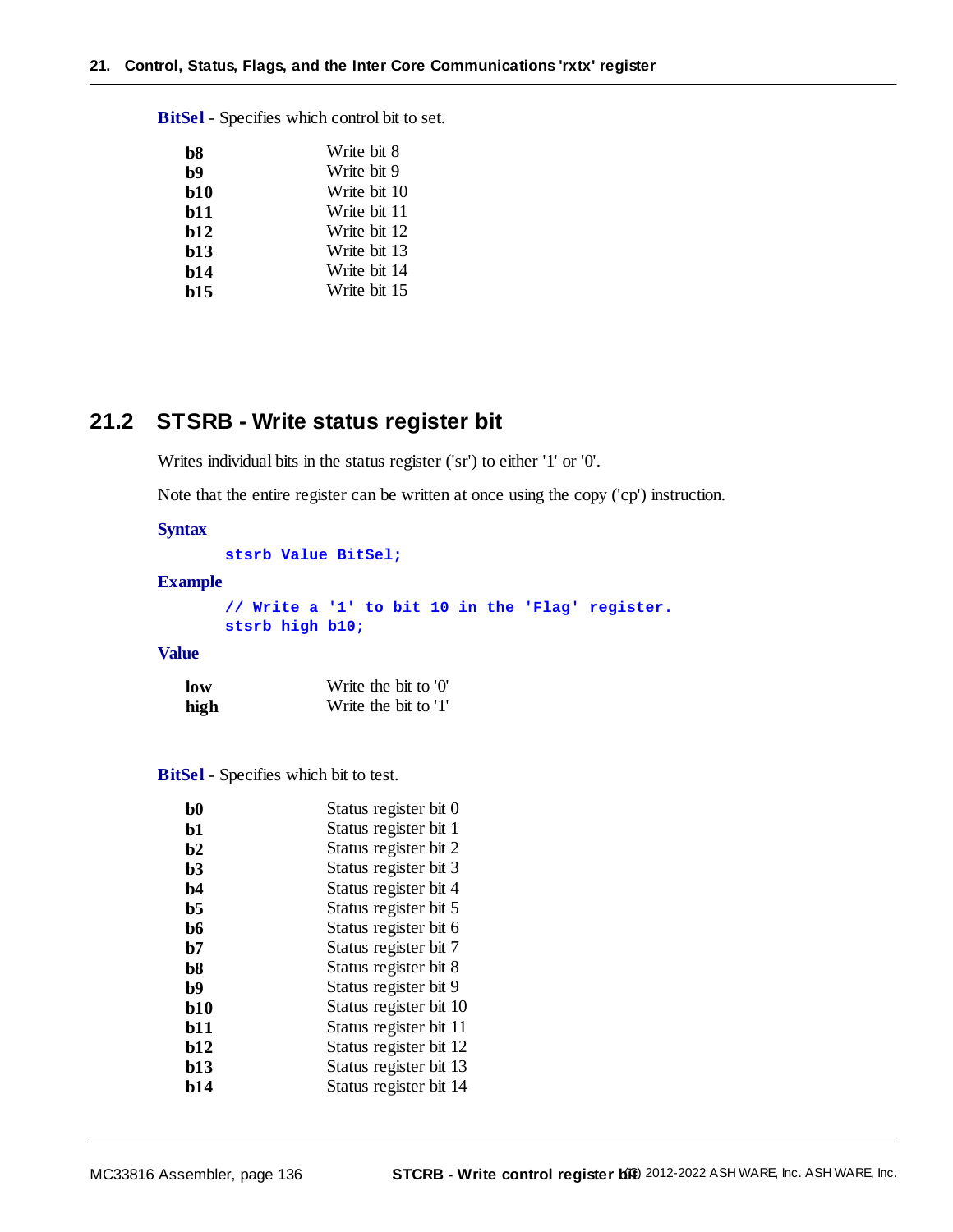**b15** Status register bit 15

# **21.3 STF - Write flag register bit**

This 'std' instruction writes a bit in the channel's flag register. Since the two cores share a channel flag register if both cores write to the same channel bit, the bit goes to the last-written value.

The chip has a chip-wide channel register that is derived from the two channel flag registers. Each bit in the chip-wide register is the ANDed value of the two respective bits from the two channel flag registers.

But wait there is more. Each bit in the chip-wide flag register can ALSO come from the chips I/O pins when these pins are configured to be generic input pins. This the flags source register and the flags\_direction register determine (on a bit by bit basis) whether these chip-wide flags register comes from the pins or the ANDing of the two channel\_flag registers.

The chip-wide flags register can be used to set the output pin values. Pins configured as generic outputs get the values set in chip-wide flag register. Curiously (since both '1' and '0' values can be driven on all flag bits) the output pins can be inverted relative to the flag pins by writing the respective bits in the 'flags\_polarity' register.

The DBG, OA\_1 - OA\_2, IRQB, Start1 – Start6, and Flag0-Flag2 pins can be individually configured as generic input pins and be read by reading the chip-wide flags register. When configured suchly (by writing the flags\_source and the flags\_direction registers appropriately) the values written by this 'stf' instruction are ignored and instead the input pin value becomes the flag value.

These flag values can be tested using the 'jump on condition' instructions, 'jocf' and 'jocr'.

These flag values can also be conditions that cause threads to execute in the 'wait' instruction.

#### **Syntax**

```
stf Value BitSel;
```
#### **Example**

**// Set 'flag6' high. stf high b6;**

**Value** - Specifies which flag register bit to set.

| low  | Write the bit to '0' |
|------|----------------------|
| high | Write the bit to '1' |

#### **BitSel** - Specifies which bit to set

| b0 | Flag bit 0 (and the 'Flag0' generic output pin if configured<br>suchly) |
|----|-------------------------------------------------------------------------|
| b1 | Flag bit 1 (and the 'Flag1' generic output pin if configured<br>suchly) |
| h2 | Flag bit 2 (and the 'Flag2' generic output pin if configured<br>suchly) |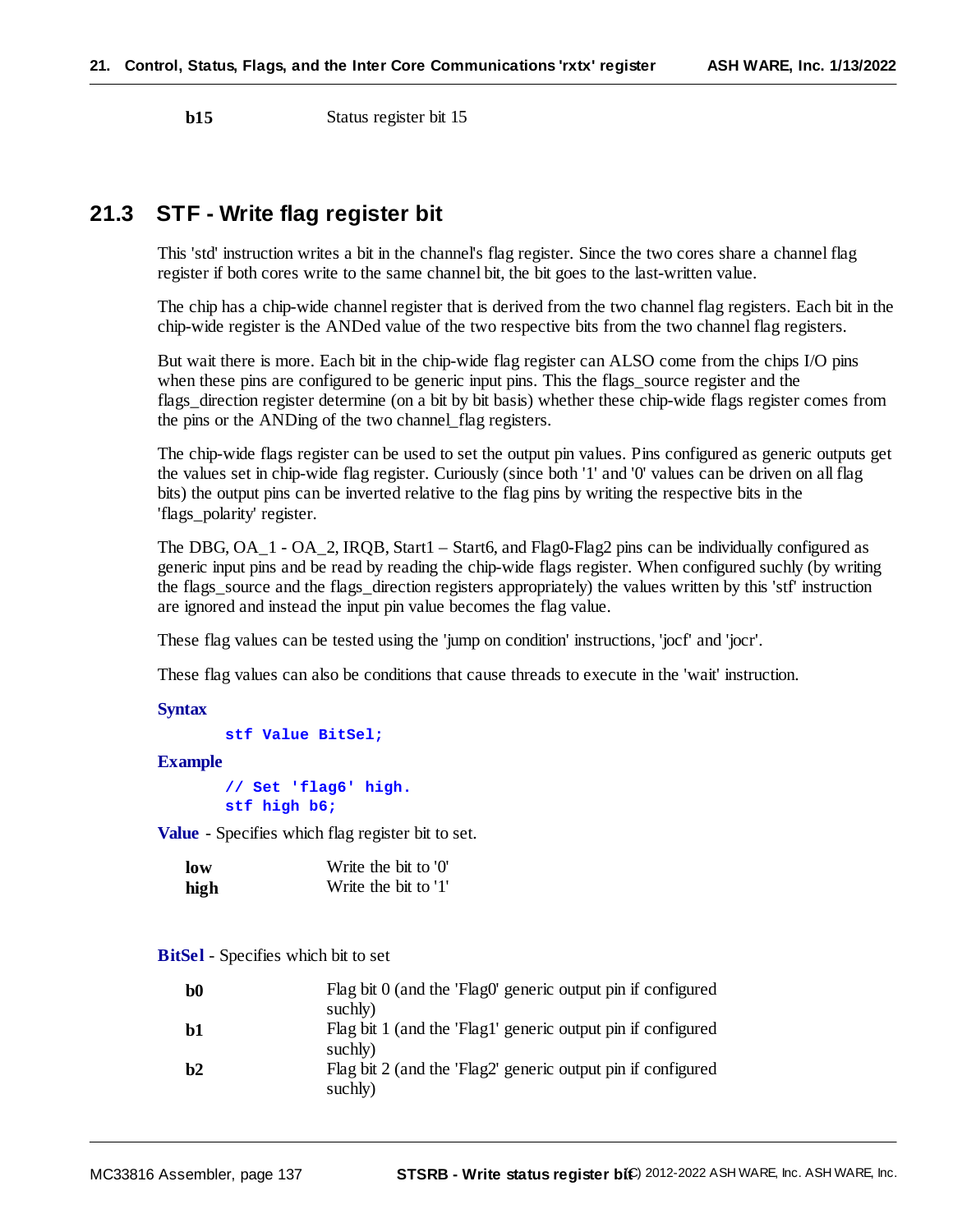| b3             | Flag bit 3 (and the 'Start1' generic output pin if configured<br>suchly) |
|----------------|--------------------------------------------------------------------------|
| b4             | Flag bit 4 (and the 'Start2' generic output pin if configured<br>suchly) |
| b <sub>5</sub> | Flag bit 5 (and the 'Start3' generic output pin if configured<br>suchly) |
| b6             | Flag bit 6 (and the 'Start4' generic output pin if configured<br>suchly) |
| b7             | Flag bit 7 (and the 'Start5' generic output pin if configured<br>suchly) |
| b8             | Flag bit 8 (and the 'Start6' generic output pin if configured<br>suchly) |
| b9             | Flag bit 9 (and the 'IRQB' generic output pin if configured<br>suchly)   |
| b10            | Flag bit 10 (and the 'OA_1' generic output pin if configured<br>suchly)  |
| b11            | Flag bit 11 (and the 'OA_2' generic output pin if configured<br>suchly)  |
| b12            | Flag bit 12 (and the 'DBG' generic output pin if configured<br>suchly)   |
| b13            | Flag bit 13                                                              |
| b14            | Flag bit 14                                                              |
| b15            | Flag bit 15                                                              |

# **21.4 STCRT - Configure which cores' 'rxtx' register gets read**

The 'rxtx' register is used for iner-core communications. Each core has its own 'rxtx' register that only it can write. However a core can read any of the four cores' 'rxtx' register. This instruction sets which cores' 'rxtx' register gets read when a core reads an 'rxtx' registers.

Note that this setting is 'sticky' such that, once set, it will not change until changed by a future execution of this 'stcrt' instruction.

### **Syntax**

```
stcrt SeqId;
```
#### **Example**

```
// Sets 'rxtx' register that gets read
// to be from the other core in the other channel.
stcrt osoc;
```
**SeqId** - Specifies the core.

| sssc | Same Core Same Channel   |
|------|--------------------------|
| ossc | Other Core Same Channel  |
| ssoc | Same Core other Channel  |
| osoc | Other Core other Channel |
|      |                          |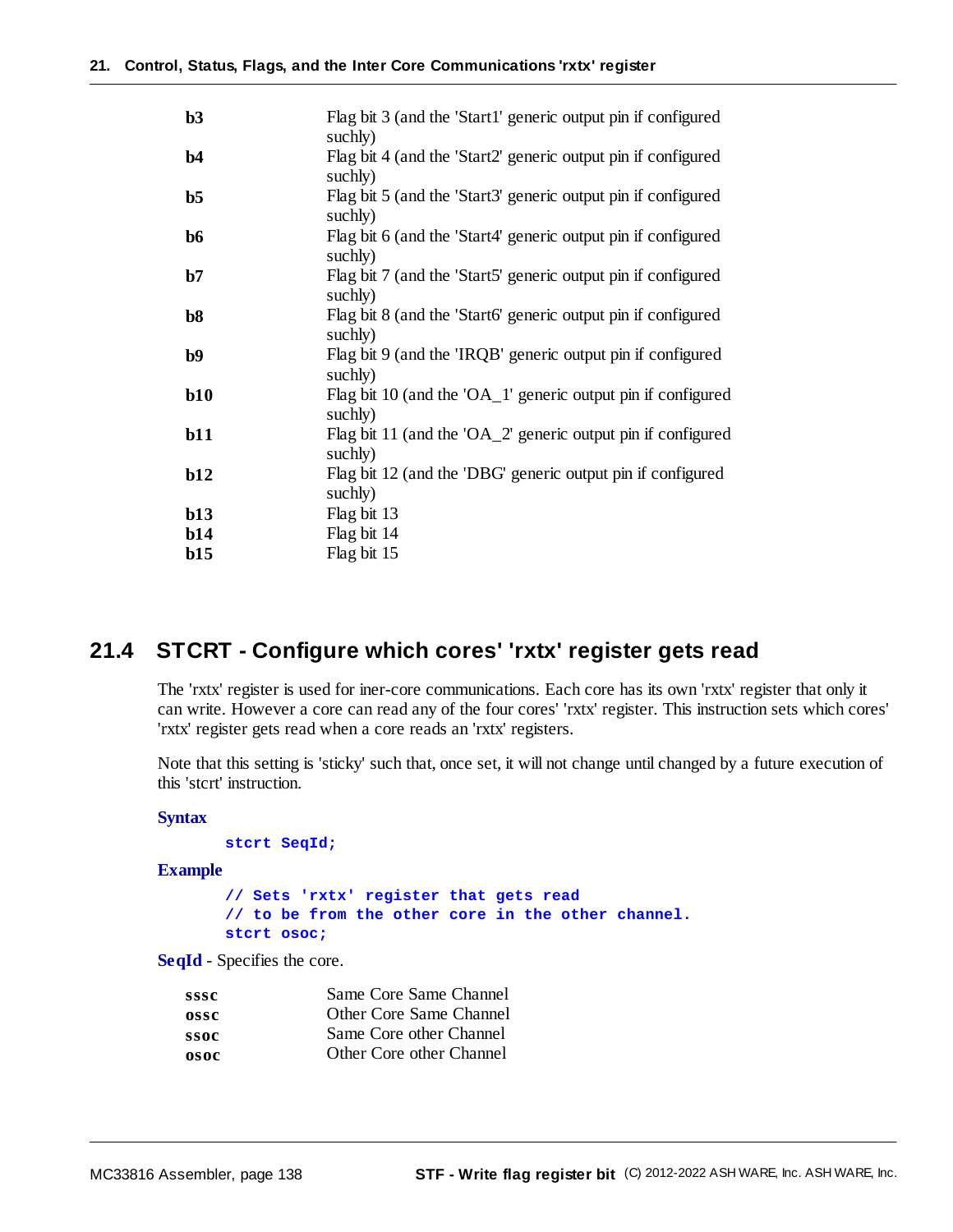# **21.5 RSTREG - Reset registers**

Resets one or more of the following the core's status register, the core's control register, the core's automatic diagnostics register. Also can re-enable the diagnostics interrupt.

#### **Syntax**

**rstreg TargetReg;**

#### **Example**

**// Reset both the Status and Control Registers rstreg sr\_cr;**

**TargetReg** - Specifies the registers and to reset and whether to re-enable diagnostics interrupt.

| sr           | The core's status register                                      |
|--------------|-----------------------------------------------------------------|
| cr           | The core's control register                                     |
| sr_diag_halt | The core's status register, automatic diagnostics register, and |
|              | re-enables diagnostics interrupts                               |
| all          | The core's status and control registers, automatic diagnostics  |
|              | register, and re-enables diagnostics interrupts                 |
| diag_halt    | The automatic diagnostics register, and re-enables diagnostics  |
|              | interrupts                                                      |
| sr cr        | The core's status and control registers                         |
| sr_halt      | The core's status register and re-enables diagnostics           |
|              | interrupts                                                      |
| halt         | Re-enables diagnostics interrrupts                              |
|              |                                                                 |

# **21.6 RSTSL - Reset the start-latch register**

Reset the Start\_latch\_ucx register.

This instruction is active only if the Smart Latch Mode is enabled. The smart mode register can be activated by setting the bits smart\_start\_uc0 and smart\_start\_uc1 of the Start\_config\_reg registers (0x104, 0x124).

#### **Syntax**

```
rstsl;
```
**Example**

```
// Reset the latched start bits
rstsl;
```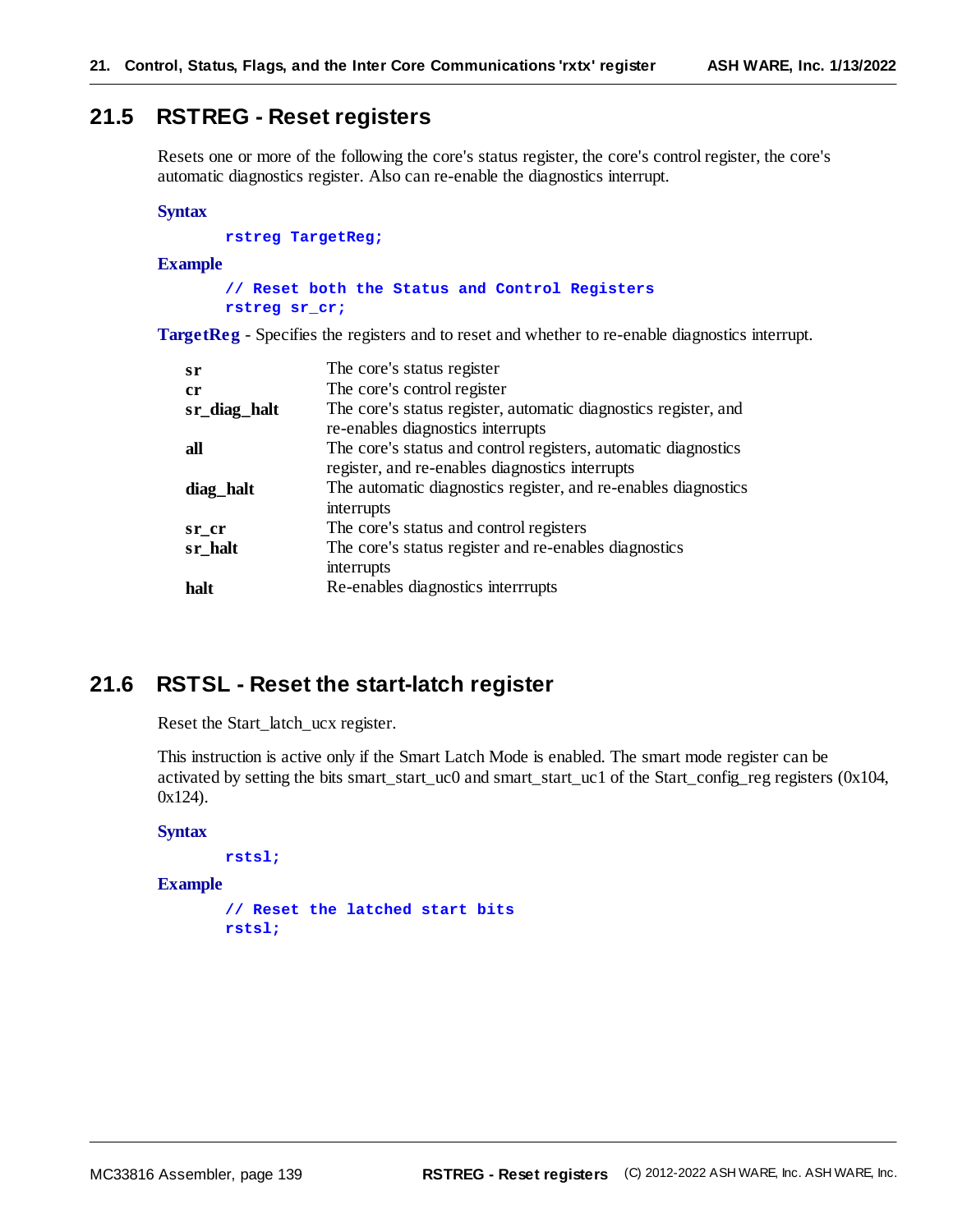# **Shortcuts**

# **Part**

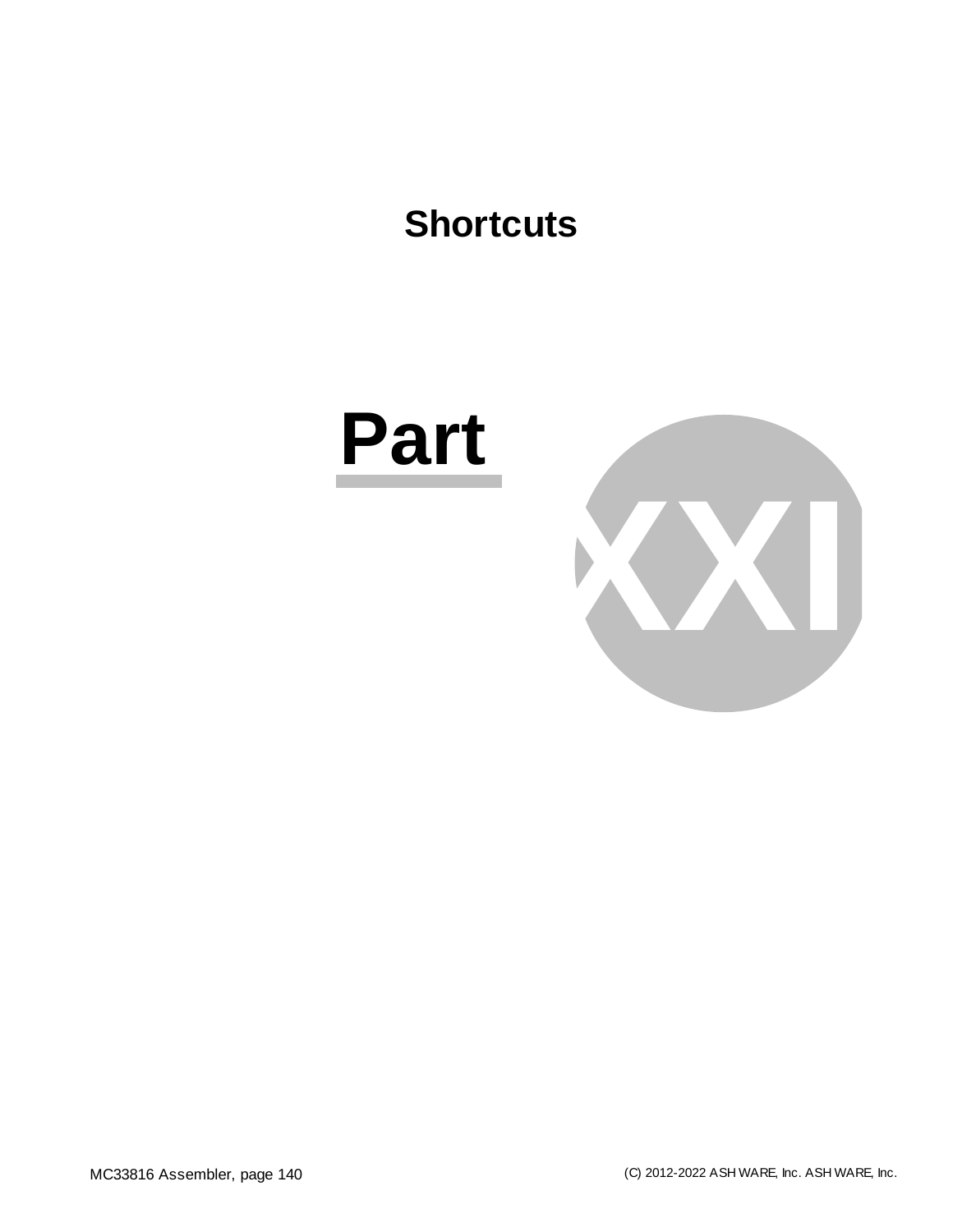# **22**

# **Shortcuts**

Shortcuts are used to connect a core to the hardware. There are two types of shortcuts; 'output driver' shortcuts and 'current sense block' shortcuts.

Output driver shortcuts allow a core to modify the states of up to three outputs at once. By modifying all three output in a single instruction, fully synchronized driver changes can occur in a single instruction. This prevents (say) an interrupt from causing a delay between output driver changes.

Each core has one current sense block shortcut. The current sense block shortcut connects the core to one of the four current senses blocks. This shortcut is used primarily for testing the 'own current' current threshold (see the 'ocur' field value of the 'jocf' and 'jocr' instructions) or waiting for the 'own current' threshold to be reached (see the 'wait' instruction's 'ocur' field value.)

Another benefit of shortcuts is the ability to write core-independent code. This allows (say) the exact same code to operate on different sets of output drivers and current sense blocks without having to make driverspecific conditional jumps.

# **22.1 DFCSCT - Define the core's current sense block shortcut**

Each core connects to one Current Sense Block through a shortcut connection.

The shortcut is used only to read the Current Sense Block's current-threshold comparator.

This comparator indicates if current flowing through the sense resistor is above or below the threshold programmed into the Current Sense Block's DAC.

Using the shortcut, the comparator's output is determined using the 'wait' instruction's 'Own Current' (ocur, \_ocur) parameters

The Jump On Condition (jocr/jocf) instructions can also us the 'ocur' and '\_ocur' parameters to determine the comparator's output state.

### **Syntax**

#### **dfcsct ShrtCur;**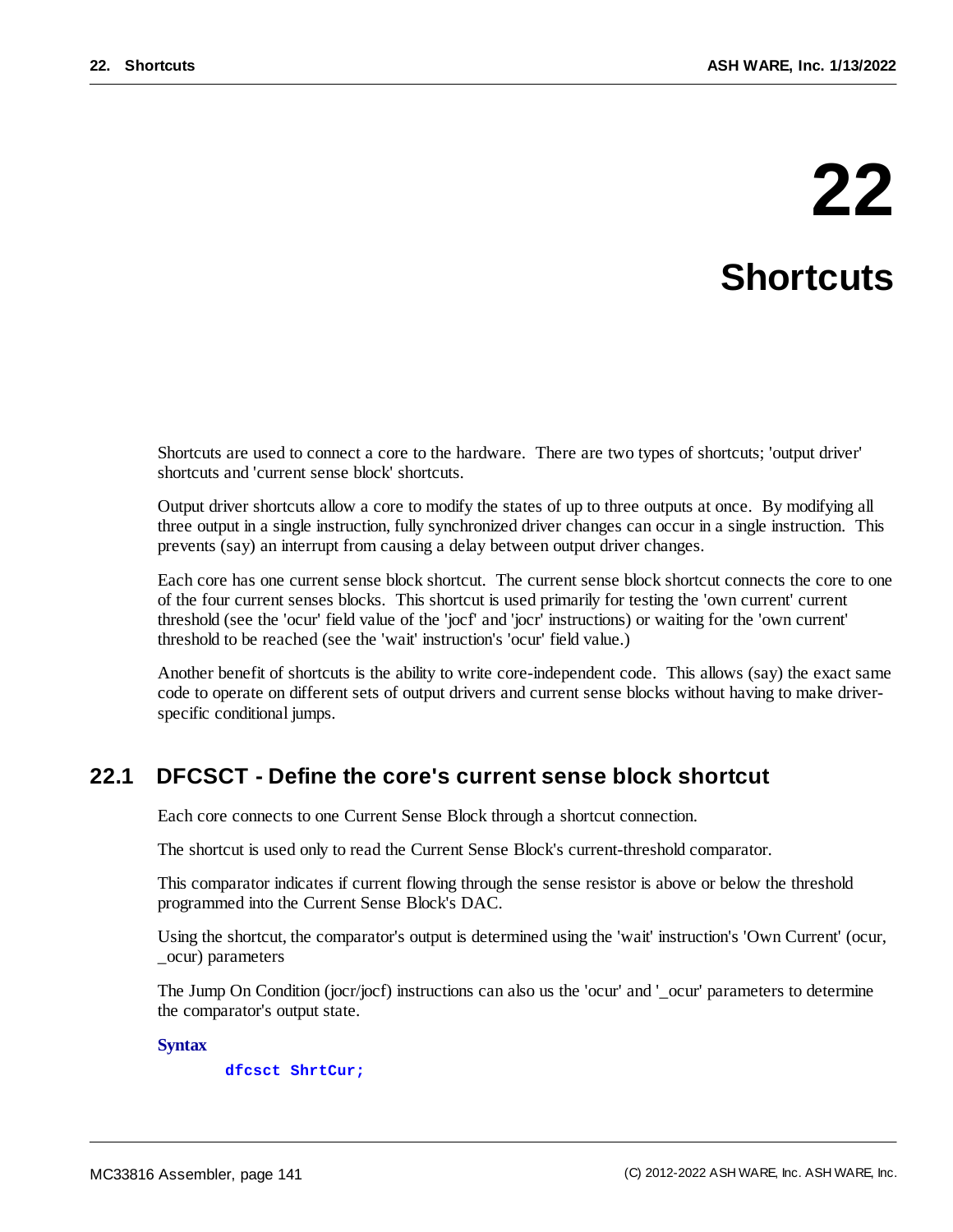| <b>Example</b> |                                                                                                                                                                       |
|----------------|-----------------------------------------------------------------------------------------------------------------------------------------------------------------------|
|                | // Configure core's own<br>// current threshold shortcut for Ch2.Uc0<br>// Test the 'own current' (occur) threshold<br>// and jump to label 'current above threshold' |
|                | // if the current is above the threshold<br>dfcsct dac3;                                                                                                              |
|                | jocr current above threshold ocur;<br>$// \dots (more code here) \dots$                                                                                               |
|                | current above threshold:                                                                                                                                              |
| $ShrtCIIr$     |                                                                                                                                                                       |

| dac1  | The Current Sense Block normally belonging to Channel 1, |
|-------|----------------------------------------------------------|
|       | Core <sub>0</sub>                                        |
| dac2  | The Current Sense Block normally belonging to Channel 1, |
|       | Core 1                                                   |
| dac3  | The Current Sense Block normally belonging to Channel 2, |
|       | Core <sub>0</sub>                                        |
| dac4l | The Current Sense Block normally belonging to Channel 2, |
|       | Core 1                                                   |

# **22.2 DFSCT - Define the core's three output driver shortcuts**

Each core controls three output drivers using 'shortcuts'.

This instruction determines which of the high side drivers and low side drivers each of the three shortcuts controls.

This setting is 'sticky' in that once programmed, the shortcuts stay the same until changed by a future 'dfsct' instruction.

Each shortcut can connect to any of the high side or low side drivers.

# **Syntax**

```
dfsct Shrt1 Shrt2 Shrt3;
```
**Example**

```
// Set the currently-executing core's shortcuts
// to control output drivers
// High Side Driver #3 with shortcut #1
// High Side Driver #4 with shortcut #2
// Low Side Driver #6 with shortcut #3
dfsct hs3 hs4 ls6;
// Synchronously turn off HS3,
// turn on HS4,
// and turn on LS6
stos off on on;
```

```
Shrt1 - Shortcut #1
```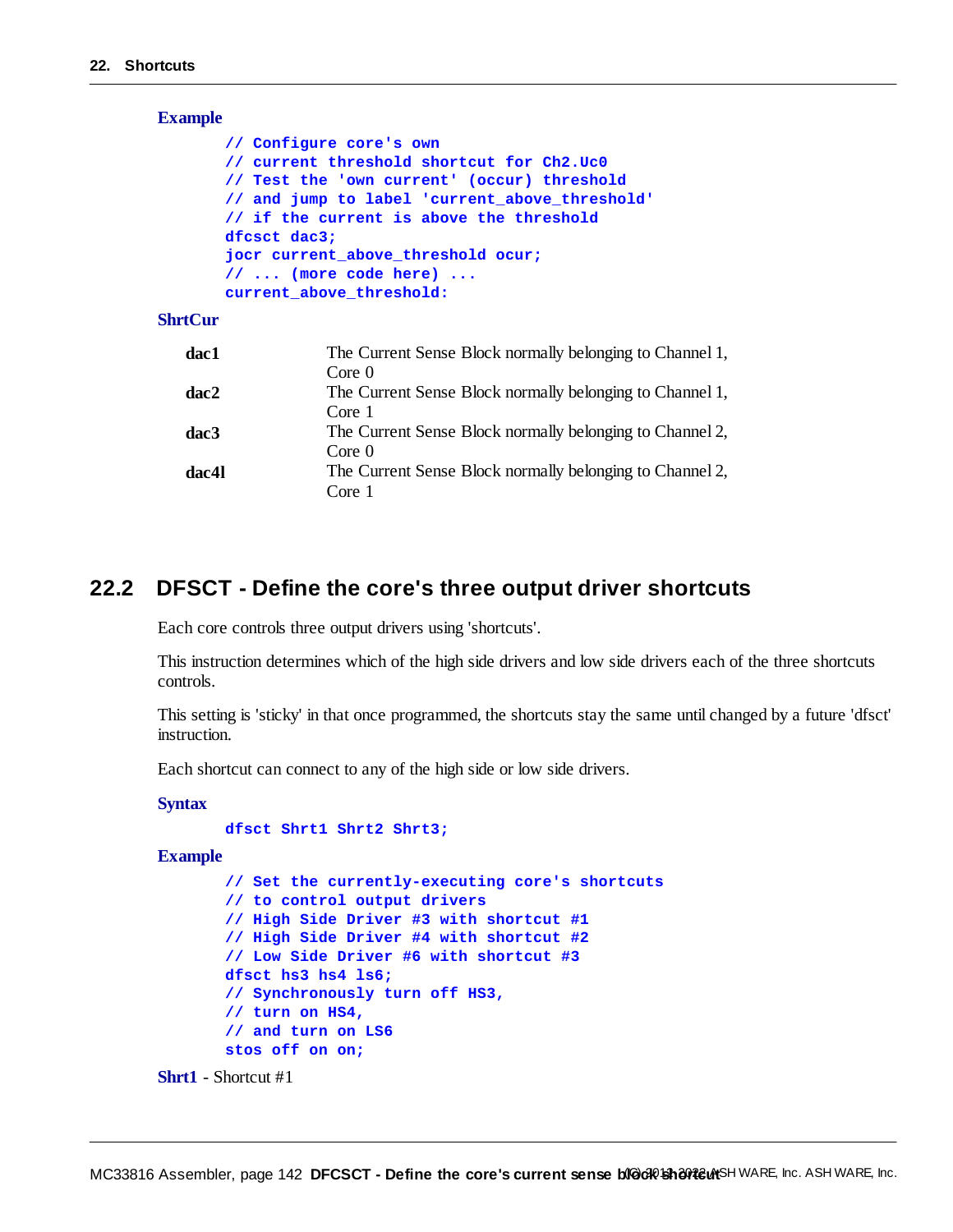| hs 1                    | High Side Driver 1 |
|-------------------------|--------------------|
| hs2                     | High Side Driver 2 |
| hs3                     | High Side Driver 3 |
| hs4                     | High Side Driver 4 |
| hs5                     | High Side Driver 5 |
| ls 1                    | Low Side Driver 1  |
| $\mathbf{ls2}$          | Low Side Driver 2  |
| ls3                     | Low Side Driver 3  |
| $\mathbf{ls4}$          | Low Side Driver 4  |
| $\overline{\text{ls}}5$ | Low Side Driver 5  |
| ls6                     | Low Side Driver 6  |
| ls 7                    | Low Side Driver 7  |
| undef                   | Undefined          |

# **Shrt2** - Shortcut #2

| hs 1            | High Side Driver 1 |
|-----------------|--------------------|
| hs2             | High Side Driver 2 |
| hs3             | High Side Driver 3 |
| hs4             | High Side Driver 4 |
| hs <sub>5</sub> | High Side Driver 5 |
| ls 1            | Low Side Driver 1  |
| $\mathbf{ls2}$  | Low Side Driver 2  |
| ls3             | Low Side Driver 3  |
| $\mathbf{ls4}$  | Low Side Driver 4  |
| ls 5            | Low Side Driver 5  |
| ls6             | Low Side Driver 6  |
| ls 7            | Low Side Driver 7  |
| undef           | Undefined          |

**Shrt3** - Shortcut #3

| hs 1                    | High Side Driver 1 |
|-------------------------|--------------------|
| hs2                     | High Side Driver 2 |
| hs3                     | High Side Driver 3 |
| hs4                     | High Side Driver 4 |
| hs <sub>5</sub>         | High Side Driver 5 |
| ls 1                    | Low Side Driver 1  |
| $\mathbf{ls2}$          | Low Side Driver 2  |
| ls3                     | Low Side Driver 3  |
| $\mathbf{ls4}$          | Low Side Driver 4  |
| $\overline{\text{ls}}5$ | Low Side Driver 5  |
| ls6                     | Low Side Driver 6  |
| ls 7                    | Low Side Driver 7  |
| undef                   | Undefined          |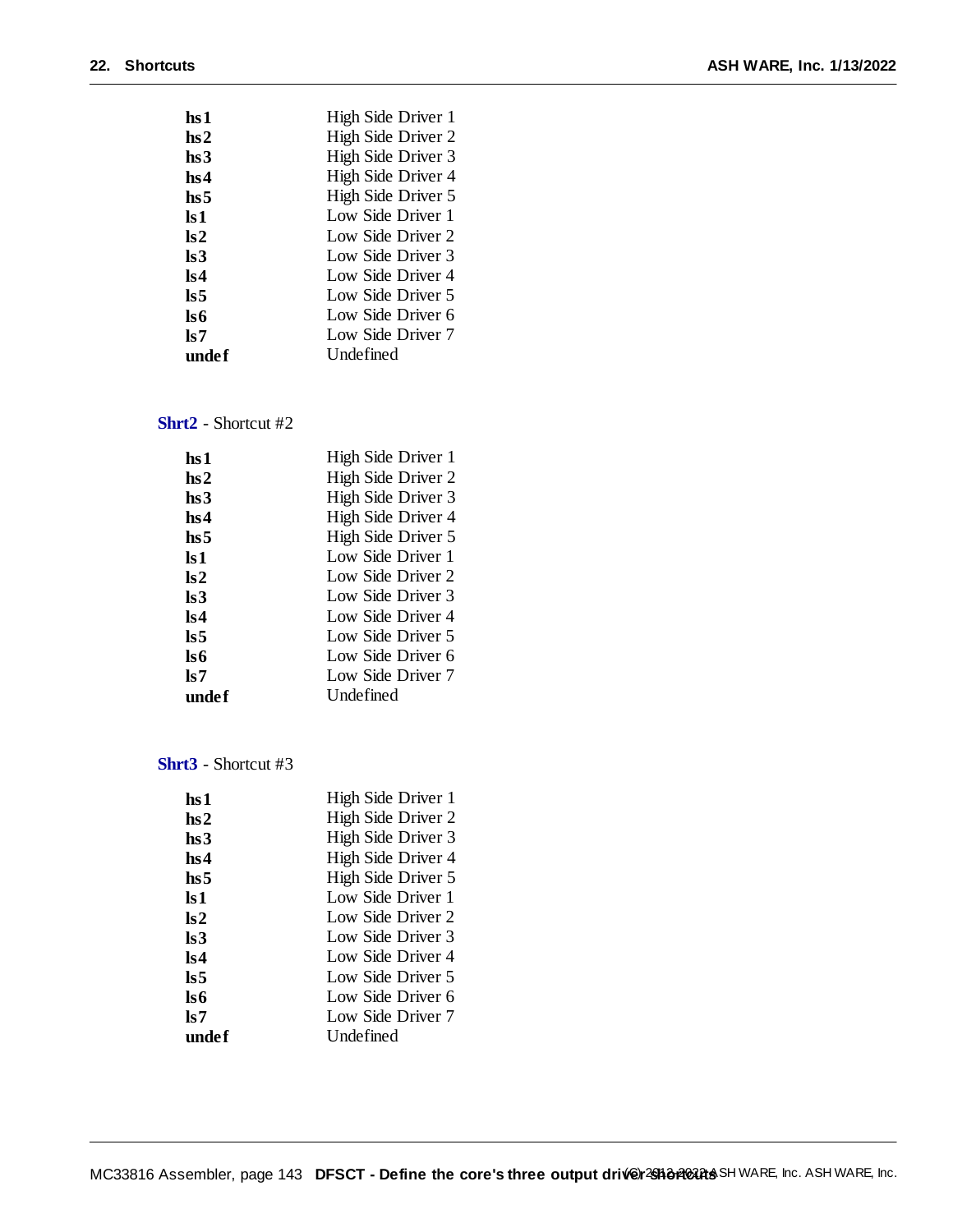# **22.3 STOS - Synchrounously control three output drivers using shortcuts**

Each core controls three output drivers using 'shortcuts'.

This instruction provides an atomic method for synchronously changing all three output drivers. If the output drivers were to be changed sequentially using (say) the 'sto' instruction then an intervening interrupt could possibly cause a large delay between when the multiple output drivers get modified.

The three shortcuts can be any of the high side or low side drivers and these are configured with the 'dfsct' instruction.

Each output driver can be independently set high, set low, toggled, or kept the same.

#### **Syntax**

**stos Out1 Out2 Out3;**

# **Example**

```
// Configure cores' three
// output driver shortcuts
// to control HS3, HS4, and LS2
dfsct hs3 hs4 ls2;
//
// Synchronously
// - Turn ON HS3
// - Leave HS4 unchanged
// - Toggle LS2
// (if ON turn OFF, if OFF turn ON)
stos on keep toggle;
```
**Out1** - Forces the state of the output driver controlled by the core's first output driver shortcut

| keep   | No change, keep the previous setting                              |
|--------|-------------------------------------------------------------------|
| off    | Turn the output driver off                                        |
| on     | Turn the output driver on                                         |
| toggle | Toggle the output driver; if it was on turn it off, if it was off |
|        | turn it on.                                                       |

**Out2** - Forces the state of the output driver controlled by the core's second output driver shortcut

| keep   | No change, keep the previous setting                              |
|--------|-------------------------------------------------------------------|
| off    | Turn the output driver off                                        |
| on     | Turn the output driver on                                         |
| toggle | Toggle the output driver; if it was on turn it off, if it was off |
|        | turn it on.                                                       |

**Out3** - Forces the state of the output driver controlled by the core's third output driver shortcut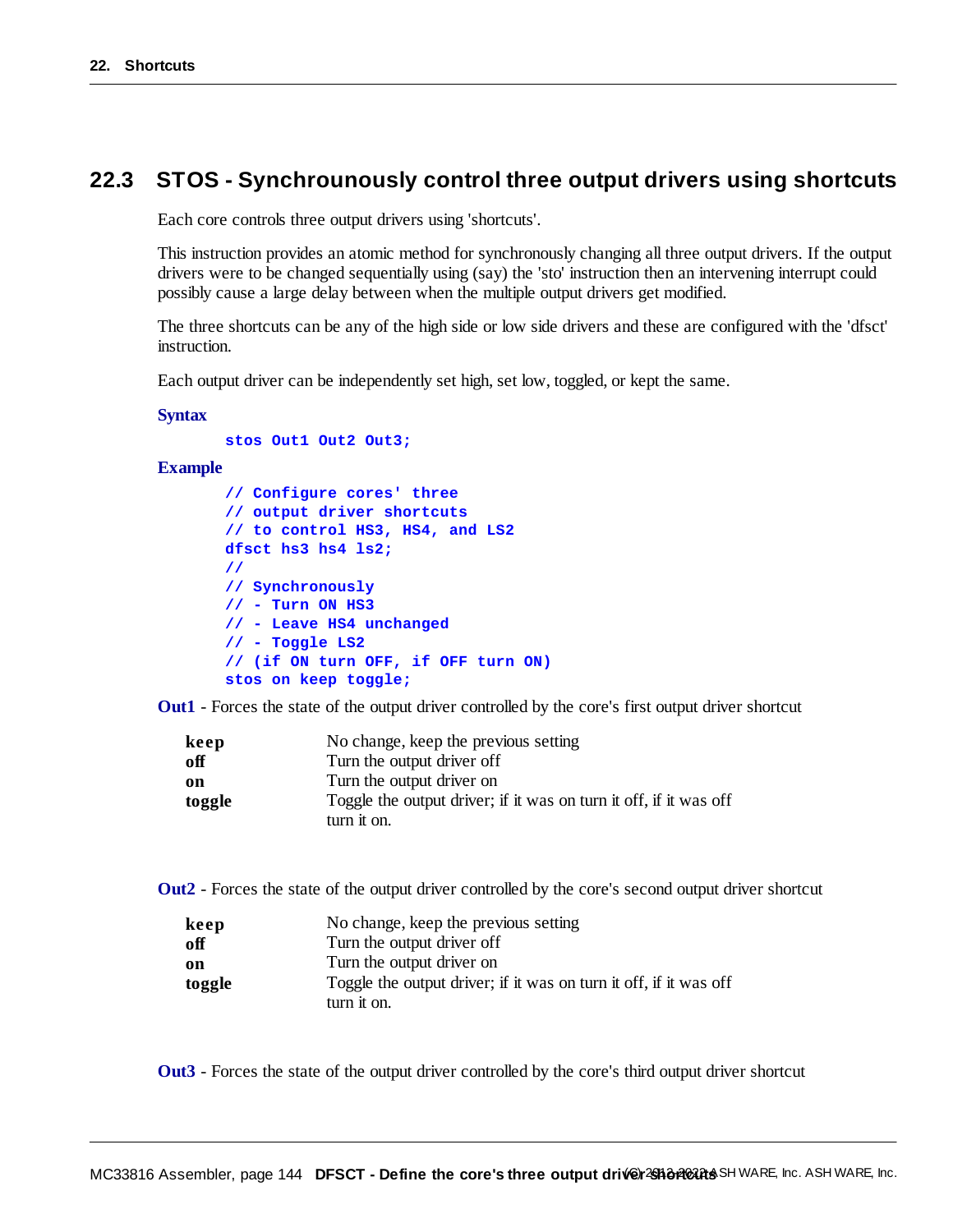| keep   | No change, keep the previous setting                              |
|--------|-------------------------------------------------------------------|
| off    | Turn the output driver off                                        |
| on     | Turn the output driver on                                         |
| toggle | Toggle the output driver; if it was on turn it off, if it was off |
|        | turn it on.                                                       |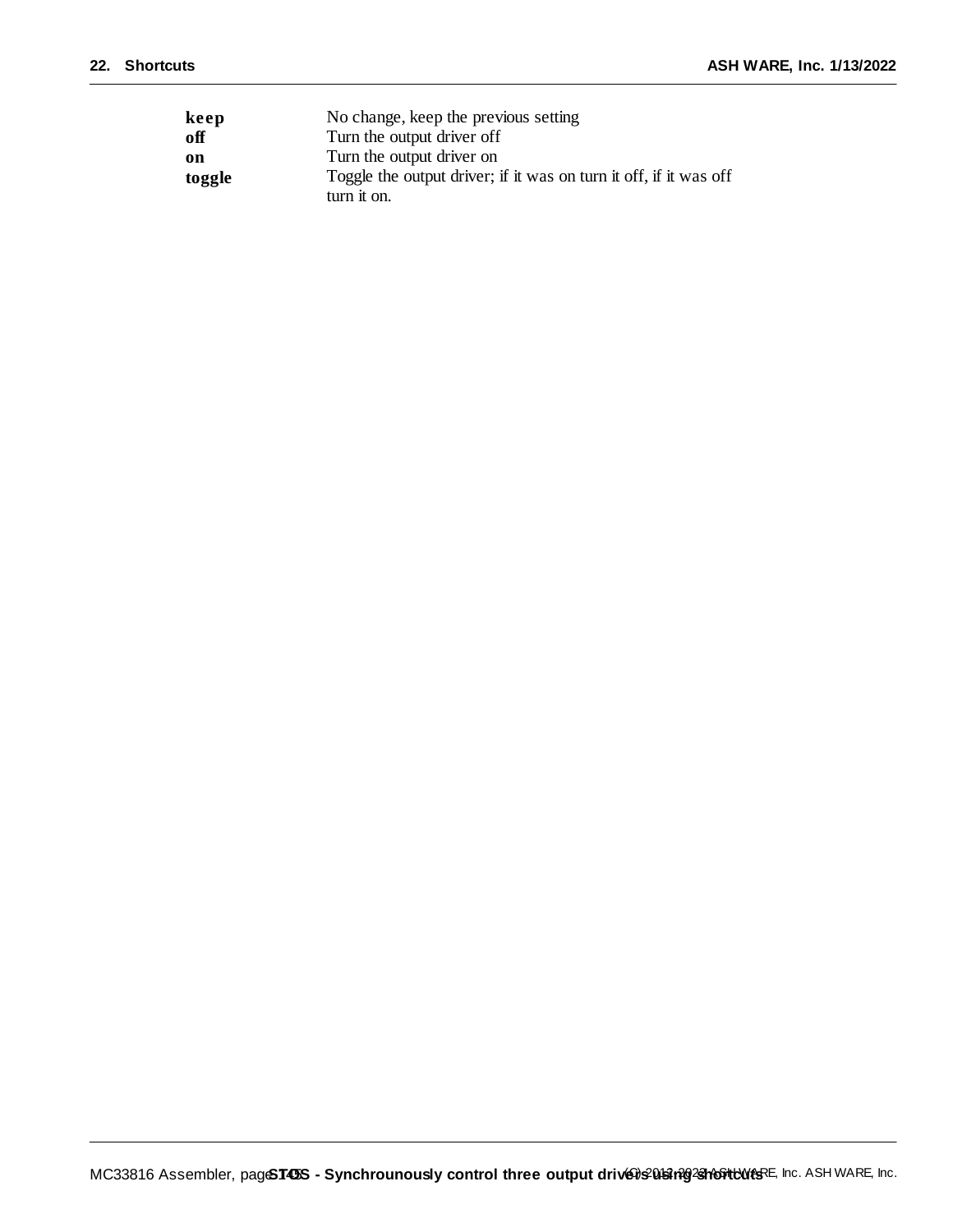# **Current Sense Blocks**



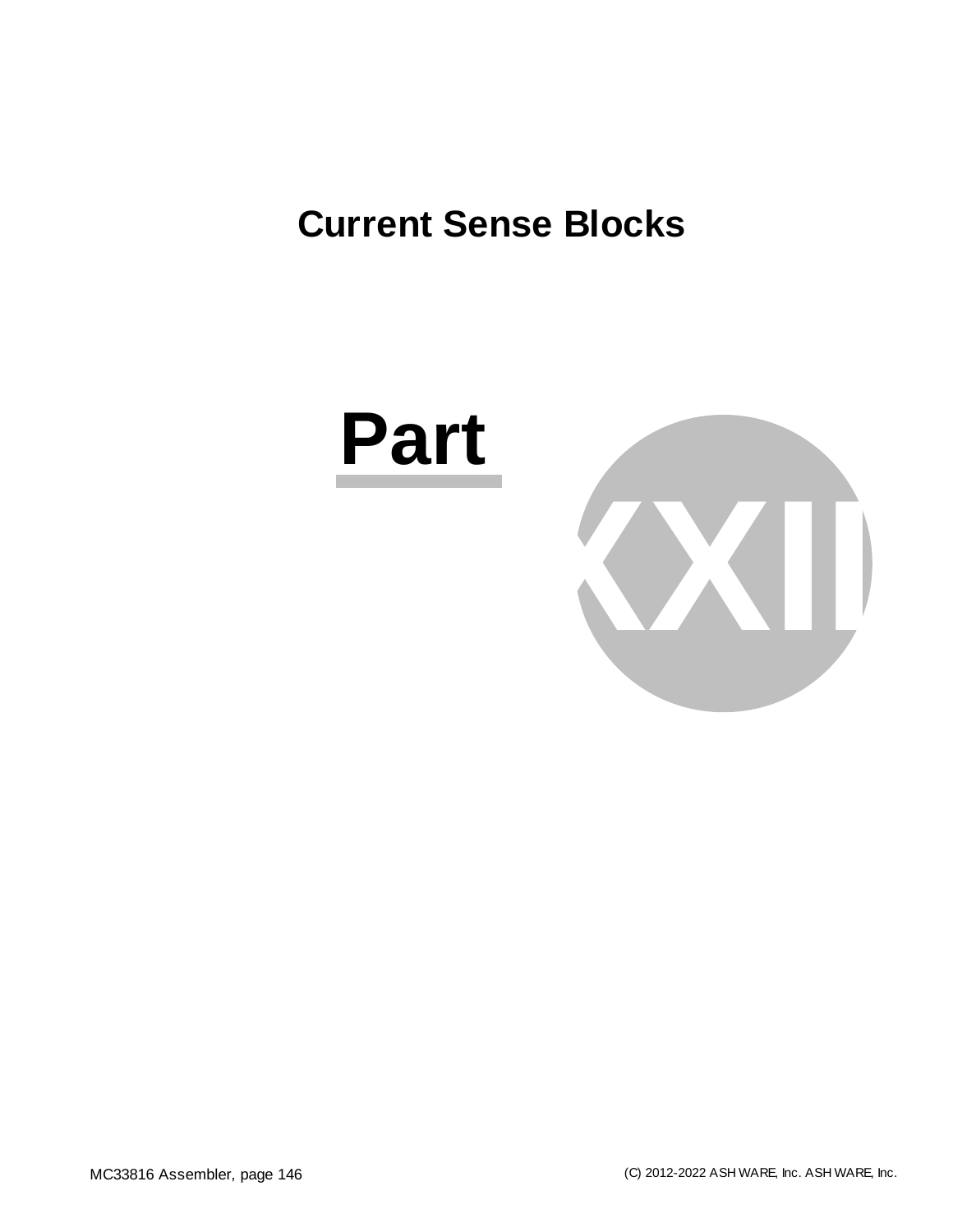# **23**

# **Current Sense Blocks**

The instructions described in this section are used to configure the current sense blocks. However, there is one related instruction that is missing form this section. Instructions 'dfsct,' which connects the core to a current sense block using a shortcut, is described in the 'Shortcuts' section.

# **23.1 STADC - Select 'Analog to Digital' or 'Digital to Analog' mode**

Selects the Current Sense Block to operate either in 'Analog to Digital' mode or 'Digital to Analog' mode.

In the normal 'Digital to Analog' mode the DAC is used to generate a threshold voltage. This voltage threshold is compared against the an amplification of the voltage across the current sense resistor. The output of the Current Sense comparator indicates if the current through the sense resistor is above or below this programmed threshold.

In the 'Analog to Digital' mode the DAC will contain the output of the A to D conversion 11 clock cycles after the conversion is initiated. Note that sharing of the OAx multiplexer prevents concurrent conversions on Current Sense Blocks 1 and 3. For the same reason, concurrent conversions on Current Sense Blocks 2 and 4 is also not possible.

The instruction is successful only if the core has the right to access the effected Current Sense Block. See registers Cur\_block\_access\_1 and Cur\_block\_access\_2 Register (0x188 and 0x189.)

```
Syntax
```
**stadc adcMode Target;**

**Example**

**// Set the core's D/A Converter // to work in D/A mode instead. stadc on sssc;**

**adcMode** - Selects 'Analog to Digital' or 'Digital to Analog' mode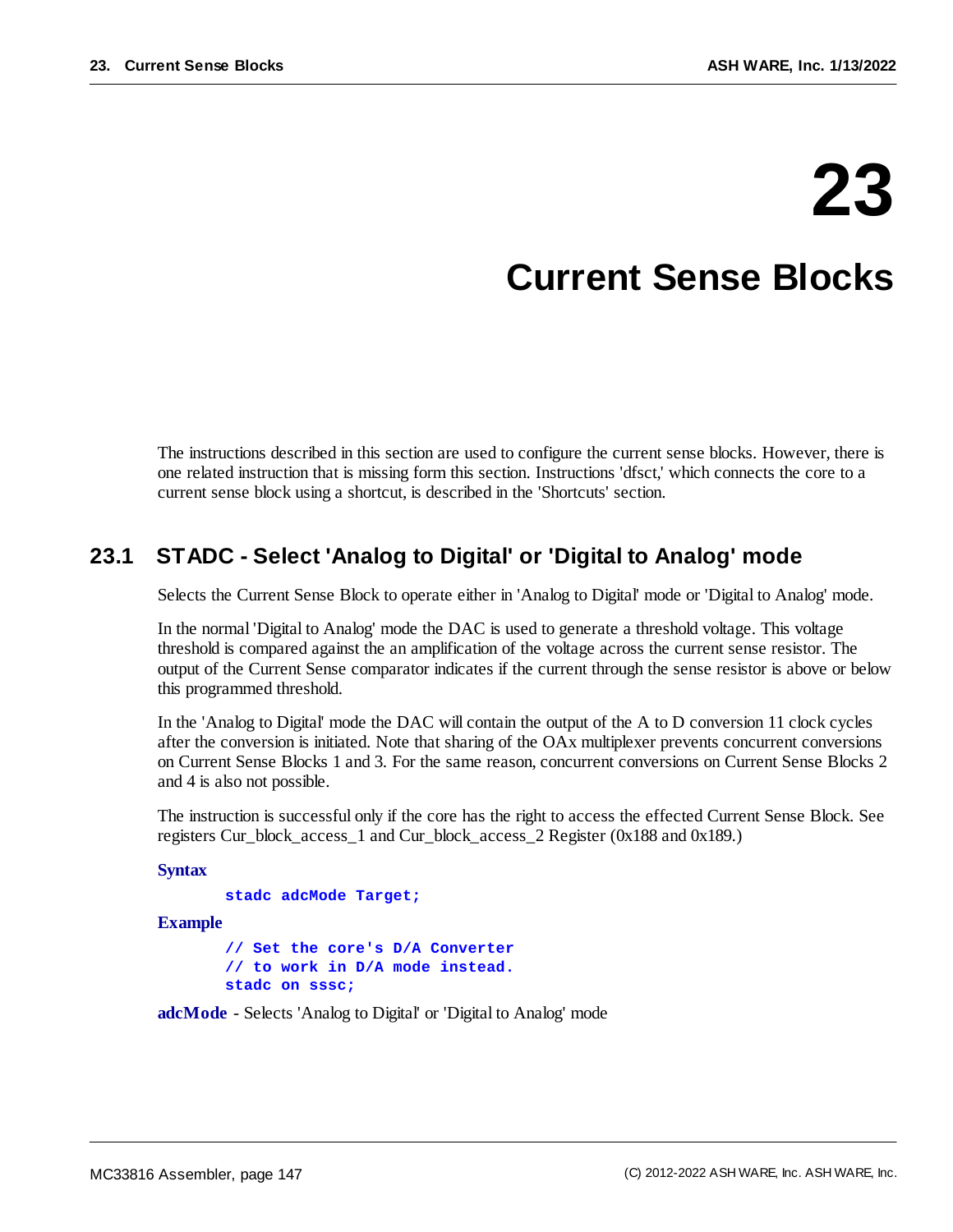| off | The Current Sense Block compares the current flowing<br>through the sense resistor to the threshold programmed in the<br>DAC (default)                           |
|-----|------------------------------------------------------------------------------------------------------------------------------------------------------------------|
| on  | The Current Sense Block performs and Analog to Digital<br>conversion (ADC) of the voltage across the current sense<br>resistor and places the results in the DAC |

**Target** - Specifies the core.

| sssc | Same Core Same Channel   |
|------|--------------------------|
| ossc | Other Core Same Channel  |
| ssoc | Same Core other Channel  |
| osoc | Other Core other Channel |
|      |                          |

## **23.2 STDCCTL - Set the DC to DC Converter's Control mode**

This instruction enables or disable a special mode intended for DC to DC conversion using Current Sense Block 4 and the Low Side Output Driver 7 (LS7.)

When enabled by executing this 'stdcctl' instruction with the Mode parameter set to 'async' dedicated hardware switches, the 'ls7' output driver is automatically switched on when the current drops below the minimum threshold programmed by the DAC4L and is automatically switched off when the current rises above the upper threshold programmed into the DAC 4H. This is fully automatic with no additional software control required.

When disabled by executing this 'stdcctl' instruction with the Mode parameter set to 'sync' the Ls7 output driver is controlled by the cores.

**Syntax**

**stdcctl Mode;**

**Example**

**// Begin hardware control of LS7 // based on Current Sense Block 4's // lower and upper (4L and 4H) current sense thresholds stdcctl async;**

**Mode** - Ls7 controlled by hardware or by the core

| s ync  | The Ls7 output driver is controlled by the core           |
|--------|-----------------------------------------------------------|
| as vnc | The Ls7 output driver is controlled by hardware using the |
|        | current maximum and minimum thresholds programmed in      |
|        | DAC4H and DAC4L of Current Sense Block 4                  |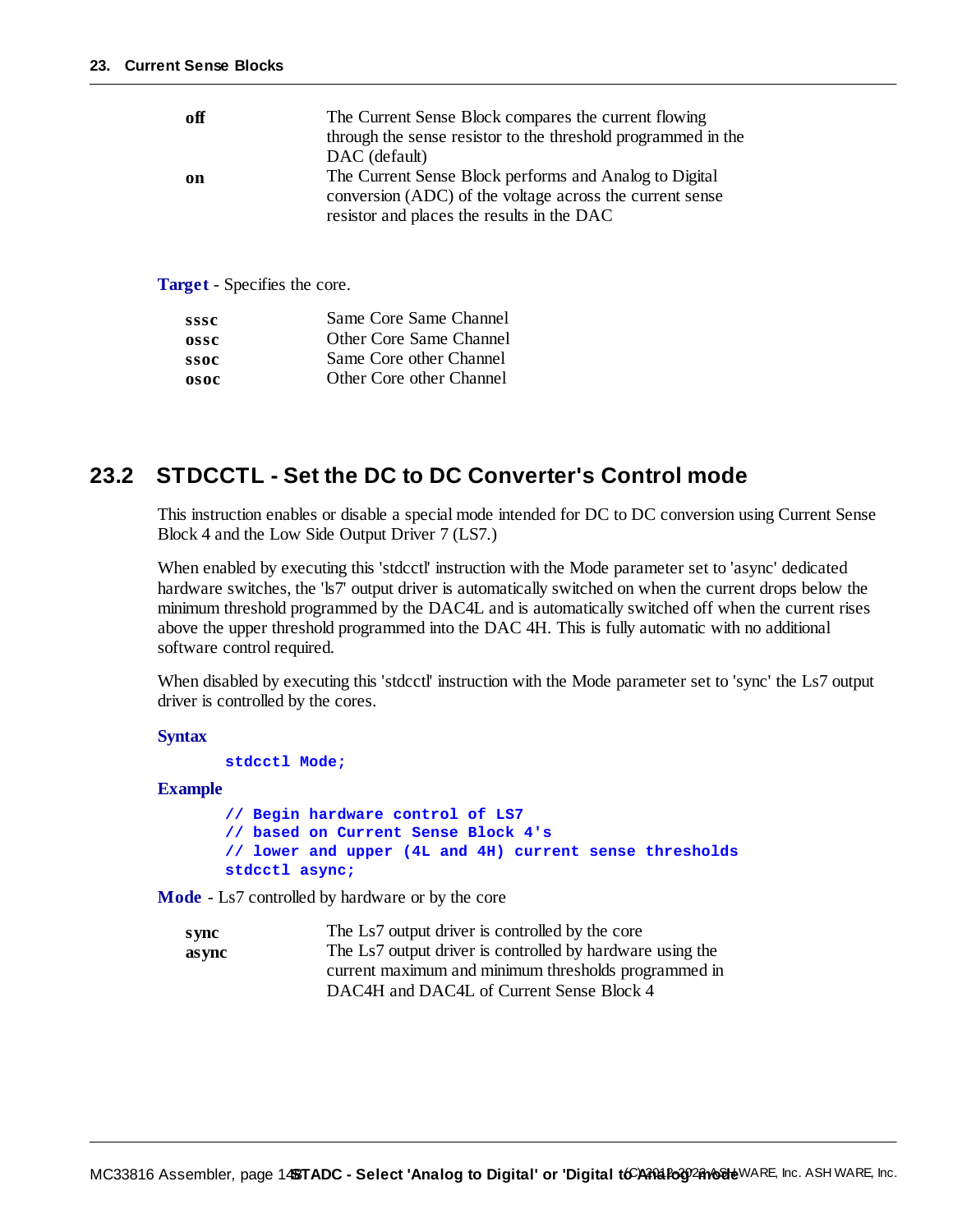## **23.3 STDM - Set DAC register access mode**

The DAC registers are bit sliced in that the actual register that is accessed depends on the access mode which is configured with this instruction.

The four primary DAC registers (dac\_sssc, dac\_ossc, dac\_ssoc, dac\_osoc) and the dac4h4n register are multi-purpose registers. Depending on how they are configured with this 'stdm' instruction, they can be used to access the four Current Sense Blocks' actual DAC values, the four current sense blocks COMPENSATION values, the fourth Current Sense Block's 4H DAC value, the fourth Current Sense Block's 4neg DAC value, or the LS7's VBoost DAC value.

These registers can be read and written using the copy ('cp'), the load ('load') and the store ('store') instructions.

To access a Current Sense Block's primary DAC register, use the 'stdm dac' mode. The 8-bit DAC value is accessed in bits 0 to 7 of the respective dac\_sssc, dac\_ossc, dac\_ssoc, or dac\_osoc registers.

To access a Current Sense Block's 'DAC Compensation' register use the 'stdm offset' mode. The 6-bit DAC-Compensation value is accessed in bits 8-13 of the respective dac\_sssc, dac\_ossc, dac\_ssoc, or dac\_osoc registers.

The 'stdm full' mode is used to access a Current Sense Block's the DAC value and DAC compensation in a single instruction. The 8-bit DAC value is accessed in bits 0 to 7 and The 6-bit DAC-Compensation value is accessed in bits 8-13 of the respective dac\_sssc, dac\_ossc, dac\_ssoc, or dac\_osoc registers.

To access the fourth Current Sense Block's 4H DAC's value use the 'stdm dac' mode. The 8-bit 4H DAC value is accessed in bits 0 to 7 of the 'DAC4H4N' register.

To access the fourth Current Sense Block's 4Neg DAC's value use the 'stdm offset' mode. The 4-bit 4Neg DAC value is accessed in bits 8 to 11 of the 'DAC4H4N' register.

To access the fourth Current Sense Block's 4H and 4Neg DAC values together, use the 'stdm full' mode. The 8-bit 4Neg DAC value is accessed in bits 0 to 7 and the 4-bit 4Neg DAC value is accessed in bits 8 to 11 of the 'DAC4H4N' register.

To access the VBoost DAC value use the 'stdm null' mode. The 8-bit VBoost DAC value is accessed in bits 0-7 of the 'DAC4H4N' register.

This mode is 'sticky' such that once configured it retains its setting until changed by a future 'stdm' instruction.

The default mode is 'DAC' such that the Current Sense Blocks' DAC values are accessed in their respective dac\_sssc, dac\_ossc, dac\_ssoc, or dac\_osoc registers and the 8-bit 4H DAC value is accessed in the DAC4h4n register.

#### **Syntax**

```
stdm Mode;
```
#### **Example**

```
// Read the 'VBoost DAC' into register 'r4'
stdm null;
cp dac4h4n r4;
//
// Write a '0xC' into the fourth Current Sense Block's 4-bit DAC4Neg.
```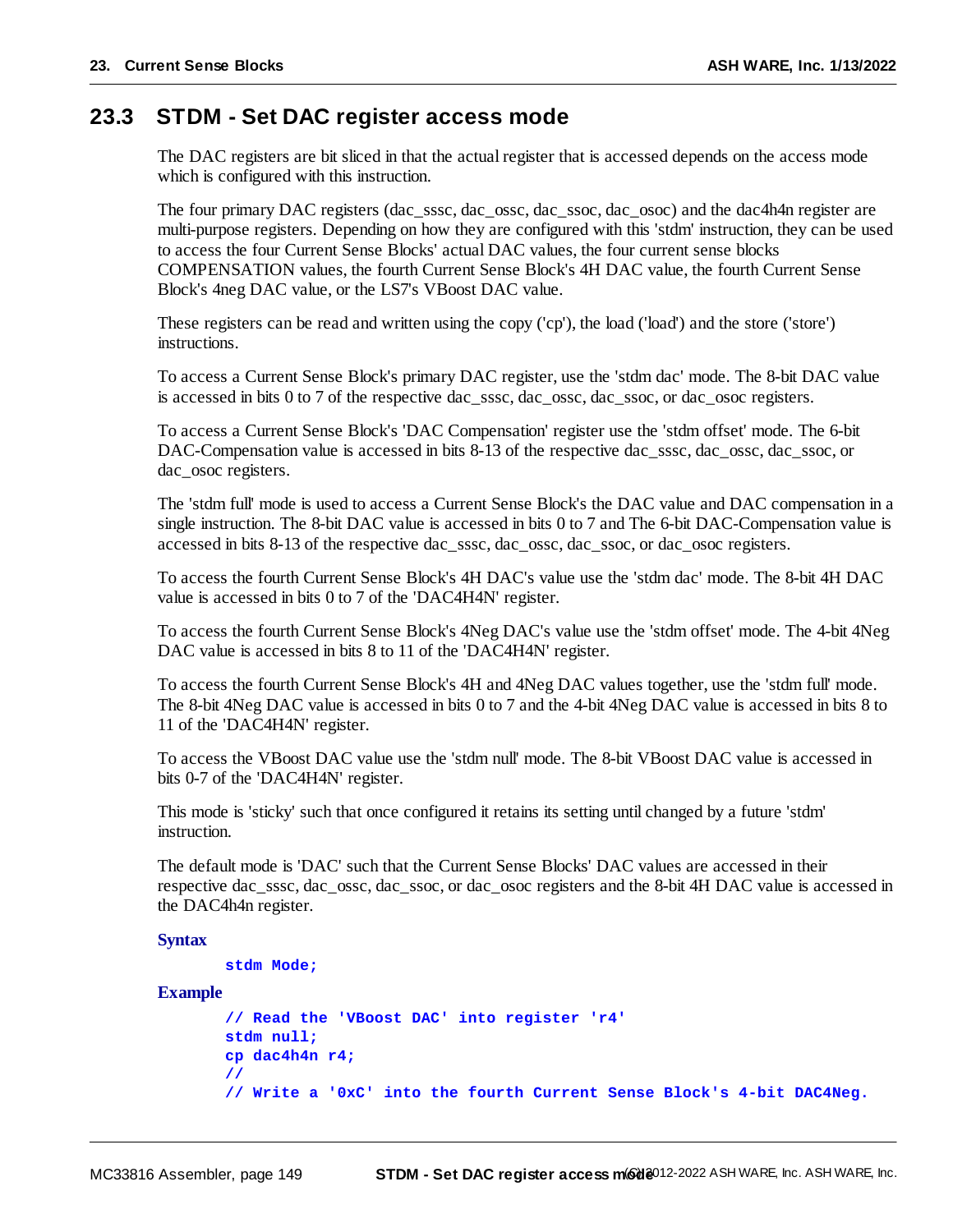```
// Note that the DAC4Neg is accessed in the upper byte ... bits 8-11.'
stdm offset;
ldirh 0xC rst;
cp ir dac4h4n;
//
// Write the third Current Sense Block's DAC Value and DAC
compensation.
// The DAC value is written with '0x98' and the DAC compensation is
written with '0x13'
// Note1: It is assumed that this is executing in Channel 1 Core 0
// such that 'OSSC' accesses DAC4.
// Note2: the 8-bit DAC Value is accessed in the lower byte ... bits 0-
7.
// Note3: The 6-bit DAC Compensation is accessed in the upper byte ...
bits 8-13.
ldirl 0x98 _rst;
ldirh 0x13 _rst;
stdm full;
cp ir dac_ossc;
```
**Mode** - The DAC Access mode

| null   | Writes to the four DAC_xSxC registers have no affect and   |
|--------|------------------------------------------------------------|
|        | reads return zero. Reads and writes to the DAC4H4N         |
|        | register access the VBoost DAC.                            |
| dac    | Reads and writes to the four DAC_xSxC registers access the |
|        | four Current Sense Blocks' DAC registers. Reads and writes |
|        | to the DAC4H4N register access the fourth Current Sense    |
|        | Block's 4H Dac.                                            |
| offset | Reads and writes to the four DAC_xSxC registers access the |
|        | four Current Sense Blocks' DAC-Compensation registers in   |
|        | bits 8-13. Reads and writes to the DAC4H4N register access |
|        | the fourth Current Sense Block's 4N DAC at bits 8-11.      |
| full   | Reads and writes to the four DAC_xSxC registers access the |
|        | four Current Sense Blocks' DAC values at bits 0-7 and the  |
|        | DAC-Compensation values in bits 8-13. Reads and writes to  |
|        | the DAC4H4N register access the fourth Current Sense       |
|        | Block's 4H DAC at bits 0-7 and the 4N DAC at bits 8-11.    |

### **23.4 STGN - Set amplifier gain of a Current Sense Block**

Set the gain of the Current Sense Block's Amplifier. This amplifies the voltage across the current sense resistor by the gain specified by this instruction

The instruction is successful only if the core has the right to access the effected Current Sense Block. See registers Cur\_block\_access\_1 and Cur\_block\_access\_2 Register (0x188 and 0x189.)

#### **Syntax**

#### **stgn Value OaTarget;**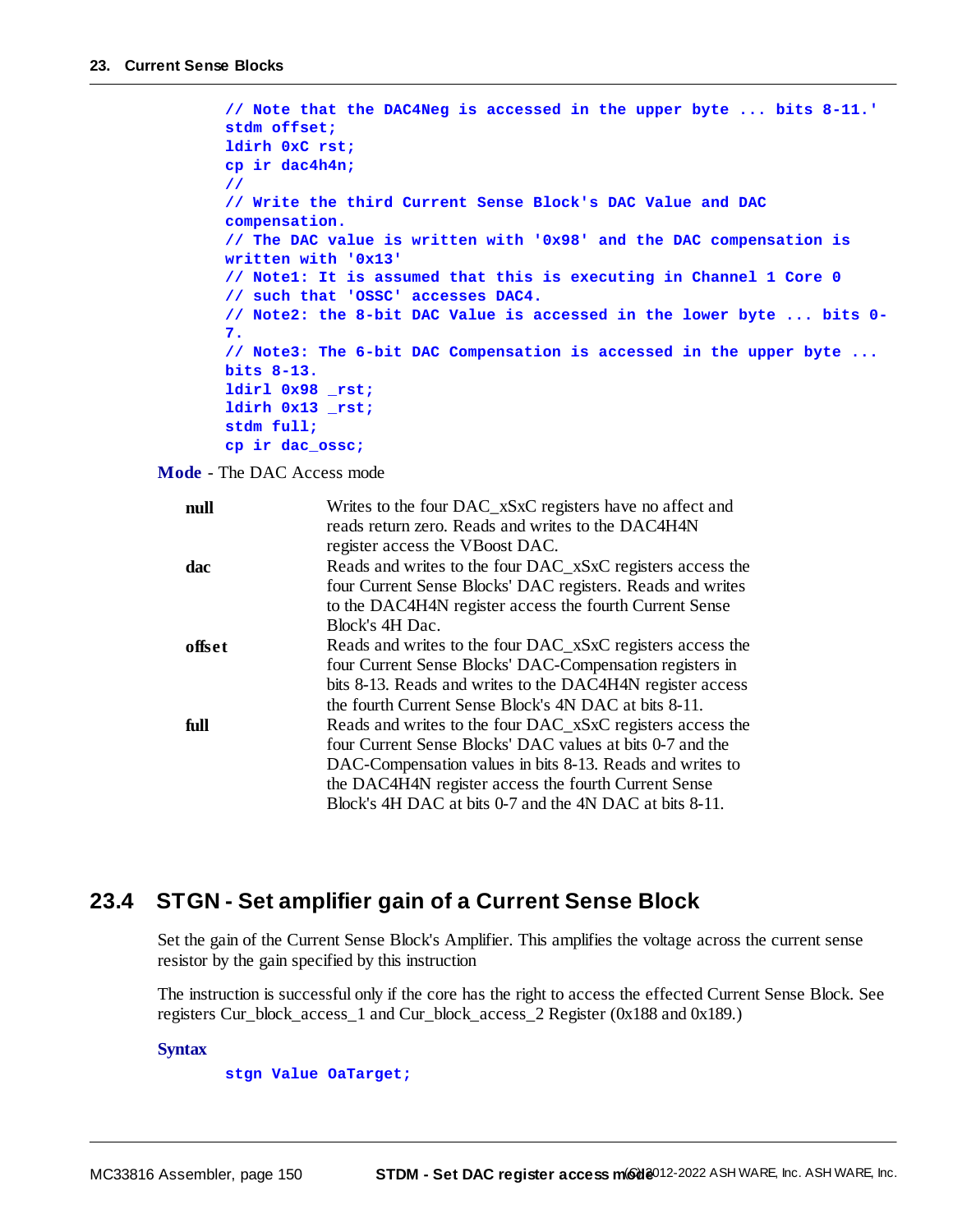**Example**

| // Set the gain            |
|----------------------------|
| // of the executing core's |
| // current sense amplifier |
| // to 12.6 Volts/volt      |
| stgn gain12.6 sssc;        |

**Value** - The amplifier's gain

| gain5.8  | Set gain to 5.8  |
|----------|------------------|
| gain12.6 | Set gain to 12.3 |
| gain19.3 | Set gain to 19.3 |
| gain8.7  | Set gain to 8.7  |

**OaTarget** - Specifies the core.

| sssc | Same Core Same Channel   |
|------|--------------------------|
| ossc | Other Core Same Channel  |
| ssoc | Same Core other Channel  |
| osoc | Other Core other Channel |
|      |                          |

## **23.5 STOC - Set offset compensation of a Current Sense Block**

Enables or disables offset compensation on the specified current measurement block.

'Zero Compensation' is a small offset added to the input of the Current Sense Block's amplifier that reduces the amplifier's zero current offset error.

When enabling, a 62-microsecond auto-calibration cycle is initiated in which the compensation value is calculated by the hardware.

The instruction is successful only if the core has the right to access the effected Current Sense Block. See registers Cur\_block\_access\_1 and Cur\_block\_access\_2 Register (0x188 and 0x189.)

Note that '0x1A' should be written to the Current Sense Block's DAC prior to initiating the auto-calibration cycle.

Note also that the auto-calibration cycle should only be initiated when no current is flowing through the Current Sense Block's sense resistor.

**Syntax**

```
stoc Ctrl DacTarget;
```
**Example**

**// Start an auto-compensation cycle // on the core's own DAC stoc on sssc;**

**Ctrl** - Enable or Disable zero calibration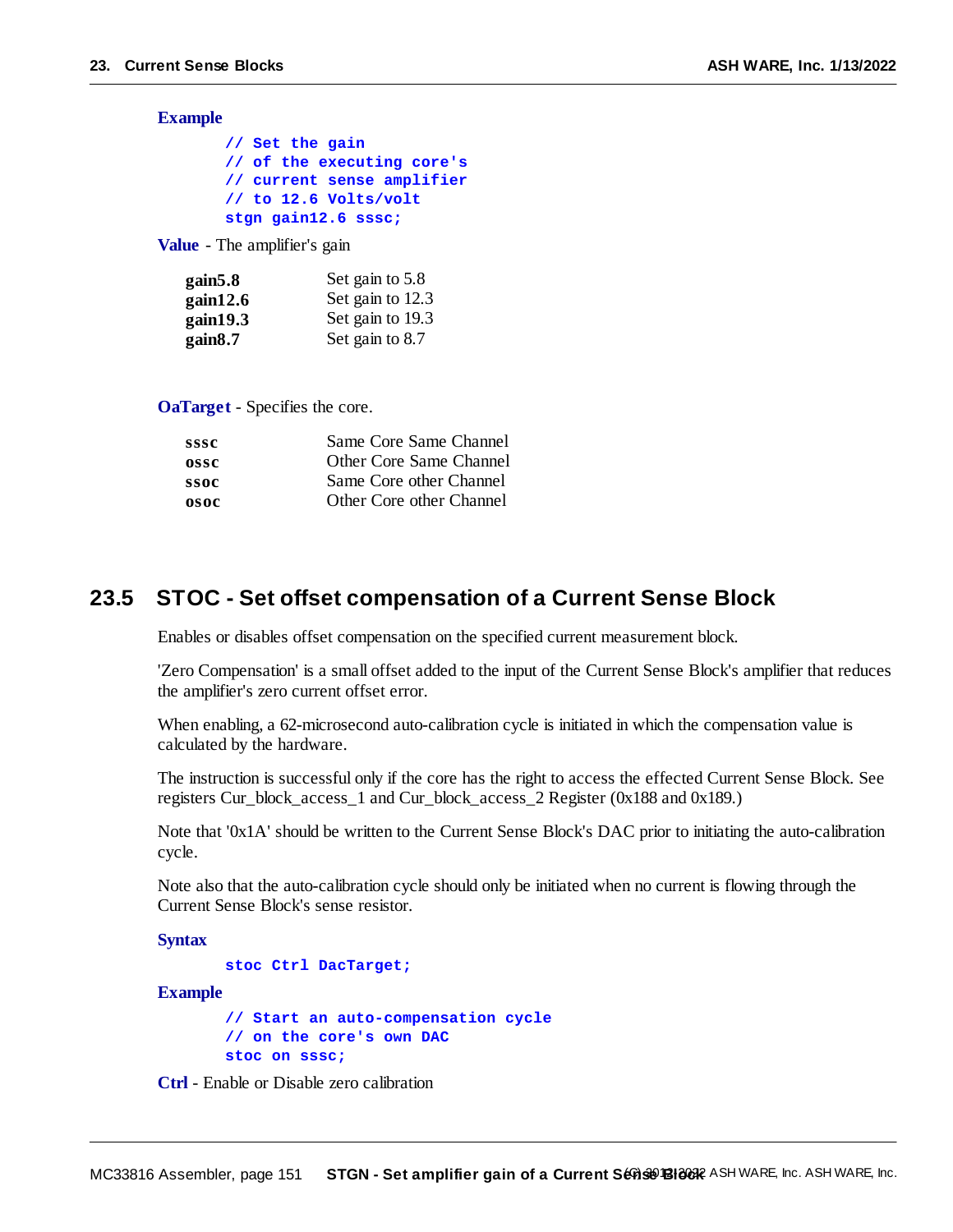| off           | Disable zero compensation                                    |
|---------------|--------------------------------------------------------------|
| <sub>on</sub> | Enable zero compensation and begin an auto-calibration cycle |

**DacTarget** - Specifies the core.

| sssc | Same Core Same Channel   |
|------|--------------------------|
| ossc | Other Core Same Channel  |
| ssoc | Same Core other Channel  |
| osoc | Other Core other Channel |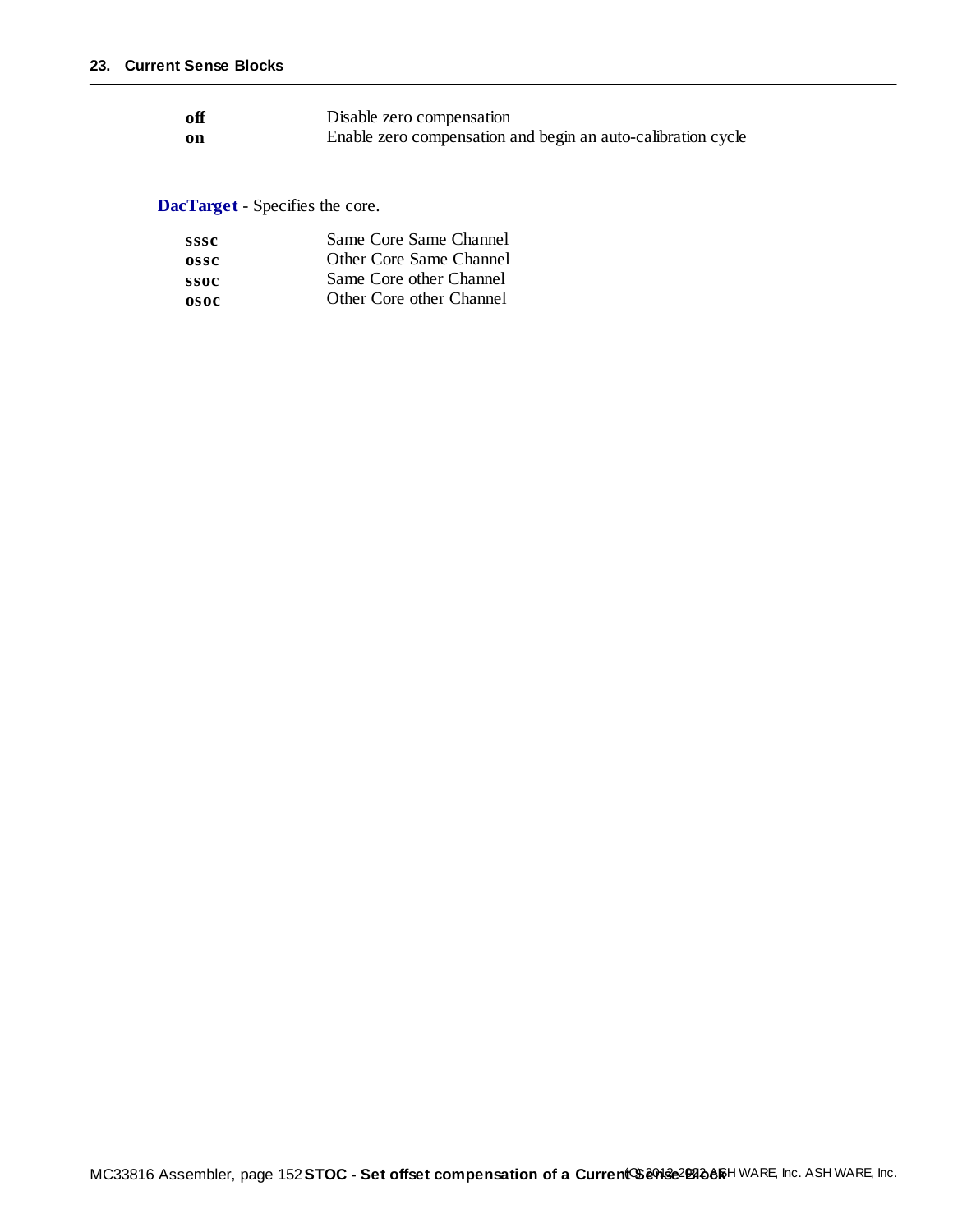# **Output Drivers**



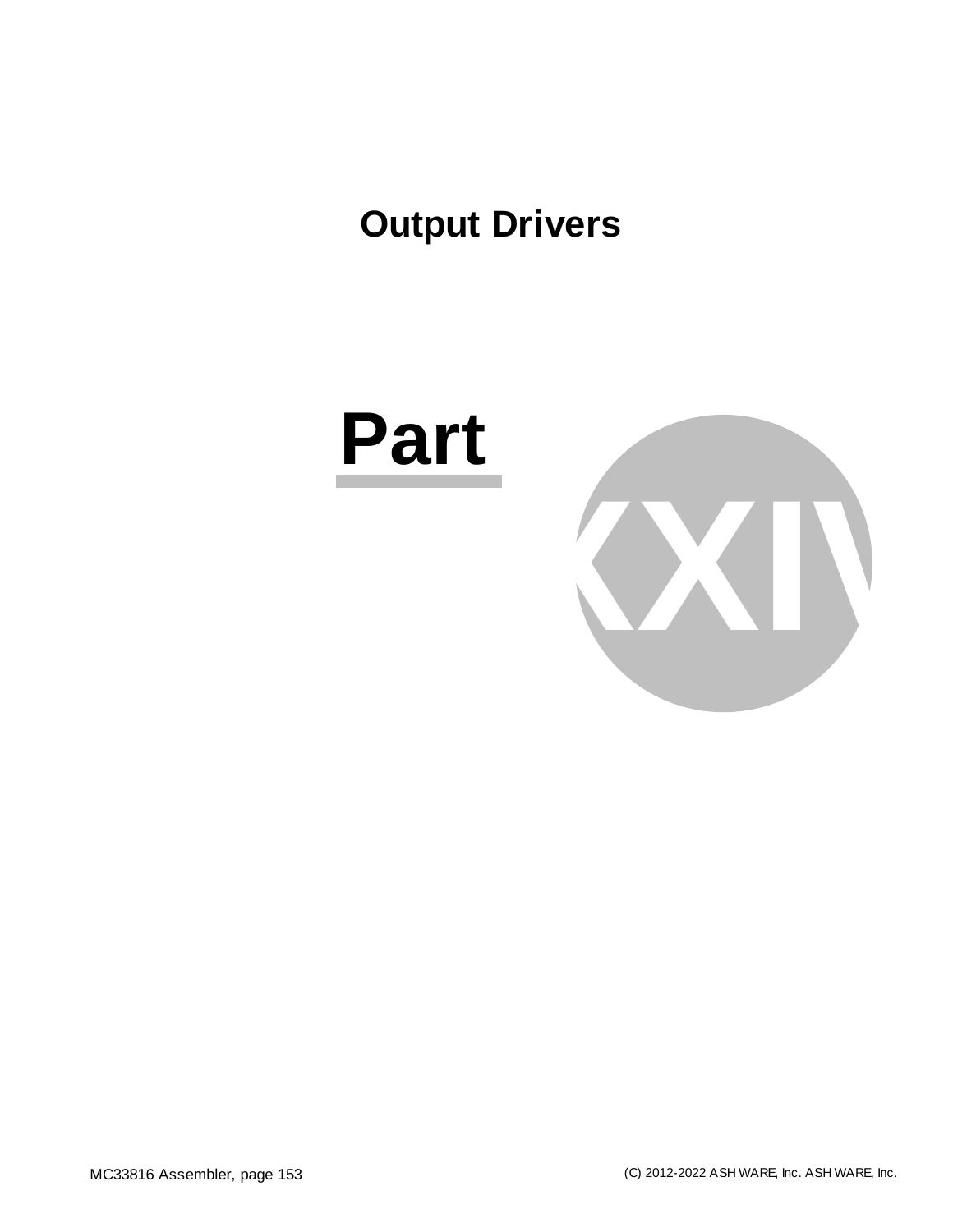# **24**

# **Output Drivers**

The instructions described in this section are used to control the Output Drivers.

## **24.1 BIAS - Set load current bias**

Enable or disable load's current bias at the load for the specified diver.

The instruction is successful only if the core had the right to modify the specified output driver. See the four output access registers, 'Out\_acc\_uc0\_ch1', 'Out\_acc\_uc1\_ch1', 'Out\_acc\_uc0\_ch2', and 'Out\_acc\_uc1\_ch2' (0x184, 0x185, 0x186, and 0x187.)

#### **Syntax**

**bias BiasTarget Ctrl;**

#### **Example**

**// Turn on bias's for all high and low side drivers. bias all on; // Turn off HS2's 'strong' and 'normal' bias's bias hs2s off; bias hs2 off;**

**BiasTarget** - Output driver(s) selection

| hs 1                    | High Side Driver 1 |
|-------------------------|--------------------|
| hs2                     | High Side Driver 2 |
| hs3                     | High Side Driver 3 |
| hs4                     | High Side Driver 4 |
| hs 5                    | High Side Driver 5 |
| $\mathbf{ls1}$          | Low Side Driver 1  |
| $\mathbf{ls2}$          | Low Side Driver 2  |
| $\mathbf{ls3}$          | Low Side Driver 3  |
| ls4                     | Low Side Driver 4  |
| $\overline{\text{ls}}5$ | Low Side Driver 5  |
| ls6                     | Low Side Driver 6  |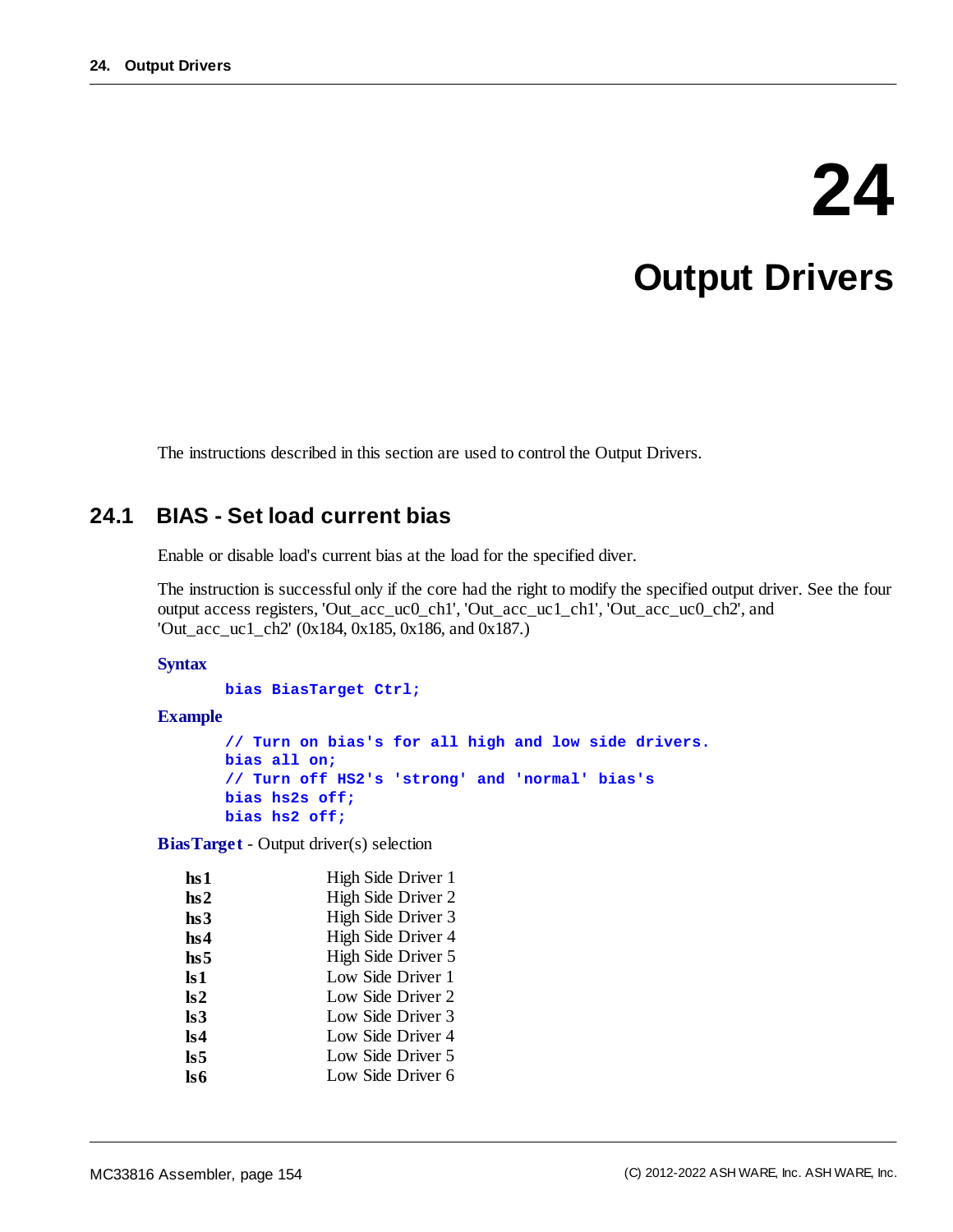| hs2s      | Low Side Driver 2, strong                                        |
|-----------|------------------------------------------------------------------|
| hs4s      | Low Side Driver 4, strong                                        |
| all       | Select all high side and low side pre-driver bias structures     |
|           | including strong bias structures                                 |
| hs        | Select all high side pre-driver bias structures including strong |
|           | bias structures                                                  |
| <b>ls</b> | Select all low side pre-driver bias structures                   |
|           |                                                                  |

**Ctrl** - Enable or disable

| off  | Turn the selected bias structure(s) off |
|------|-----------------------------------------|
| - on | Turn the selected bias structure(s) on  |

## **24.2 STEOA - Set end of actuation mode**

Enable or disable the end of actuation mode for all the high side output driver(s) that the core right to modify.

The Vsrc threshold monitoring of the affected output driver(s) is disabled by setting the 'mask' parameter.

The default 'mask' value is 'nomask'.

The default 'Switch' value is 'bsoff'.

This instruction affects only the output drivers which the core has the right to modify. See the four output access registers, 'Out\_acc\_uc0\_ch1', 'Out\_acc\_uc1\_ch1', 'Out\_acc\_uc0\_ch2', and 'Out\_acc\_uc1\_ch2' (0x184, 0x185, 0x186, and 0x187.)

**Syntax**

```
steoa mask switch;
```
**Example**

**// Set the end of actuation mode steoa mask bsoff;**

**mask** - Mask Vsrc threshold monitoring

| nomask | Vsrc threshold monitoring of the selected HS is unchanged |
|--------|-----------------------------------------------------------|
| mask   | Vsrc threshold monitoring of the selected HS is masked to |
|        | zero                                                      |

**switch** - Select end of actuation mode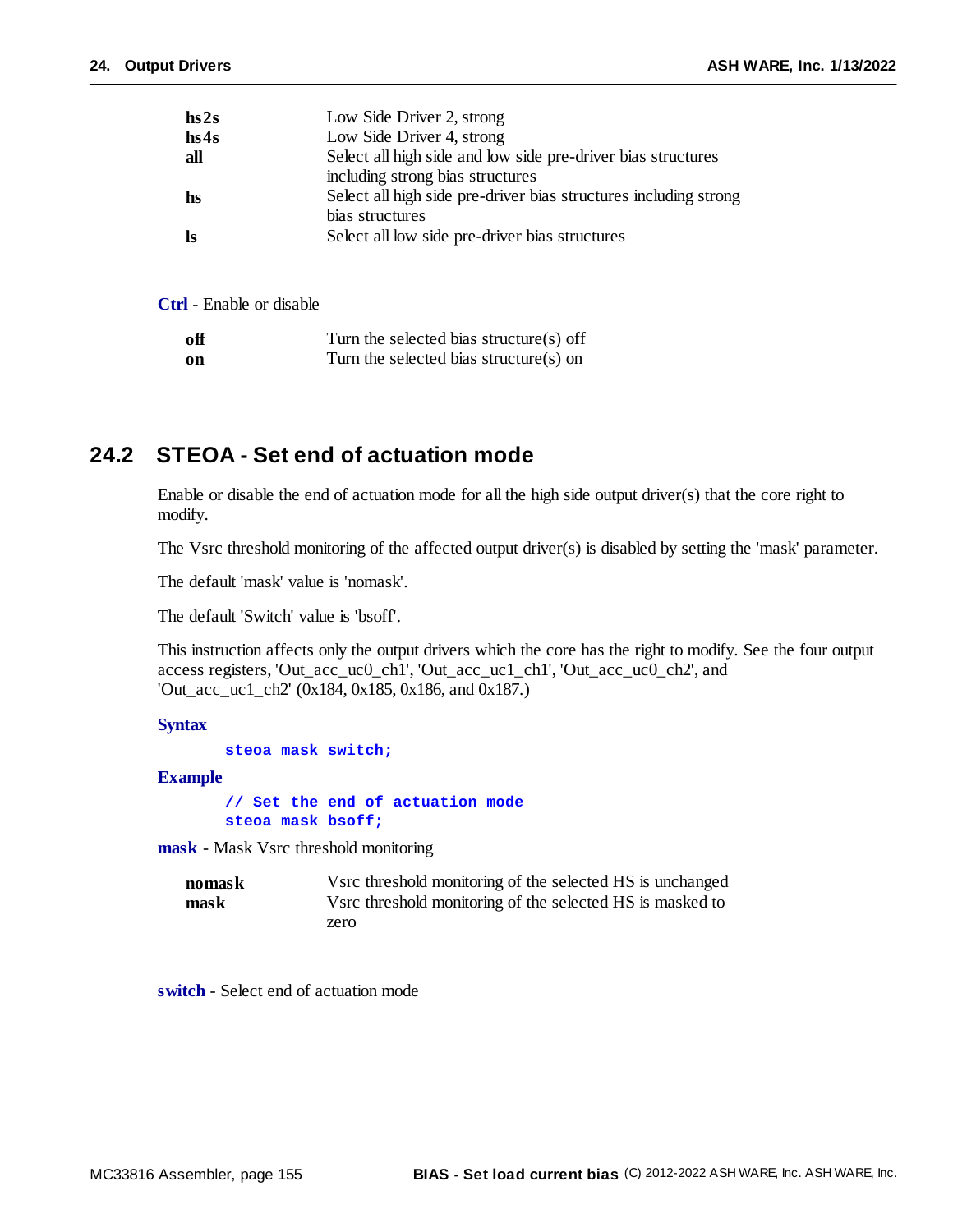| keep      | No change, keep the previous setting                     |
|-----------|----------------------------------------------------------|
| bson      | Bootstrap switch can be enabled even if no low side pre- |
|           | driver is switched on                                    |
| bsneutral | Bootstrap control is not affected                        |
| bsoff     | Bootstrap switch is forced off                           |

# **24.3 STFW - Set freewheeling mode between a pair of output drivers**

This instruction enables or disables freewheeling mode between a pair of output drivers. In 'freewheeling' mode the output driver pair has a 'master/slave' relationship in which, when the master is turned 'on', the slave is automatically turned 'off', and when the master is turned 'off' the slave is automatically turned 'on'.

Because at any given time one driver is always 'off' when the other is 'on' this is typically used to switch a load between power and ground. Using this freewheeling mode, two sets of output drivers (four output drivers total) can be used in an h-bridge configuration.

The selection of the master driver for the freewheeling mode is set by the core's output driver shortcut 1. See the 'dfsct' instruction. Only specific pairs are allowed, see below.

If shortcut1 is hs1, then ls5 is affected

If shortcut1 is hs2, then ls6 is affected

If shortcut1 is hs3, then ls7 is affected

If shortcut1 is hs4, then hs5 is affected

If shortcut1 is hs5, then ls4 is affected

The instruction is successful only if the core has the right to modify the output driver selected by shortcut 1. See the four output access registers, 'Out\_acc\_uc0\_ch1', 'Out\_acc\_uc1\_ch1', 'Out\_acc\_uc0\_ch2', and 'Out\_acc\_uc1\_ch2' (0x184, 0x185, 0x186, and 0x187.)

The freewheeling state can be seen in register Fw\_ext\_req (0x16A.)

A programmable 'dead time' prevents both drivers from being on at the same time. See the Hsx\_output\_config Registers (0x155, 0x158, 0x15B, 0x15E, 0x161.)

#### **Syntax**

#### **stfw FwMod;**

#### **Example**

```
// Configure Shortcut #1 to be HS1
dfsct hs1 hs4 ls6;
//
// Enable freewheeling mode
// between HS1 and LS5
stfw auto;
```
**FwMod** - Specify the freewheeling mode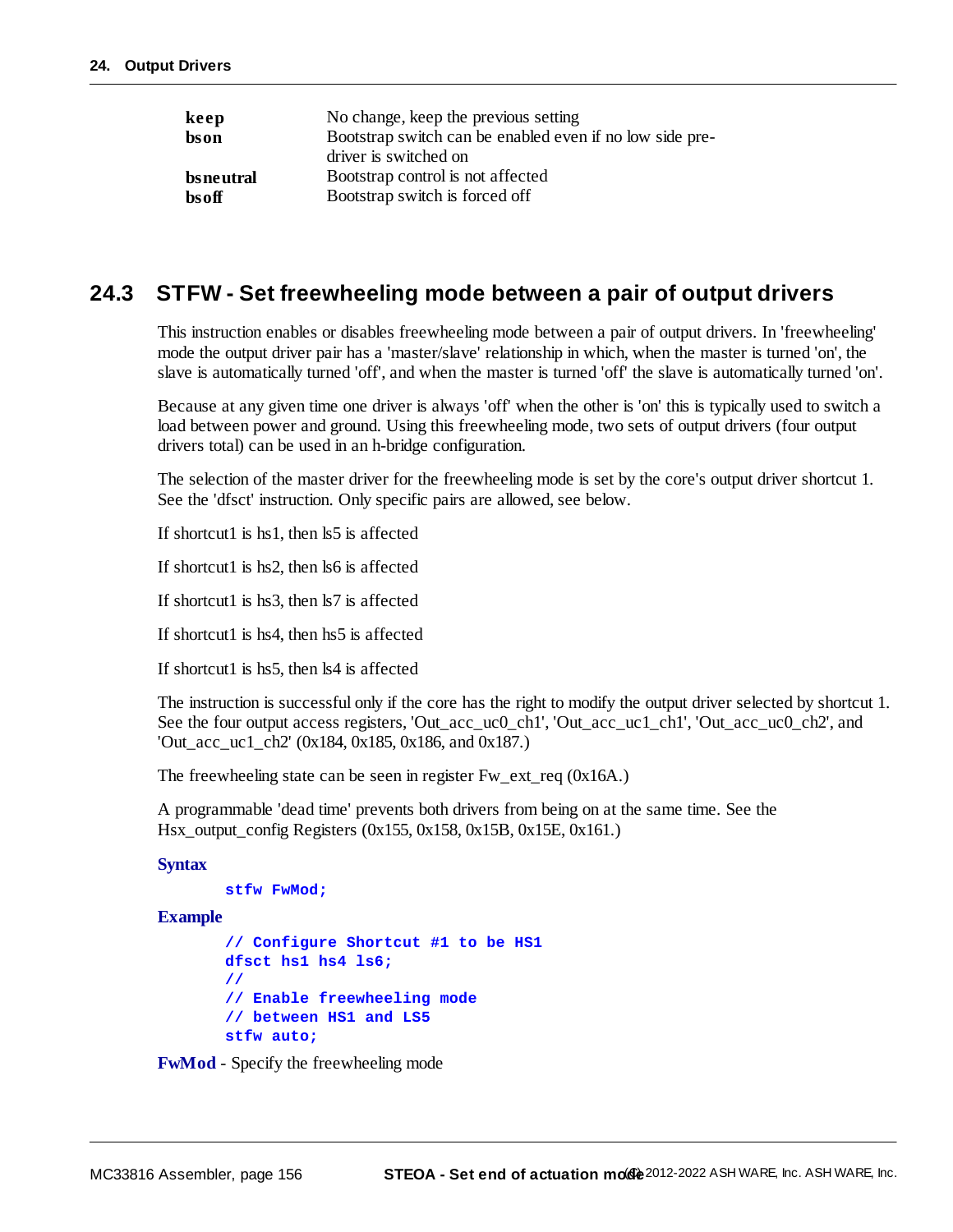**manual** Disable **auto** Enable

# **24.4 STO - Set one output driver**

Turns an ouput driver on, off, or toggle. When 'toogle' is specified and the output driver is 'on', it turns 'off' and if it is 'off' it turns 'on'.

The instruction is successful only if the core had the right to modify the specified output driver. See the four output access registers, 'Out\_acc\_uc0\_ch1', 'Out\_acc\_uc1\_ch1', 'Out\_acc\_uc0\_ch2', and 'Out\_acc\_uc1\_ch2' (0x184, 0x185, 0x186, and 0x187.)

#### **Syntax**

**sto OutSel Out;**

**Example**

**// Turn HS3 on, LS6 off, and toggle LS1. sto hs3 on; sto ls6 off; sto ls1 toggle;**

**OutSel** - Select output driver

| hs 1            | High Side Driver 1 |
|-----------------|--------------------|
| hs2             | High Side Driver 2 |
| hs3             | High Side Driver 3 |
| hs4             | High Side Driver 4 |
| hs <sub>5</sub> | High Side Driver 5 |
| ls 1            | Low Side Driver 1  |
| $\mathbf{ls2}$  | Low Side Driver 2  |
| ls 3            | Low Side Driver 3  |
| ls4             | Low Side Driver 4  |
| ls 5            | Low Side Driver 5  |
| ls6             | Low Side Driver 6  |
| ls 7            | Low Side Driver 7  |
| undef           | Undefined          |

**Out** - Specify output driver state

| keep   | No change, keep the previous setting                              |
|--------|-------------------------------------------------------------------|
| off    | Turn the output driver off                                        |
| on     | Turn the output driver on                                         |
| toggle | Toggle the output driver; if it was on turn it off, if it was off |
|        | turn it on.                                                       |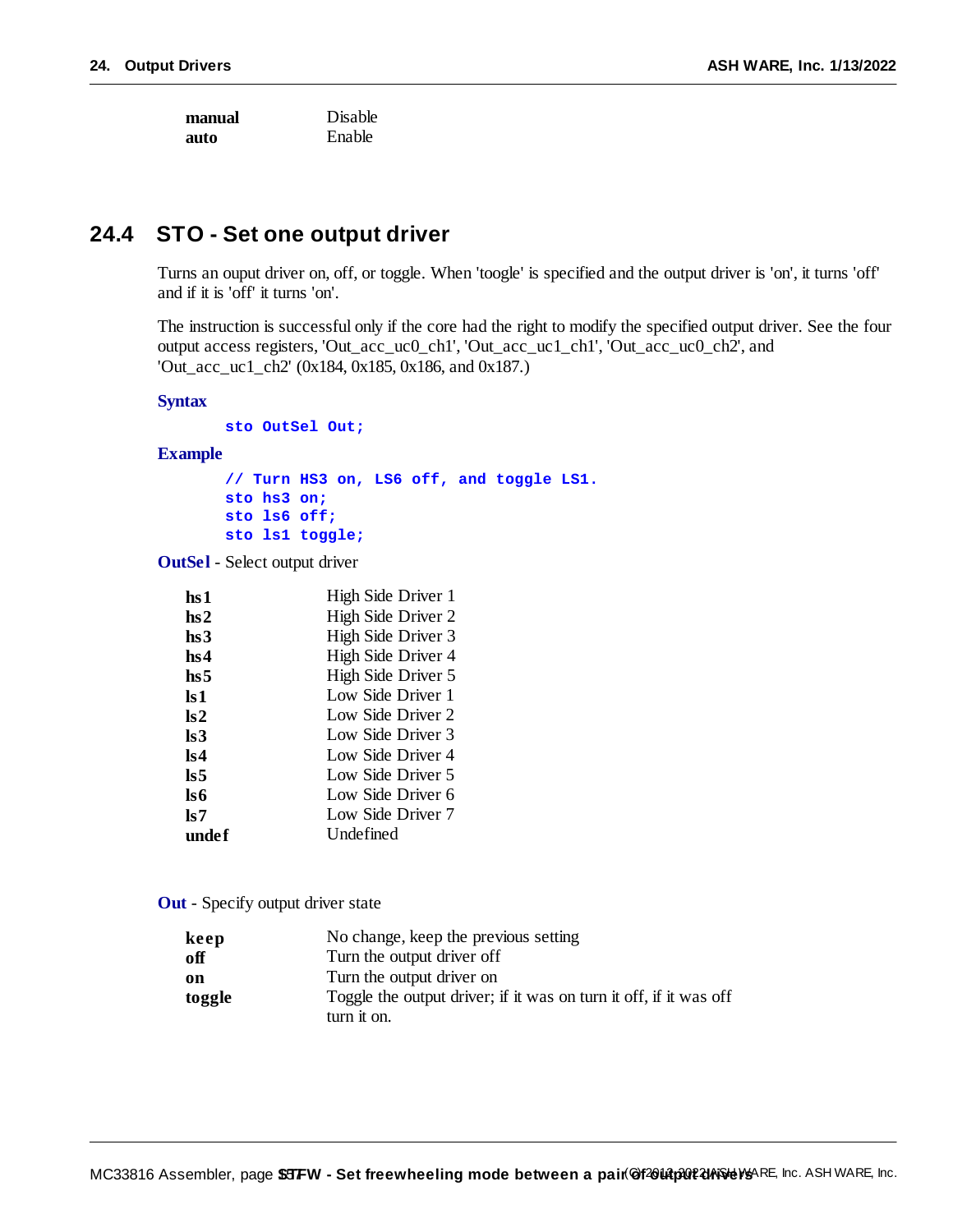# **24.5 STSLEW - Set output drivers' slew rates**

This instruction sets the output drivers' slew rates.

The slew rates can be set to the fastest possible by setting parameter 'Mode' to 'fast.'

The slew rates can returned back to their normal by setting paramter 'Mode' to 'fast.'. Each output driver has its own 'normal' slew rate which is specified in registers hs\_slewrate and ls\_slewrate registers (0x18E, 0x18F.)

The instruction affects only those output drivers which the core has the right to modify. See the four output access registers, 'Out\_acc\_uc0\_ch1', 'Out\_acc\_uc1\_ch1', 'Out\_acc\_uc0\_ch2', and 'Out\_acc\_uc1\_ch2' (0x184, 0x185, 0x186, and 0x187.)

**Syntax**

**stslew Mode;**

**Example**

```
// Sets the slewrates of all the output drivers
// that the core has access to to the 'fast' slewrate.
stslew fast;
```
**Mode** - Slew rate selection

| normal | Normal slew rate as specified for each driver in registers     |
|--------|----------------------------------------------------------------|
|        | $\text{Hs\_slewrate}$ and $\text{Ls\_slewrate}$ (0x18E, 0x18F) |
| fast   | Fast slew rate                                                 |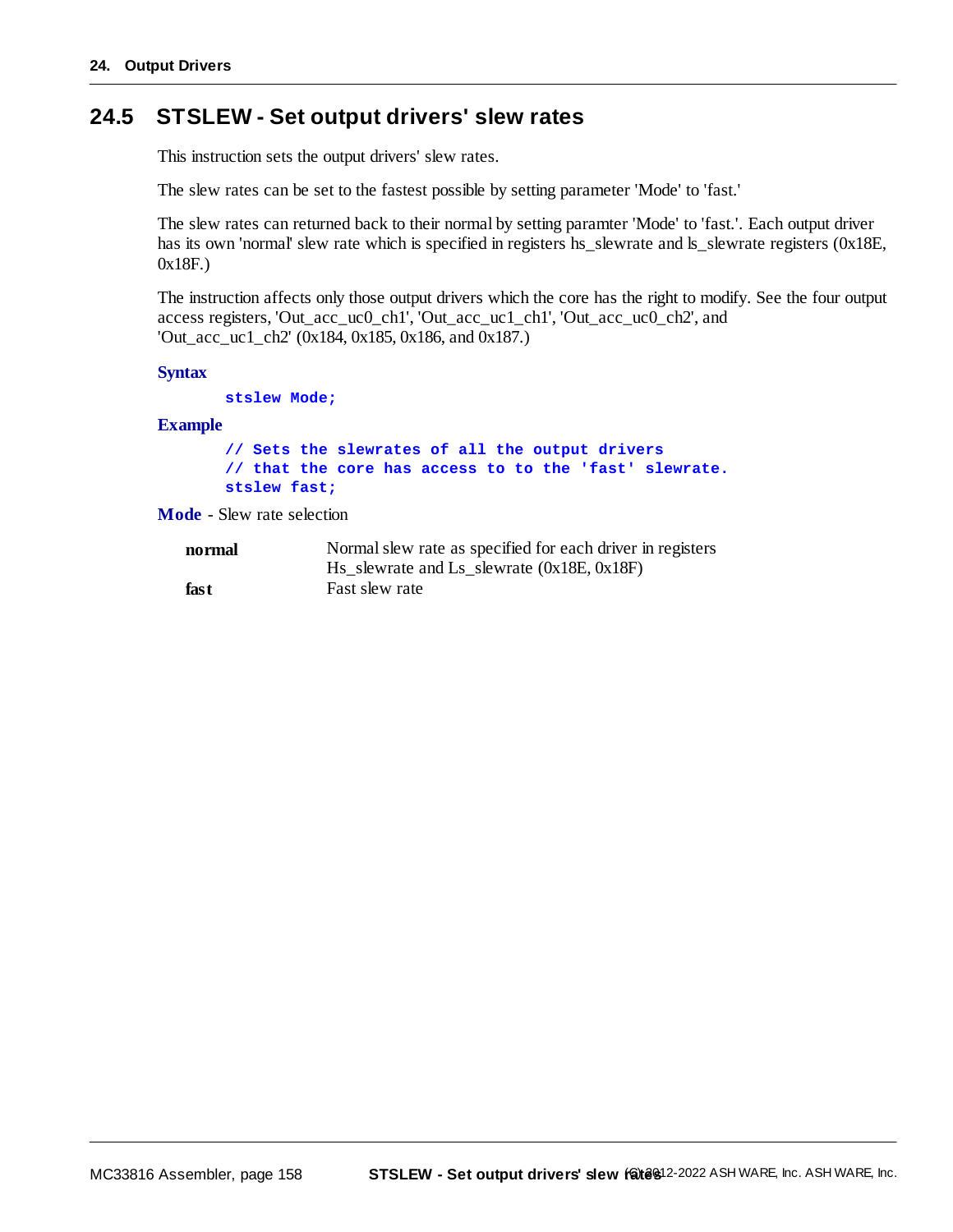# **Diagnostics**

# **Part**

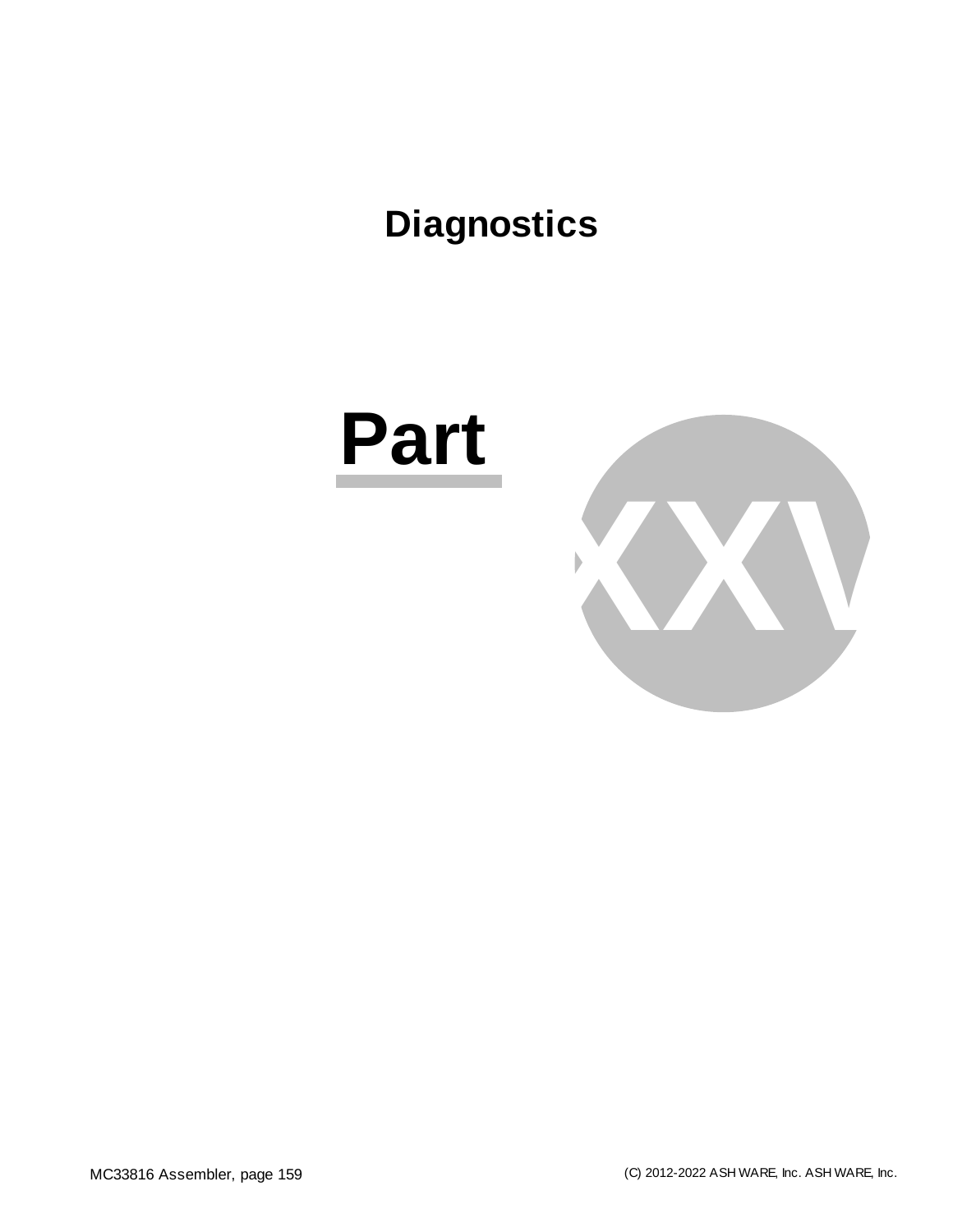# **25 Diagnostics**

The automatic diagnostic capabilities described in this section provide a method for detecting if a variety of error conditions including open load, load shorted to ground, load shorted to the battery, shorted driver, etc.

Diagnostic faults result in execution of an ISR. However, fault isolation generally requires additional computation.

## **25.1 CHTH - Change diagnostic comparator's threshold**

Change the thresholds for the selected VDS and VSRC diagnostic feedback comparator.

These are the same values as in registers Vds\_threshold\_hs (0x18A), Vsrc\_threshold\_hs (0x18B), Vds\_threshold\_ls\_1 (0x18C), and Vds\_threshold\_ls\_2 (0x18D).

The instruction is successful only if the core had the right to modify the specified output driver. See the four output access registers, 'Out\_acc\_uc0\_ch1', 'Out\_acc\_uc1\_ch1', 'Out\_acc\_uc0\_ch2', and 'Out acc uc1 ch2' (0x184, 0x185, 0x186, and 0x187.)

The configuration of the high side pre-driver Vsrc thresholds is also impacted by the bootstrap initialization mode.

changes the thresholds for the selected feedback comparator.

For Vds on HS2 and HS4 the choice of the power source to be used as the 'drain' comparator comparator can be switched between VBoost and VBat using the 'slfbk' instruction.

**Syntax**

```
chth SelFbk ThLevel;
```
**Example**

```
// Turn on driver HS2 and change the Vds threshold 'level 8' (VBoost-
3.5V.)
sto hs2 on;
chth hs2v lv8;
```
**SelFbk** - The diagnostic comparator's threshold to modify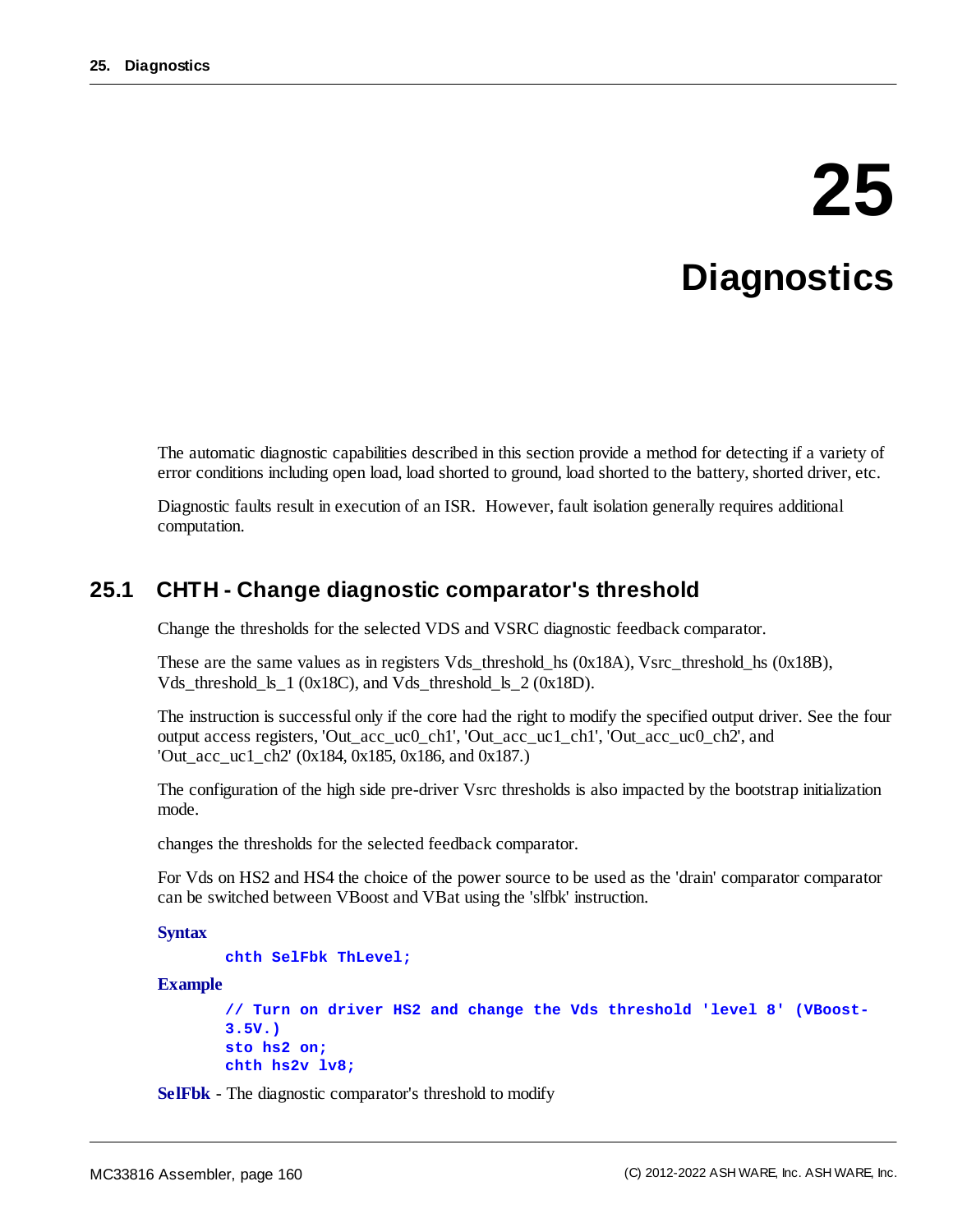| High side pre-driver 1 VDS feedback above threshold  |
|------------------------------------------------------|
| High side pre-driver 2 VDS feedback above threshold  |
| High side pre-driver 3 VDS feedback above threshold  |
| High side pre-driver 4 VDS feedback above threshold  |
| High side pre-driver 5 VDS feedback above threshold  |
| High side pre-driver 1 VSRC feedback above threshold |
| High side pre-driver 2 VSRC feedback above threshold |
| High side pre-driver 3 VSRC feedback above threshold |
| High side pre-driver 4 VSRC feedback above threshold |
| High side pre-driver 5 VSRC feedback above threshold |
| Low side pre-driver 1 VDS feedback above threshold   |
| Low side pre-driver 2 VDS feedback above threshold   |
| Low side pre-driver 3 VDS feedback above threshold   |
| Low side pre-driver 4 VDS feedback above threshold   |
| Low side pre-driver 5 VDS feedback above threshold   |
| Low side pre-driver 6 VDS feedback above threshold   |
|                                                      |

#### **ThLevel** - The voltage threshold

| $I_{\rm v1}$     | 0.0 Volts                                  |
|------------------|--------------------------------------------|
| 1v2              | $0.5$ Volts                                |
| I <sub>v</sub> 3 | 1.0 Volts                                  |
| 1 <sub>v</sub> 4 | 1.5 Volts                                  |
| 1 <sub>v</sub> 5 | 2.0 Volts                                  |
| $l\mathbf{v}6$   | 2.5 Volts (Note: the HS Vds is 2.45 Volts) |
| 1v7              | 3.0 Volts (Note: the HS Vds is 2.95 Volts) |
| 1 <sub>v</sub>   | 3.5 Volts (Note: the HS Vds is 3.45 Volts) |

## **25.2 ENDIAG - Enable or disable output driver diagnostics, ONE**

Enables or disables the automatic diagnostics for one output driver.

Note that the automatic diagnostics can result in an error-handling interrupt.

The instruction is successful only if the core had the right to modify the specified output driver. See the four output access registers, 'Out\_acc\_uc0\_ch1', 'Out\_acc\_uc1\_ch1', 'Out\_acc\_uc0\_ch2', and 'Out\_acc\_uc1\_ch2' (0x184, 0x185, 0x186, and 0x187.)

**Syntax**

```
endiag Sel Diag;
```
#### **Example**

**// Enable High Side Driver #4's // Vds Diagnostic Interrupt endiag hs5v diagon;**

**Sel** - Feedback threshold.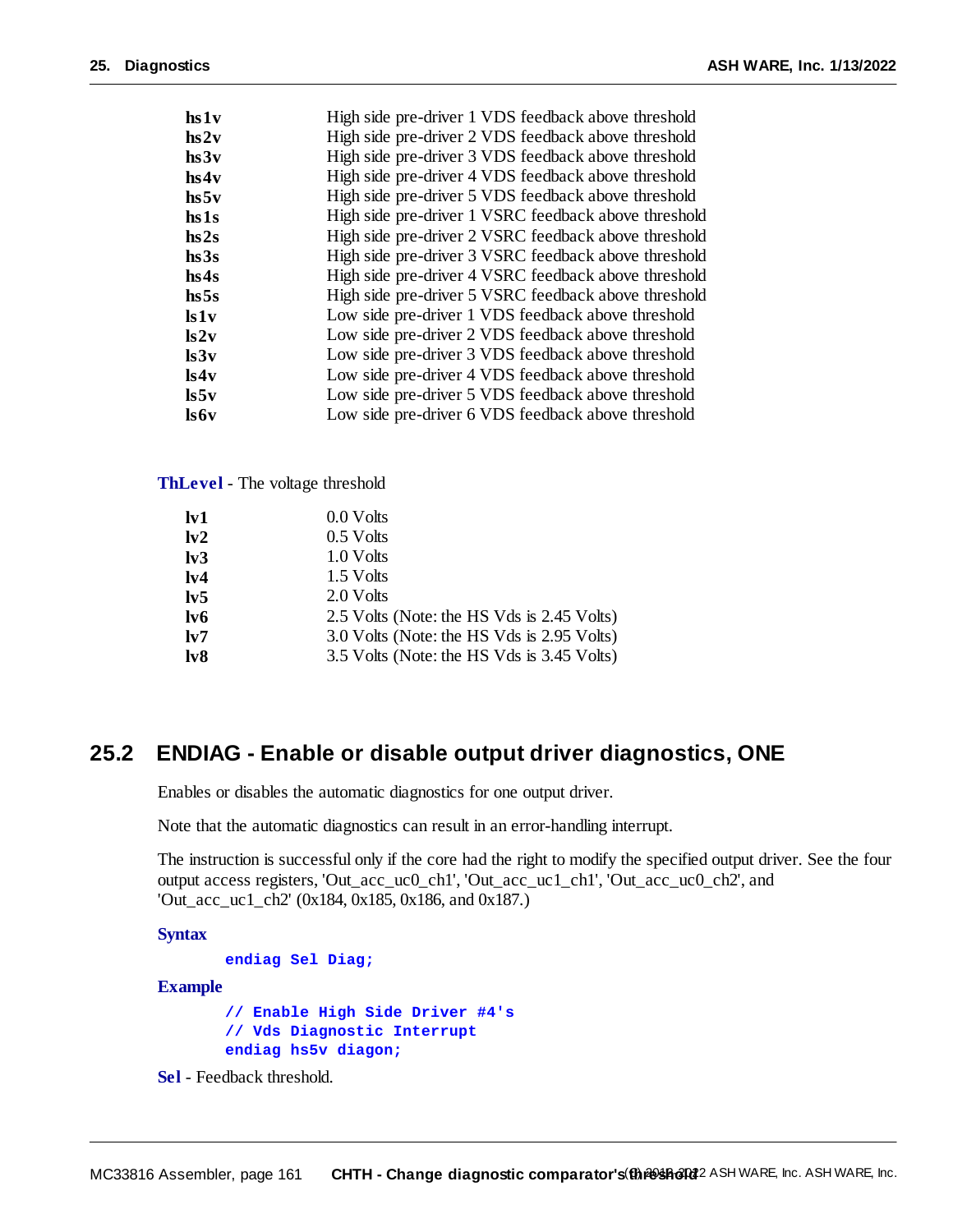| $\mathbf{h} \mathbf{s} \mathbf{1} \mathbf{v}$ | High side pre-driver 1 VDS feedback diagnostics  |
|-----------------------------------------------|--------------------------------------------------|
| $\bf{hs1s}$                                   | High side pre-driver 1 VSRC feedback diagnostics |
| $\bf{hs2v}$                                   | High side pre-driver 2 VDS feedback diagnostics  |
| hs2s                                          | High side pre-driver 2 VSRC feedback diagnostics |
| hs3v                                          | High side pre-driver 3 VDS feedback diagnostics  |
| hs3s                                          | High side pre-driver 3 VSRC feedback diagnostics |
| hs4v                                          | High side pre-driver 4 VDS feedback diagnostics  |
| hs4s                                          | High side pre-driver 4 VSRC feedback diagnostics |
| hs5v                                          | High side pre-driver 5 VDS feedback diagnostics  |
| hs5s                                          | High side pre-driver 5 VSRC feedback diagnostics |
| ls1v                                          | Low side pre-driver 1 VDS feedback diagnostics   |
| ls2v                                          | Low side pre-driver 2 VDS feedback diagnostics   |
| ls3v                                          | Low side pre-driver 3 VDS feedback diagnostics   |
| ls4v                                          | Low side pre-driver 4 VDS feedback diagnostics   |
| $\mathbf{ls5v}$                               | Low side pre-driver 5 VDS feedback diagnostics   |
| ls6v                                          | Low side pre-driver 6 VDS feedback diagnostics   |

**Diag** - Enable or disable diagnostics

| diagoff | Disable automatic diagnostics |
|---------|-------------------------------|
| diagon  | Enable automatic diagnostics  |

### **25.3 ENDIAGA - Enable or disable output driver diagnostics, ALL**

Enables or disables the automatic diagnostics for all output drivers all at once.

The operation is only for those output drivers which the the core has the right to modify. So by configuring the Output Access registers appropriately, this instruction can be an effective way to enable just those output drivers appropriate for to the core.

However, using the 'endiags' instruction is another approach to accomplishing a similar effect.

Note that the automatic diagnostics can result in an error-handling interrupt.

See the four output access registers, 'Out\_acc\_uc0\_ch1', 'Out\_acc\_uc1\_ch1', 'Out\_acc\_uc0\_ch2', and 'Out\_acc\_uc1\_ch2' (0x184, 0x185, 0x186, and 0x187.)

**Syntax**

```
endiaga Diag;
```
#### **Example**

```
// Turn ON all diagnostic interrupts
// that the core executing this instruction
// has a right to control
// per the core's output access enable
// register (see 0x185-0x189)
endiaga diagon;
```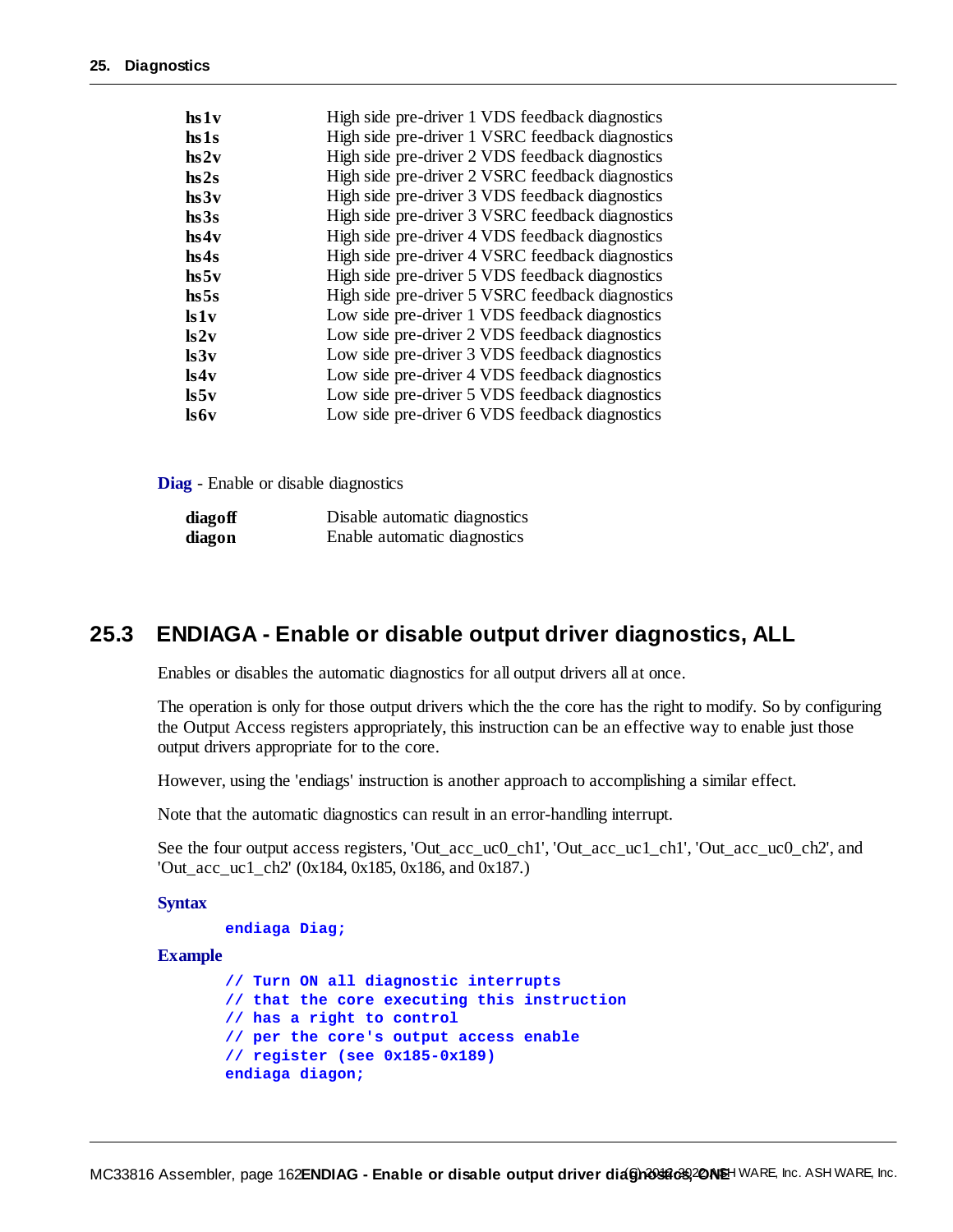**Diag** - Enable or disable diagnostics

| diagoff | Disable automatic diagnostics |
|---------|-------------------------------|
| diagon  | Enable automatic diagnostics  |

### **25.4 ENDIAGS - Enable or disable output driver diagnostics, SHORTCUTS**

Enables or disables the automatic diagnostics for the three output drivers which the core is connected to via its output driver shortcuts.

Note that the core's output driver shortcuts can be changed with the 'dfsct' instruction.

Note also that the automatic diagnostics can result in an error-handling interrupt.

The instruction is successful only on the output drivers which the core has the right to modify. See the four output access registers, 'Out\_acc\_uc0\_ch1', 'Out\_acc\_uc1\_ch1', 'Out\_acc\_uc0\_ch2', and 'Out\_acc\_uc1\_ch2' (0x184, 0x185, 0x186, and 0x187.)

#### **Syntax**

```
endiags Diag_sh1_vds Diag_sh1_src Diag_sh2_vds Diag_sh3_vds;
```
 $MC33816$  Assembler, page 16 **-**  $**Enable**$  **or disable output driver diagnologies,**  $241$ **SH WARE, Inc. ASH WARE, Inc.** 

#### **Example**

```
// CONFIGURE
// HS4 on shortcut #1
// HS2 on shortcut #2
// LS3 on shortcut #3
// THEN
// Disable HS4's Vds interrupt
// Enable HS4's Vsrc interrupt
// Keep unchanged HS2's Vds interrupt
// Enable LS3's Vds interrupt
dfsct hs4 hs2 ls3;
endiags off on keep on;
```
**Diag\_sh1\_vds** - Select core's output driver shortcut #1's Vds setting

| keep      | No change, keep the previous setting |
|-----------|--------------------------------------|
| <b>NA</b> | Not allowed                          |
| off       | Disable automatic diagnostics        |
| on        | Enable automatic diagnostics         |

**Diag\_sh1\_src** - Select core's output driver shortcut #1's Vsrc setting

| keep      | No change, keep the previous setting |
|-----------|--------------------------------------|
| <b>NA</b> | Not allowed                          |
| off       | Disable automatic diagnostics        |
| on        | Enable automatic diagnostics         |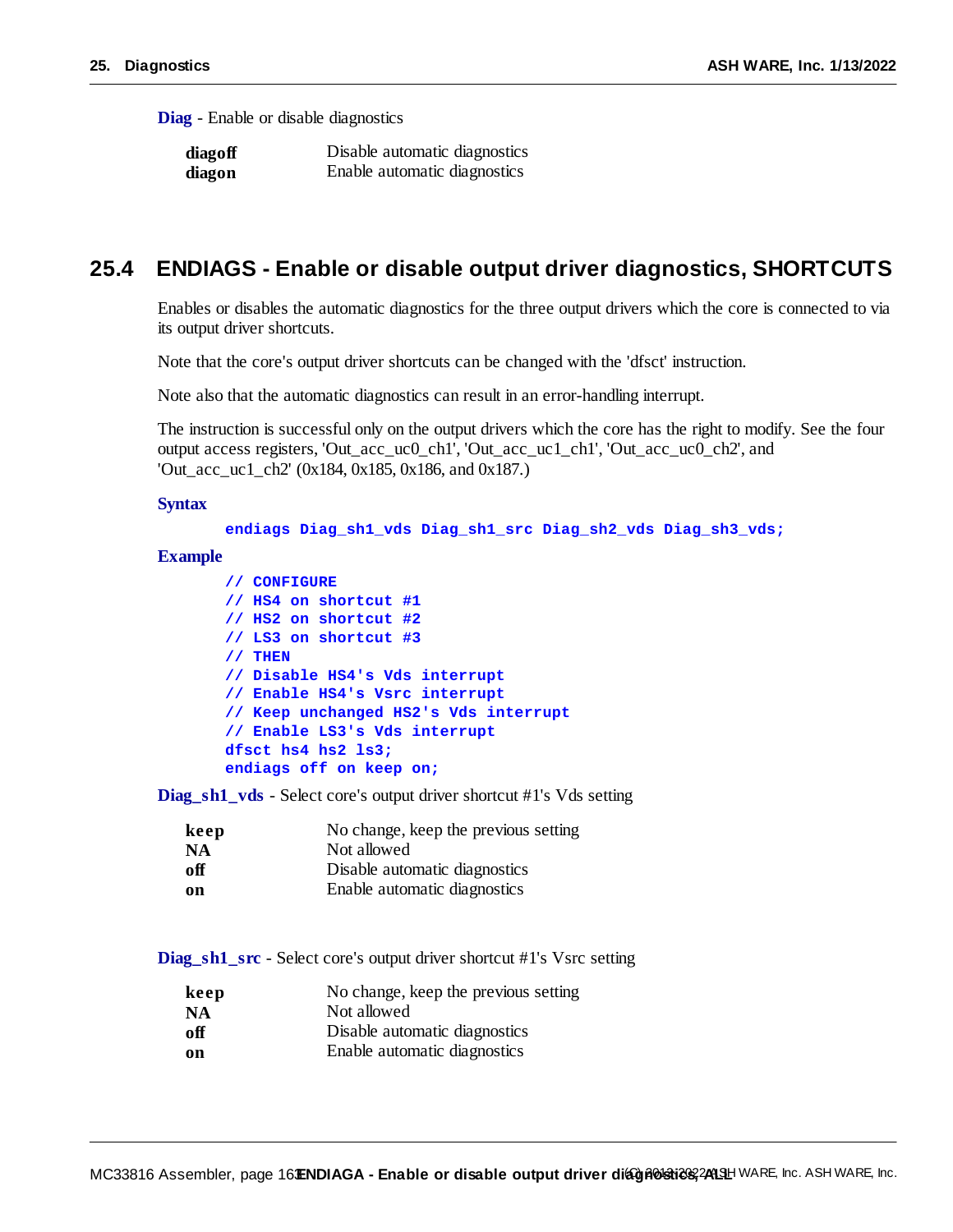**Diag\_sh2\_vds** - Select core's output driver shortcut #2's Vds setting

| keep | No change, keep the previous setting |
|------|--------------------------------------|
| NA   | Not allowed                          |
| оff  | Disable automatic diagnostics        |
| on   | Enable automatic diagnostics         |

**Diag\_sh3\_vds** - Select core's output driver shortcut #3's Vds setting

| keep | No change, keep the previous setting |
|------|--------------------------------------|
| NA   | Not allowed                          |
| оff  | Disable automatic diagnostics        |
| on   | Enable automatic diagnostics         |

### **25.5 SLFBK - Select the power source to monitor for Vds Diagnostics**

Selects the power source to monitor for Vds Diagnostics. The drain voltage reference for the diagnostics threshold comparator can either by the VBoost or the Battery pins.

This instruction can also enable, disable or not change automatic diagnosics for hs2 and hs4.

Note that this instruction applies only to High Side Driver 2 and High Side Driver 4 (hs2 and hs4.)

#### **Syntax**

```
slfbk Sel Diag;
```
#### **Example**

**// Set HS2's and HS4's VDS Comparator // to the VBoost supply // and enable diagnostics slfbk boost on;**

**Sel** - Power source

| The Vds diagnostic feedback comparator uses the VBoost                          |
|---------------------------------------------------------------------------------|
| (VBOOST pin)                                                                    |
| The Vds diagnostic feedback comparator uses the Battery<br>$(VBATT \text{pin})$ |
|                                                                                 |

**Diag** - Enable, Disable, or keep the same

| keep      | No change, keep the previous setting  |
|-----------|---------------------------------------|
| <b>NA</b> | This field is invalid. Not Applicable |
| off       | Automatic diagnosis disabled          |
| on        | Automatic diagnosis enabled           |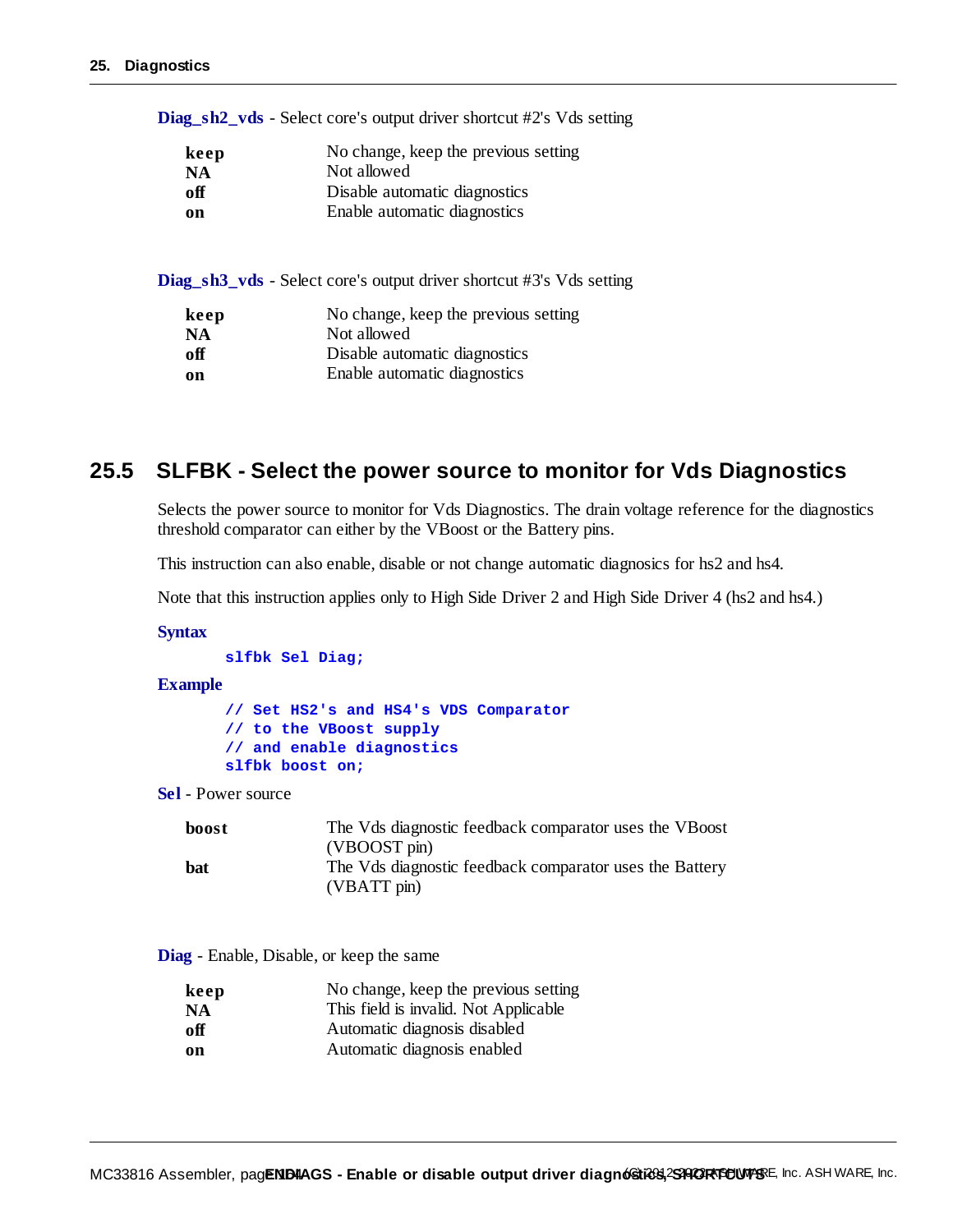# **Timers**

# **Part**

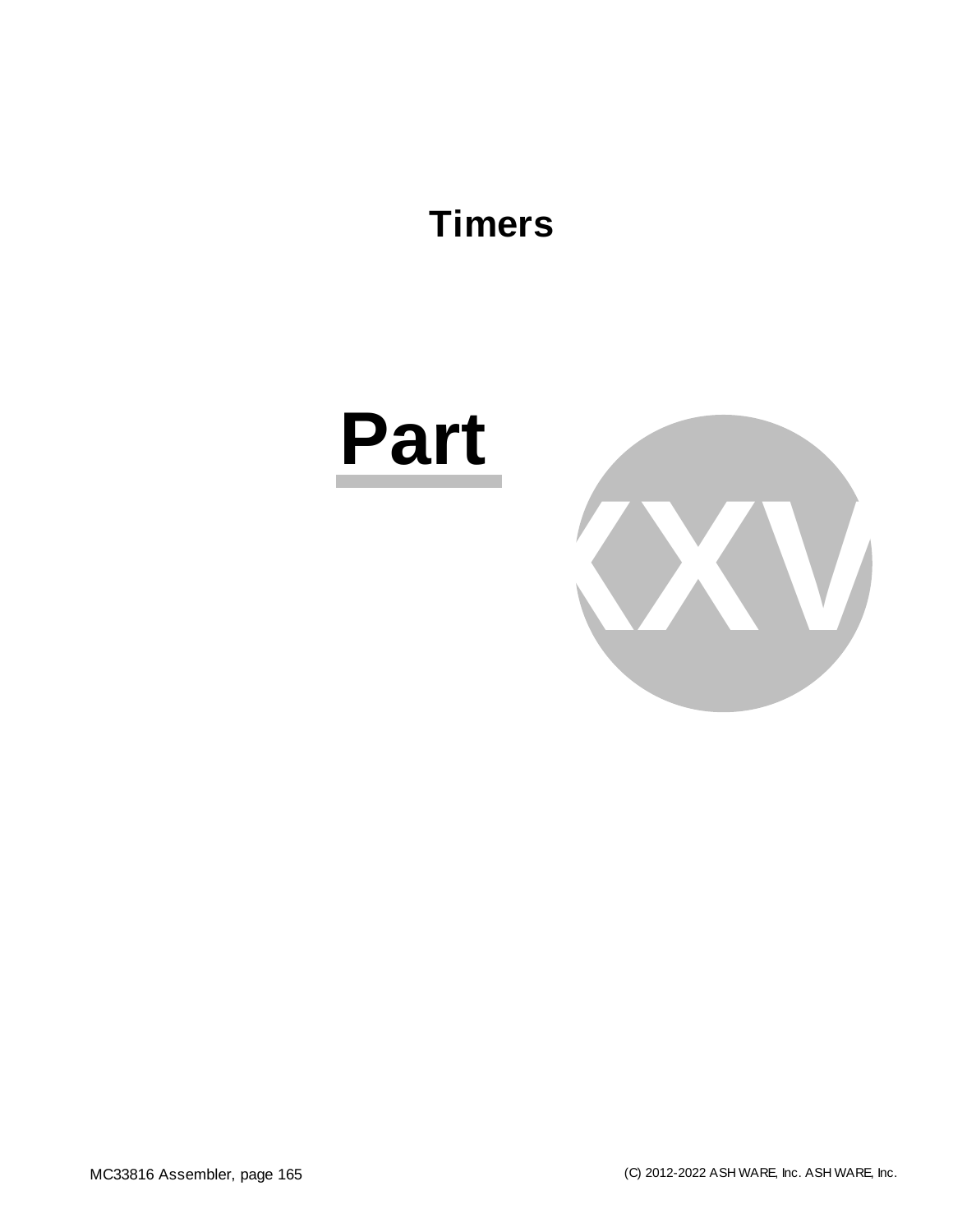# **26 Timers**

These instructions write the counter's terminal count.

# **26.1 LDCA - Load a counter's 'Terminal Count' from a register and write two output drivers**

Loads one of the four counter's 'Terminal Count' registers with a value stored in an ALU register and and writes two of the output drivers from output driver shortcuts one and two. Note that the output driver associated with the core's third output driver shortcut is left unchanged.

The counter can either be left unchanged or reset to zero. In either case it continues to increment until it reached it's 'Terminal Count.'

#### **Syntax**

**ldca Rst Sh1 Sh2 RegSrc Counter;**

#### **Example**

```
// Load counter's terminal count with 100 microsecods (6mhz core)
// Reset and run the core
// and also turns on shortcut 1's and 2's output driver
LOAD_IR 6 * 100;
ldca rst on on ir c1;
```
**Rst** - select if the counter gets reset.

| rst | The counter value is not changed (only its 'Terminal Count' |
|-----|-------------------------------------------------------------|
|     | gets written)                                               |
| rst | The counter is reset to zero and immediately resumes        |
|     | counting                                                    |

**Sh1** - Sets the shortcut 1 (high side) output driver.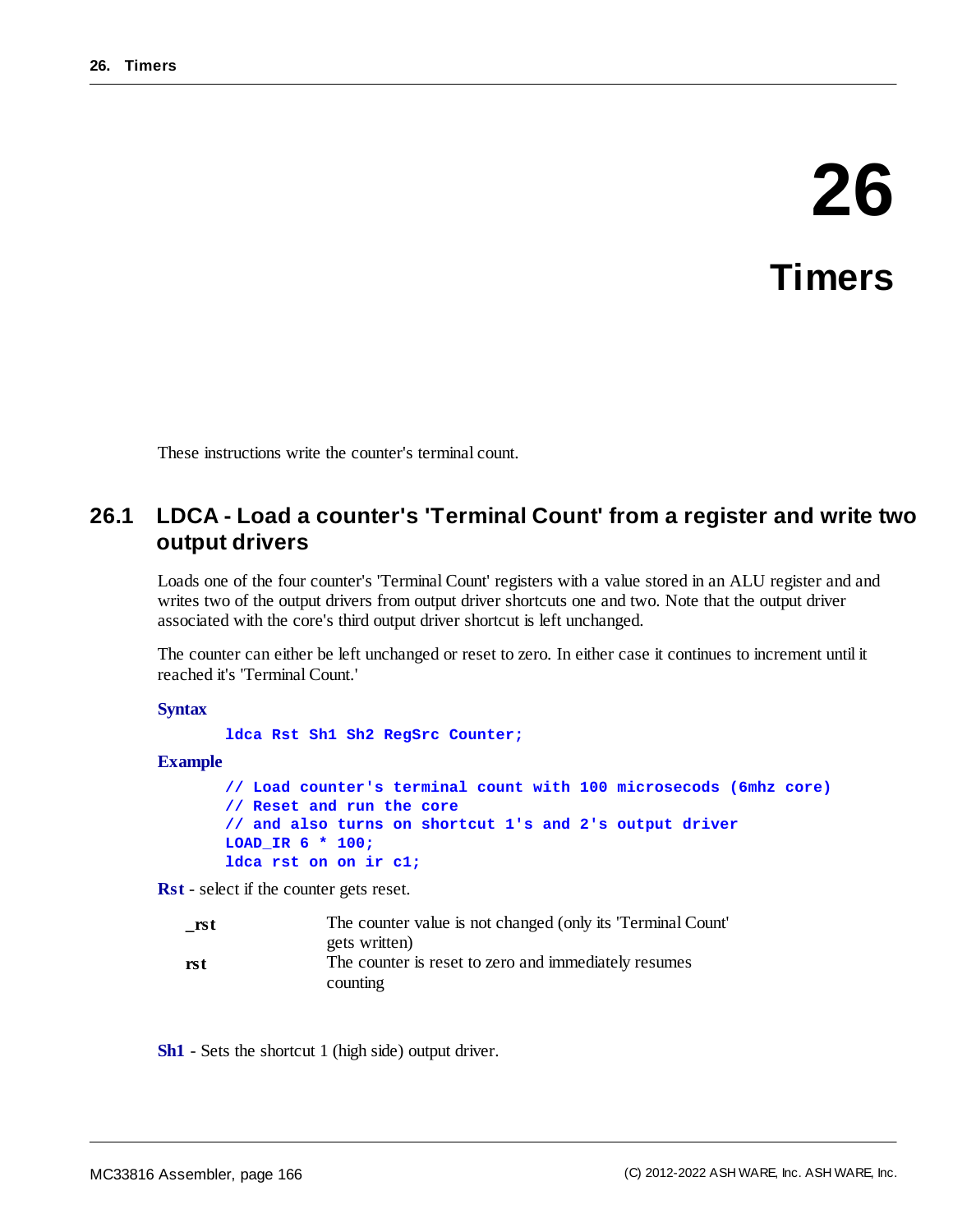| keep   | No change, keep the previous setting                                             |
|--------|----------------------------------------------------------------------------------|
| off    | Turn the output driver off                                                       |
| on     | Turn the output driver on                                                        |
| toggle | Toggle the output driver; if it was on turn it off, if it was off<br>turn it on. |

**Sh2** - Sets the shortcut 2 (high side) output driver.

| keep   | No change, keep the previous setting                              |
|--------|-------------------------------------------------------------------|
| off    | Turn the output driver off                                        |
| on     | Turn the output driver on                                         |
| toggle | Toggle the output driver; if it was on turn it off, if it was off |
|        | turn it on.                                                       |

**RegSrc** - The register from which the counter's 'Terminal Count' gets loaded.

| r <sub>0</sub> | ALU General Purpose Register 0                |
|----------------|-----------------------------------------------|
| r1             | ALU General Purpose Register 1                |
| r2             | ALU General Purpose Register 2                |
| r3             | ALU General Purpose Register 3                |
| r4             | ALU General Purpose Register 4                |
| ir             | ALU Immediate Register                        |
| mh             | <b>ALU MSB Multiplication Result Register</b> |
| ml             | ALU LSB Multiplication Result Register        |
|                |                                               |

**Counter** - Sets which counter's Terminal Count (eoc) gets written.

| c1 | Counter 1 |
|----|-----------|
| c2 | Counter 2 |
| c3 | Counter 3 |
| c4 | Counter 4 |

# **26.2 LDCD - Load a counter's 'Terminal Count' from data RAM and write two output Drivers**

Loads one of the four counter's 'Terminal Count' registers with a value stored in DRAM and and writes two of the output drivers from output driver shortcuts one and two. Note that the output driver associated with the core's third output driver shortcut is left unchanged.

The counter can either be left unchanged or reset to zero. In either case it continues to increment until it reached it's 'Terminal Count.'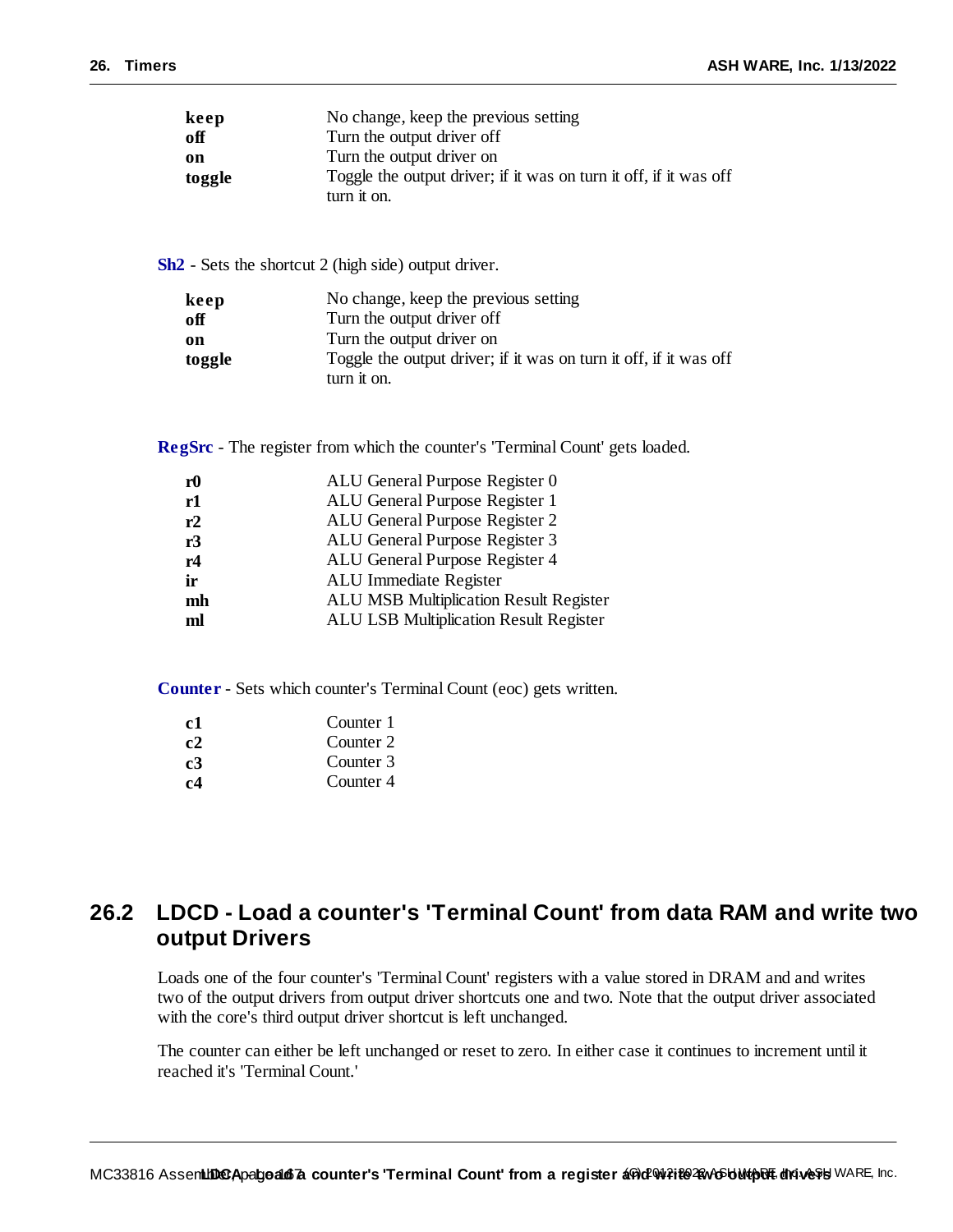The DRAM address from which the counter's 'Terminal Count' is loaded is defined by 'AddSrc' which is a 6-bit Data RAM address. Optionally, a base address can be applied to form a fully qualified address.

'Ofs' determines whether the 'Base Address' register is applied.

If 'Base Address' is used it can be either the 'ip' register or the 'add\_base' register which is configured by the 'slab' instruction.

Note that the read value can be affected by the 'Set Data RAM Read Mode ' instruction (stdrm) which supports swapping the bytes, reading just the upper byte, and reading just the lower byte.

Instead of using a hardcoded address, a variable can be used instead - the address mode of the variable must match the address mode specified by the Offset field.

**Syntax**

**ldcd Rst Offset Sh1 Sh2 AddrSrc Counter;**

#### **Example**

**// Declare a 16-bit variable named 'engine\_speed2' sint16 engine\_speed2; // ... // Reset Timer 1's counter // and load it's Terminal Count from variable 'engine\_speed2' // turn on the output driver pointed to by 'shortcut 1' // turn off the output driver pointed to by 'shortcut 2' ldcd rst \_ofs on off engine\_speed2 c1;**

**Rst** - select if the counter gets reset.

| rst | The counter value is not changed (only its 'Terminal Count' |
|-----|-------------------------------------------------------------|
|     | gets written)                                               |
| rst | The counter is reset to zero and immediately resumes        |
|     | counting                                                    |

**Offset** - Sets the addressing mode.

| _ofs | Immediate addressing, address $=$ AddSrc              |
|------|-------------------------------------------------------|
| ofs  | Indexed addressing, address = $AddSrc + Base Address$ |
|      | register                                              |

**Sh1** - Sets the shortcut 1 (high side) output driver.

| keep   | No change, keep the previous setting                              |
|--------|-------------------------------------------------------------------|
| off    | Turn the output driver off                                        |
| on     | Turn the output driver on                                         |
| toggle | Toggle the output driver; if it was on turn it off, if it was off |
|        | turn it on.                                                       |

**Sh2** - Sets the shortcut 2 (high side) output driver.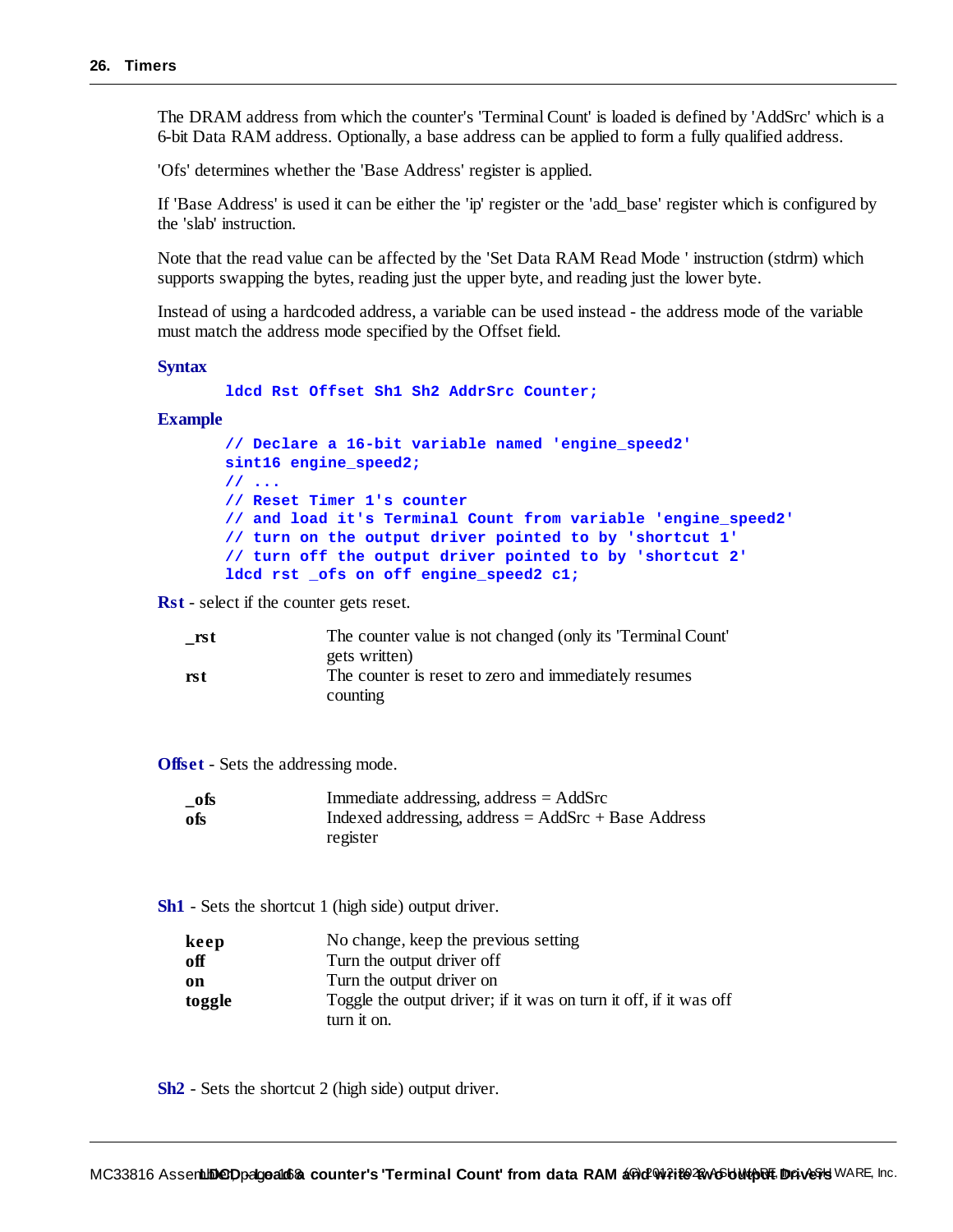| keep   | No change, keep the previous setting                              |
|--------|-------------------------------------------------------------------|
| off    | Turn the output driver off                                        |
| on     | Turn the output driver on                                         |
| toggle | Toggle the output driver; if it was on turn it off, if it was off |
|        | turn it on.                                                       |

**AddrSrc** - Sets the data RAM address.

**Counter** - Sets which counter's Terminal Count (eoc) gets written.

| -c1            | Counter 1 |
|----------------|-----------|
| c2             | Counter 2 |
| c <sub>3</sub> | Counter 3 |
| c4             | Counter 4 |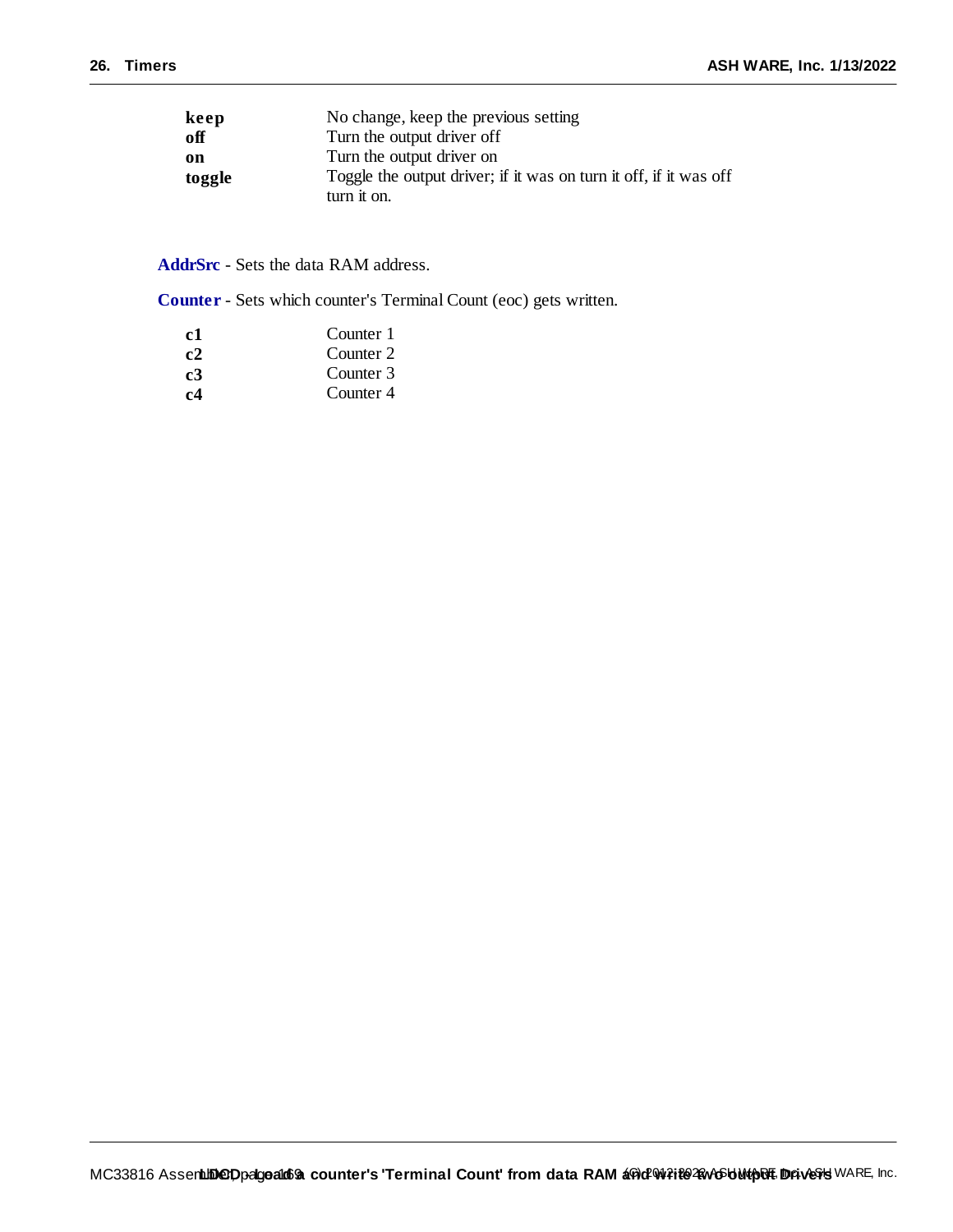# **SPI Backdoor**

# **Part**

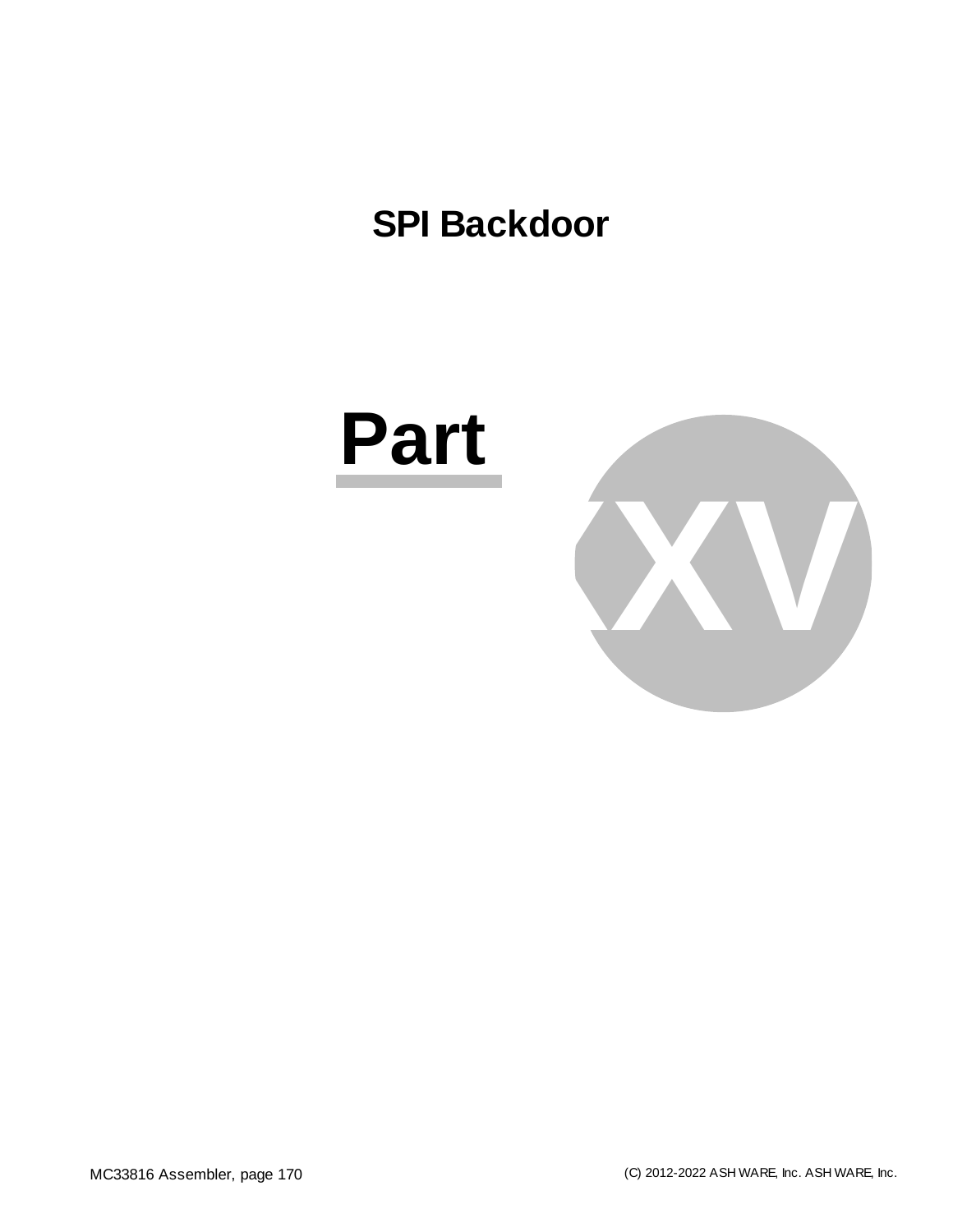# **27 SPI Backdoor**

The SPI Backdoor allows reads and writes across the SPI bus similar to those available to the host MCU. So whereas the 'load' and 'store' instructions, which provide read and write access to just the Data RAM. the SPI backdoor instructions allow full access to the entire MC33816 memory map including the Configuration, Diagnostics, I/O and Main regions of the MCU's memory space. SPI Backdoor also provides a mechanism for each channel to access the other channels Data RAM.

However, there are some restrictions. Not all registers can be accessed using SPI Backdoor. Also, there are security capabilities that can (optionally) block SPI Backdoor access to certain regions of the MC33816 memory map.

## **27.1 SLSA - SPI backdoor set address register**

This instruction determines which register is used for SPI backdoor reads and writes.

This instruction is 'sticky' in that, once written, it does not change until a future 'slsa' instruction changes the previous value.

The default is to use the dedicated 'spi\_add' (address) register.

**Syntax**

```
slsa Sel;
```
**Example**

```
// Use the 'ir' register to hold the address
// for SPI-backdoor accesses
slsa ir;
```
**Sel** - The register used for SPI backdoor reads and writes

| reg | Use the dedicated 'spi_add' register for SPI backdoor reads |
|-----|-------------------------------------------------------------|
|     | and writes                                                  |
| ir  | Use the 'ir' register for SPI backdoor reads and writes     |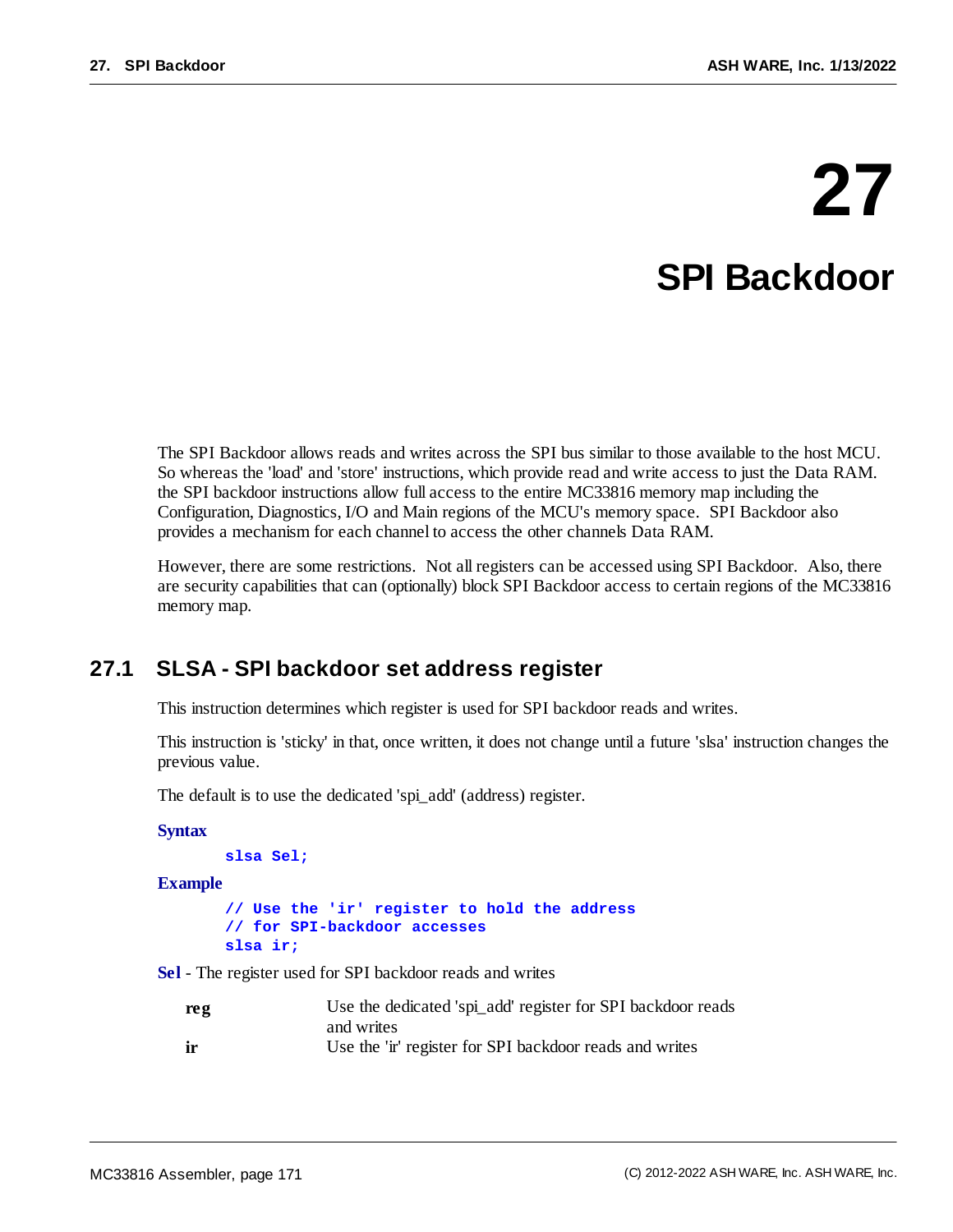### **27.2 RDSPI - SPI backdoor read**

Performs a SPI backdoor read. The read address must have already been loaded into the address register.

Note that address can be specified by either the 'ir' register or the dedicated 'spi\_add' register. This is determined by the most-recently executed 'slsa' instruction

The value that is read goes into the 'spi\_data' register two instruction cycles later. Therefore, the instruction that is executed immediately following the SPI backdoor read cannot access the 'spi\_data' register as the operation would not have completed yet and the value in the 'spi\_data' register would not yet be guaranteed.

#### **Syntax**

```
rdspi;
```
#### **Example**

```
// Read the 'Start_config_reg' register
//
// Configure SPI accesses to use 'ir' for addresses
// Sticky - possibly only do once after reset
slsa ir;
//
// Load the read-address into 'ir'
ldirh 01h _rst;
ldirl 04h _rst;
//
// Do the SPI Backdoor read
// and wait an instruction cycle
// for the two-instruction cycle read to complete
rdspi;
cp ir ir; // NOP
//
// Put the newly-read Start_config_reg value
// into the r0 register
cp spi_data r0;
```
### **27.3 WRSPI - SPI Backdoor write**

Performs a SPI backdoor write operation. The value in the 'spi\_data' (data) register gets written to the address in the address register.

Note that address can be specified by either the 'ir' register or the dedicated 'spi\_add' register. This is determined by the most-recently executed 'slsa' instruction

Each core has it's own 'spi\_data' and 'spi\_addr' registers which must both have been written prior to execution of this instruction, typically with a 'cp' instruction.

This instruction takes two clock cycles to complete. Additionally, both the data and the address must not be changed in the instruction following the 'wrspi' instruction or the result is undefined.

#### **Syntax**

**wrspi;**